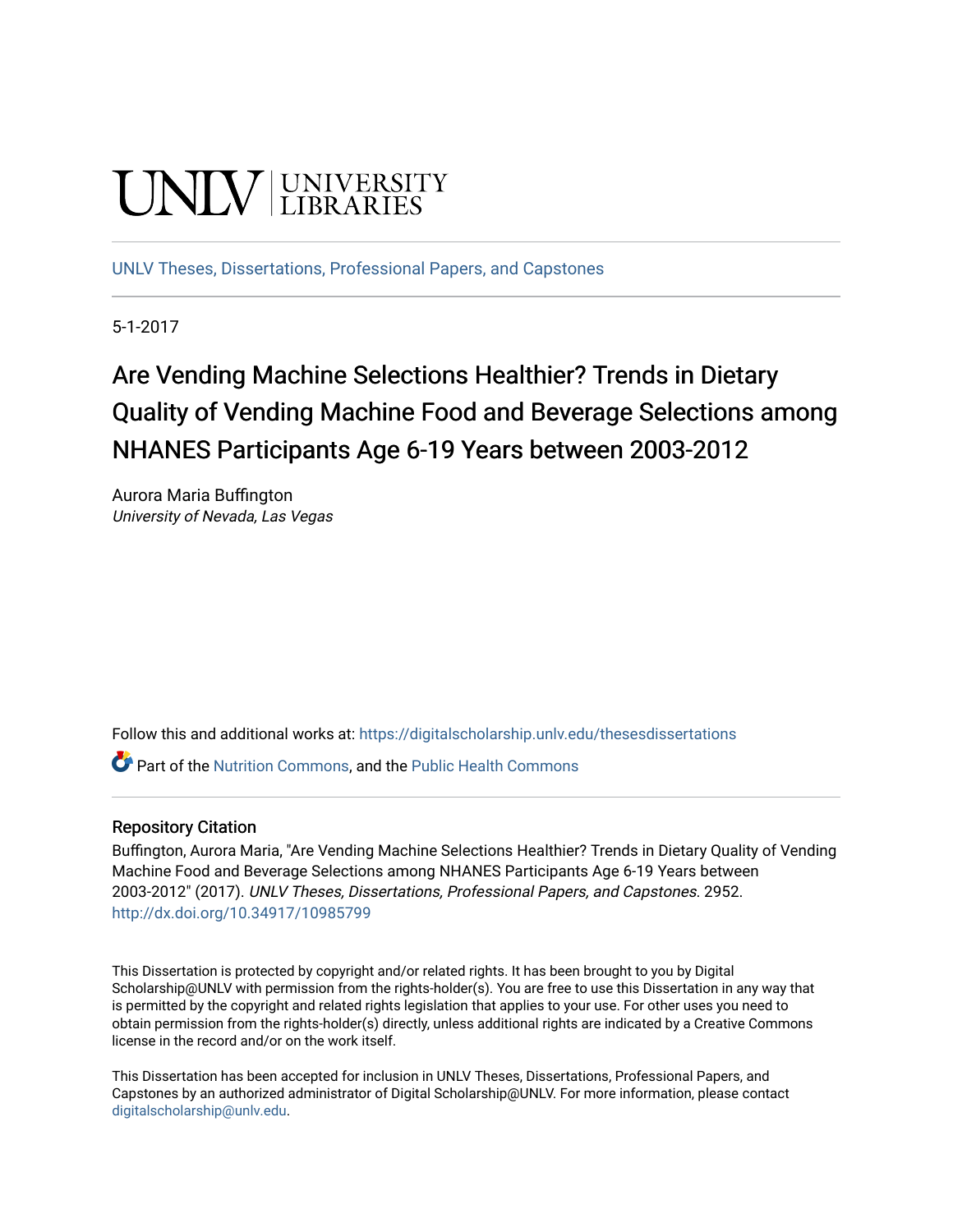### ARE VENDING MACHINE SELECTIONS HEALTHIER? TRENDS IN DIETARY QUALITY OF VENDING MACHINE FOOD AND BEVERAGE SELECTIONS AMONG NHANES PARTICIPANTS AGE 6-19 YEARS BETWEEN 2003 - 2012

By

Aurora M. Buffington

Bachelor of Science – Nutrition Science University of Nevada, Las Vegas 2005

Master of Science – Exercise Physiology University of Nevada, Las Vegas 2008

A dissertation submitted in partial fulfillment of the requirements for the

Doctor of Philosophy – Public Health

Department of Environmental and Occupational Health School of Community Health Sciences Division of Health Sciences The Graduate College

> University of Nevada, Las Vegas May 2017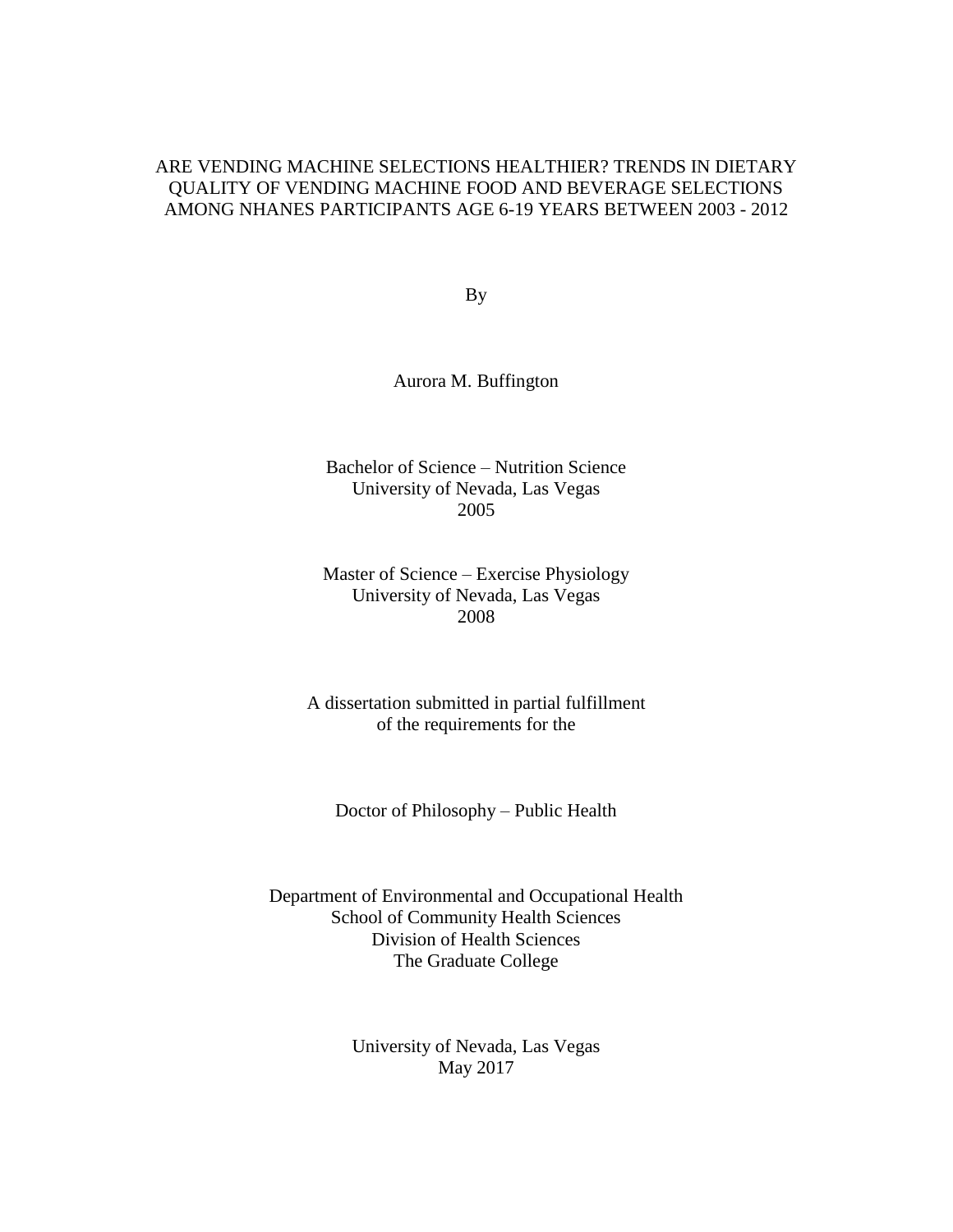

# **Dissertation Approval**

The Graduate College The University of Nevada, Las Vegas

May 2, 2017

This dissertation prepared by

Aurora M. Buffington

entitled

Are Vending Machine Selections Healthier? Trends in Dietary Quality of Vending Machine Food and Beverage Selections among NHANES Participants Age 6-19 Years between 2003 - 2012

is approved in partial fulfillment of the requirements for the degree of

Doctor of Philosophy – Public Health Department of Environmental and Occupational Health

Timothy Bungum, Dr.PH.<br> *Examination Committee Chair*<br> *Craduate College Interim Dean Examination Committee Chair Graduate College Interim Dean*

Jennifer Pharr, Ph.D. *Examination Committee Member*

Guogen Shan, Ph.D. *Examination Committee Member*

Christine Bergman, Ph.D. *Graduate College Faculty Representative*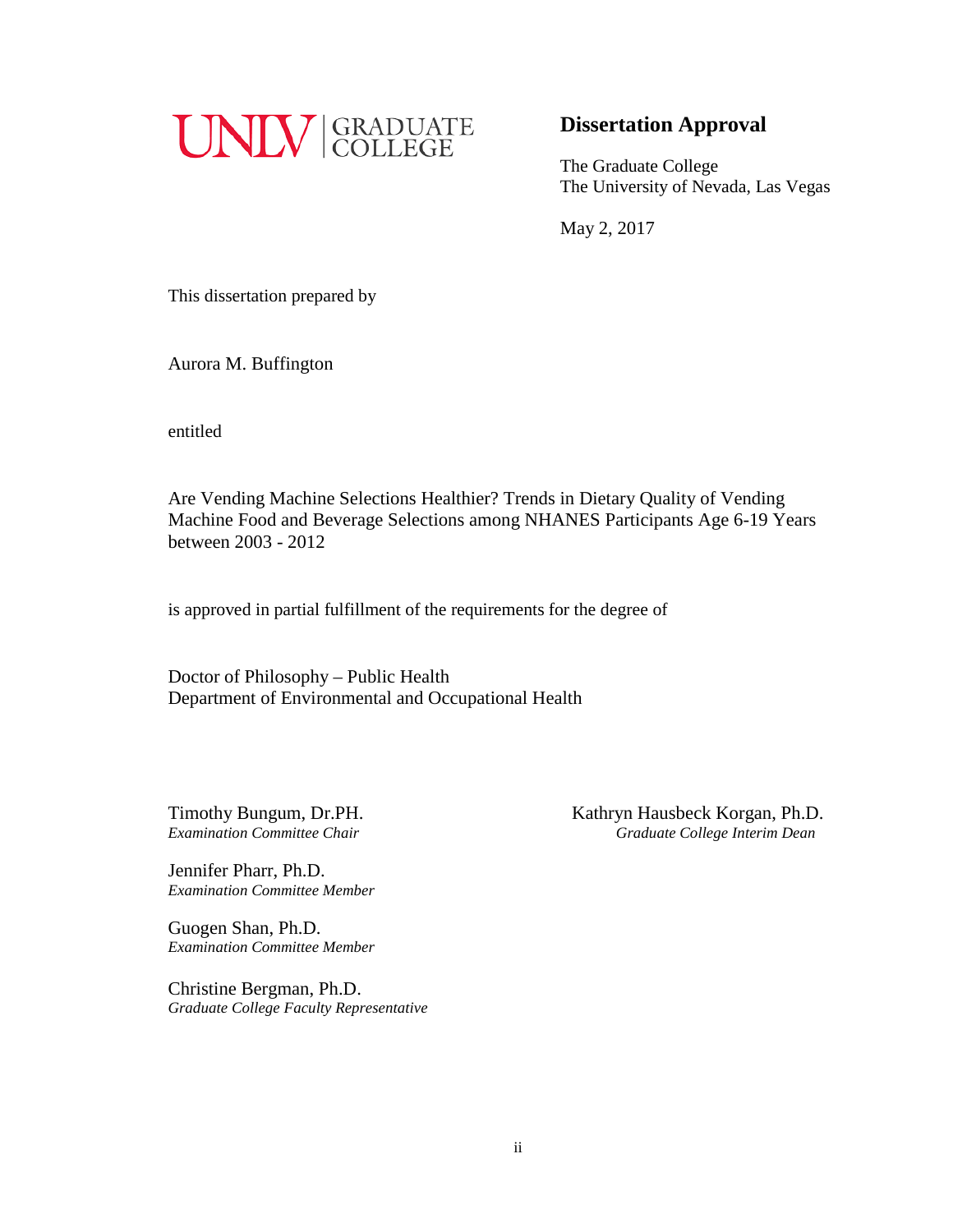#### **Abstract**

Dietary intake is related to 4 major causes of death and may be influenced by the food environment, which includes the \$64.3 billion revenue-producing vending machine industry. Most machines contain low nutrient energy dense foods and beverages associated with poor dietary choices, while healthier vending initiatives are seen as a strategy to increase access to healthy foods. Elementary and secondary schools have increasingly adopted healthier vending standards in response to federal child nutrition regulation and student wellness policy implementation, however an association between vending and diet has not been made using a large sample of nationally representative data. The purpose of this cross-sectional study was to compare the overall dietary quality among National Health and Nutrition Examination Survey (NHANES) participants age  $6 - 19$  years relative to foods and beverages sourced from vending machines. Healthy Eating Index (HEI-2010) scores were derived using ten years of NHANES dietary interview data collected from 2003 – 2012. Quantitative statistical analyses were used to test for significant differences among mean HEI-2010 scores. Kcal consumption decreased and diet quality modestly improved over the years among children who use vending machines, though vending machine use was negatively associated with dietary quality. These findings provide evidence in support of national policy designed to improve dietary intake in children, that should over time, help lead the next generation of children to live healthier lives.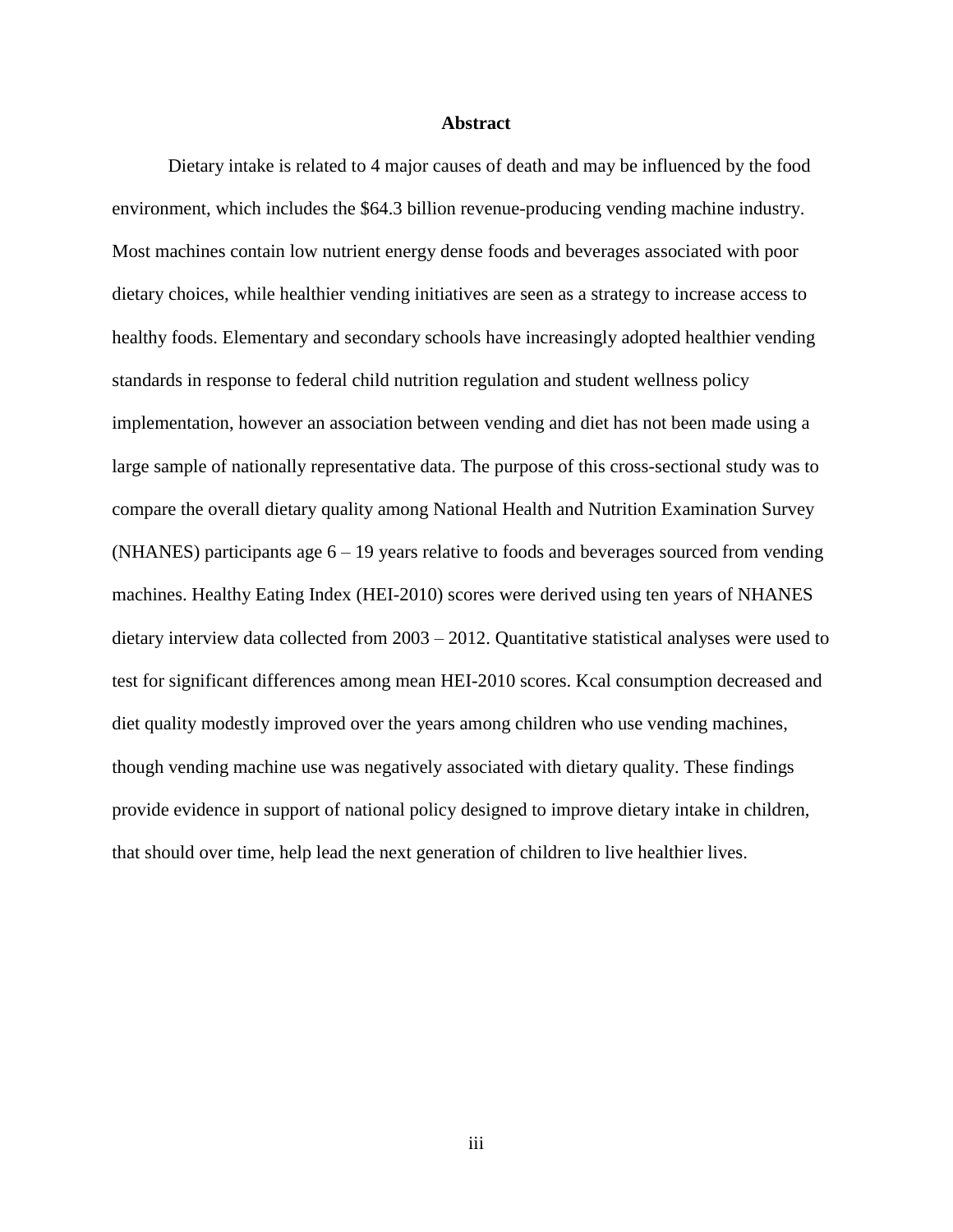#### **Acknowledgements**

With gratitude to the village who has made this possible. Firstly, to the Creator of all, who has kept me going and blessed me above and beyond anything I deserve. Thank you for giving me clarity of mind and a strong support system to help me achieve.

My dissertation committee provided me with guidance and words to remember as I continue my work in public health. Thanks to Dr. Bungum for chairing my committee and ensuring I was ready for prime time. Thanks to Dr. Pharr for her positive vibes, and Dr. Shan for pointing me in the right direction. And much gratitude to Dr. Bergman for the pearls of wisdom that bring me back to reality by keeping other perspectives in mind.

I am exceedingly thankful for the wonderful people that hail from the many different facets of my life: my church family, my superb staff and colleagues at the University of Nevada Cooperative Extension, the fabulous friends I've made teaching fitness classes at the Hollywood Recreation Center, the good people in the community I have had the honor to build relationships with, my fellow dietetic association members, the old friends I've had the pleasure of reconnecting with, my beloved family in Mexico and all over the US, my sis Ofelia, and those young people that are often present in my home. Nicole, thanks for your great example and the many opportunities you gave me to learn and to shine. You've all been a source of encouragement and have helped me stay focused – and relaxed – at just the right times.

My family has bared a great burden during this time. Thank you John and Andrew for not complaining and for continuing to persevere in your studies, and Tony and Matt for giving me joy and pride while away defending our country. Most of all, thanks to my husband John – you have been a great blessing and the man that has made this all possible. Now it's time to live. *"The best way to pay for a lovely moment is to enjoy it." — Richard Bach*.

iv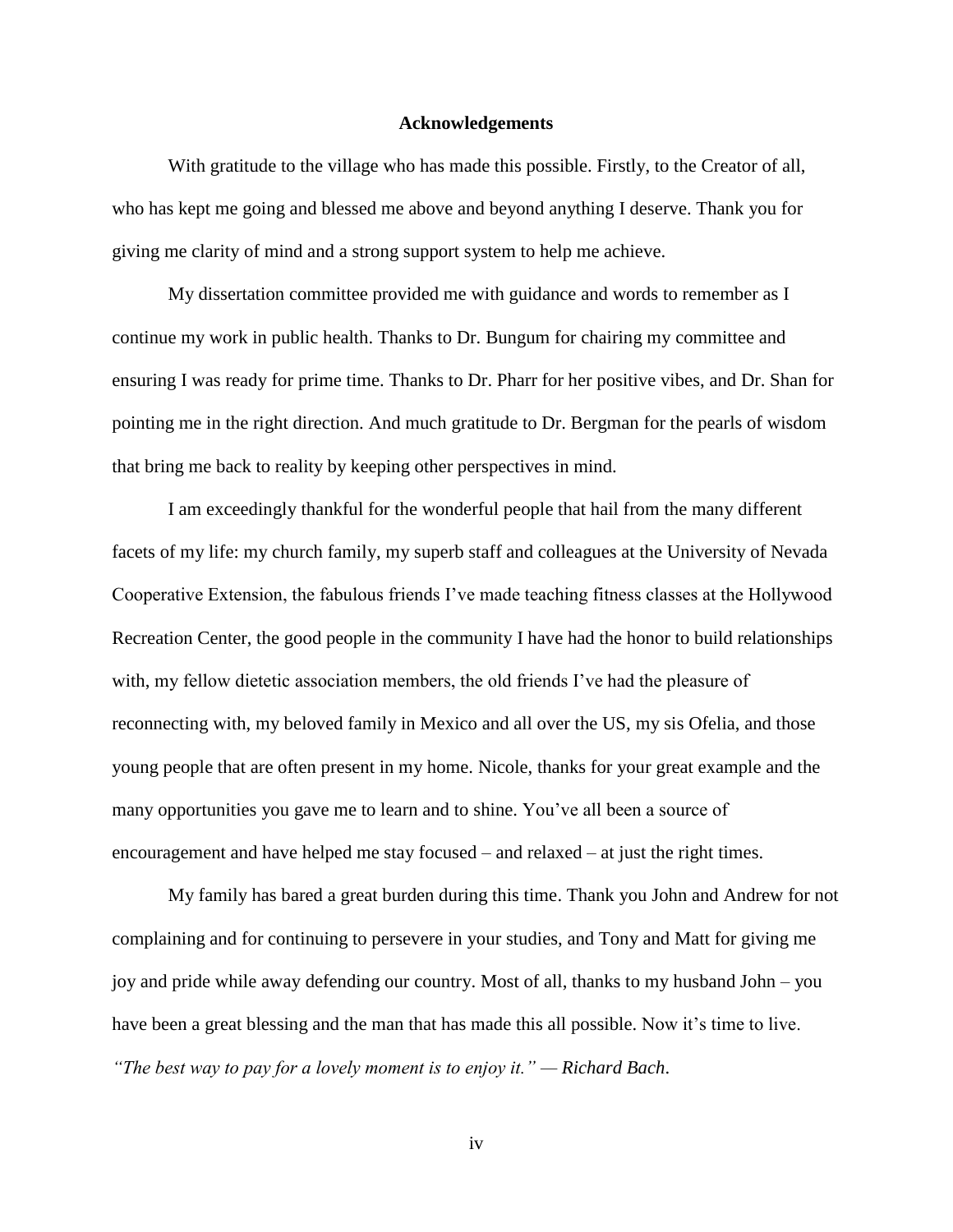# **Dedication**

Dedicated to the memory of my dad, Daniel Zavala Calvillo. A man highly esteemed by those who knew him because he was gracious and good, and a father deeply missed but fondly remembered because he was the best.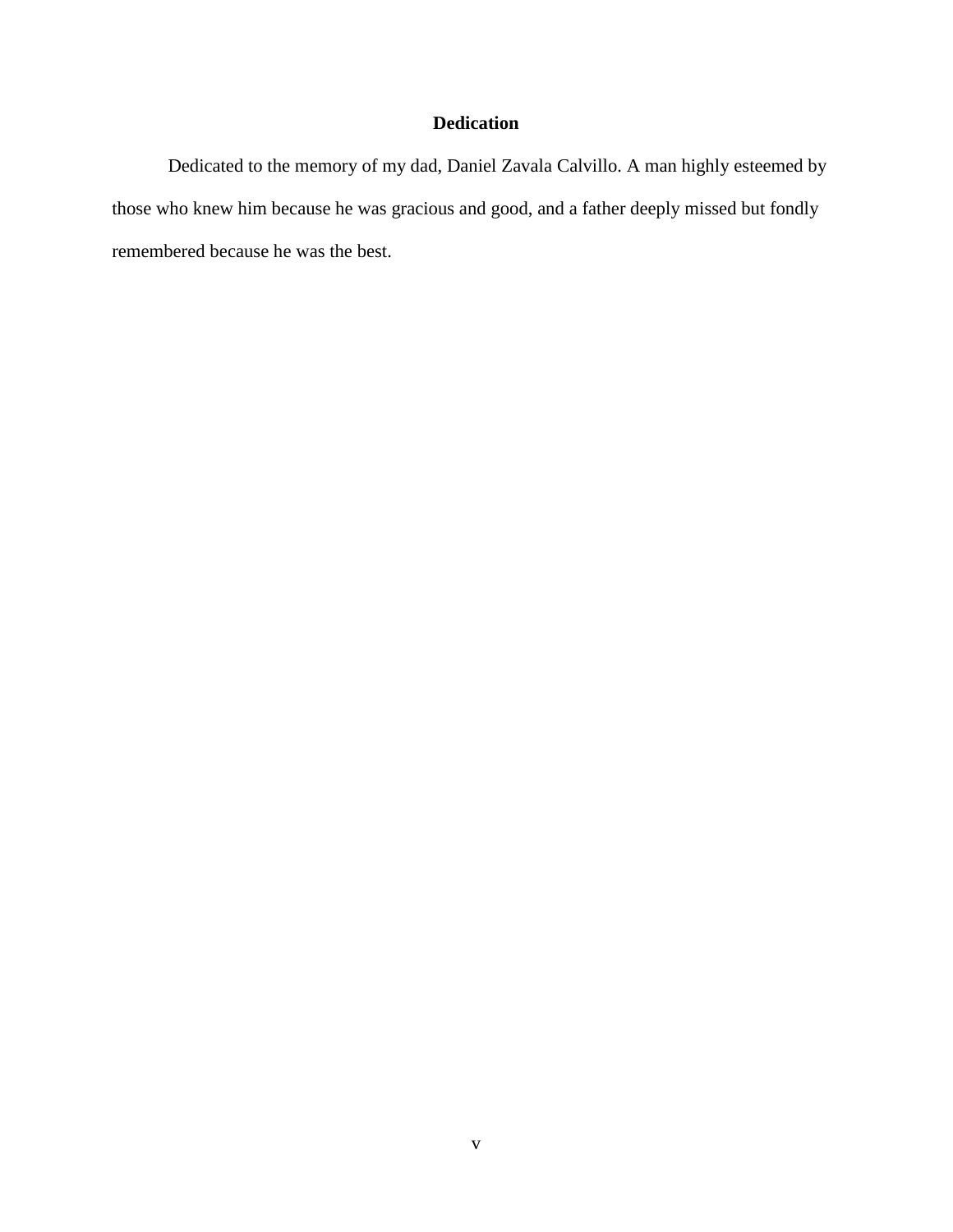| Improving Nutrient Quality through Policy, Systems and Environmental Change 7 |
|-------------------------------------------------------------------------------|
|                                                                               |
|                                                                               |
|                                                                               |
|                                                                               |
|                                                                               |
|                                                                               |
|                                                                               |
|                                                                               |
|                                                                               |
|                                                                               |
|                                                                               |

# **Table of Contents**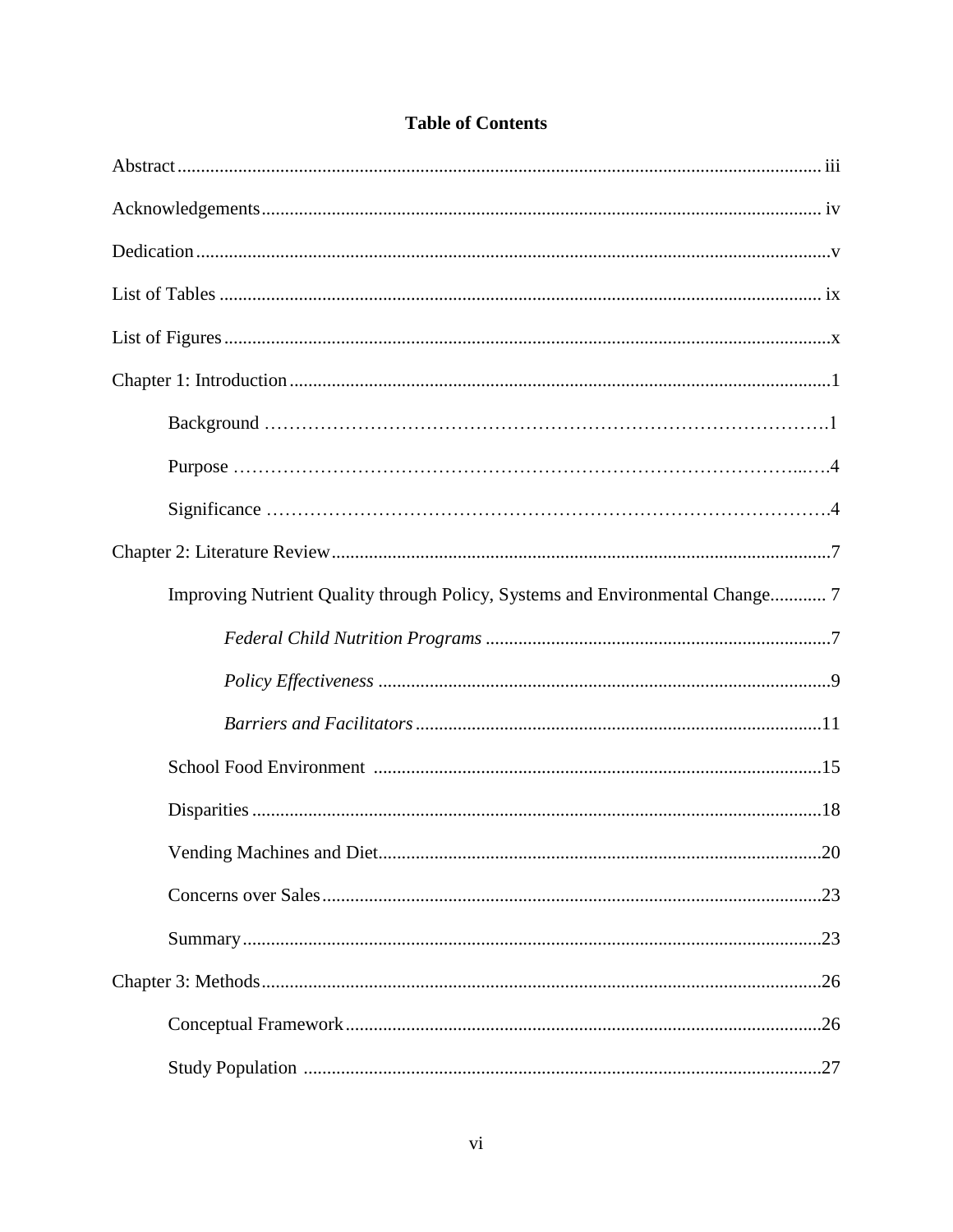| Research Question One: Dietary Quality of Vended Foods and Beverages Over Time 36 |  |
|-----------------------------------------------------------------------------------|--|
|                                                                                   |  |
|                                                                                   |  |
| Results of statistical analysis using HEI-2010 as dependent variable 38           |  |
| Results of statistical analysis using HEI-2010 excluding water38                  |  |
|                                                                                   |  |
| Research Question Two: Demographics Predictors in HEI-2010 Scores among Users40   |  |
| Descriptive characteristics of school-aged children who use vending machines40    |  |
|                                                                                   |  |
|                                                                                   |  |
| Research Question Three: Mean HEI-2010 Scores between Users and Non-Users43       |  |
| Descriptive characteristics of NHANES participants included in study 43           |  |
|                                                                                   |  |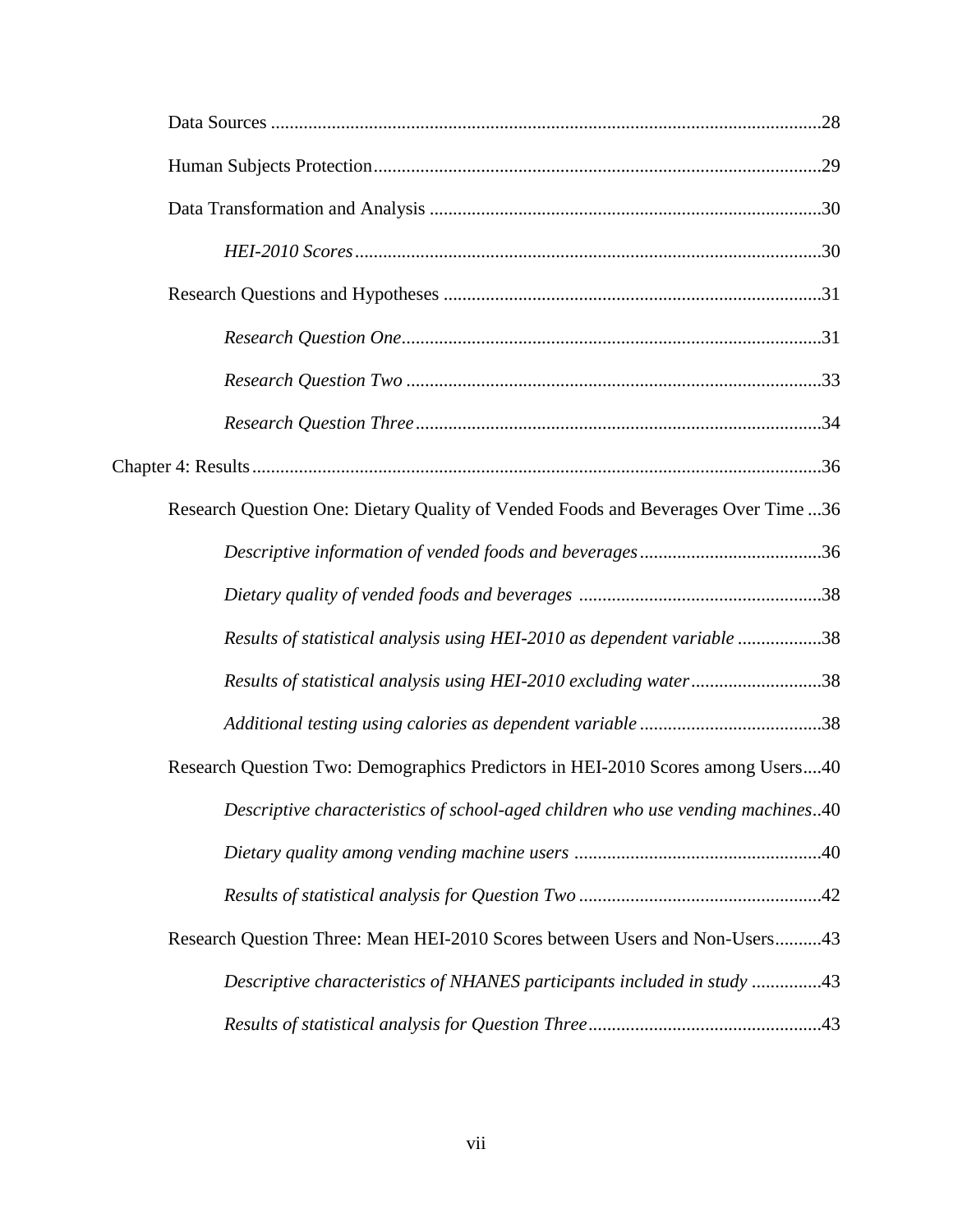| Changes in mean HEI-2010 scores of vended foods and beverages 50            |
|-----------------------------------------------------------------------------|
|                                                                             |
|                                                                             |
|                                                                             |
|                                                                             |
|                                                                             |
| Difference in HEI-2010 scores between vending machine users and non-users54 |
|                                                                             |
|                                                                             |
|                                                                             |
|                                                                             |
|                                                                             |
|                                                                             |
|                                                                             |
|                                                                             |
|                                                                             |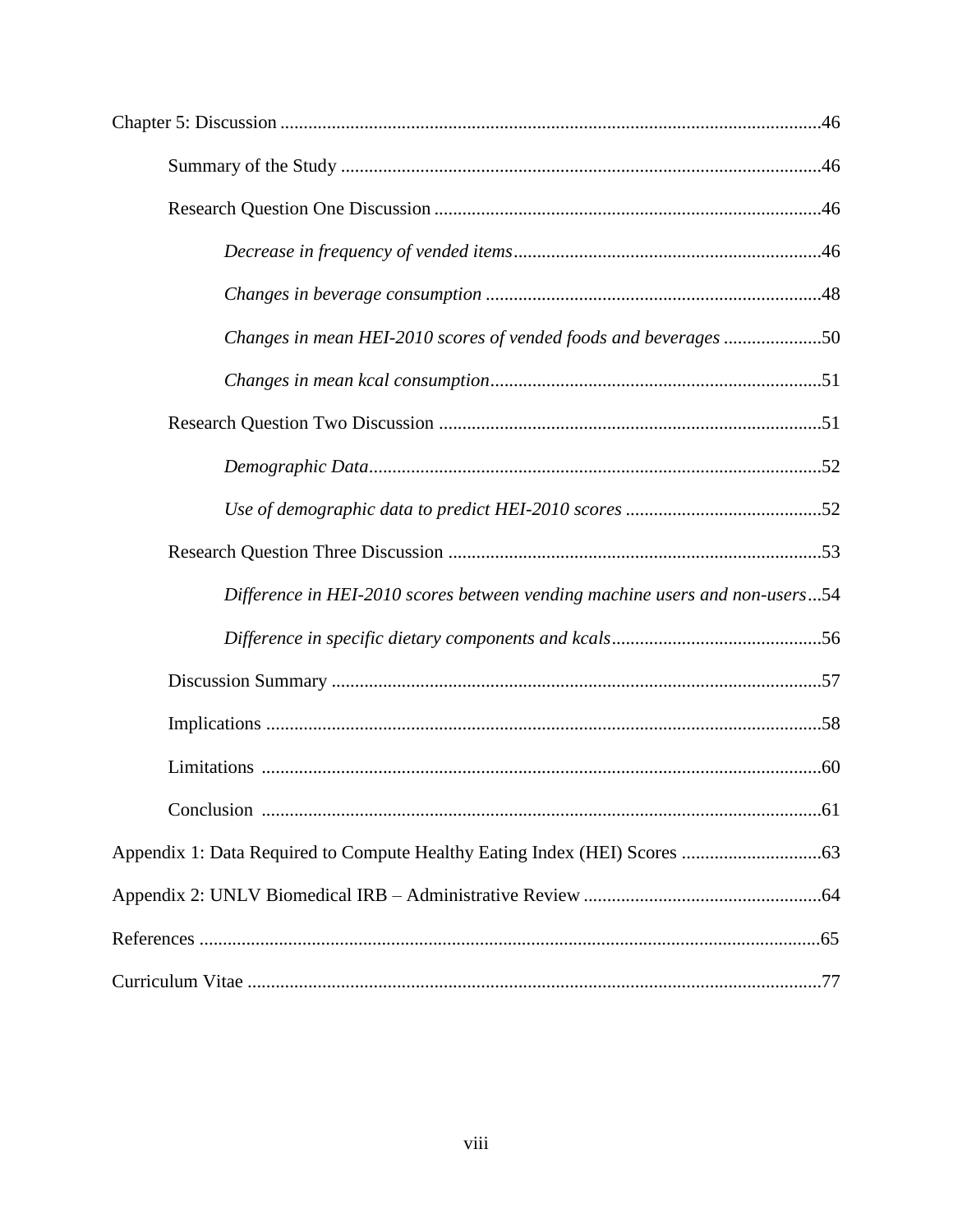# **List of Tables**

| Table 3.1. Healthy Eating Index HEI-2010 components and scoring standards 31                |
|---------------------------------------------------------------------------------------------|
| Table 4.1. Quantity, Dietary Quality and Caloric Content of Vended Foods and Beverages      |
| Consumed by Children Age 6-19 years by NHANES Cycle as Measured by HEI-2010 36              |
| Table 4.2. HEI-2010 Scores and Caloric Content of Vended Foods and Beverages Consumed by    |
| Children Age 6-19 years according to USDA FNDDS Food Coding Sub-Groups37                    |
| Table 4.3. Tukey-Kramer Comparison for Energy in Calories of Vended Foods and Beverages     |
|                                                                                             |
| Table 4.4. Demographic Characteristics of NHANES 2003-2012 Participants, Age 6-19 year      |
| Who Consumed Items from Vending Machines, with Day 1 Reliable Diets, Unweighted and         |
|                                                                                             |
| Table 4.5. Comparison of Average Individual HEI-2010 Scores for Children Age 6-19 years Who |
|                                                                                             |
| Table 4.6. Demographic Characteristics of NHANES 2003-2012 Participants, Age 6-19 years,    |
|                                                                                             |
| Table 4.7. Weighted HEI-2010 scores using NCI Population Method for NHANES 2003-2012        |
| Day 1, Children Age 6-19 years with Reliable Diets, Complex Survey Design 44                |
| Table 4.8. Mean Kcals and HEI-2010 Total and Component Scores for Children Age 6-19 Years   |
|                                                                                             |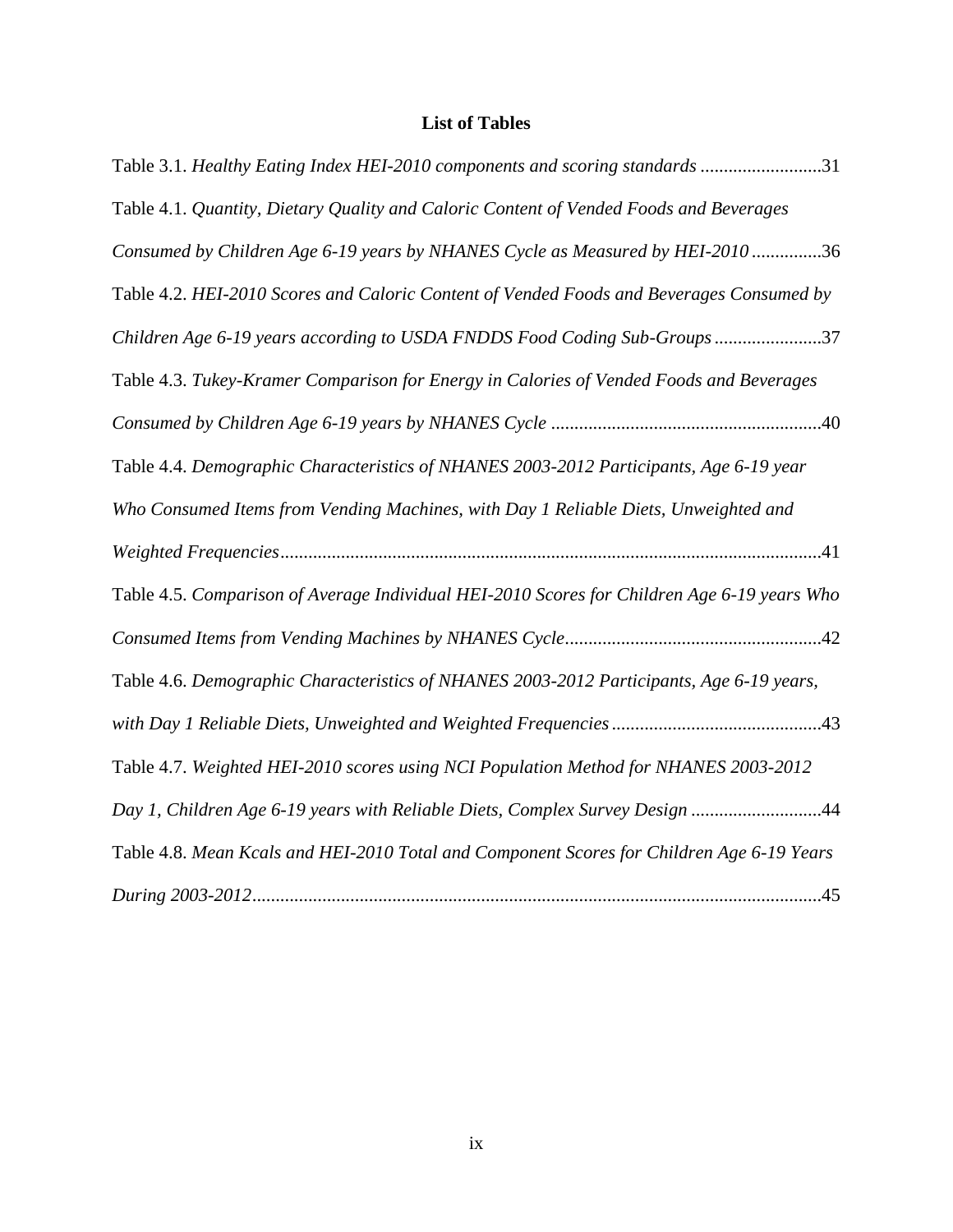# **List of Figures**

| Figure 4.1. Mean kcals for vended foods and beverages consumed by children, age 6-19 years,   |  |  |  |
|-----------------------------------------------------------------------------------------------|--|--|--|
|                                                                                               |  |  |  |
| Figure 5.1. Quantity, Dietary Quality and Caloric Content of Vended Foods and Beverages       |  |  |  |
| Consumed by Children Age 6-19 years by NHANES Cycle as Measured by HEI-2010 47                |  |  |  |
| Figure 5.2. Weighted percentages and type of vended items consumed by children age 6-19 years |  |  |  |
|                                                                                               |  |  |  |
| Figure 5.3. HEI-2010 scores for vended foods consumed by children, age 6-19 years, using      |  |  |  |
|                                                                                               |  |  |  |
| Figure 5.4. HEI-2010 scores for children, age 6-19 years, 2003-2012 NHANES demographic and    |  |  |  |
| day 1 total nutrient intakes files. HEI-2010 score calculated using the population ratio      |  |  |  |
|                                                                                               |  |  |  |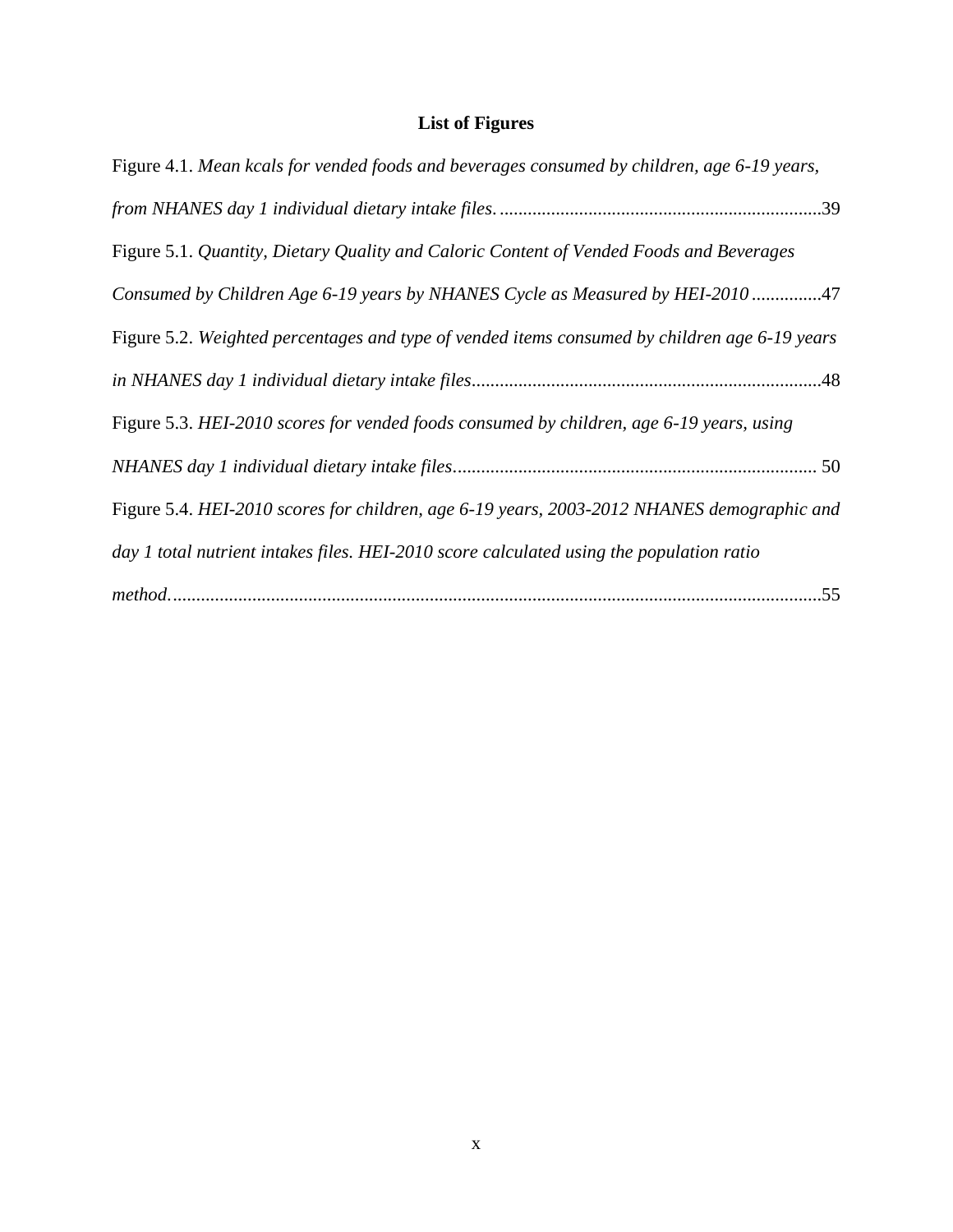#### **Chapter 1**

#### **Introduction**

#### **Background**

Food intake plays a significant role in human health and development, and nutrition is directly related to four of the top ten major causes of death, including heart disease, cancer, stroke and diabetes (Centers for Disease Control and Prevention [CDC]/National Center for Health Statistics, 2013). Excess caloric intake leads to a state of positive energy balance which can subsequently lead to weight gain and obesity, another risk factor for many chronic diseases and conditions.

While the average per capita consumption of calories in the US has steadily risen over the decades, the nutritional quality of the typical American diet has declined. Americans consumed 192 more calories per capita per day between 2005-2008 than they did in 1977-78 (Lin & Morrison, 2012), and nearly 90% of the US population over the age of 1 year consumed more sodium than the tolerable upper intake level (UL) set by the Institute of Medicine (IOM). About 70% consumed more added sugars and saturated fats than the maximum limits recommended in the Dietary Guidelines (as cited in U.S. Department of Health and Human Services [DHHS] & USDA, 2015a). In its duty to protect the nation's health and address the shortcomings of the standard American diet, the US DHHS and the USDA jointly released the 2015-2020 Dietary Guidelines for Americans which recommend following a healthy eating pattern while limiting the intake of added sugars, saturated and *trans* fats, and sodium (2015b).

Past Dietary Guidelines have made recommendations on an individual level, but the latest edition incorporate a fifth Guideline calling on support for healthy eating patterns by all people and across multiple settings, taking into account that individual food choices may be influenced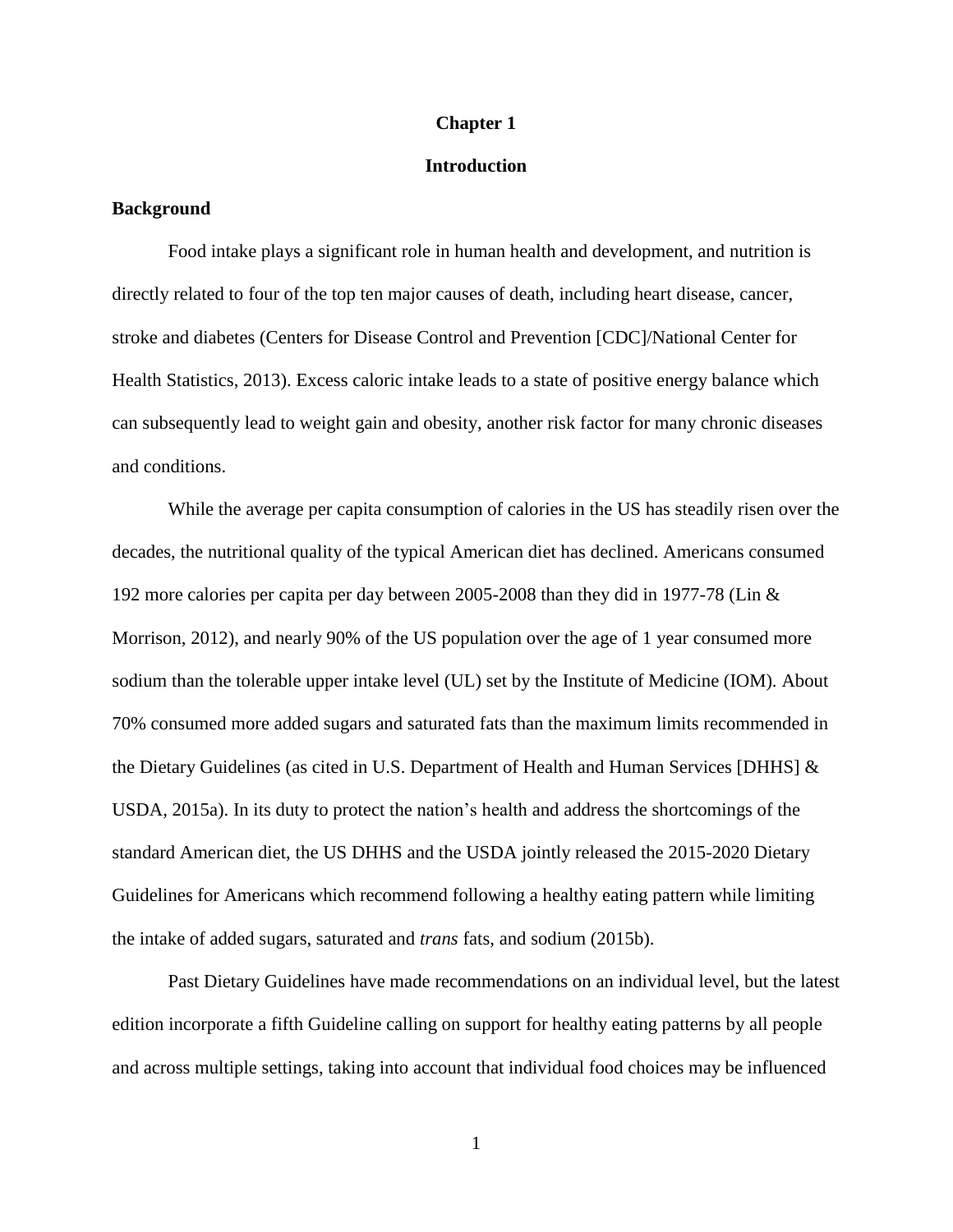by external factors (US DHHS & USDA, 2015b). Similarly, the CDC recommends several strategies to help foster a healthy food environment and reduce the incidence of malnutrition, chronic disease, and obesity – among them is increasing access to healthy foods. Some ways to increase access include: ensure that healthy food retailers like grocery stores are located within walking distance of community residents, provide healthy school breakfasts and lunches to needy students, and make it possible for SNAP (Supplemental Nutrition Assistance Program) recipients to use their benefits at farmers' markets to purchase fresh fruits and vegetables (CDC, 2010). The Community Preventive Services Task Force (CPSTF) has included the workplace as a site where environmental changes may potentially help employees make healthier food choices (2013).

Workplaces, schools and other public places often have cafeterias, concession stands, and/or vending machines to make it more convenient to obtain foods and beverages. However, most public food and beverage offerings do not support the Dietary Guidelines recommendations, hindering healthy choices (Center for Science in the Public Interest [CSPI], 2014). USDA research shows that food [obtained] away from home (FAFH) tends to have a lower diet quality and more calories than food prepared at home (Mancino, Todd, Guthrie & Lin, 2010). Rather than provide an opportunity to complement a healthy eating pattern, FAFH options generally provide the added possibility to purchase unhealthy foods that may exacerbate overconsumption of calories, added sugar, sodium and fat.

Vending machines may be used to increase access to healthy foods, or they may serve as a barrier to individuals who are trying to make healthier food and beverage choices. Efforts to improve the food environment with regards to vending machines have included creating nutrition guidelines for foods and beverages sold in machines and using marketing techniques, such as the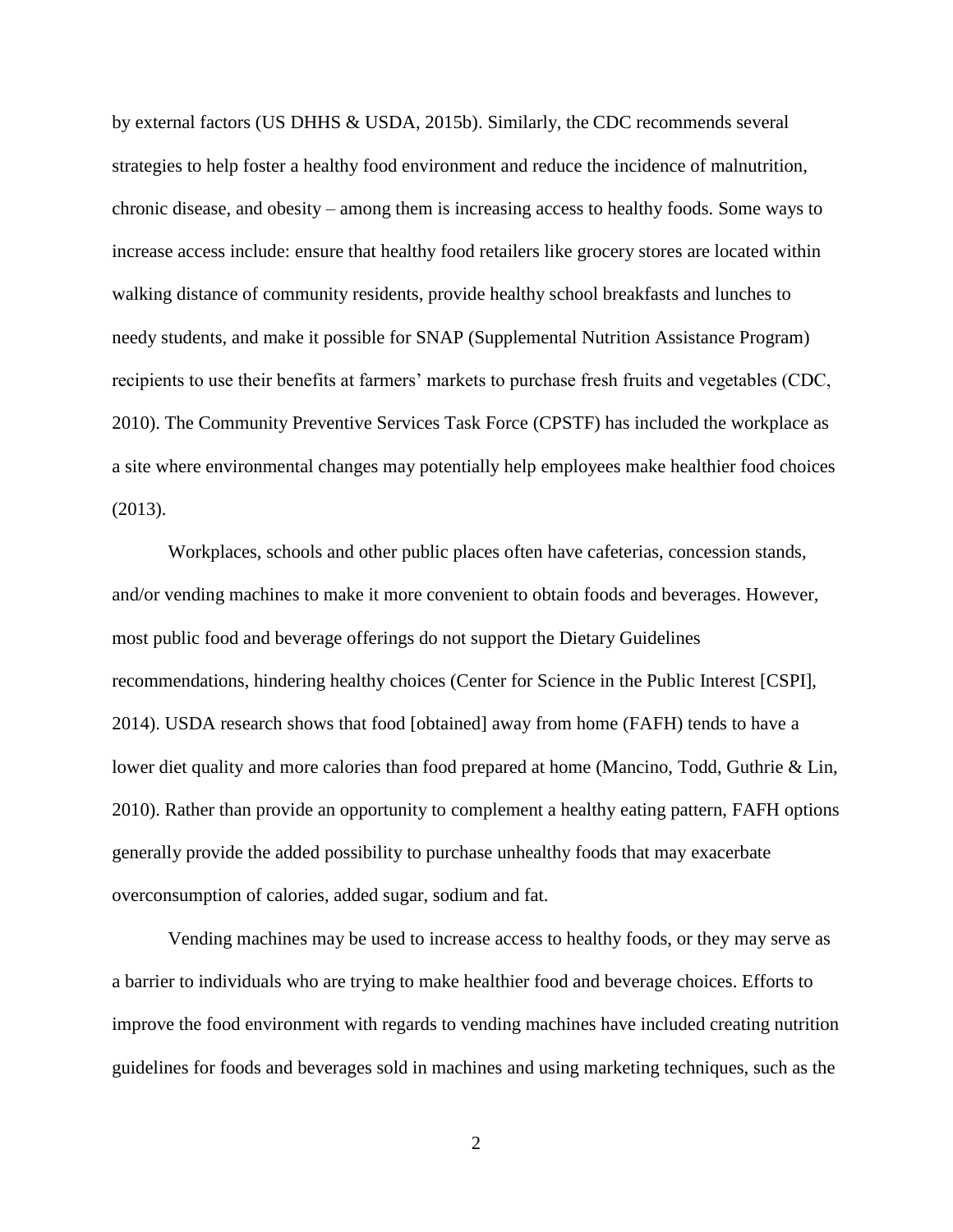4 P's of marketing, to encourage healthy choices by the consumer. The 4 P's include strategies such as:

- Product: requiring a specific amount of food and/or beverage options to meet the predetermined set of nutrition guidelines or eliminating altogether those foods and beverages that do not meet nutrition guidelines
- Price: pricing healthier choices at a lower cost than the unhealthy choices
- Placement: placing healthier options in more prominent visual fields than the unhealthier ones
- Promotion: bringing attention to the healthier items with special graphics or advertisement, and prohibiting the marketing of the unhealthier items (Nemours Foundation, 2010).

Policies, systems, and environments (PSE) may be changed to facilitate healthy behaviors, such as better food choices. Public health organizations are using PSE change initiatives more commonly, recognizing that health related behaviors are difficult, if not impossible, to perform when surroundings do not support those behaviors (Honeycutt et al., 2015). An example of policy that may be viewed as a large-scale PSE intervention to improve public health is the Healthy, Hunger Free Kids Act of 2010, a federal law that made changes to the nutrition standards for school meals and is expected to improve the health of the next generation of children (USDA FNS, 2016).

Over the past decade, food manufacturers and food service providers have responded to new federal nutrition program regulations and consumer demand for healthier foods and beverages by altering the nutrient profiles of their products. Food service companies that provide the principal source of food for institutions or worksites are favorably positioned to improve food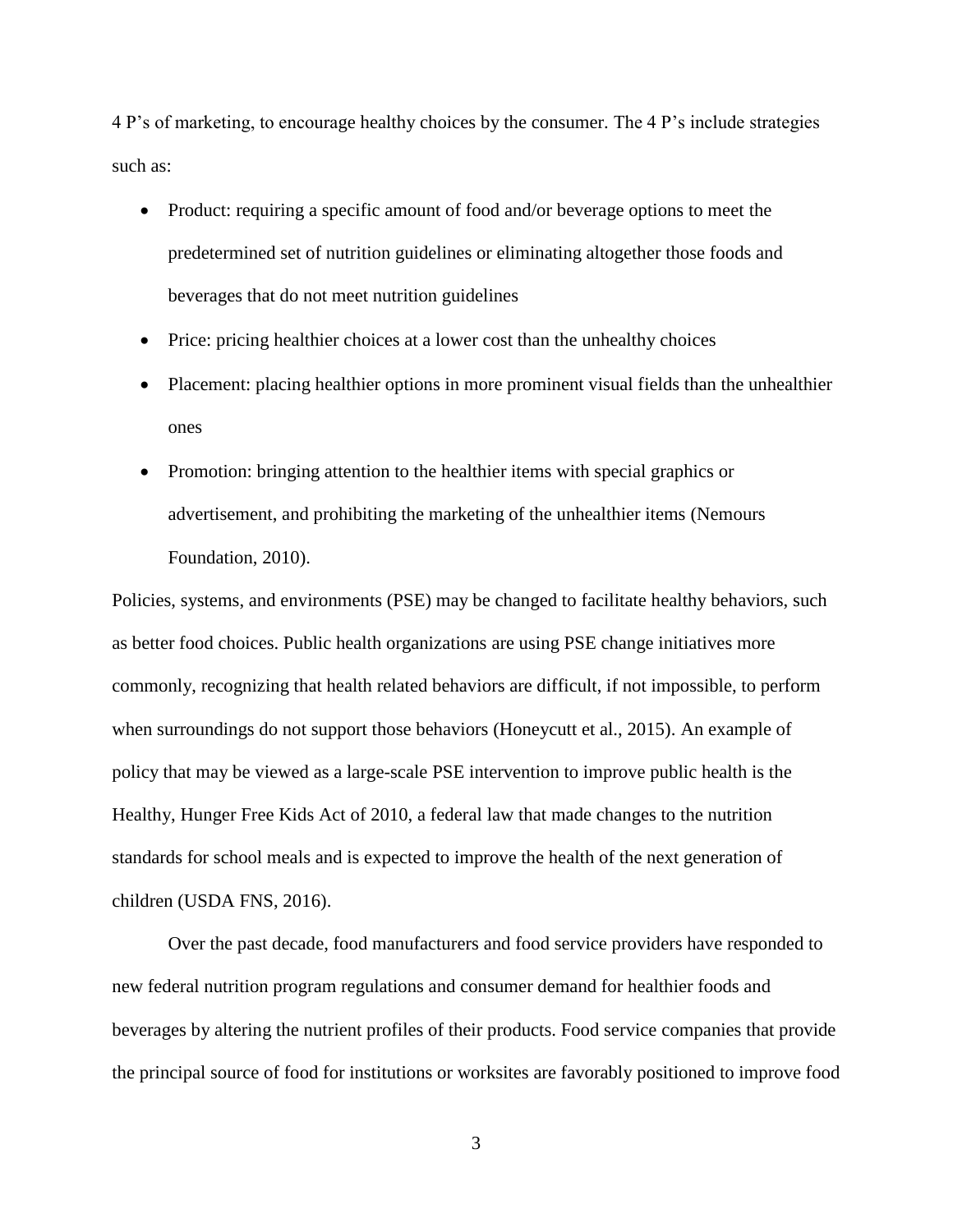environments (Stevens, Stelmach & Davis-Street, 2014) and public health advocates are astutely aware of the food industry's potential to help – or hinder – people's efforts to eat better. The negative effects on diet quality from FAFH appear to be shrinking over the last few years and may be a result of regulations and the food industry's efforts to improve the nutrient quality of its products combined with better consumer choices (Todd, Mancino & Lin, 2010).

Since 2003, government researchers have collected the purchase location of foods and beverages consumed by participants in the What We Eat in America (WWEIA) dietary interview component of the National Health and Nutrition Examination Survey (NHANES) (U.S. Department of Agriculture [USDA], 2014). Studies using this data show that the major sources of sodium and energy in calories in the average American diet come from retail stores (Drewnoski & Rehm, 2013a, 2013b) – food that is usually taken home for preparation and consumption, not from FAFH. Drewnoski & Rehm's research showed that energy from vending machines accounted for less than 1% of the total caloric intake in NHANES participants across an 8-year period (2013a), leading one to question whether the time and effort spent on PSE changes around vending machines is really worthwhile.

#### **Purpose**

The purpose of this study is to explore how food and/or beverages obtained from vending machines impact dietary quality among the NHANES subpopulation of vending machine users.

## **Significance**

Vending machines are found in a wide variety of locations, such as factories, educational institutions, government and military buildings, offices, hospitals, public places, etc. and thus are a part of the environment that all people are exposed to who work in and visit those locations; they also produce a significant amount of revenue. According to the Vending Times, the amount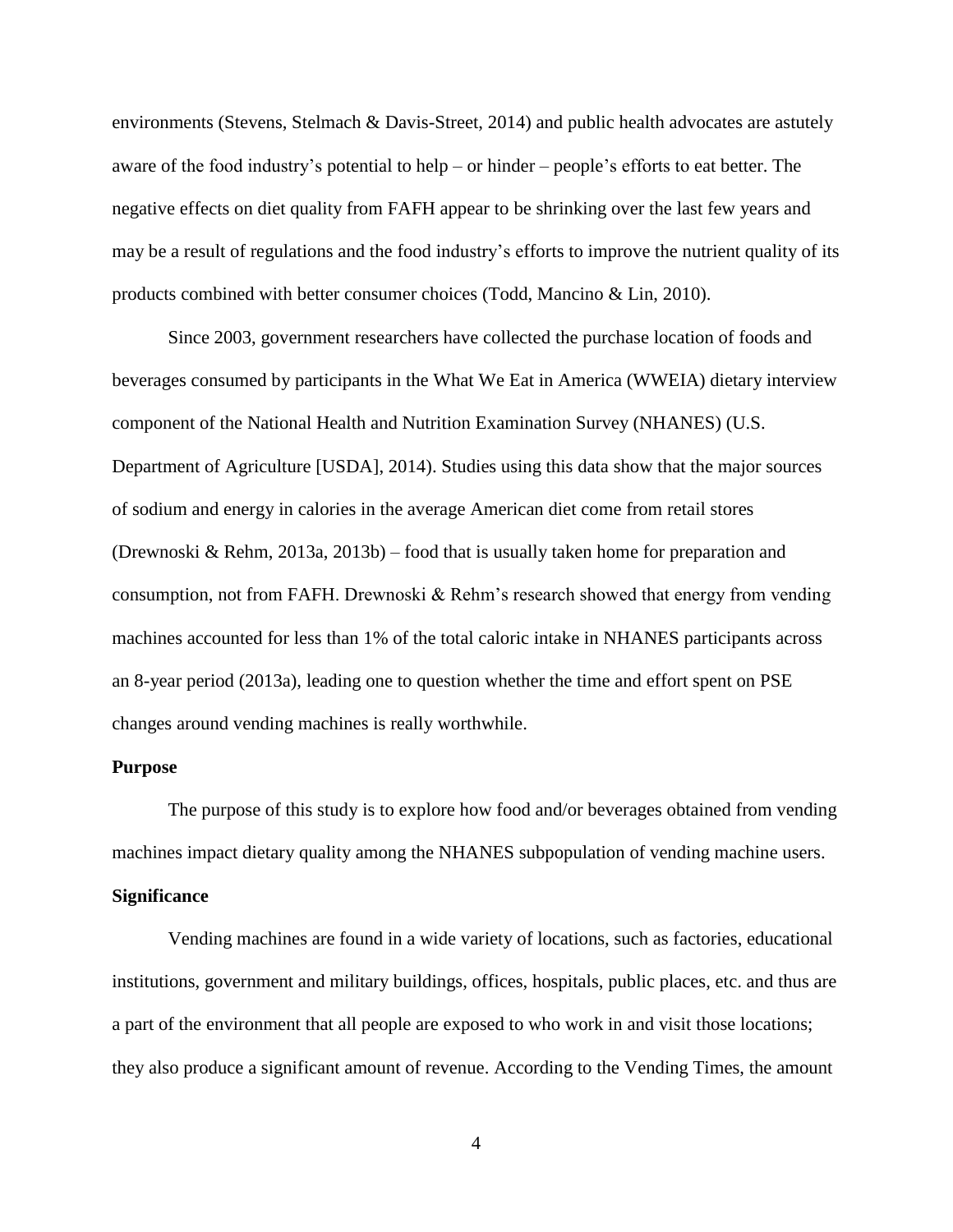of revenue produced by the vending machine industry was \$64,350,000 and 56% of those sales were for cold beverages including sodas. There were 6,900,000 vending machines in the US, and the average per capita amount spent per year being \$27 (as cited in Statistic Brain Research Institute, 2016). A 2011 industry report shows that the number of vending machine locations in primary and secondary schools was 17,500 in 2010 that generated \$910,000,000 (Vending Times, 2011).

Although research exists exploring the impact of food [obtained] away from home (FAFH) on dietary intake, the research is conflicting with some studies associating FAFH adversely with diet quality, while others report that FAFH is not as significant to dietary intake as food consumed inside of the home. Additionally, study authors may define FAFH differently; one definition may include fast-food and full-service restaurants, another may require that the majority of energy consumed from a meal has to come from a restaurant yet excludes beverages, and another may include other places where food is available along with restaurants, such as cafeterias. The existing literature does not describe how foods and beverages dispensed from vending machines impact the total daily diet in those people who use vending machines, instead it includes vending as a component of FAFH, diluting its effect on total diet when examined across an entire population rather than among a subpopulation of vending machine users.

While research is limited on the dietary impact of vended foods and beverages, there is a considerable amount of literature published regarding vending machines as part of the school food environment. In addition, there have been notable efforts to improve the school food environment since the USDA has made changes to regulations that govern the foods served in the National School Lunch and School Breakfast Programs. These regulations include language requiring school food authorities participating in these federal child nutrition programs to create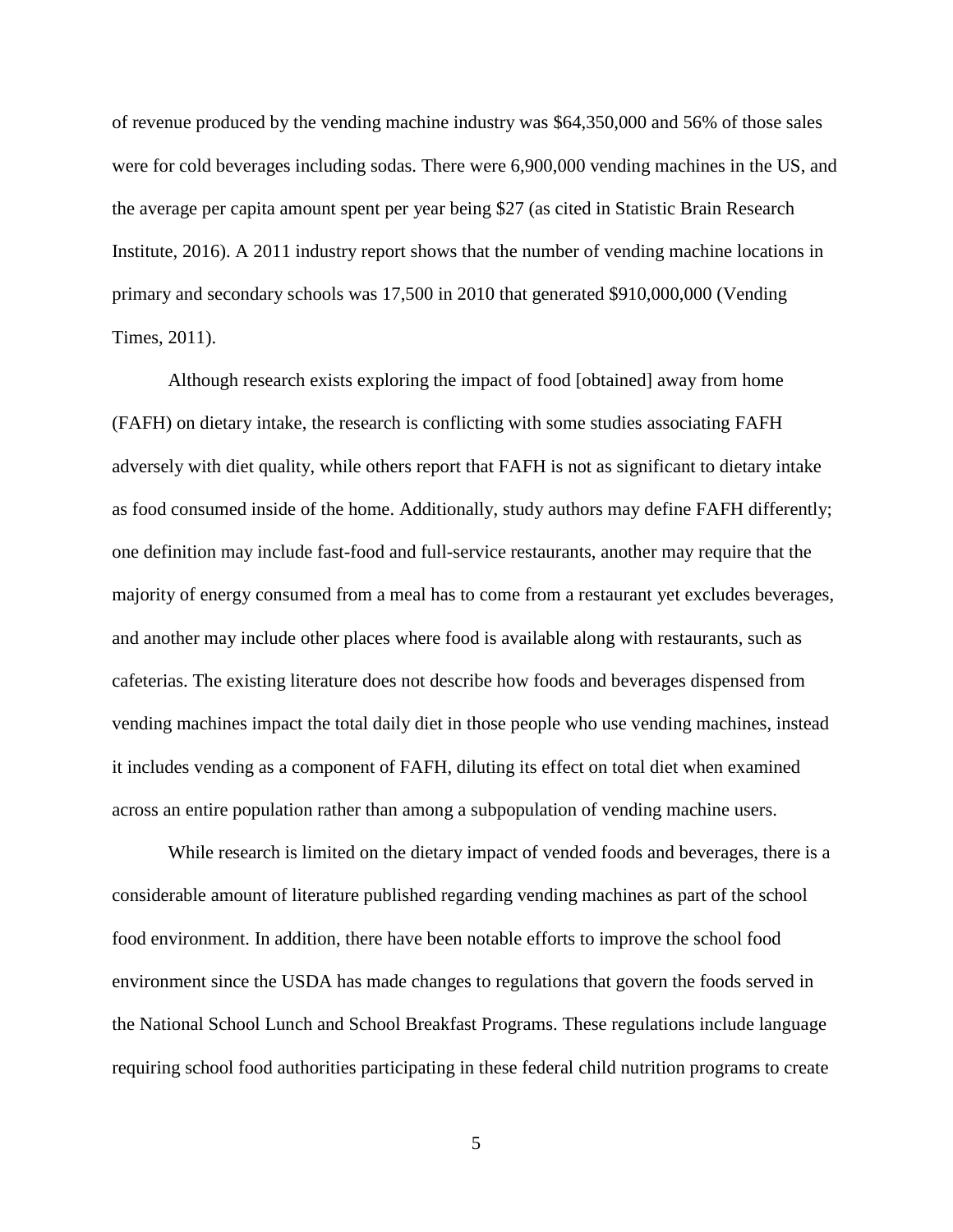and implement school wellness policies. Thus, much of the existing literature on the success of school wellness policies contains references to vending machines and their contribution to the overall school health environment, and in some cases their impact on student dietary choices. Besides exploring the impact on diet quality of vending machine users, it would be interesting to determine if vended food and beverage selections have improved in dietary quality since the inception of school wellness policies.

The principal aim of this study is to explore the contribution of vended foods and beverages to the overall dietary quality of vending machines users between the ages of 5 and 19 years using dietary intake data collected through the NHANES. A secondary aim of this study will be to determine if vending machine selections have improved over the span of 10 years from 2003 - 2012 with reference to dietary quality. Another aim will be to see if a difference in overall diet quality exists between school-aged users and non-users of vending machines, and among different demographics within only those school-aged children who used vending machines.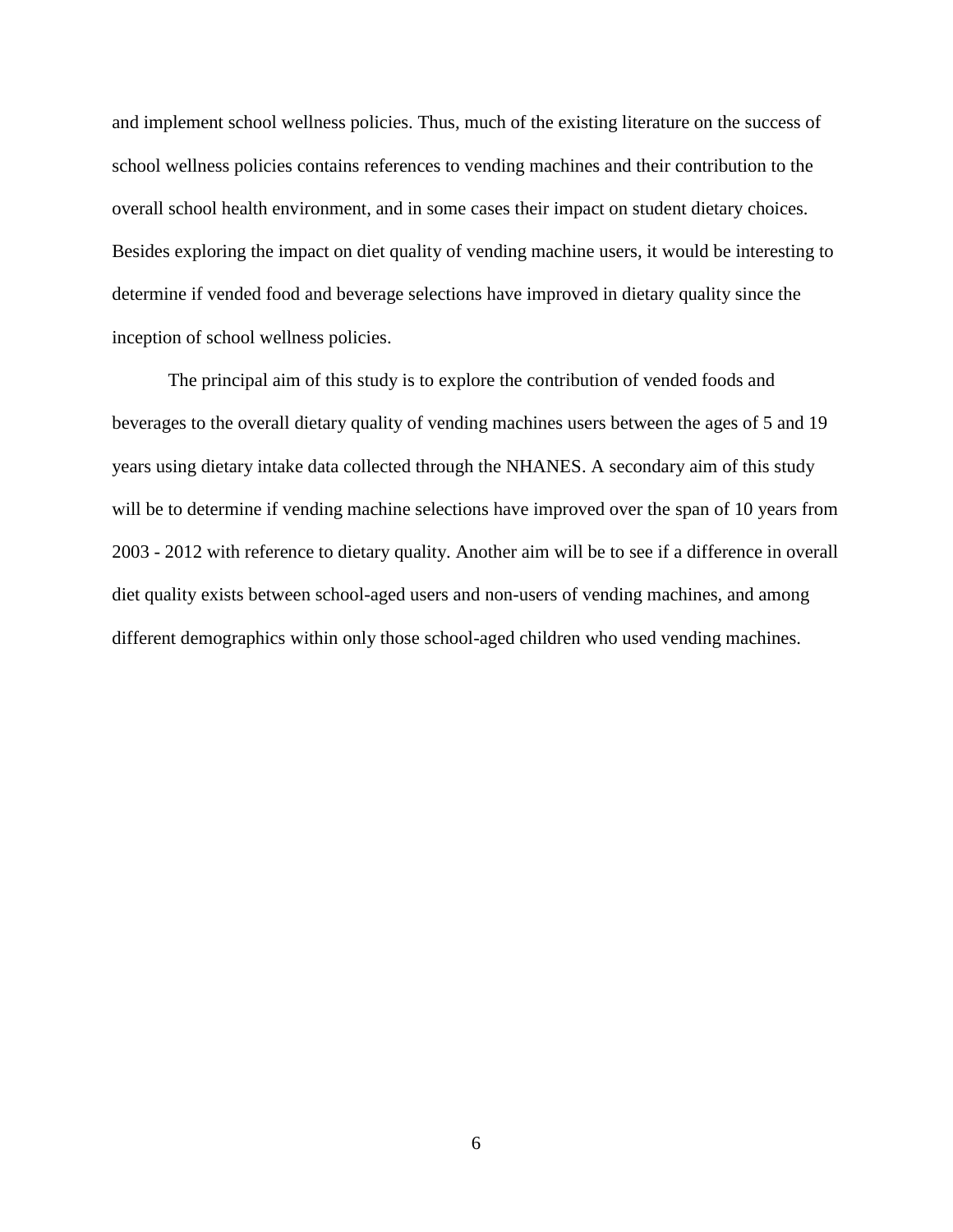#### **Chapter 2**

#### **Literature Review**

#### **Improving Nutrient Quality through Policy, System and Environmental (PSE) Changes**

Policy, system and environmental (PSE) changes may help nudge consumer behavior towards making healthier food choices. Strategies to help make it easier for people to eat better may be accomplished voluntarily at an organizational or community level through the adoption of nutrition guidelines or incentives, while others may be mandated through government regulations or policy. The School Breakfast Program (SBP) and the National School Lunch Program (NSLP) are two examples of federal programs used to implement national child nutrition policy that are subject to federal regulations.

#### *Federal Child Nutrition Programs*

Early child nutrition programs in American school settings were motivated by charity and the need for healthy military recruits. The program grew during the great depression to help provide jobs, feed children and use surplus foods. The National School Lunch Act was later passed in 1946 *"…to safeguard the health and well-being of the nation's children and to encourage the domestic consumption of nutrition agricultural commodities…"* which included requirements that had to be met by participating schools in exchange for technical assistance and meal reimbursement. The first Child Nutrition Act passed in 1966, which established funding for feeding programs, and placed regulatory responsibility under the USDA. This act has undergone many modifications since then to address budgetary, educational, political and health-related issues relevant to the time period in which reauthorization has taken place (National Food Service Management Institute [NFSMI], 2011).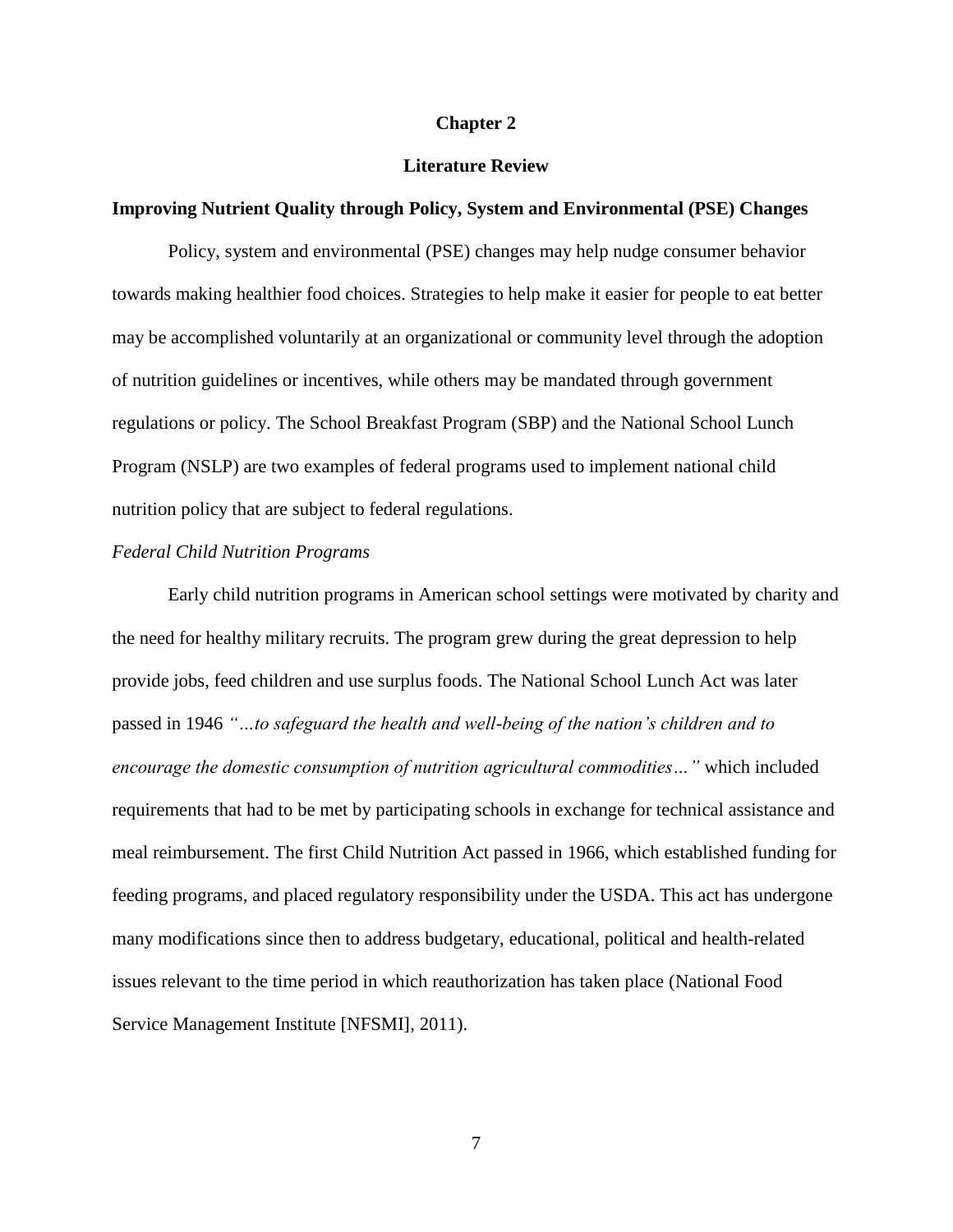The WIC and Child Nutrition Reauthorization Act of 2004 helped prompt the USDA to update school food regulations and include nutrition standards that reflected the current Dietary Guidelines for Americans and other government dietary guidance of the day (NSFMI, 2011). The revisions attempted to expand the scope of responsibility of school food authorities by mandating the establishment of school wellness policies, which would not only regulate meals provided under the federal child nutrition programs, but also gave school districts the potential to regulate foods and beverages sold in competition with these school meals, known as competitive foods. Implementation of SWPs was expected to take effect at the start of the 2006-2007 school year, however it was an unfunded mandate that could not give school food authorities authority to enforce the policy outside of the confines of school food service, and so the SWP requirement produced policies that were never fully implemented in many school districts for a variety of reasons.

The predominant reason for not fully implementing SWP was the need to use food to create school revenue, as cited in 83% of the 303 responses that food service directors gave in a 2007 study about the development and implementation of school wellness policies (Longley & Sneed, 2009). In order to calculate how much revenue school beverage contracts generated for schools, the CSPI conducted the first national study in 2006 of its kind and reviewed 120 school beverage contracts from 16 states. The CSPI estimated that commissions from vending machines, school stores and a la carte sales combined with cash advance payments varied between \$0.60 and \$93, with the average being \$18.11 per student annually, depending on the contract negotiated with each school administrator. Schools were able to use this revenue freely as non-discretionary funds, and often also received non-cash items such as branded scoreboards, uniforms, sports equipment and scholarships (CSPI, 2006). Despite fundraising being cited as the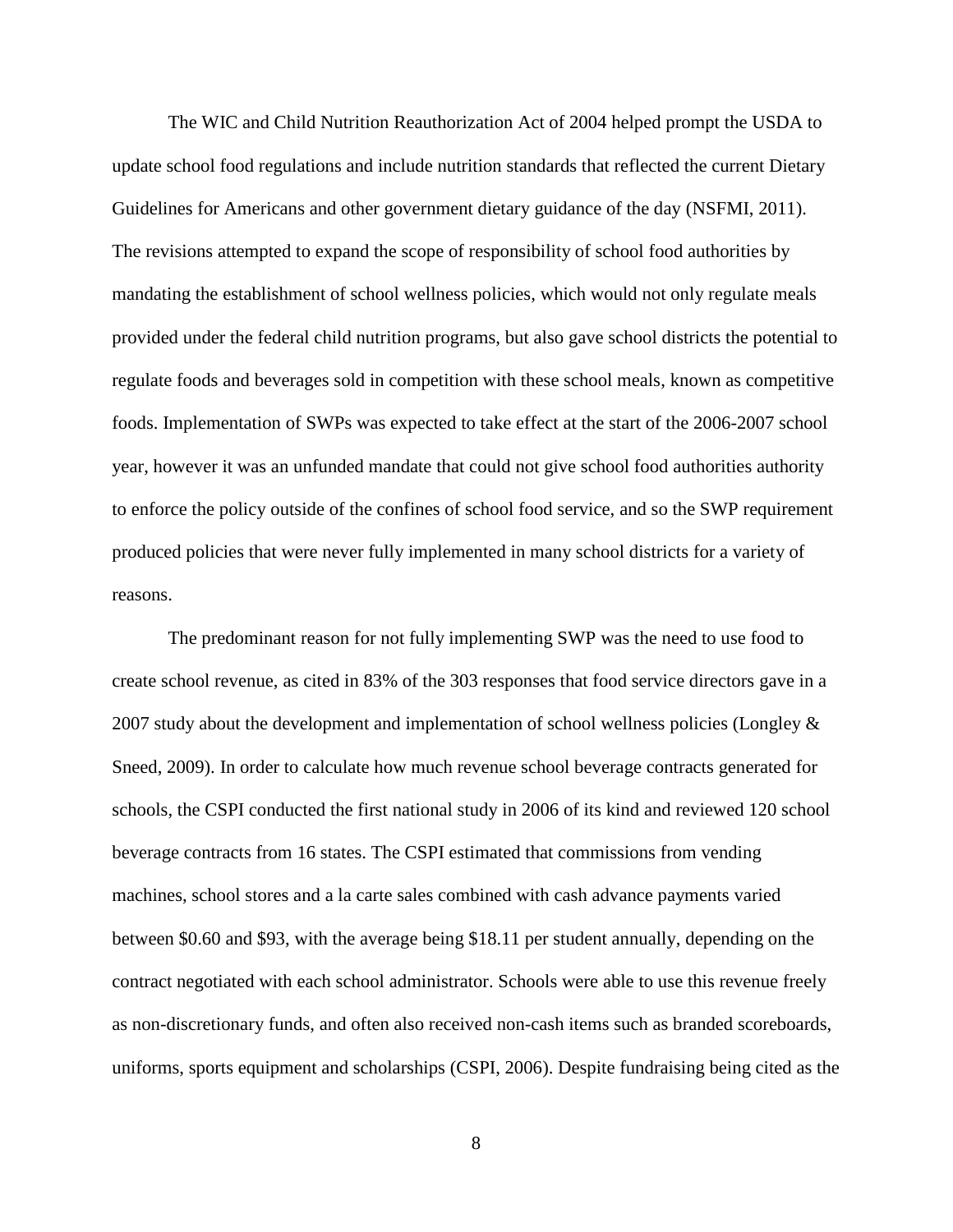top reason for not fully implementing SWP, changes to vending machines may be perceived as one of the easiest strategies to improve the school food environment. A 2008 study that reviewed the wellness policy language for 37 rural Colorado elementary schools found that 95% of the schools addressed vending machines in their policy, albeit weakly as a recommendation and only as a mandate in one of the schools (Belansky, 2013).

The Healthy, Hunger-Free Kids Act of 2010 (HHFKA) required the USDA to revised child nutrition regulations to include updated nutrition standards for school meals as well as all competitive foods (USDA FNS, 2016). The Smart Snacks in Schools nutrition standards were implemented in July 2014 to regulate all foods sold in schools, but allowed school districts the flexibility to determine what to do about other foods in the school environment such as those given away during special classroom celebrations (USDA FNS, 2015). The HHFKA also includes policy language requiring changes to the school environment in order to promote student wellness, and the USDA requires this be accomplished through the establishment of the local School Wellness Policy (USDA FNS, 2016). Although the HHFKA sounds like a promising policy to improve student wellness, it may again be limited in that it is a USDA regulation for school food authorities that have limited control over the school food environment outside of the school food service, and no control over what a school administrator allows under his/her jurisdiction.

#### *Policy Effectiveness*

Vending machine policies can effectively help modify the food environment. A study using wellness policy data and school level practices data from the School Health Policies and Programs Study found that among 39 states and 198 school districts, having state policy language that banned junk food sales from vending machines was significantly associated with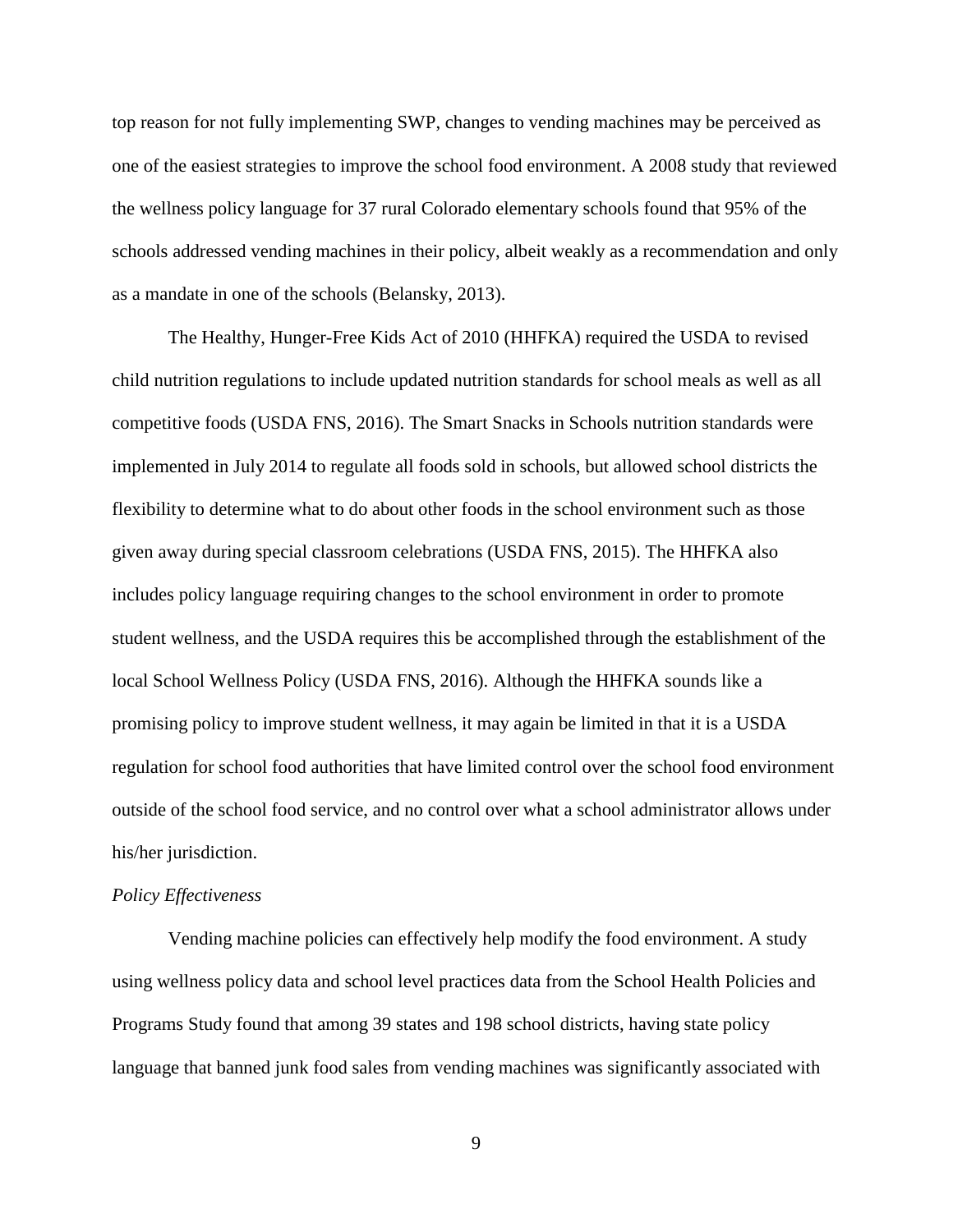less junk food sold in elementary schools, though a significant association was not observed in middle schools, and no association was seen among high schools (Kubik et al., 2010). In 2005, California passed SB12, a law establishing nutrition guidelines for competitive foods, and SB965 for beverages, to be fully implemented in California schools by 2009. To evaluate whether these standards could be executed, a sample of 19 schools from 6 communities enrolled in the Healthy Eating, Active Communities program, agreed to participate in research and committed to follow the standards early, starting in 2005. Data on foods accessible by students in all school food venues was collected in 2005 and then again in 2008 for comparison. Compliance with the nutrition laws for snack foods from vending machines went from 18.1% in 2005 to 67.1% in 2008, and compliance for beverages increased from 44.6% to 87.1%. Foods and beverages from vending machines had the lowest percentage of adherence in 2005 compared to any other venue in the school food environment, yet made the greatest improvements through beverage machines (Samuels, Hutchinson, Craypo, Barry & Bullock, 2010).

Modifications to the school food environment can be sustained and help improve population risk indicators over time. After 9 years of having district-wide competitive food standards in place, the Boston Public School (BPS) system was able to confirm their continued effectiveness with a school food environment audit in 115 schools. Elementary schools had the highest adherence to standards at 93.6%, middle schools were at 84.6%, and high schools were 79.2% compliant. Overall, 96% of its students did not have access to sugar-sweetened beverages (SSBs) during the school day. The authors further noted that 2013 Youth Risk Behavioral Survey (YRBS) data showed that only 16.8% youth in Boston consumed one serving of SSBs per day as compared to 27.0% of youth in 42 other states, citing a possible connection between the BPS policy and lower consumption rates (Mozaffarian et al., 2016).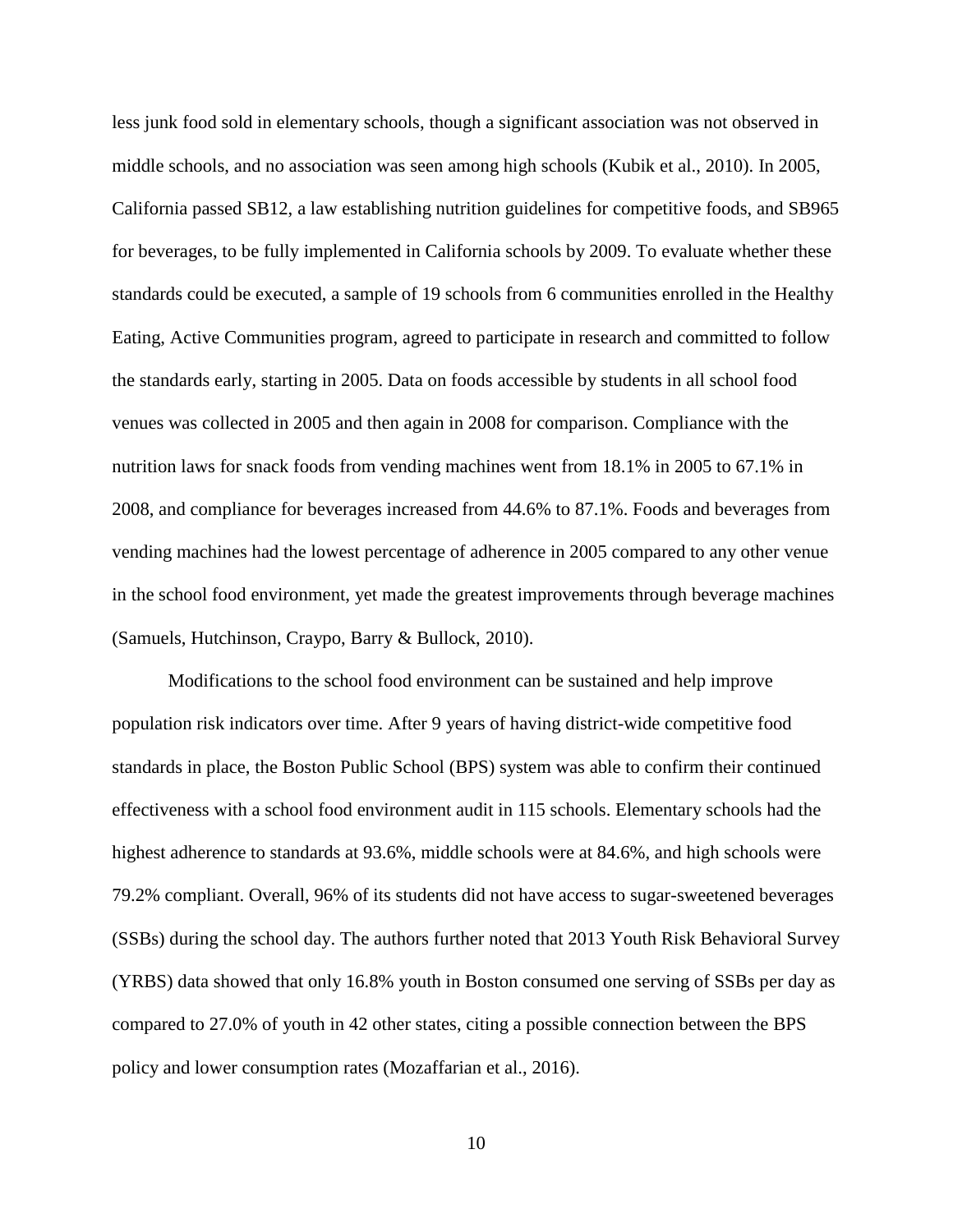The absence of policy or regulation makes a healthier food environment more unlikely. Private schools typically do not participate in federal nutrition programs and thus are not subject to their food regulations, nor are they required to have wellness policies. This may help explain findings by Pasch et al. that public school vending machines sold a higher percentage of foods and beverages that met IOM standards than private schools did in Minneapolis (2011). In a study that included 2,065 elementary schools and 10,719 children, students were 5 times more likely to purchase SSBs in schools with policies that allowed SSBs, than in schools with policies prohibiting their sale. This study showed that offering healthier beverages in the presence of SSBs did not make their purchase more likely either. When 100% juice and water alternatives were available, students were still 3 times more likely to purchase SSBs if they were accessible (Jones, Gonzalez & Frongillo, 2010).

#### *Barriers and Facilitators*

Barriers to full policy implementation include factors associated with the vending industry. An intervention designed to improve the school food environment in 4 Maine high schools included changing vending machine contents to reduce their fat, sugar, and portion sizes. One year after program implementation, the intervention schools had significant improvements in their vending offerings, with 84% of snacks and 98.9% beverages meeting the standards, however when the portion size limitations were imposed, those percentages dropped to 34.4% and 68.2% respectively, showing that package sizes generally exceeded the local school nutrition standard. Additionally, the variety of items offered in snack vending machines dropped from 358 to 142 items, indicating limited availability of vendor products that met the standards (Whatley Blum et al., 2007).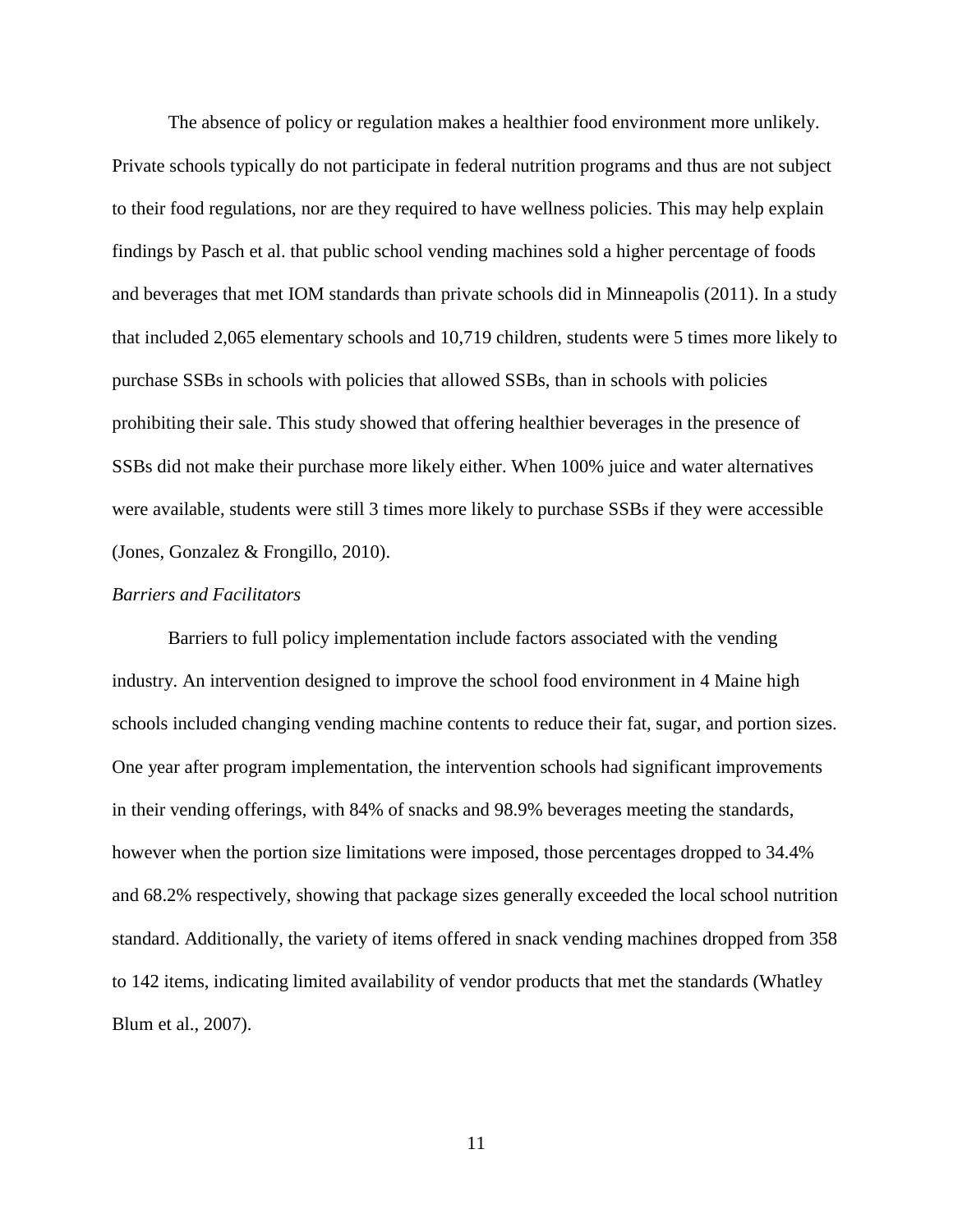Pouring contracts with SSB vendors, incentives and vending profits also have been shown to impede full execution of vending machine policies. Although nationally representative data from 1,519 middle and high schools included in the Youth, Education, and Society (YES) study showed that access to sodas in school vending machines had dropped from 2007 to 2009, this data also showed that access to non-soda SSBs remained unchanged. Significant associations were found between having bottling contracts or receiving incentives/profits and increased access to SSBs. Furthermore, having a school wellness policy or nutrition guidelines in place was associated with greater control for schools to have a "say" in the contents of vending machine (Terry-McElrath, O'Malley & Johnston, 2012).

The adoption of healthy vending policies, although supported by science, is not without its opposition – even among those in organizations that promote health and wellness. The National Recreation and Parks Association's webpage on health and wellness proclaims, "Leading the nation to improved health and wellness through parks and recreation" (2016), and it is generally accepted that parks and recreation facilities are designed to promote fitness and physical activity, and thereby health, for people of all ages. However, the implementation of healthy vending initiatives in these venues may be hampered by their "perceived negative cost consequences" such as lost revenue and profits, lack of control over vending machine contents, public demand for treats or other indulgent foods, and a disinclination to create formal policies (Silberfarb, Savre, & Geber, 2014). Another negative perception is that vending policies are overly paternalistic, as was the case with Arkansas Act 1220 passed in 2003, a state law designed to tackle childhood obesity which also placed restrictions on school vending machines. Major concerns expressed by parents and staff – not students – included concerns that school revenue would be lost, that students' rights to free choice should remain intact, and students would offset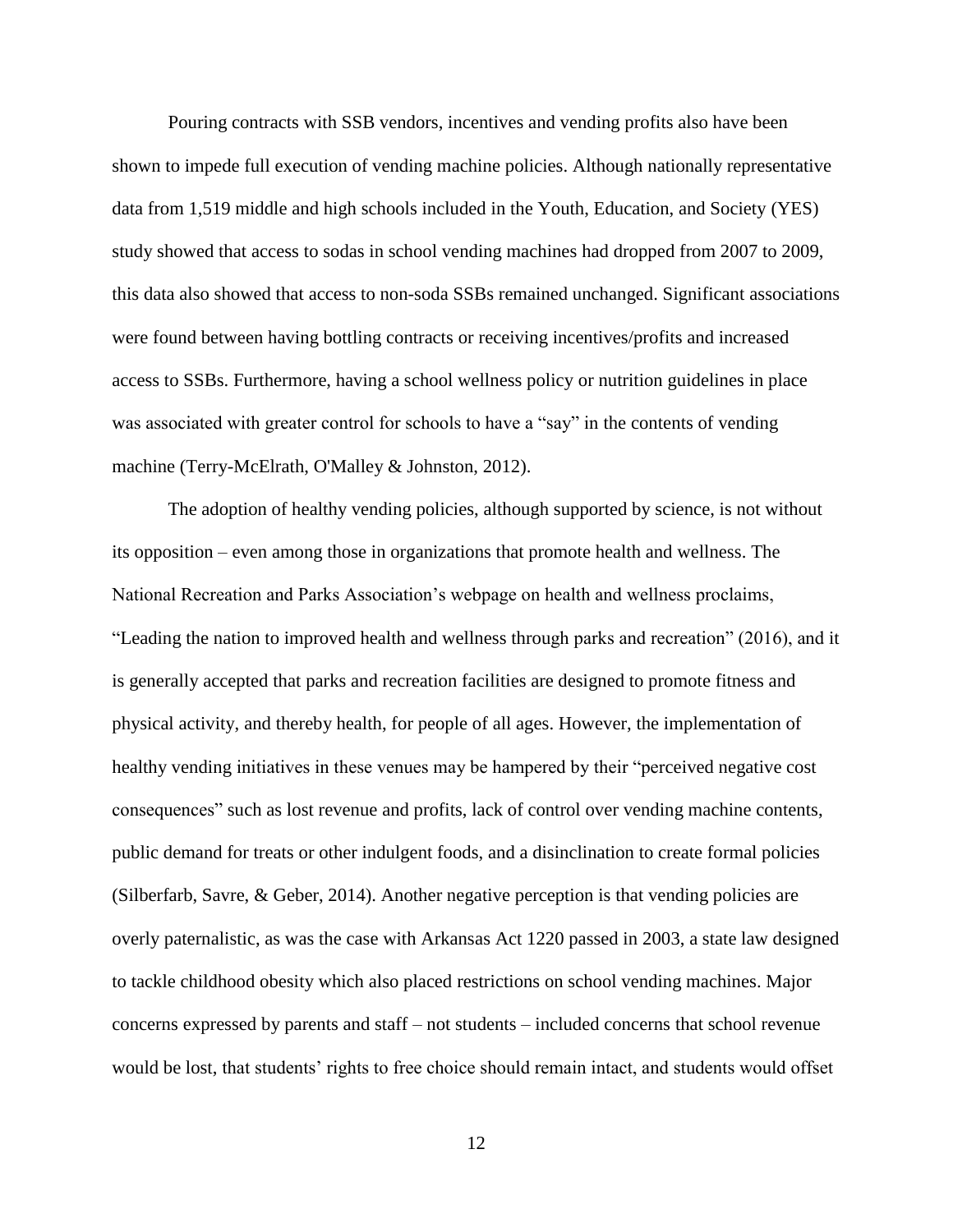restrictions by getting unhealthier foods elsewhere. These concerns were later debunked (Phillips, Ryan & Raczynski, 2011).

Healthy vending machine initiatives need not be regarded through a negative lens however, especially when it comes to venues where children are present. The Chicago Park District, the largest municipal park system in the nation, was able to successfully implement a 100% Healthier Snack Vending Initiative. Sales showed steady increases over the 14 months that they were tracked, and 88% of park patrons and 100% of staff surveyed provided positive feedback regarding the initiative. The success of this initiative led the way for the subsequent award of a healthy beverage vending contract (Mason et al., 2014). In Minneapolis middle schools, the Teens Eating for Energy and Nutrition at School (TEENS) study found that 90% of parents and teachers surveyed thought healthier foods should be available in vending machines and school cafeterias, while only 20% of parents and 12% of teachers thought students should be able to purchase sodas and candies at school (Kubik, Lytle & Story, 2005).

The effect of healthy food and beverage policies may extend beyond the location where they are implemented. Of the students surveyed in two Los Angeles Unified School District high schools claiming that existing school nutrition policies had an impact on their food and beverage consumption at school, the majority also reported eating fewer of the banned items away from school (Vecchiarelli, Takayanagi & Neumann, 2006). Another study which surveyed 2,292 adolescent students at intervention and control schools, determined that milk consumption outside of school was significantly associated with a modified school food environment offering only water or milk to drink (Wordell, Daratha, Mandal, Bindler & Butkus, 2012). Competitive foods, such as foods from vending machines, may indirectly impact the nutrient quality of foods served in the cafeteria. For example, in a comparison of school lunch fat content among schools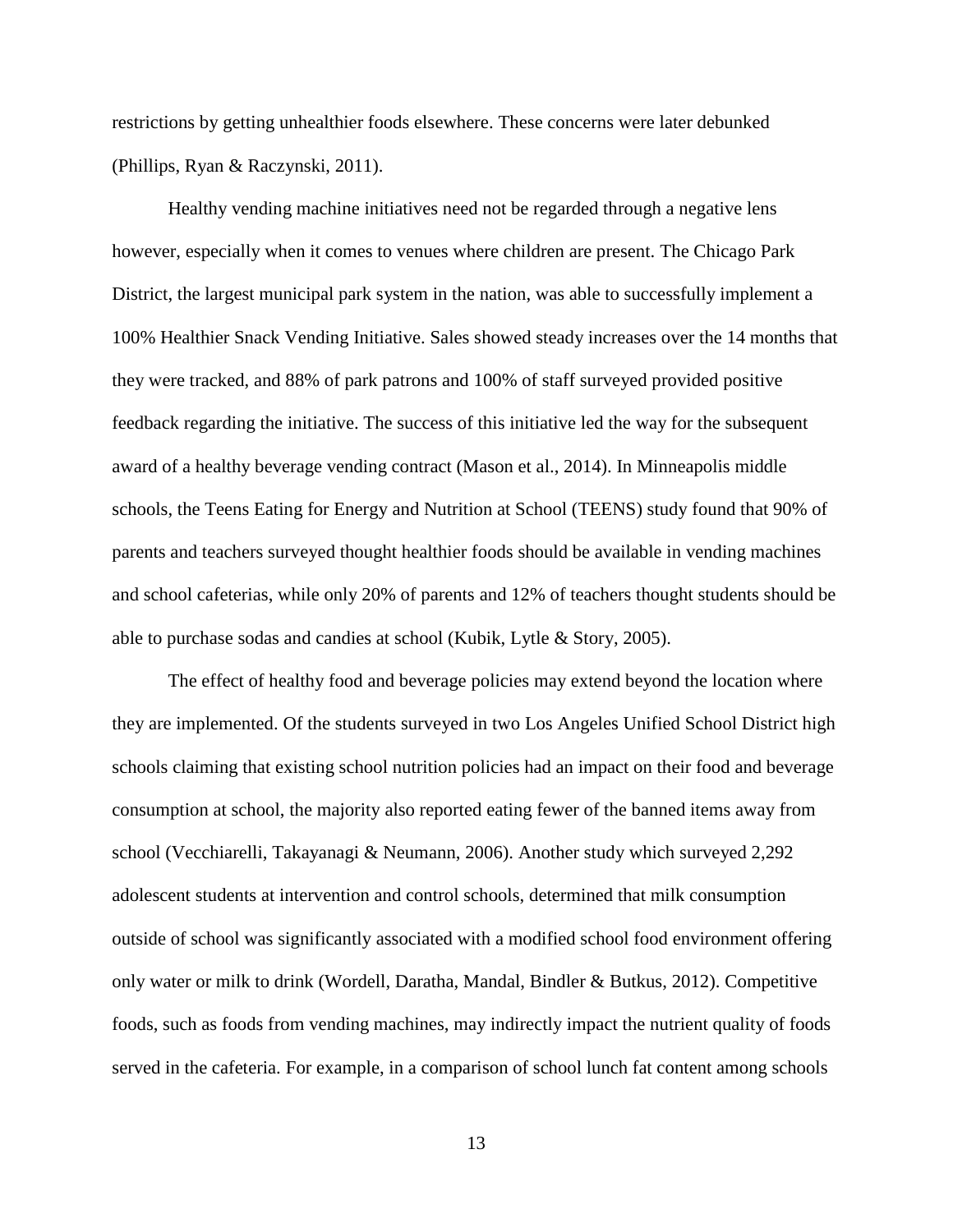with different policies or characteristics that participated in the School Nutrition Dietary Assessment-III, authors found that meal fat contents were positively associated with the presence of competitive foods from a la carte sales and vending machines (Newman, Guthrie, Mancino, Ralston & Musiker, 2009).

Changes to vending machines should only be one strategy – among several others – carried out along with policy to achieve the overall goal of creating a health-promoting food environment. A study in Michigan evaluated the effectiveness of implementing multiple policies and practices on the outcome of student diet among 1,176 middle school students from 55 schools over a period of two school years between 2007 and 2010. The study included four different intervention groups, among them were: a control group for data collection only, schools using the Healthy School Action Tools (HSAT) to start a nutrition marketing or education plan, schools with a student-led School Nutrition Advances Kids (SNAK) project team to carry out their plans, and schools implementing the 2003 Michigan State Board of Education Healthy Food and Beverage Policy standards. Although no particular practice or policy prevailed in effectiveness, students attending the schools that implemented at least three policy and practice changes had improved dietary intake, with the most improvement seen in students attending schools that made between three and six policy and practice changes (Alaimo et al., 2013). In a different study, two practices that were shown effective in reducing purchases of SSBs and other less healthy foods in addition to a having vending machine policy included cutting off access to vending machines during lunchtime and/or having a closed campus (Neumark-Sztainer, French, Hannan, Story & Fulkerson, 2005).

The involvement of school staff, students, parents and the community through school and district level wellness councils may also play a role. In a Midwest metropolitan area, audits were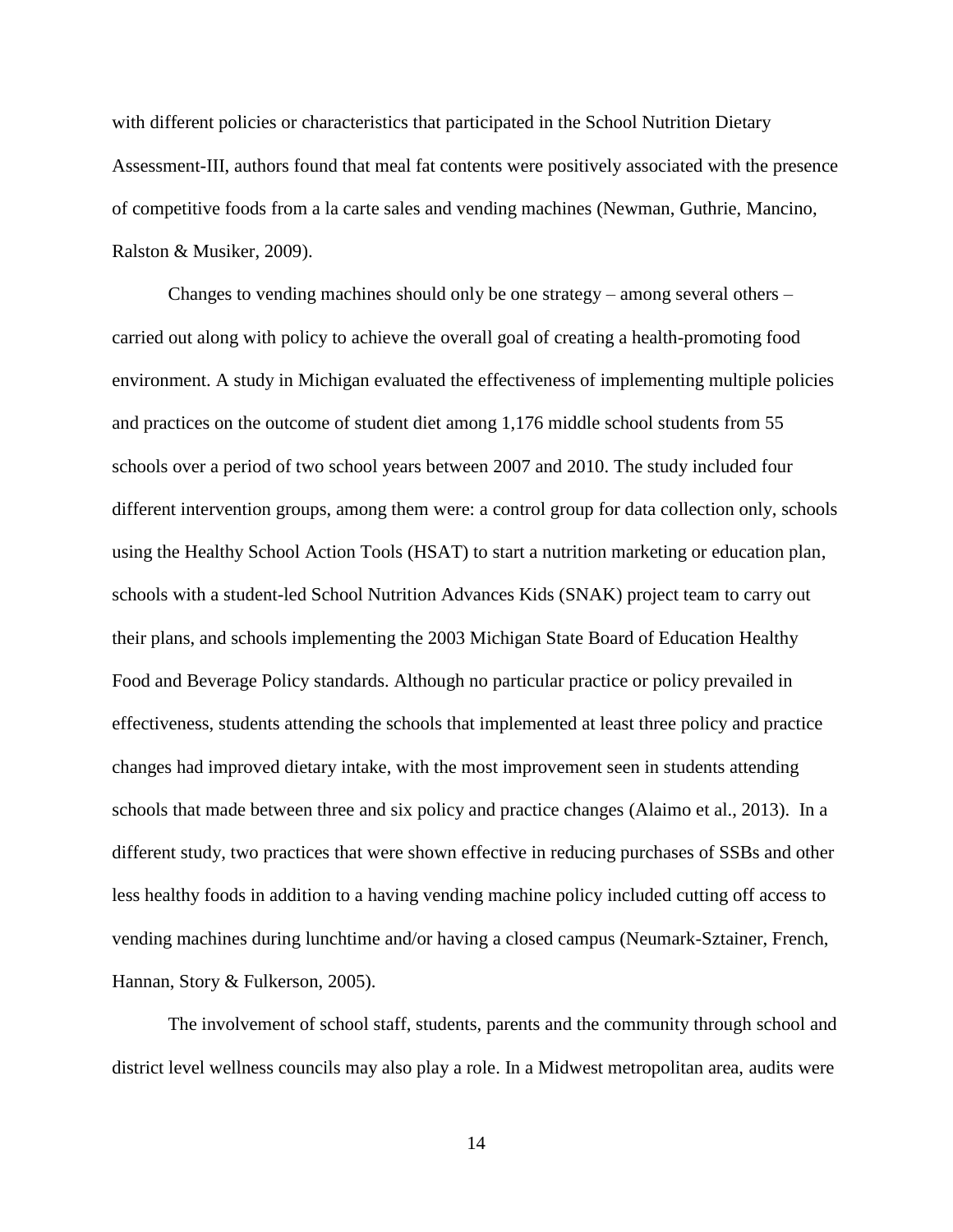done to evaluate and assign a food score based on the nutrient quality of foods and beverages found in vending machines in 89 middle and high schools, and principals were asked about the presence of wellness councils in their schools. Vending machine food scores were better and associated with schools that had district and/or school wellness councils (Kubik, Lytle & Farbakhsh, 2011).

#### **School Food Environment**

The school food environment consists of the venues on school grounds that support any opportunity to obtain food, such as the federal child nutrition programs that include the School Breakfast Program (SBP) and the National School Lunch Program (NSLP), as well as competitive food sales, thus named because they compete with federal meal programs. Competitive food venues include vending machines, student or school stores, a la carte food sales, and snack bars (Kubik, Lytle, Hannan, Perry & Story, 2003). The school food environment may be broader yet than the school grounds, extending to places where students might stop to obtain food on their way to and from school. This may include mobile food vendors selling food in the surrounding vicinity after school hours, whose customers may consist of a large percentage of students. A mobile food vendor may help increase access to healthier foods or contribute negatively to the food environment (Tester, Yen & Laraia, 2010). This rationale could also be extended to recreation centers, libraries, and other places where out of school programs are offered to students and food is available.

Vending machines are a well-documented part of the school food environment, and published research shows that they are ubiquitous, contain mostly low nutrient energy dense (LNED) foods, and have been widely accessible to students. Results from the 2005-2006 US Health Behavior in School-aged Children (HBSC) survey revealed that out of 182 schools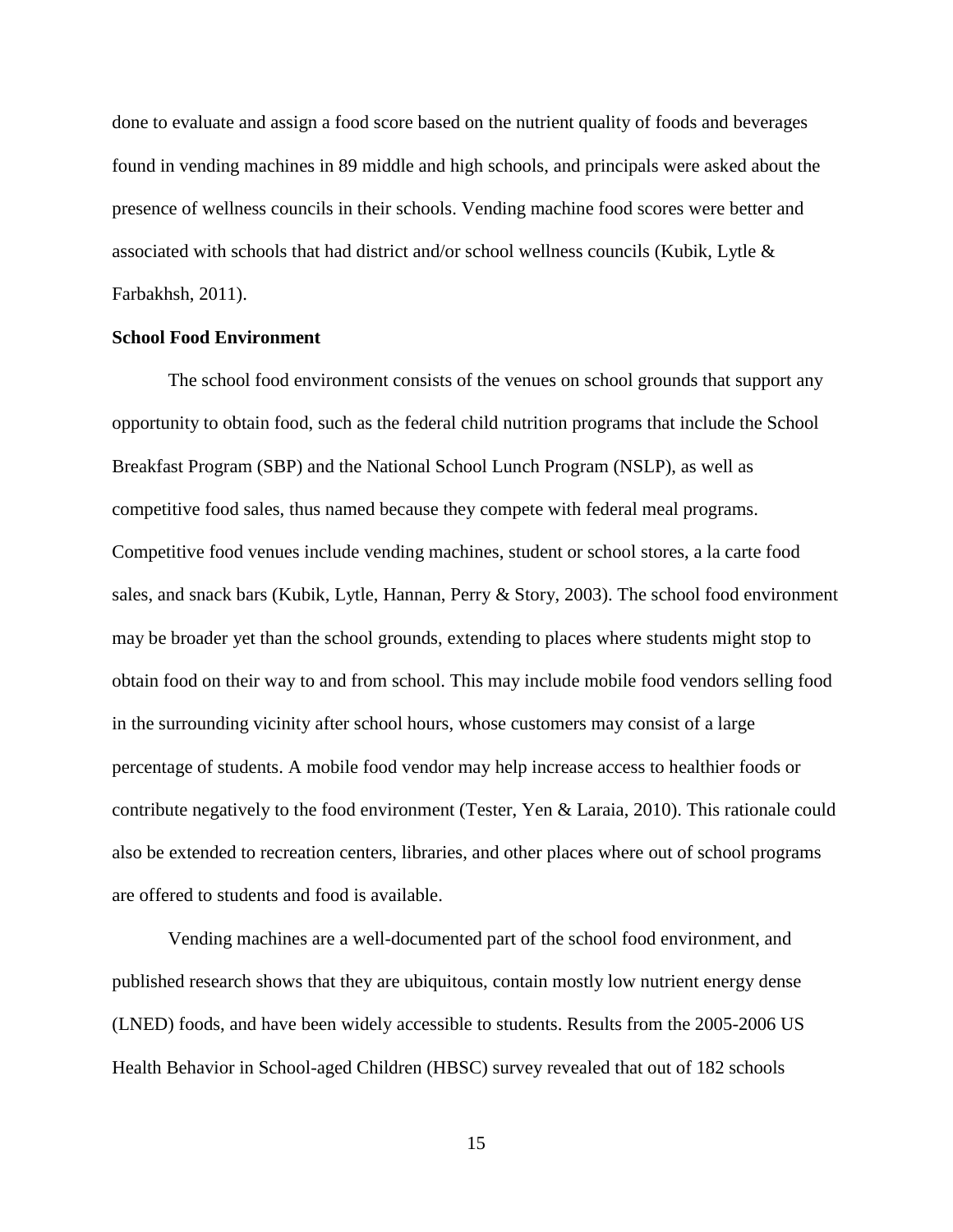surveyed, 83% had vending machines that sold mostly LNED foods (Rovner, Nansel, Wang & Iannotti, 2011). In 2006-2007, only 18% of the beverages and 22% of the snack foods in Minneapolis school vending machines met the nutrition criteria set by the Institute of Medicine despite it being the school year that required wellness policies be implemented nationally in schools participating in the federal child nutrition programs (Pasch et al., 2011). Despite reduced access to vending machines in Arkansas schools 5 years after implementation of their comprehensive statewide school nutrition policy in 2003, 37.2% of schools surveyed continued to grant their students with lunchtime access, 75.5% still contained sodas, and 75% contained chocolate candy (Phillips et al., 2010). Vending machine audits done prior to July 2014 in 4 rural Appalachian middle schools showed an average of 78.2% of the beverages and only 36.6% of the snacks in their vending machines would meet the anticipated USDA Smart Snacks in Schools standards due to excess amounts of fat and sodium. Virginia's Nutritional Guidelines for Competitive Foods were not as strict as the Smart Snacks in School standards, and this study showed that more than 50% of the foods and beverages these schools offered would need to be replaced (Mann, Kraak & Serrano, 2015).

The school food environment may impede healthier choices for students trying to manage their weight with better nutrition. In a qualitative study of 22 overweight and obese teenagers, the teens took pictures of the barriers and facilitators to healthful choices that they encountered throughout their day, providing researchers with snapshots of a school and community food environment saturated with obesity promoting prompts. The teens cited easy, abundant and quick access to less healthful foods through vending machines, including comments on sports beverage machines being located right outside the gym "…*which makes it harder not to want it because you've just been doing exercise*" (Watts, Lovato, Barr, Hanning & Masse, 2015). Among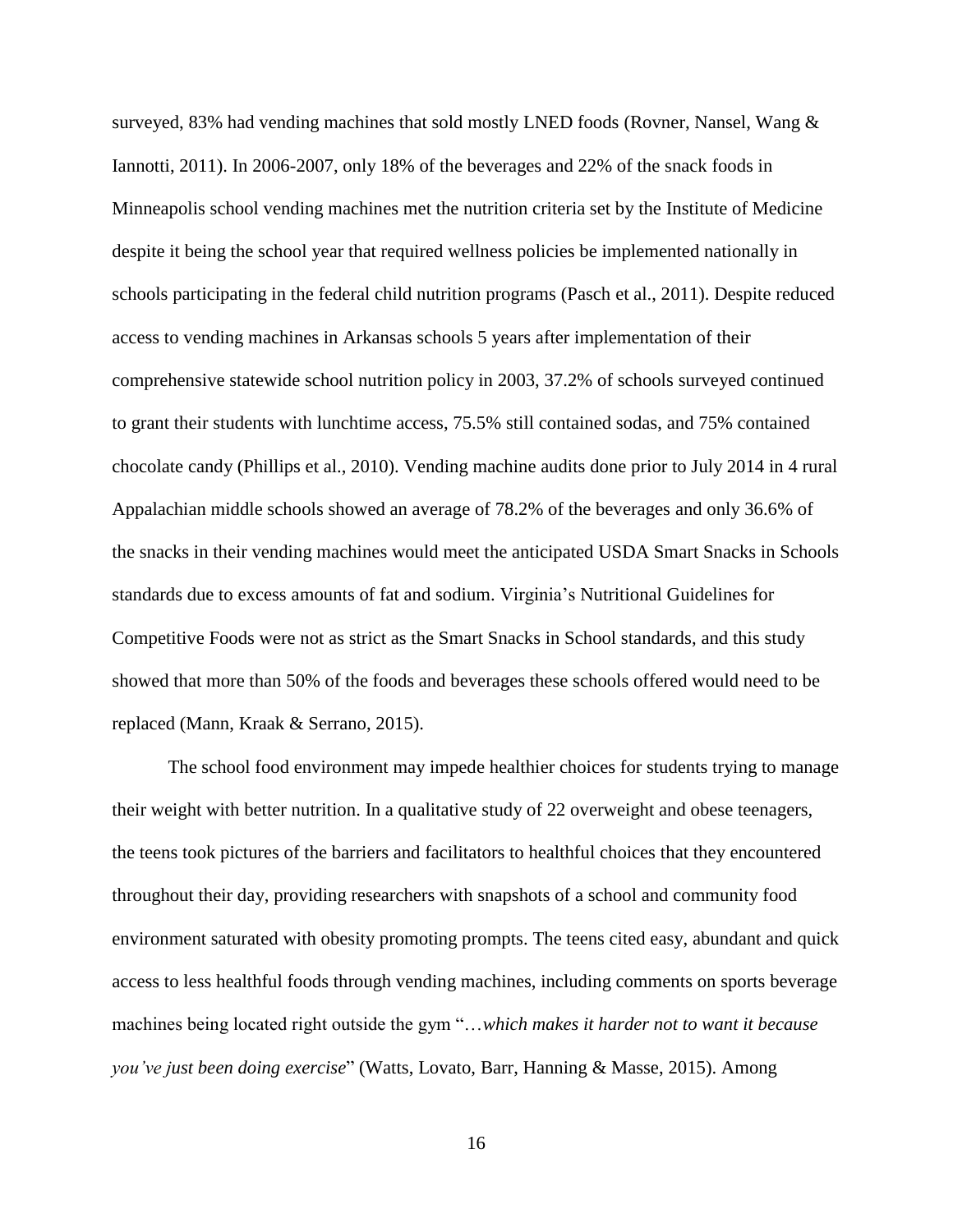adolescent students, exposure at school to sugar sweetened beverages (SSB) through vending machines and other school venues was found to be a predictor of SSB consumption, and district SSB policy was a predictor of exposure. According to their statistical model, authors predicted that for every SSB changed to a non-SSB in a vending machine, consumption could be expected to decrease by 2.8% (Johnson, Bruemmer, Lund, Evens & Mar, 2009).

Just as the food environment can interfere with healthier choices, policy and subsequent environmental changes can be used to passively promote health. A study using statistical models that compared the body mass indexes (BMIs) and school lunch statuses (free/reduced, regular price, or none) of 4,870 eighth grade students in 40 states to the strength of language contained in state laws regulating school nutrition standards showed two important associations. First, students who received free/reduced lunches in states with strict standards had smaller BMI differences as compared to the other students who did not receive them, however students who received free/reduced lunches in states with weak standards were twice as likely to be obese as compared to their counterparts who did not get school lunches. The second finding was that compensation through the purchase of foods from other venues was not evident in states with the strictest standards (Taber, Chriqui, Powell & Chaloupka, 2013).

Implementation of vending machine policy may be more effective however, when done as part of a multipronged effort, otherwise unintended consequences may result. Student consumption of soda was higher in schools without vending machine access when the state did not also tax sodas or prohibit their sale throughout the remainder of school food venues (Taber, Chriqui, Vuillaume & Chaloupka, 2014). In another study, adolescents who participated in 3-5 days of physical education classes consumed more SSBs for every additional day they participated in PE class; the association was greatest among schools that sold SSBs and had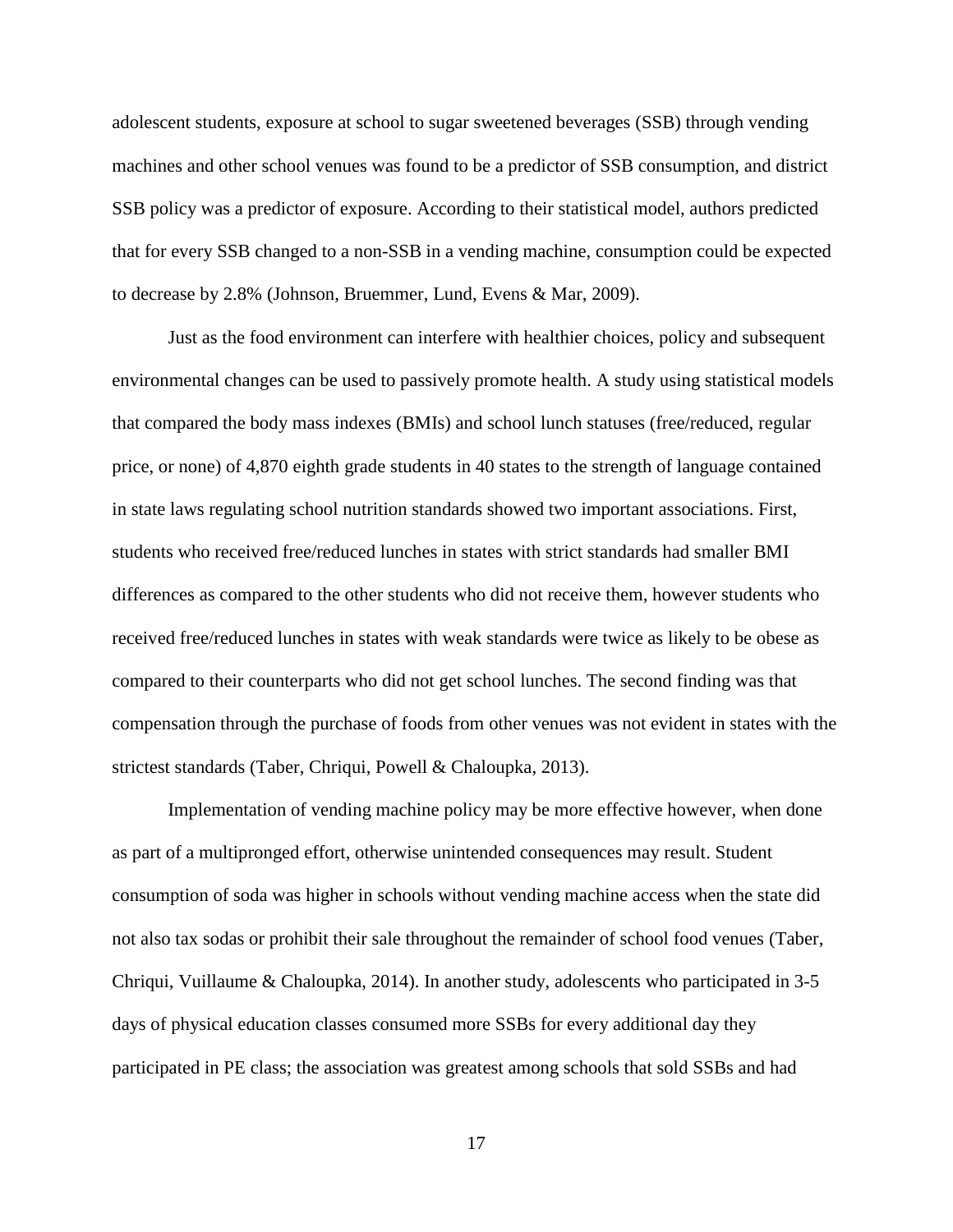vending machines (Chen & Wang, 2013). It is difficult to know if other factors in the nutrition environment, such as the placement of sports beverage vending machines near or inside the gym, could have influenced student consumption, however availability of SSBs in schools appears to be the underlying issue.

#### **Disparities**

Students belonging to underrepresented minority groups may be disproportionately impacted by the presence of vending machines, as the 2005 YouthStyles Survey showed among its 869 student participants. Although the majority of the respondents who did not use school vending machines were white, most black and Hispanic students used the machines. This study found that the odds for students to make vending machine purchases was 2.84 times greater for non-Hispanic black vs white students (95% CI =  $1.56 - 5.20$ ), and 2.04 times greater for Hispanic or other vs. white students (95% CI = 1.34-3.11) (Thompson, Yaroch, Moser, Finney-Rutten  $\&$ Agurs-Collins, 2010). Moreover, in a Massachusetts middle school study, mean intakes of SSBs was higher among black and Hispanic students as compared to white students, at 2.08 and 1.49 servings as compared to 1.16 servings respectively (Wiecha, Finkelstein, Troped, Fragala & Peterson, 2006).

On the other hand, vulnerable populations may stand to make the most improvements when policies are put in place. In a study examining associations between state school competitive food policies and student SSB consumption, larger effect sizes were seen when associations were examined by race/ethnicity. Associations were strongest in non-Hispanic Black students, such that SSB consumption decreased by 0.12 servings daily when strong vending machine policies were in place, and by 0.19 daily servings when policies targeted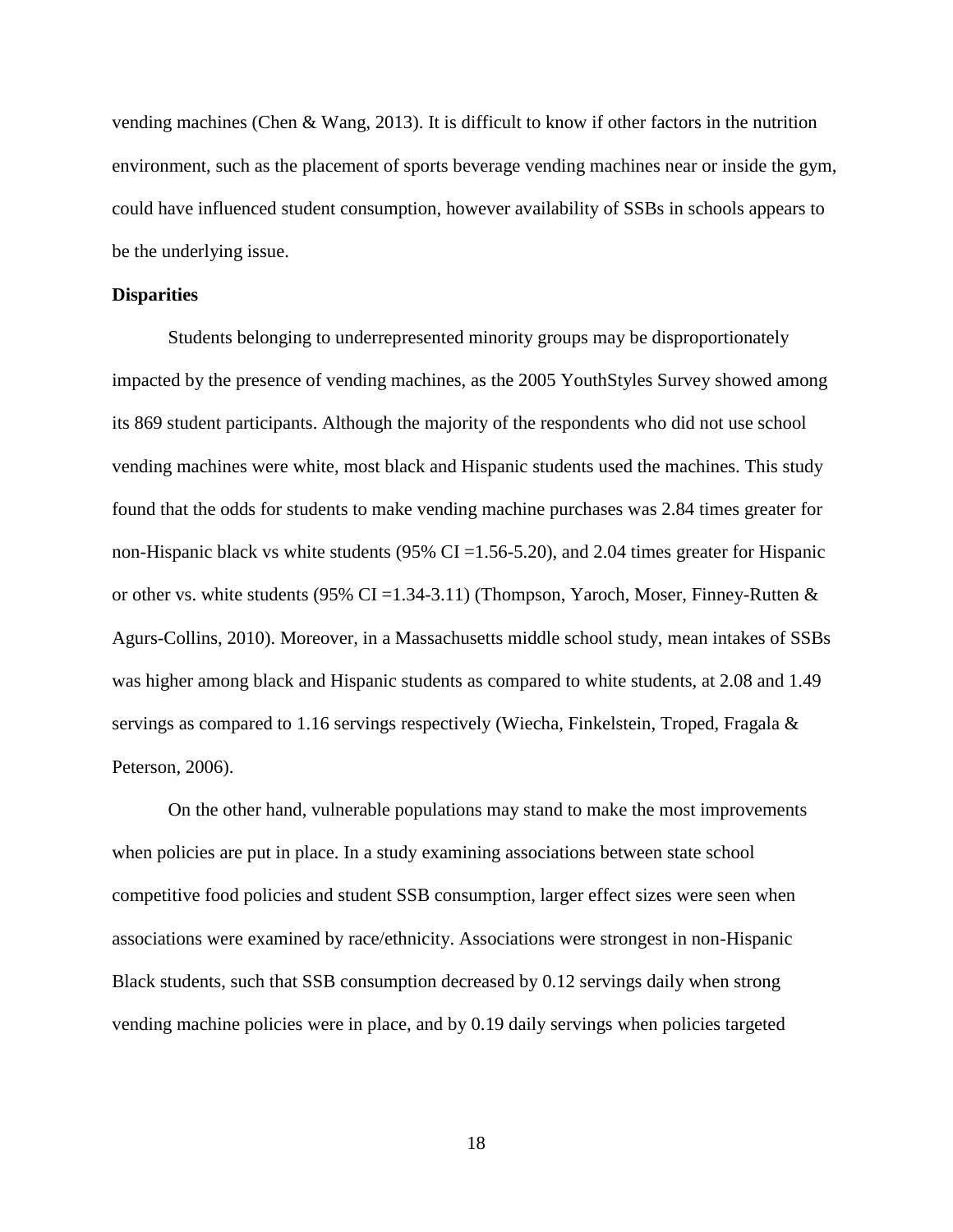concession stands. Although small on a daily basis, multiplied across the period of one week the difference becomes 0.84 to 1.33 servings per week (Taber et al., 2011).

Improvements to the food environment may be overlooked or underutilized with vulnerable populations. For example, researchers found that Minnesota alternative schools had a greater prevalence of high-fat salty snacks than regular schools. They also found that SSB access decreased significantly over the 6-year period between 2002 and 2008 in regular schools, but not in alternative schools (Kubik, Davey, MacLehose, Coombes & Nanney, 2015). Policies related to healthy foods and beverages were weaker and used less frequently in areas with a greater concentration of children and underrepresented minority populations. These findings were the result of the development of a policy indicator checklist (PIC) as part of the Childhood Obesity Research Demonstration (CORD) Project that was tested in schools, childcare centers, and communities located in highly diverse areas in Texas, Massachusetts, and California (Lee et al., 2015).

Many schools in the US have high rates of students that qualify for free/reduced lunches, and this is an indication of poverty, which is linked to academic disadvantage. The school poverty index is one method for schools to identify the percentage of students falling below federal poverty guidelines. School poverty was associated with dietary behaviors in the 2005- 2006 HBSC; it was negatively associated with fruit and vegetable intake and positively associated with intake of chips and SSBs (Rovner, Nansel, Wang & Iannotti, 2011). However in a survey of 6,732 secondary school principals across 28 states, schools with the most low-income students had better policies with regards to LNED foods, yet poorer availability of fruits and vegetables, while schools with high minority student enrollment had similar or better food environments as compared to the other schools (Nanney, Davey & Kubik, 2013). A possible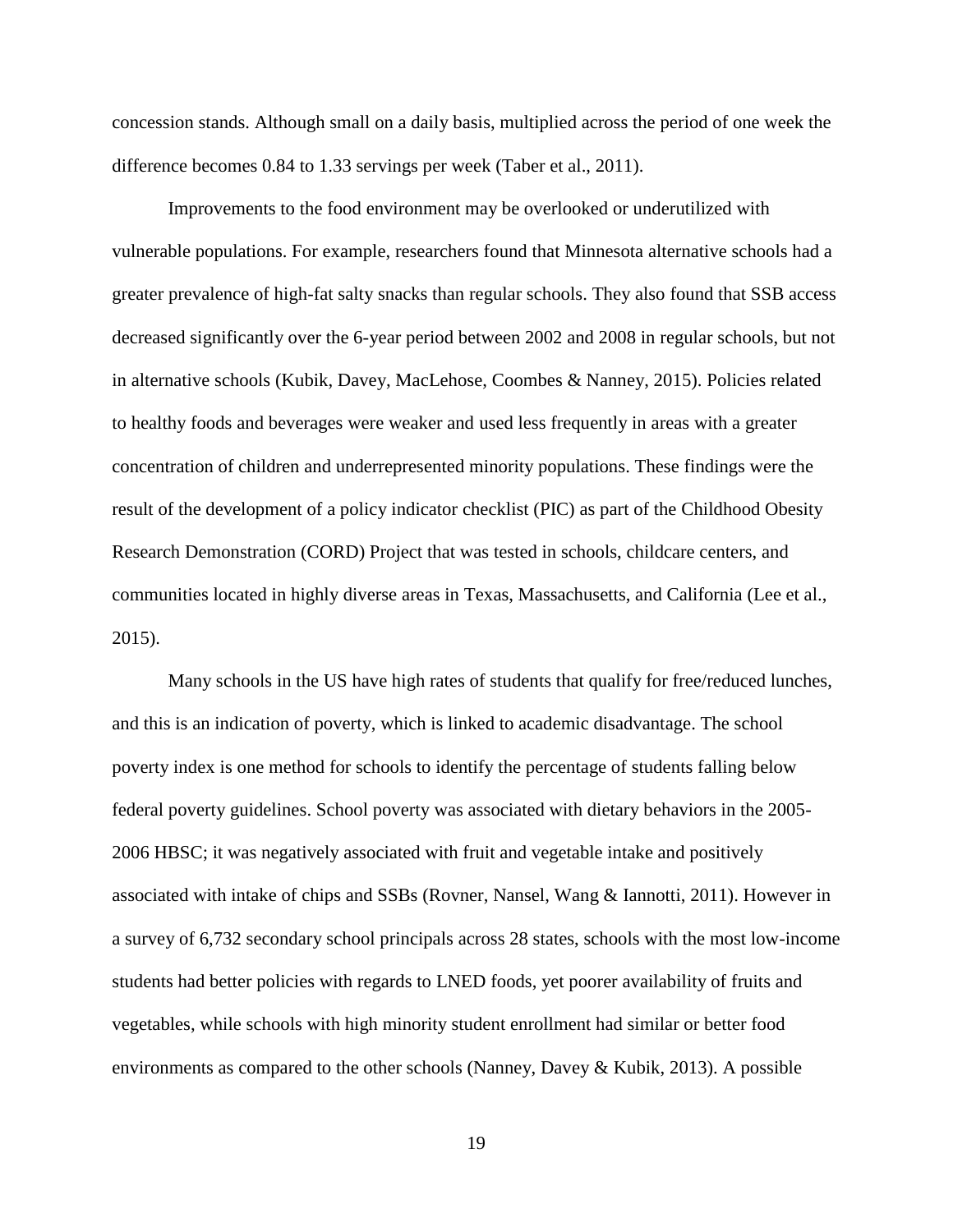explanation is that schools with high rates of students that qualify for free/reduced lunches often qualify for the Title I program from the US Department of Education (DOE) entitling them to receive additional monies to help schools help students make academic gains (US DOE, 2015). This additional funding and support may extend to help make improvements in the food environment.

Regional differences in food environments with respect to vending machines may exist, even within a small geographic area. In a comparison of New Hampshire and Vermont schools with town, rural, or urban settings, all high schools afforded easy access to SSBs through their vending machines, however town schools had twice the amount of access and marketing as their urban counterparts (Adachi-Mejia, 2013). Location and size also played a role in that small and rural schools had fewer policies in place supporting healthier school food environments when compared with larger schools and those in urban settings (Nanney, Davey & Kubik, 2013). While these schools may not be considered in the traditional sense of "at-risk" schools with regards to their student population, the nature of their location or setting may put their students at risk for exposure to a food environment unsupportive of healthy eating behaviors.

#### **Vending Machines and Diet**

Vending choices are associated with dietary intake in children and college students (Rovner, Nansel, Wang & Iannotti, 2011) and higher SSB intake by employees in the workplace (Davy et al., 2014). Changing selections in vending machines may improve dietary intake, by making it easier to obtain healthier foods (Pelletier & Laska, 2013).

The availability of competitive foods in schools, such as those found in vending machines, has been shown to have an adverse effect on the dietary quality of students. In a nationally representative sample of 2,309 students in grades 1-12 participating in the School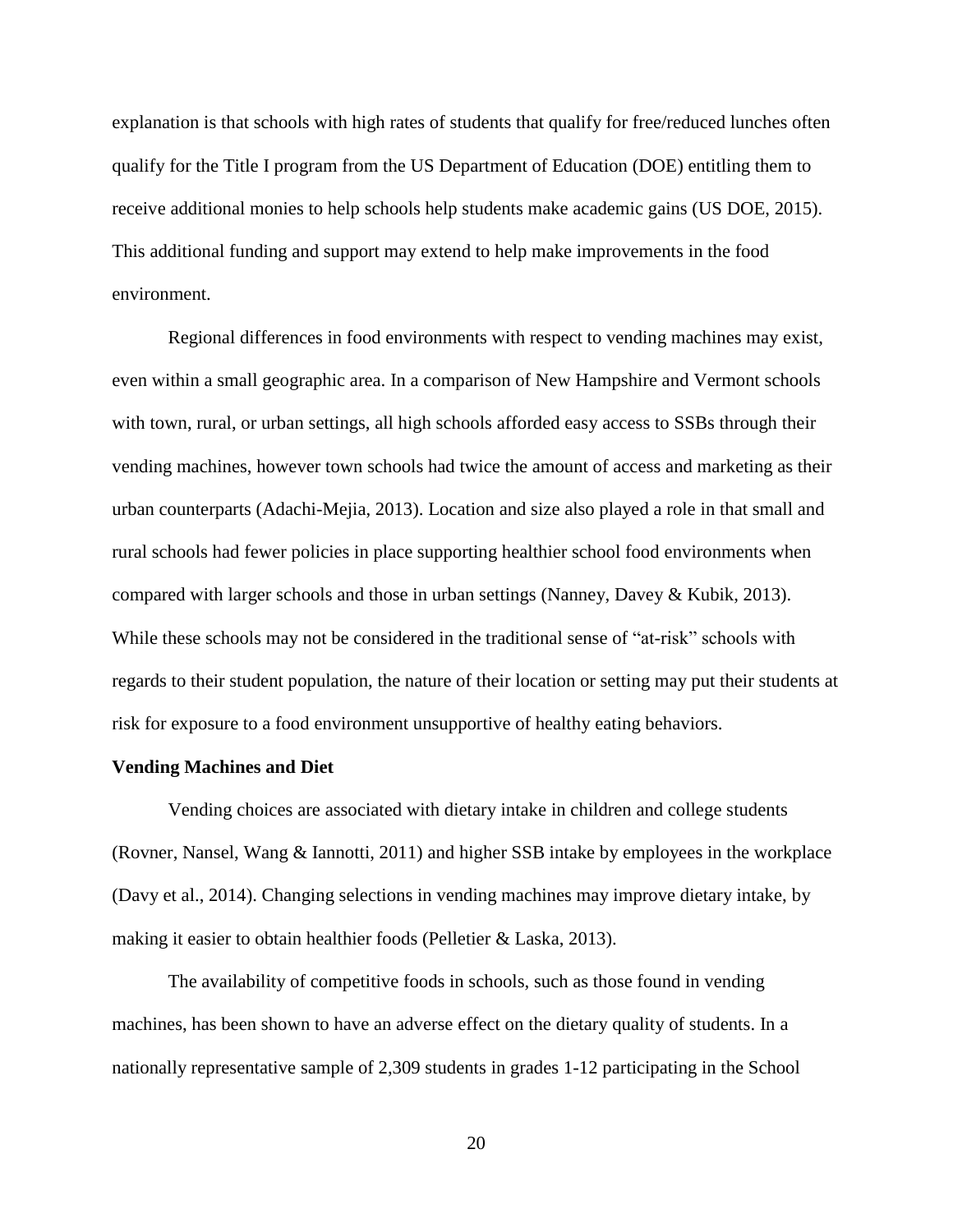Nutrition Dietary Assessment Study (SNDA III), 22% consumed competitive foods, with the highest proportion of caloric consumption attributed to competitive foods among the high school students. Energy and sugar intakes were higher for the students that consumed competitive foods, while sodium, fiber, B vitamins and iron intakes were lower, indicating that competitive foods and beverages adversely impacted student diets (Kakarala, Keast & Hoerr, 2010). The TEENS study showed that availability of snack vending machines was negatively associated with fruit consumption, so that for every snack machine in a school, average fruit consumption fell by 11% (Kubik, Lytle, Hannan, Perry & Story, 2003). Rovner et al. showed that fruit and vegetable intake was influenced by its availability in vending machines so that if fruits and vegetables were sold, intake was higher and vice-versa. This relationship was also seen with the consumption of sweets (Rovner, Nansel, Wang & Iannotti, 2011).

However, just as Rovner et al. showed that increased availability of healthier foods was associated with increased intake, when competitive foods meet federal nutrition standards their effect on diet intake may be positive. For example, Michigan middle school student diets improved in those students attending schools that introduced healthy competitive foods in vending machines or a la carte sales. These students' intakes of fiber, vitamins A and C, fruits, vegetables and whole grains significantly increased as compared to students in schools that simply implemented healthier food policies or removed a la carte sales (Alaimo et al., 2013).

Frequent use of vending machines has been associated with poor dietary choices. In a sample consisting of 869 students from the YouthStyles 2005 consumer survey, students who used vending machines 3 or more times per week were more likely to purchase pizza or fried foods at least once per week from the school cafeteria, eat candy or drink soda at least once daily, and have free access to school vending machines. The survey asked about purchases of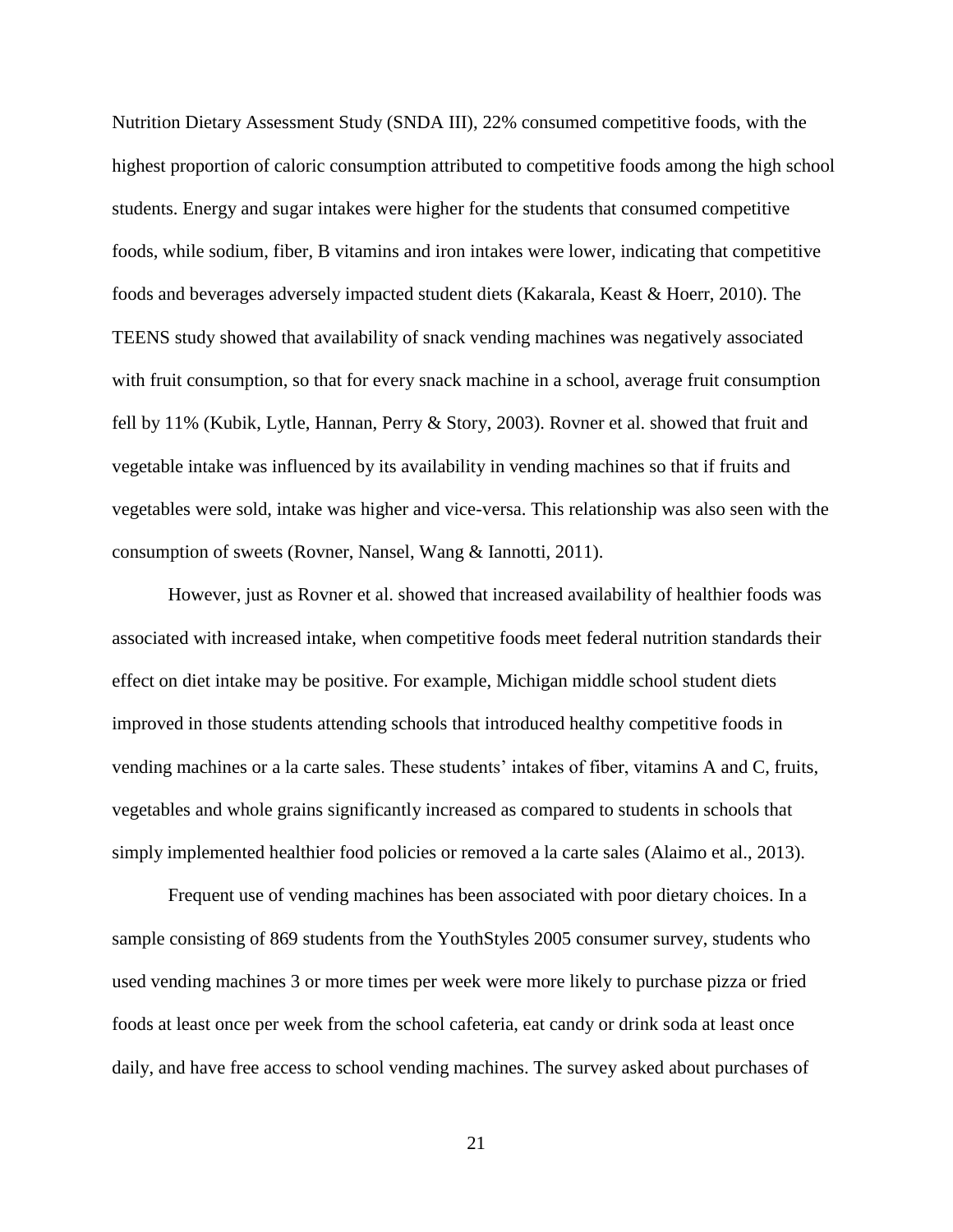LNED food items such as chips, candies and sodas, so these vending machines purchases did not consist of healthier foods (Thompson et al., 2010). In a Massachusetts study of 1,474 middle school students, 43% of the students had made school vending machine purchases over the past 7 days. Of the students who used vending machines, 71% purchased SSBs. For students who made 1-3 purchases per week from vending machines, there was a 0.21 increase in daily SSB servings, and for students making  $\geq$ 4 purchases the increase was 0.71 more servings daily as compared to those students not using vending machines (Wiecha et al., 2006).

Students in schools that have competitive food standards may have a better dietary intake than students in schools that do not have such standards. In 2009, California had strong laws for competitive foods and snacks in schools, which restricted fats, added sugars and calories. Using data from the National Youth Physical Activity and Nutrition Study (NYPANS), researchers compared the dietary intake of 114 high school students from California with the dietary intake of 566 students representing 14 other states that had no laws in place. California students consumed 158 fewer calories, 18 less grams of added sugar, and 170 fewer calories at school as compared to the students from the 14 other states without standards (Taber, Chriqui  $\&$ Chaloupka, 2012). In a separate study, Taber et al. analyzed the associations between school competitive food policies and BMI percentiles and/or SSB consumption among 90,730 high school students in 33 states using data from the School Health Policies and Programs Study (SHPPS) and the 2007 state Youth Risk Behavior Survey. Although no associations were found with BMI, associations existed with SSB consumption such that students consumed  $0.07$ -0.09 less servings of soda per day depending on what type of policy existed in their schools (Taber et al., 2011).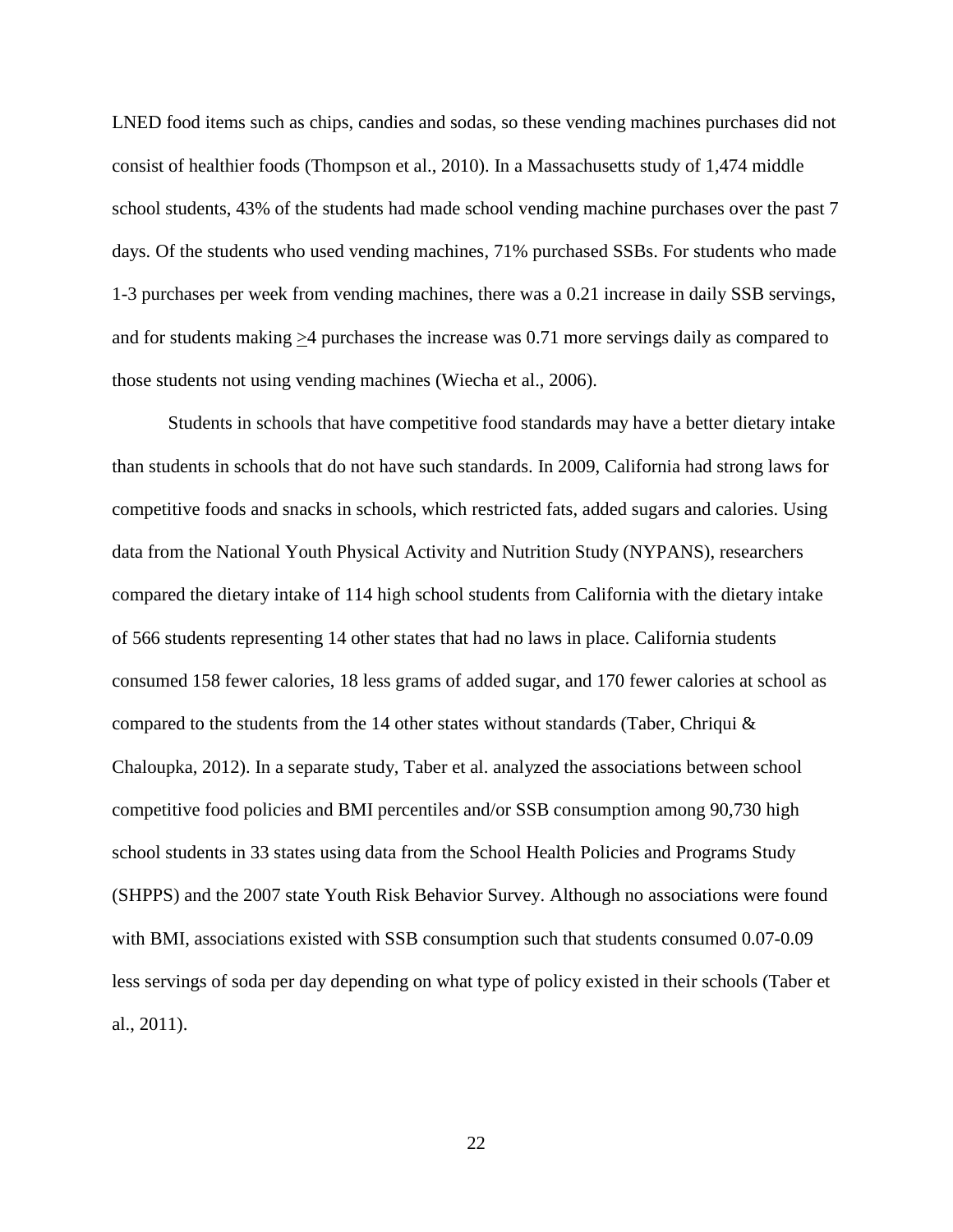#### **Concerns over Sales**

Since vending machines are sources of revenue, the resulting impact on sales due to changes in product mix for healthier items is a real concern. Healthier food items tend to cost more and have shorter shelf lives, so lower consumer demand and product turnover has a greater potential to adversely affect the bottom line. The Ann Arbor Public School (AAPS) district reported a decrease of 39% in SSB revenue and a 40% reduction in snack machine revenues, after making changes to their vending machines that complied with their school wellness policy. SSB machines were turned off during lunchtime, which may have been the principal reason for decreased sales, however the snack machines remained available during lunch. Coincidently, the school district reported greater participation rates in the school meal program bringing in additional revenue which may have offset the lost vending machine revenue (Han-Markey et al., 2012).

Availability of LNED foods and beverages in schools may be profit driven. Data from the YES study between the years of 2007-2012 tied the receipt of profits at the school district level to lower access to LNED foods and greater fruit and vegetable access. Conversely, when individual schools kept the profits, students had greater access to LNED foods, and less access to fruits and vegetables. This was also seen when vendors controlled vending machine contents instead of leaving the control to the school district (Terry-McElrath, Hood, Colabianchi, O'Malley & Johnston, 2014).

#### **Summary**

In summary, vending machines are widely found in schools and as such are a part of the competitive food venues making up the school food environment (Rovner et al., 2011; Kubik et al., 2003). Choices found in vending machines tend to be LNED foods and beverages which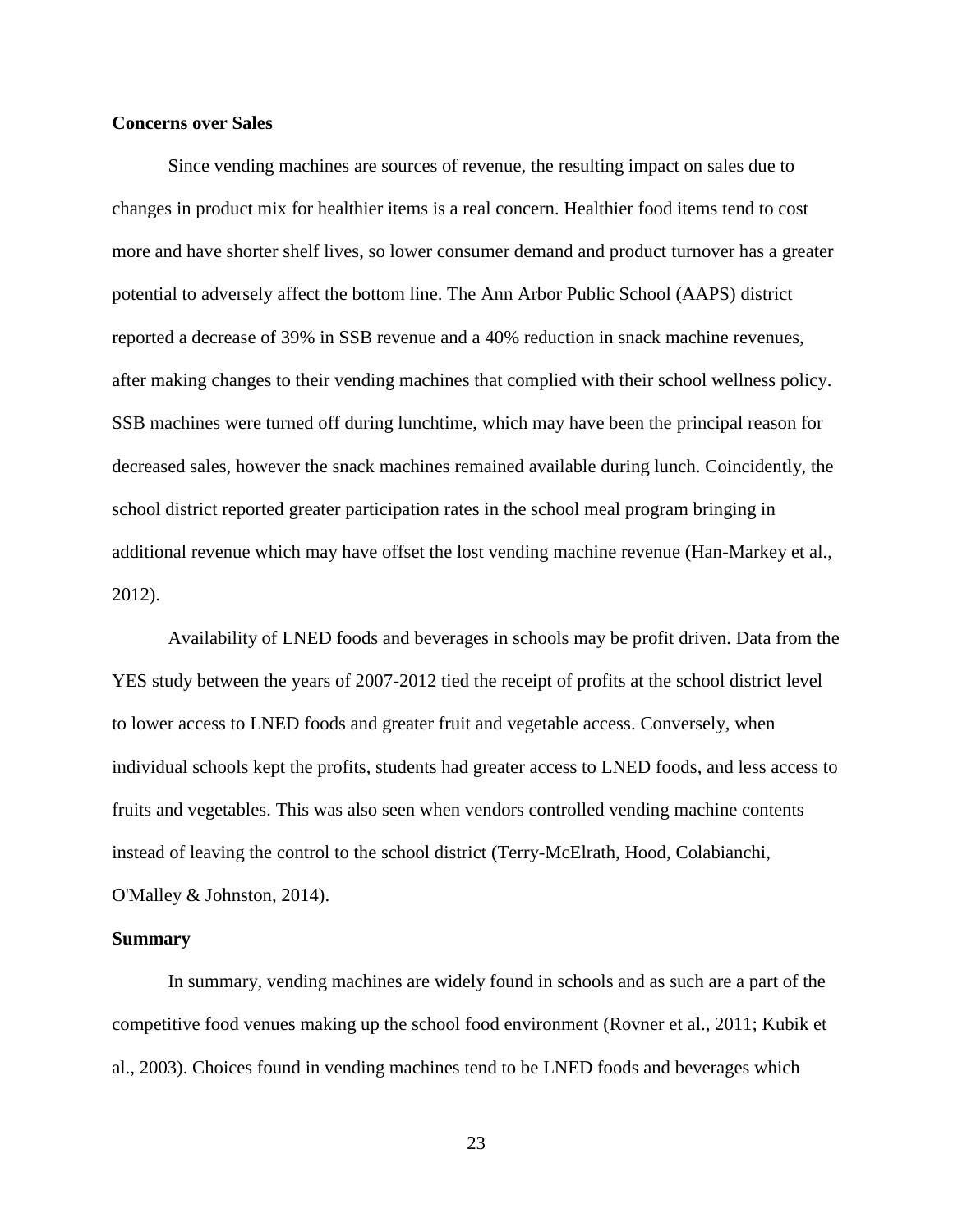generally are associated with poor dietary choices (Thompson et al., 2010; Wiecha et al., 2006). Over the past 7 years, federal regulations have required that all foods offered in schools meet strict nutrition standards to promote student wellness (NSFMI, 2011; USDA FNS, 2016).

School Wellness Policies provide an example of how policies may be used to help improve the school health environment, especially when vending is one of several strategies implemented to create a healthier school food environment. Vending policies have been found to be sustainable and acceptable to consumers, parents and staff working at places where children frequent (Mason et al., 2014; Kubik et al., 2005). When vending machines are used to offer healthier foods, such as fruits and vegetables, they may help improve dietary intake (Rovner, et al., 2011), and may impact dietary behaviors in a positive direction even outside of the school environment (Vecchiarelli et al., 2006; Wordell et al., 2012).

Vending machines have been used to create non-discretionary revenue for schools (Longley & Sneed, 2009), although most schools only received about \$18.11 per student per year (CSPI, 2006). Healthier vending machines may result in reduced sales, however those reduced sales may be offset by increased sales of school meals (Han-Markey et al., 2012). Black and Hispanic students may use vending machines in a greater proportion than their white peers (Thompson et al., 2010; Wiecha et al., 2006), but they also stand the most to gain from healthy vending policies (Taber et al., 2011). Disparities extend beyond ethnicity and race, and are evident also according to type of students served (Kubik et al., 2015), size of school, location (Nanney et al., 2013), and whether a school is rural or urban (Adachi-Mejia, 2013).

Past research on vending machines and children has largely consisted of studies on policy, association with dietary intake, and usually as just one element among many others in the food environment. This study proposes to examine the dietary quality of only those foods and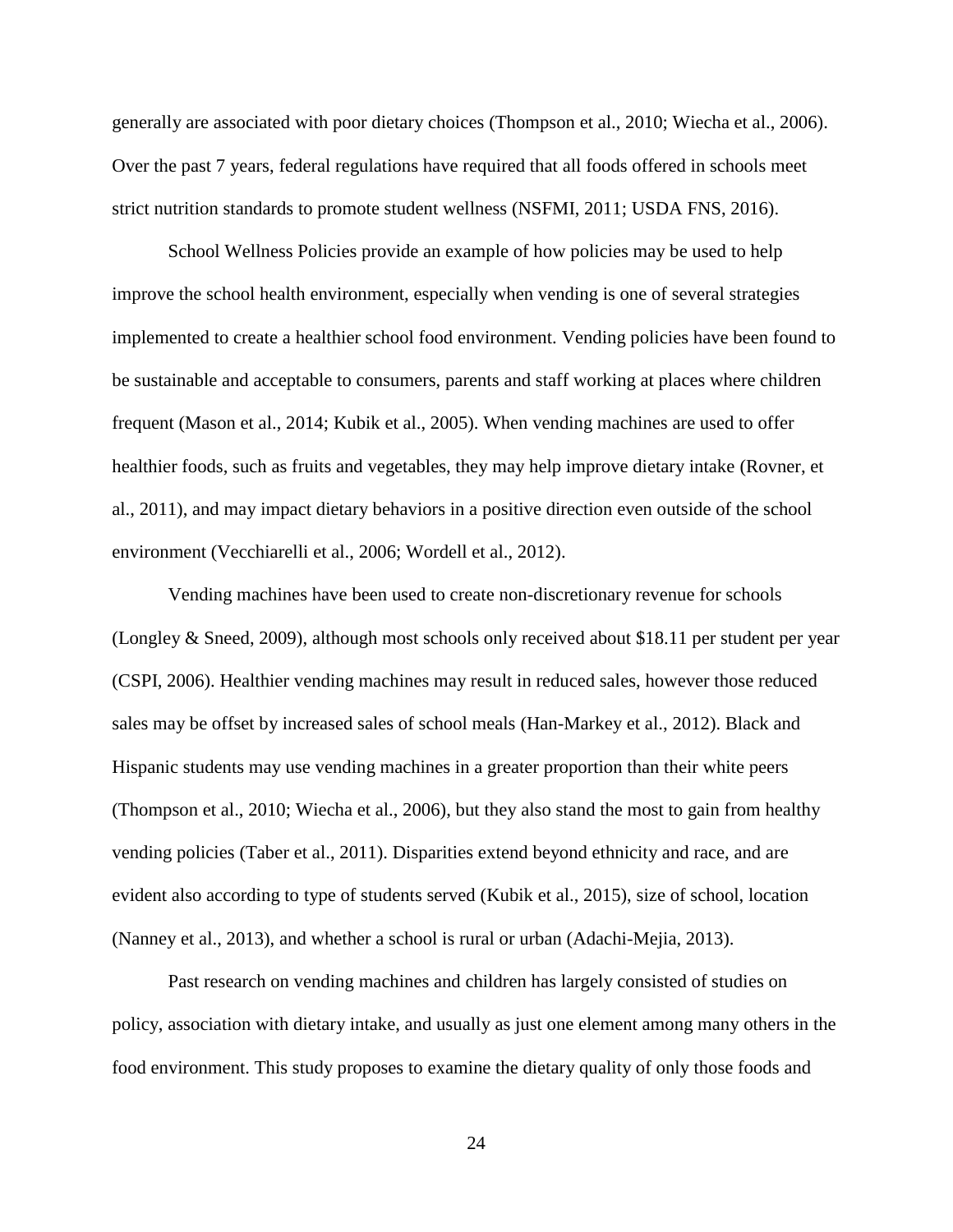beverages sourced from vending machines using self-reported dietary intake records collected during NHANES interviews of school-aged children over a 10-year period. This research is novel since vending machine users have not been grouped as a sub-population among NHANES participants in the past.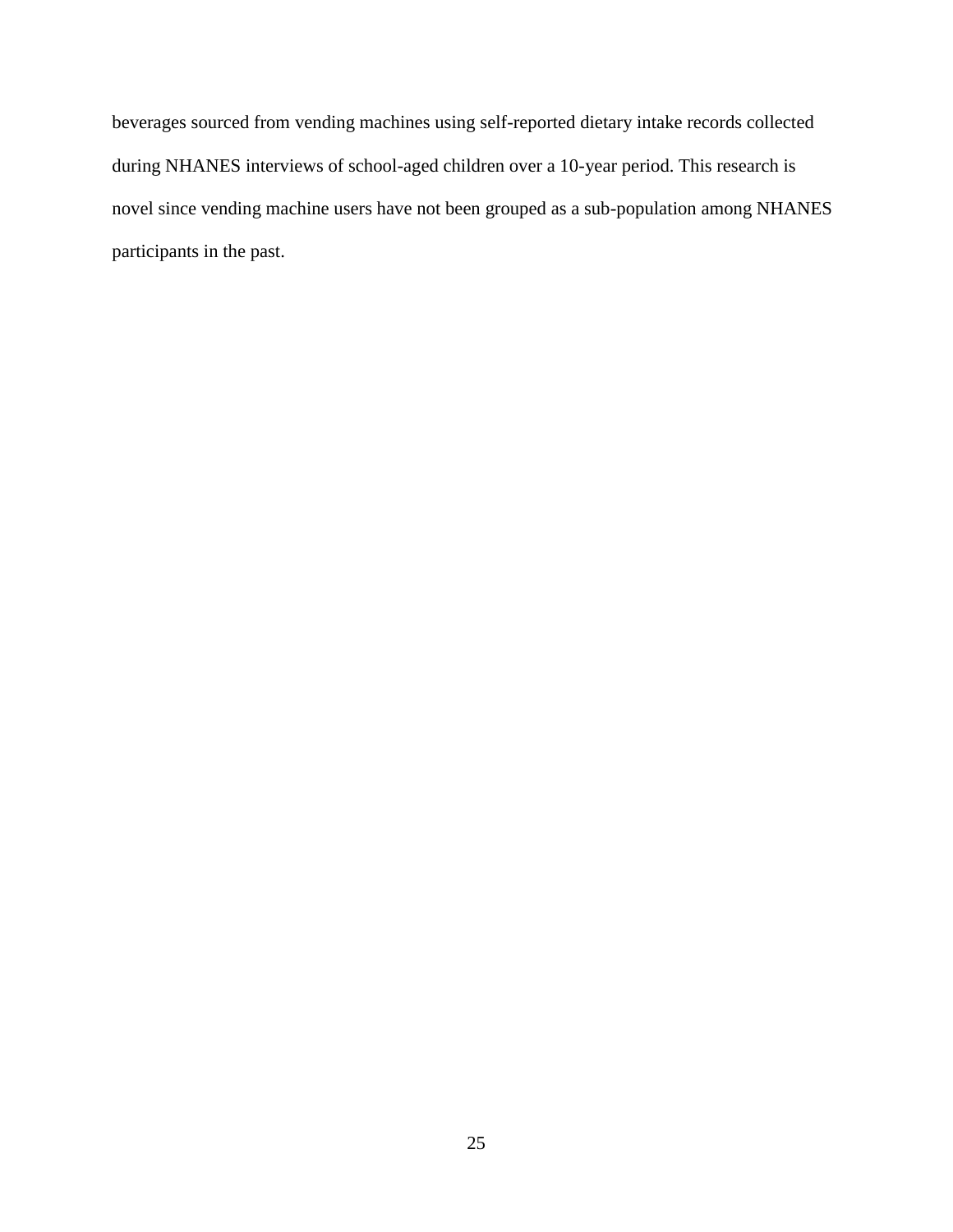### **Chapter 3**

### **Methods**

# **Conceptual Framework**

The conceptual framework informing this study was developed by Thomas Frieden to explain what types of interventions have the greatest impact on population health, the Health Impact Pyramid (2010). He proposed that five tiers of interventions exist to address public health in general, each with a corresponding increase or decrease in impact on population health depending on what tier along the pyramid is implemented. At the base of the pyramid are interventions that target socioeconomic factors, also known as the social determinants of health, which have the greatest potential to improve health. The second tier involves changing the context to make the healthy choice the default choice, and may include policy, systems and environmental (PSE) changes that affect all people regardless of socioeconomic or health status, such as a municipal water fluoridation program or the fortification of refined wheat flour with folic acid (National Institutes of Health Office of Dietary Supplements, 2016). Tier three includes long-lasting protective interventions that require individuals to take action and include immunization programs. Moving up the pyramid to tier four are clinical interventions that help prevent or manage disease, but are not as effective as the lower tiers because clinical care may only reach those with access, may be limited by quality of care, and also requires patient adherence. At the top of the pyramid is tier five, education and counseling, which is least effective as it is accomplished on the individual level and simply teaches behavior change which may or may not be consistent with the individual's environment (Frieden, 2010).

Strategies that include modifying the contents of food and beverage machines may extend beyond a single tier in the Health Impact Pyramid. Healthier vending fits well into the lower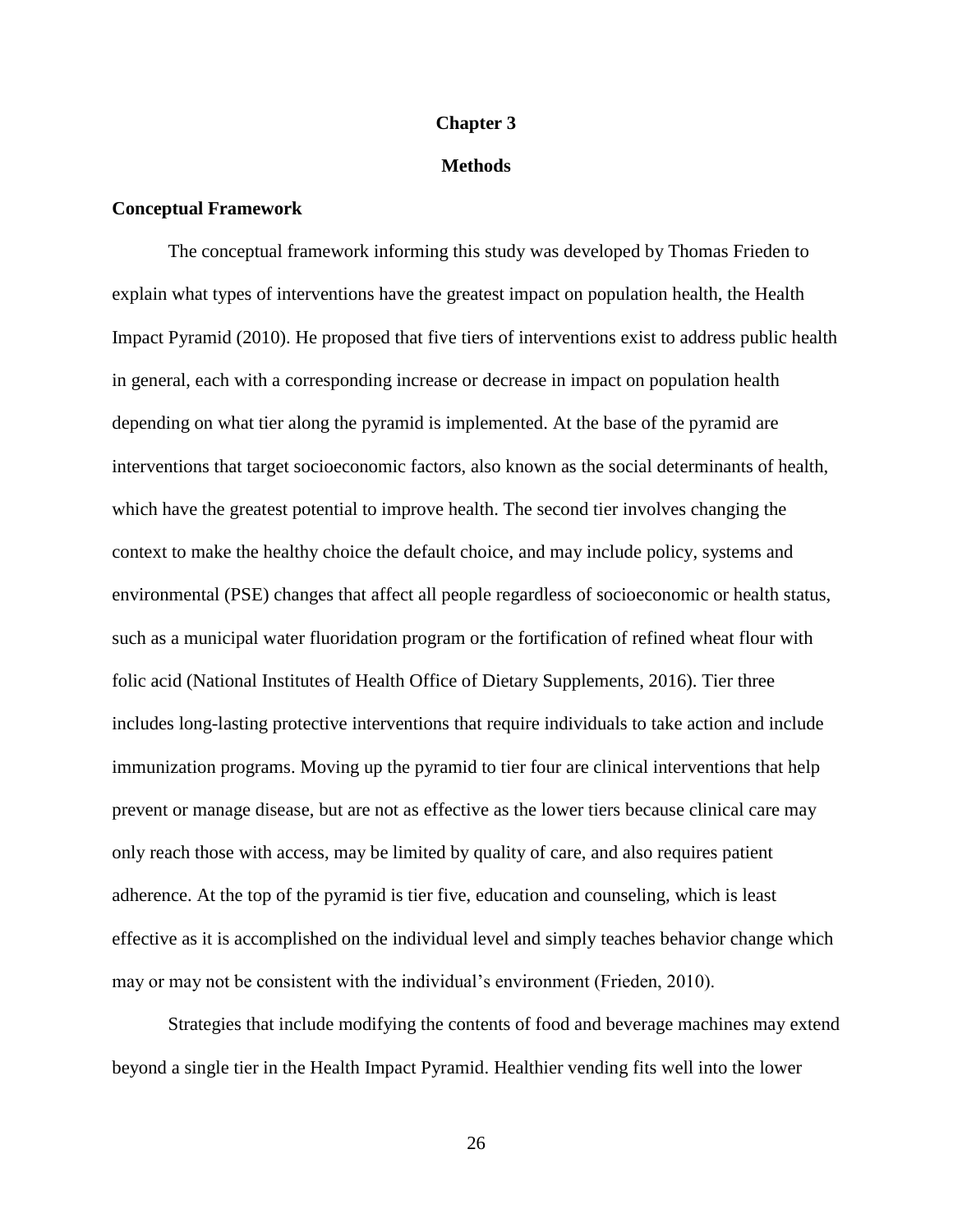second tier of making the default choice the healthy choice. One way this may be accomplished is by creating federal policy establishing nutrition guidelines that apply to all food and beverages sold in schools that participate in federal child nutrition programs, a strategy that would apply to all students regardless of socioeconomic status. Food manufacturers have reformulated many of their products to meet the new guidelines, thus another way to change the context. Finally, exposure to better food choices should help increase acceptability of these foods by children, especially the youngest, yet another tier two result achieved through the changing of norms. Because changing vending contents should help improve food choices and overall diet, this strategy could also be seen as part of a base tier intervention to reduce obesity and chronic disease that addresses one of the social determinants of health: access to healthy food.

Because competitive foods sold from vending machines in schools that participate in federal child nutrition programs have become increasingly subject to regulations requiring they meet stricter nutrition guidelines since the 2006-2007 school year, one may reasonably expect to see a change in the nutrient quality of vended foods and beverages selected by school-aged children over time. This study will examine the dietary quality of only those foods and beverages sourced from vending machines using self-reported dietary intake records collected during NHANES interviews of school-aged children over a 10-year period.

### **Study Population**

This study included only school-aged children between the age of 6 -19 years who had valid day one NHANES dietary interviews during the ten-year period between 2003 and 2012. As this research was focused on the dietary quality of foods and beverages obtained from vending machines, all research questions relied on a subpopulation consisting of vending machine users. During the dietary recall, NHANES participants were asked, "Where did you get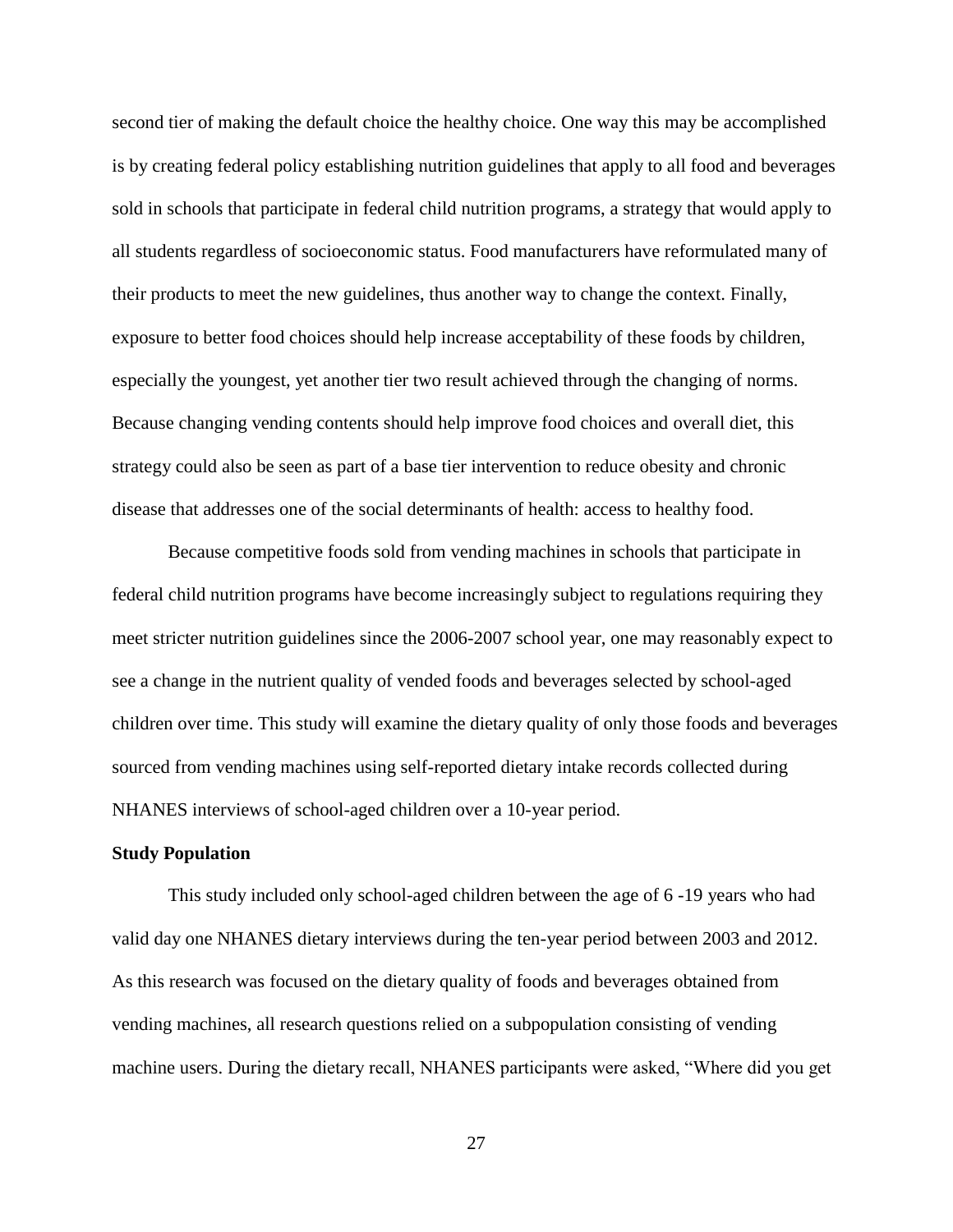(this/most of the ingredients for this) {FOODNAME}?" and the response was coded to agree with one of 24 possible sources, including vending machines, which was coded as number fourteen. For the purpose of this study, vending machine users were defined as participants who indicated a vending machine as the source of at least one food or beverage during their day one NHANES dietary interview.

Responses from all school-aged children between the age of 6 -19 years were used to determine the findings for research question three. Each NHANES participant represents 50,000 U.S. residents and was selected to reflect the diverse composition of the nation, including a variety of ages and races/ethnicities (CDC National Center for Health Statistics [NCHS], 2015a). Some sub-populations were oversampled to ensure adequate representation for specific conditions or populations of national health interest, and sample weights are included in all data sets to enable construction of nationally representative data (Mirel et al., 2013).

## **Data Sources**

This research used secondary data obtained from the National Health and Nutrition Examination Survey (NHANES) day 1 dietary interviews, known as the What We Eat in America (WWEIA) survey. NHANES is a biennial set of studies that examine about 5,000 people each year, in 15 different counties across the United States each year. The data sets are publicly available for download on the Centers for Disease Control NHANES website for each two-year cycle of dietary data and consist of two separate days of data sets for dietary interviews listing individual foods, as well as another set of separate data sets for total nutrient intakes. Also included are dietary variable lists and technical support files that provide SAS codes to add food code descriptions to the individual foods data set (CDC NCHS, 2015a).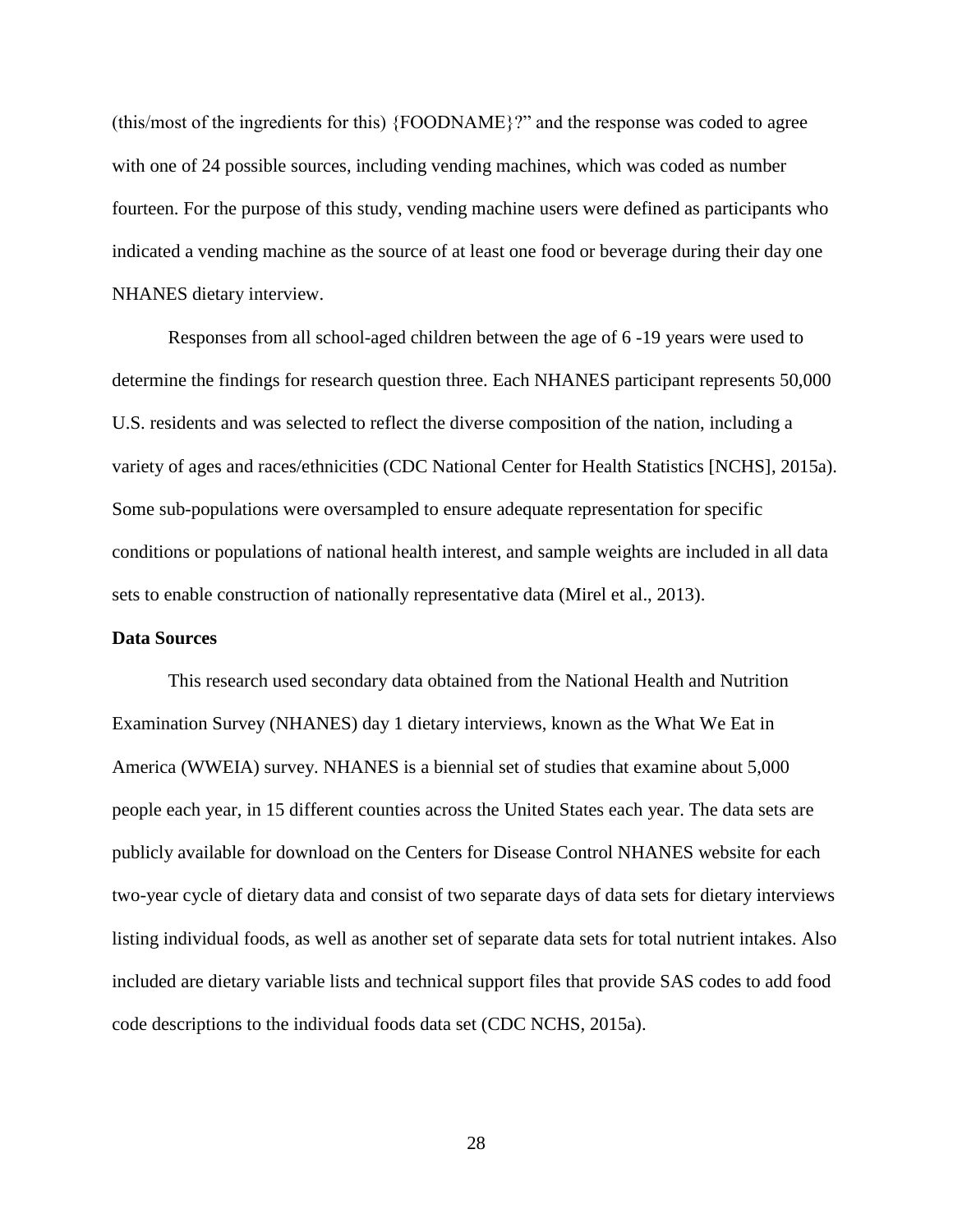Each NHANES participant is assigned a respondent sequence number to facilitate matching between the demographic, dietary, examination, laboratory, and questionnaire data sets. Dietary interview data for individual foods includes detailed information about source, time and occasion of consumption, and the macro- and micronutrient content for each food and beverage consumed. Each food or beverage is assigned an 8-digit food code based on the USDA Agricultural Research Service (ARS) Food and Nutrient Database for Dietary Studies (FNDDS), a database which provides food composition data. The first digit of the coding scheme refers to the major food group, while the second and third digits further specify subgroups of the major food group (USDA ARS, 2016). Total nutrient intake data sets include nutrient totals, but also include data on whether each participant was following a special diet. Demographic data of interest to this study includes gender, race/ethnicity, and age.

In addition to NHANES data files, the Food Patterns Equivalents Database (FPED) was required to generate Healthy Eating Index (HEI-2010) scores. The FPED is a tool that converts foods and beverages from the Food and Nutrient Database for Dietary Studies (FNDDS) into food pattern components, such as cups or ounces of a specific food group like whole grains. SAS-ready data sets with corresponding participant sequence numbers are publically available for each NHANES cycle from 1994 through 2012 (USDA ARS, 2016). All data files used in this study are listed in Appendix 1.

#### **Human Subjects Protection**

All NHANES data for the period between 2003 and 2012 was collected using approved National Center for Health Statistics (NCHS) Research Ethics Review Board (ERB) protocols (CDC NCHS, 2015b). As secondary, de-identified and publicly available data, the UNLV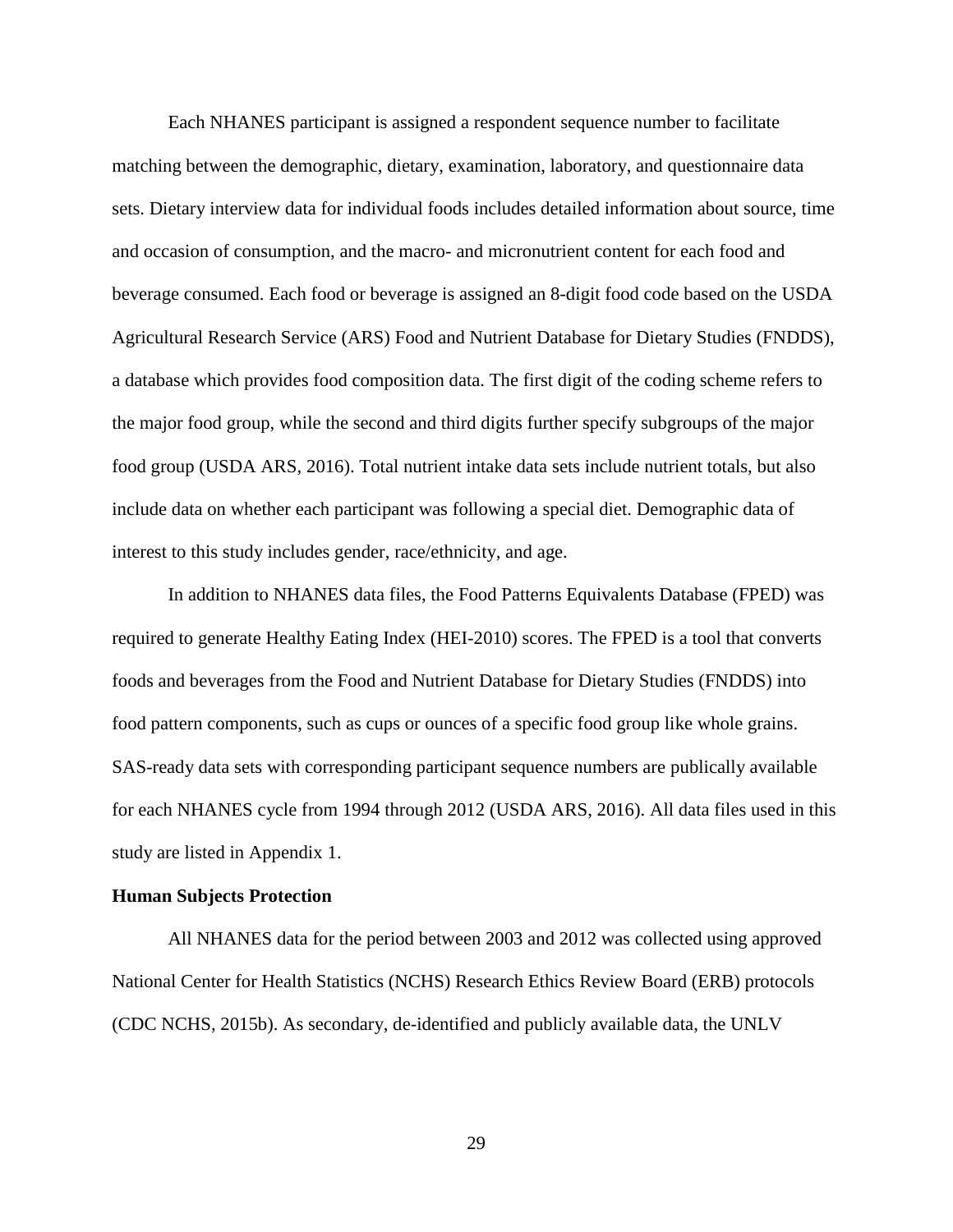Biomedical Institutional Review Board classified this study as an excluded activity – *not human subjects research* – under 45 CFR 46.101(b)(4) (Appendix 2).

## **Data Transformation and Analysis**

The HEI-2010 scores and data analysis for this paper was generated using SAS software, Version 9.4 of the SAS System for Windows. Copyright © 2015 SAS Institute Inc. SAS and all other SAS Institute Inc. product or service names are registered trademarks or trademarks of SAS Institute Inc., Cary, NC, USA.

## *HEI-2010 Scores*

SAS software codes available on the National Cancer Institute (NCI) website were modified and used to generate HEI-2010 scores using NHANES demographic data, dietary data, and corresponding FPED files. The HEI-2010 measures total diet quality using density ratios based off of the 12 different dietary components listed on Table 3.1. The first nine components are considered adequacy components and the last three are moderation components to limit in the diet. Foods and beverages that meet the standard for these dietary components per 1000 kcals receive the maximum points within their specific category; a maximum score in each component yields a total score of 100, while the minimum equals zero.

The HEI-2010 had not been used to assign scores to individual foods in the past because the tool is intended to assess overall diet quality, not nutrient quality; however, because its score is derived on a density basis it was deemed possible to use this score as a measure of a food's individual contribution to diet. While no one food could be expected to achieve an overall perfect score of 100, foods that contain more of the desirable dietary components and less of the undesirable ones making up the HEI-2010 score should achieve a higher score and vice versa.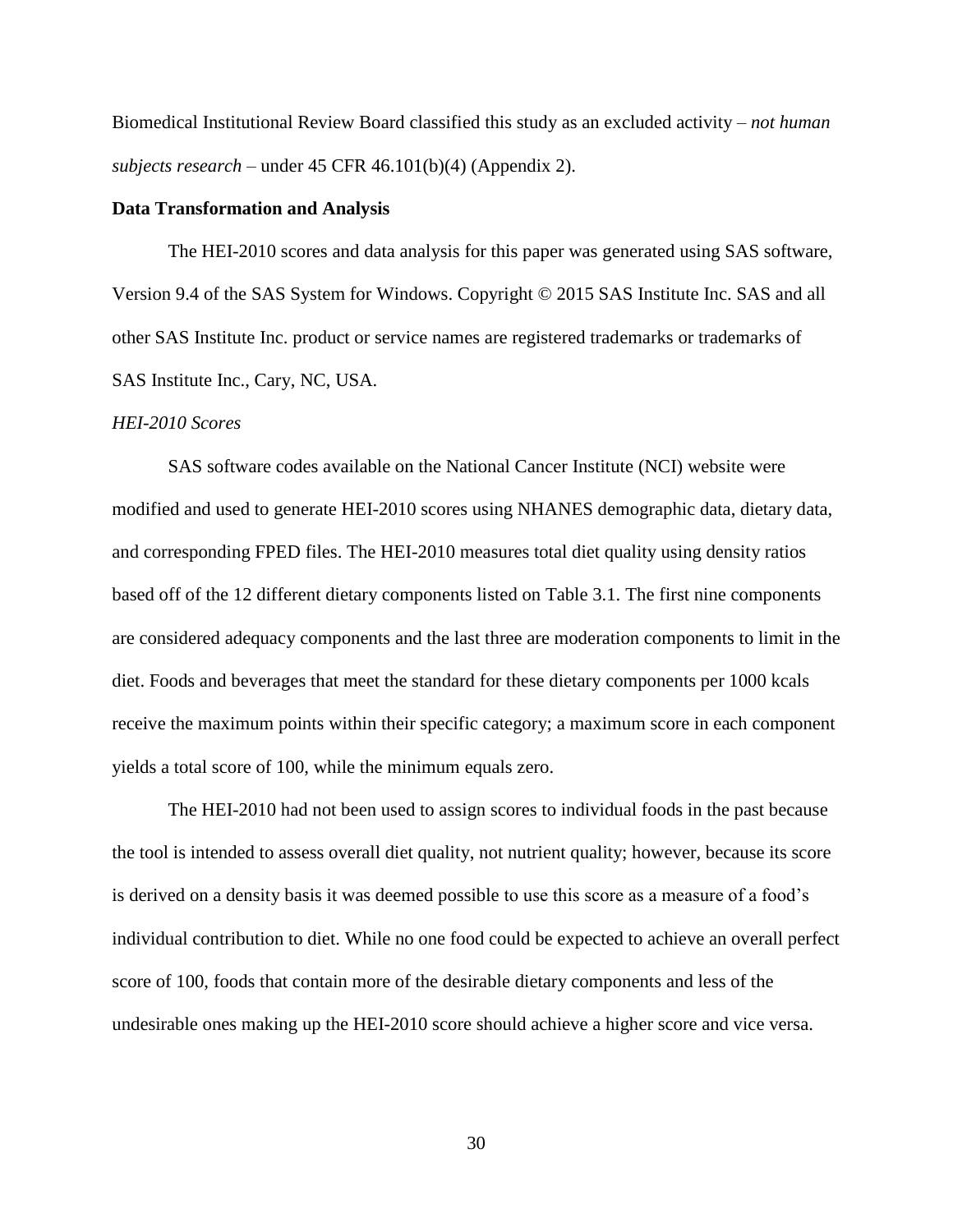| Component                     | Maximum | Standard for maximum          | Standard for minimum score                    |
|-------------------------------|---------|-------------------------------|-----------------------------------------------|
|                               | points  | score                         | of zero                                       |
| <b>Total Fruit</b>            | 5       | $\geq 0.8$ cup <sup>1</sup>   | No fruit                                      |
| <b>Whole Fruit</b>            | 5       | $\geq$ 0.4 cup <sup>1</sup>   | No whole fruit                                |
| <b>Total Vegetables</b>       | 5       | $> 1.1$ cup <sup>1</sup>      | No vegetable                                  |
| Greens and Beans              | 5       | $\geq 0.2$ cup <sup>1</sup>   | No dark green vegetables or<br>beans and peas |
| <b>Whole Grains</b>           | 10      | $> 1.5$ ounce <sup>1</sup>    | No whole grains                               |
| Dairy                         | 10      | $\geq$ 1.3 cup <sup>1</sup>   | No dairy                                      |
| <b>Total Protein Foods</b>    | 5       | $>$ 2.5 ounce <sup>1</sup>    | No protein foods                              |
| Seafood and Plant<br>Proteins | 5       | $> 0.8$ ounce <sup>1</sup>    | No seafood or plant proteins                  |
| <b>Fatty Acids</b>            | 10      | (PUFAs+MUFAs)/SFAs<br>> 2.5   | $(PUFAs+MUFAs)/SFAs < 1.2$                    |
| <b>Refined Grains</b>         | 10      | $< 1.8$ ounce <sup>1</sup>    | $>$ 4.3 ounce <sup>1</sup>                    |
| Sodium                        | 10      | $< 1.1$ gram per 1000<br>kcal | $>$ 2.0 grams per 1000 kcal                   |
| <b>Empty Calories</b>         | 20      | $\leq$ 19% of energy          | $\geq$ 50% of energy                          |

Table 3.1. *Healthy Eating Index HEI-2010 components and scoring standards* 

Note. <sup>1</sup>Equivalents per 1000 kcals. <sup>2</sup>Includes fruit juice. <sup>3</sup>Includes all forms except juice. <sup>4</sup>Includes any beans and peas (called legumes in HEI-2005) not counted as Total Protein Foods (called Meat and Beans in HEI-2005).<sup>5</sup>Includes all milk products, such as fluid milk, yogurt, and cheese, and fortified soy beverages.<sup>6</sup>Beans and peas are included here (and not with vegetables) when the Total Protein Foods (called Meat and Beans in HEI-2005) standard is otherwise not met. <sup>7</sup>Includes seafood, nuts, seeds, soy products (other than beverages) as well as beans and peas counted as Total Protein Foods.<sup>8</sup>Ratio of poly- and monounsaturated fatty acids to saturated fatty acids.<sup>9</sup>Calories from solid fats, alcohol, and added sugars; threshold for counting alcohol is  $>13$ grams/1000 kcal. Intakes between the minimum and maximum standards are scored proportionately (Guenther et al., 2013).

# **Research Questions, Methods and Hypothesis**

## *Research Question One*

Is there a significant difference over time among the mean Healthy Eating Index (HEI)

scores of food and beverage selections made by school-aged children between the ages of 6-19

years from vending machines across the 5 NHANES cycles taken between 2003 and 2012? The

dependent variable was the mean of the HEI scores for food and beverage selections made by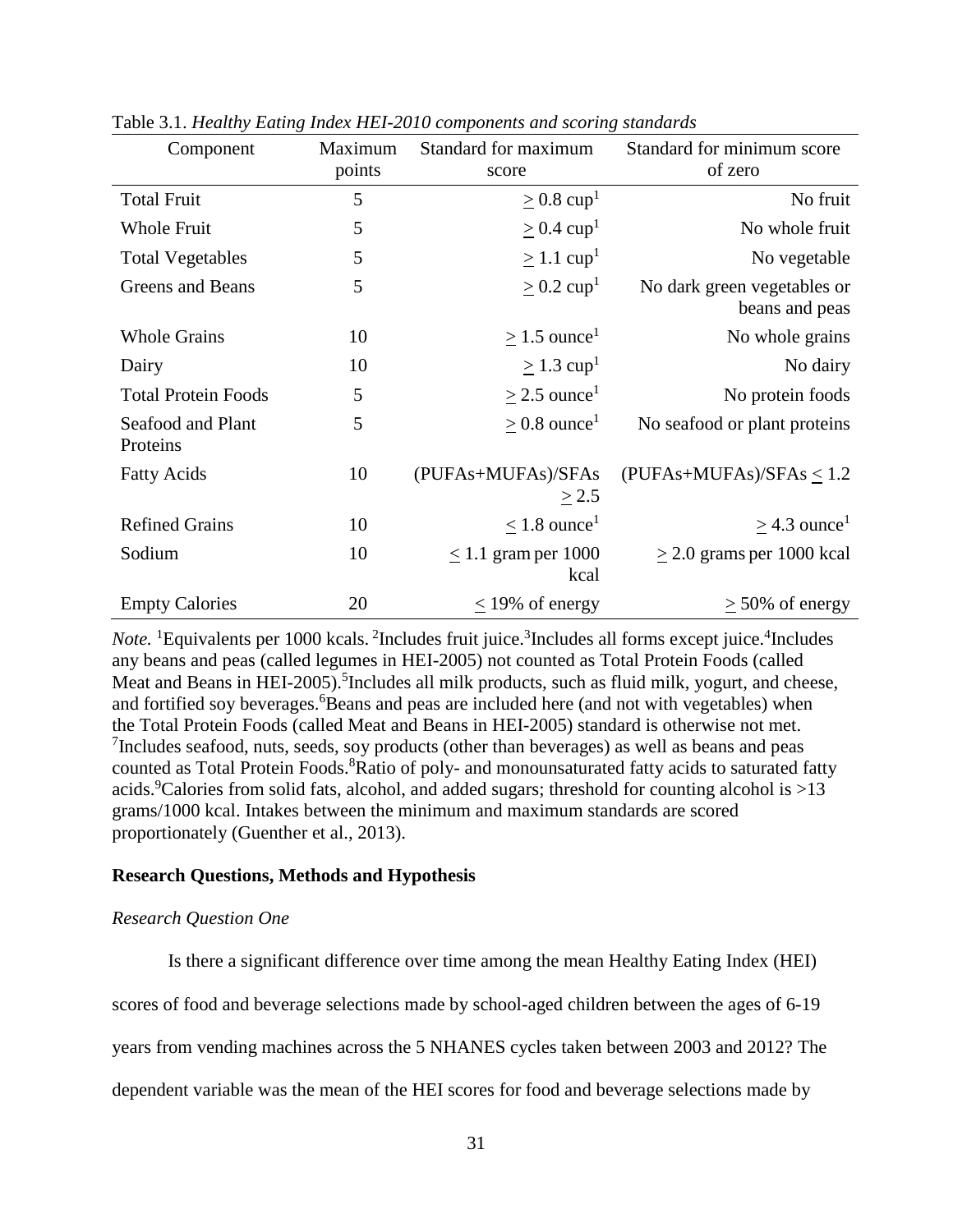children age 6-19 years from vending machines, and the independent variable was the biennial NHANES cycles with 5 levels: (1) 2003-2004, (2) 2005-2006, (3) 2007-2008, (4) 2009-2010, and (5) 2011-2012.

The NCI SAS code to calculate HEI-2010 scores for an individual, using FPED, was modified to read in only those foods and beverages that came from vending machines and were consumed by the population of interest. An issue that surfaced while using the HEI-2010 tool to score individual foods instead of an entire meal or total diet was that the tool assigned a score of "0" when a food or beverage contained zero kcals and no other nutrients or food components, thus water received a score of zero. This became a concern given that a cola-type soft drink received an HEI-2010 score of 20 while water received a zero. The soft drink, containing no nutrients other than sodium and kcals, did not generate any scores in the adequacy components, but did receive a score of 10 for having a ratio of  $\leq$  1.1 grams of sodium per 1000 kcals in the sodium component and a score of 10 in the refined grains component for having a ratio of  $\leq 1.8$ ounce refined grains per 1000 kcals.

Data and HEI-2010 scores were analyzed using the PROC SURVEYREG command to generate a one-way analysis of variance (ANOVA), followed up with a Tukey HSD (Honestly Significant Difference) post-hoc analysis when differences between NHANES cycle HEI score means were significant.

### Hypothesis for Question One

H0: There is no difference among mean HEI scores of food and beverage selections made from vending machines across the 5 biennial NHANES cycles taken between 2003 and 2012.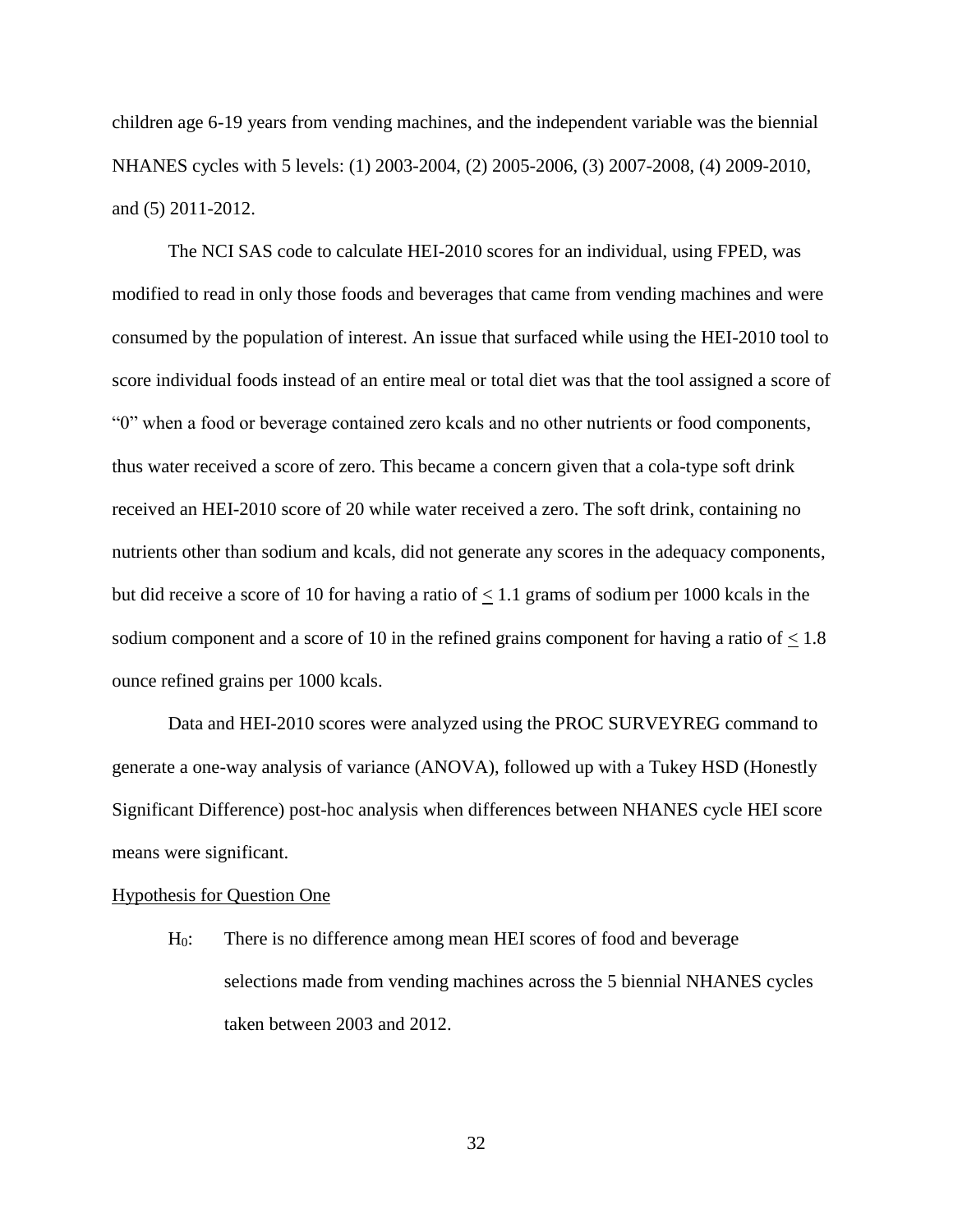HA: At least two mean HEI scores of food and beverage selections made from vending machines differ across the 5 biennial NHANES cycles taken between 2003 and 2012.

### *Research Question Two*

Did mean HEI-2010 scores of foods and beverages from vending machines differ among school-aged children between the age of 6-19 years that used vending machines according to gender, age group, or race/ethnicity? The outcome variable was the mean of the HEI-2010 scores and the predictors consisted of dichotomized demographic variables including gender (male or female), race/ethnicity (white or other-not white) and age group (6-11 or 12-19).

The NCI SAS software code to calculate HEI-2010 scores for an individual, using FPED, was modified to read in only the relevant data for children between the age of 6-19 years who used vending machines.

Weighted means for demographic tables were created using the PROC SURVEYMEANS command, and the multiple linear regression model was created using the PROC SURVEYREG command. All counts were generated using the PROC SURVEYFREQ command with sample weights applied.

### Hypothesis for Question Two

- H0: There is no relation among the demographic variables of gender, age group or race/ethnicity among school-aged children between the age of 6-19 years that used vending machines.
- HA: At least one demographic variable of gender, age group or race/ethnicity is useful to explain or predict mean HEI scores among school-aged children between the age of 6-19 years that used vending machines.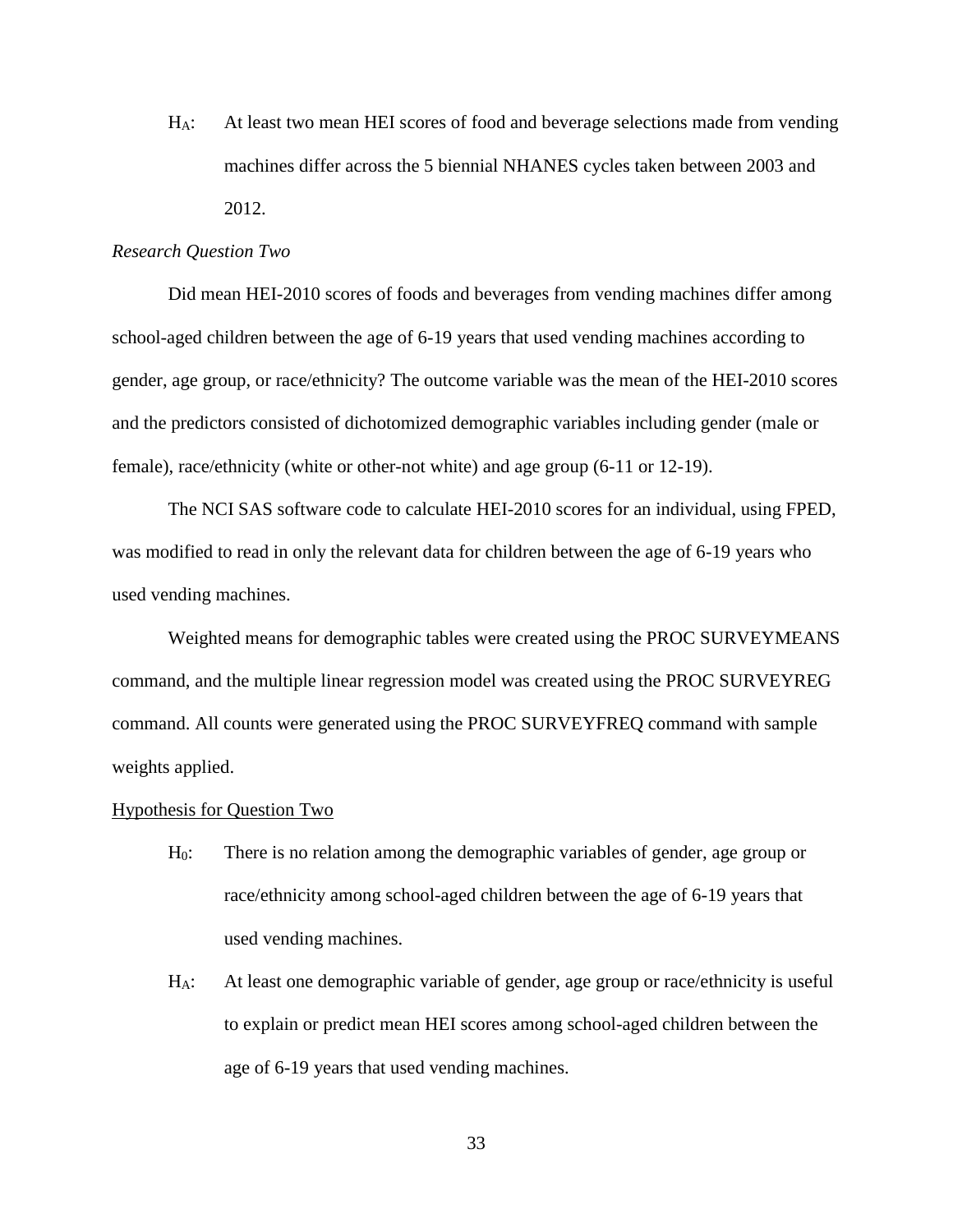### *Research Question Three*

Did total diet quality (mean HEI-2010 scores) differ between vending machine users and non-users aged 6-19 years across NHANES cycles taken between 2003 and 2012? The dependent variable was the mean of the population HEI-2010 scores and the independent variable had two levels, (1) vending machine users and (2) non-users aged 6-19 years.

The NCI SAS software code to calculate HEI-2010 scores for each cycle of NHANES data, using FPED, Population Ratio method was modified to read in data belonging to children between the age of 6 -19 years who used vending machines and for those that did not use vending machines. The vending machine user data consisted of a small sample, making it impossible to properly calculate HEI-2010 scores using the population ratio method. To overcome this problem, the sample size was increased by combining NHANES cycles instead of comparing them individually as originally intended.

The two cycles from 2003-2006 were combined along with the three cycles from 2007- 2012. These years were selected for comparison periods as policy changes in federal child nutrition programs did not require the implementation of school wellness policies until after the 2005-2006 school year. Thus, school vending machine offerings were unlikely to be noticeably different in nutrient quality until the policy implementation incited their change. Additionally, all five cycles were combined to enable comparison between vending users and non-users for the entire 10-year period.

The two HEI-2010 population means for each corresponding NHANES period between 2003 and 2012 were compared. Standard errors and 95% confidence intervals were calculated to determine whether significant differences existed between the two population means.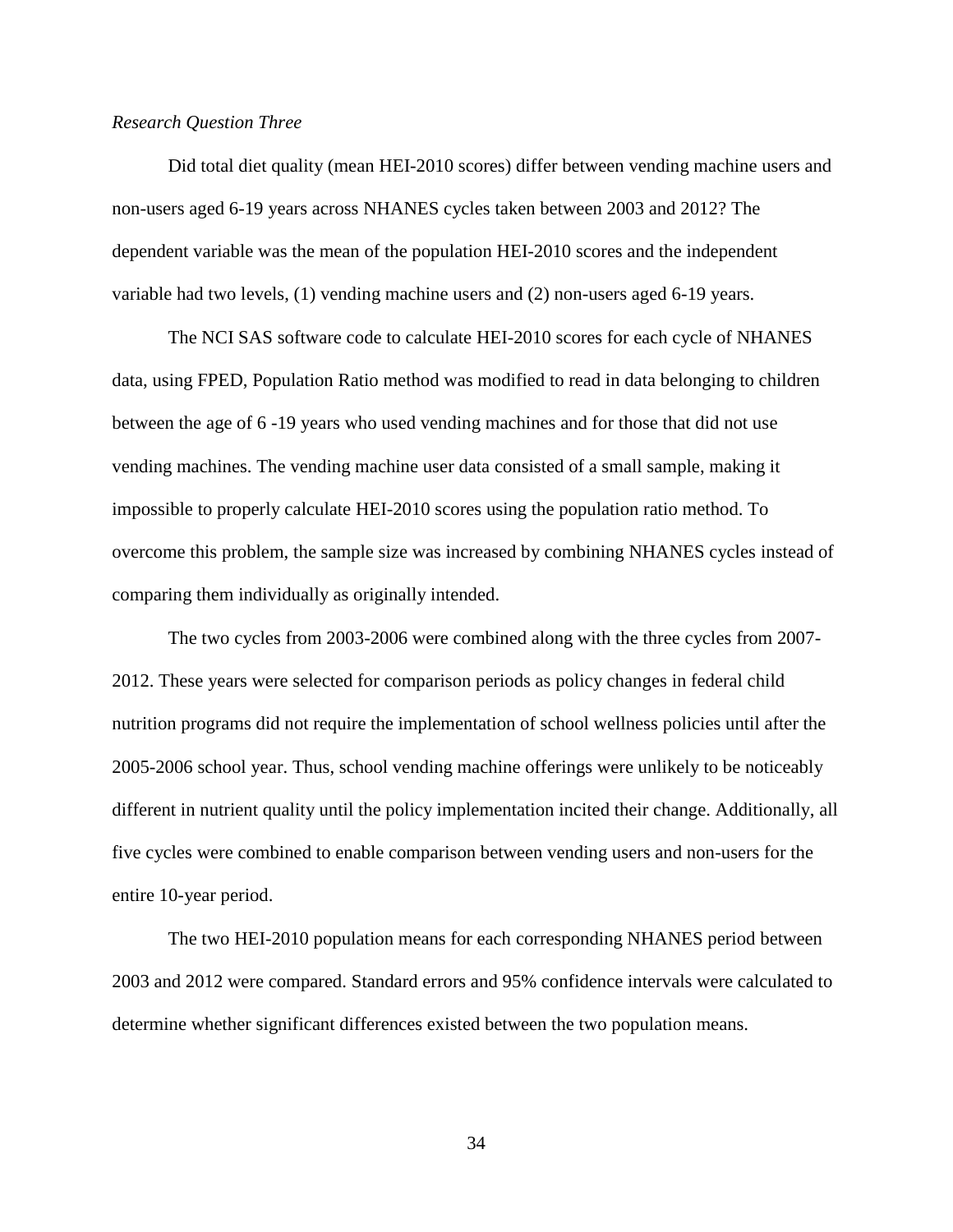# Hypothesis for Question Three

- H0: There is no difference in total diet quality (mean HEI scores) between vending machine users and non-users aged 6-19 years.
- HA: There is a difference in total diet quality (mean HEI scores) between vending machine users and non-users aged 6-19 years.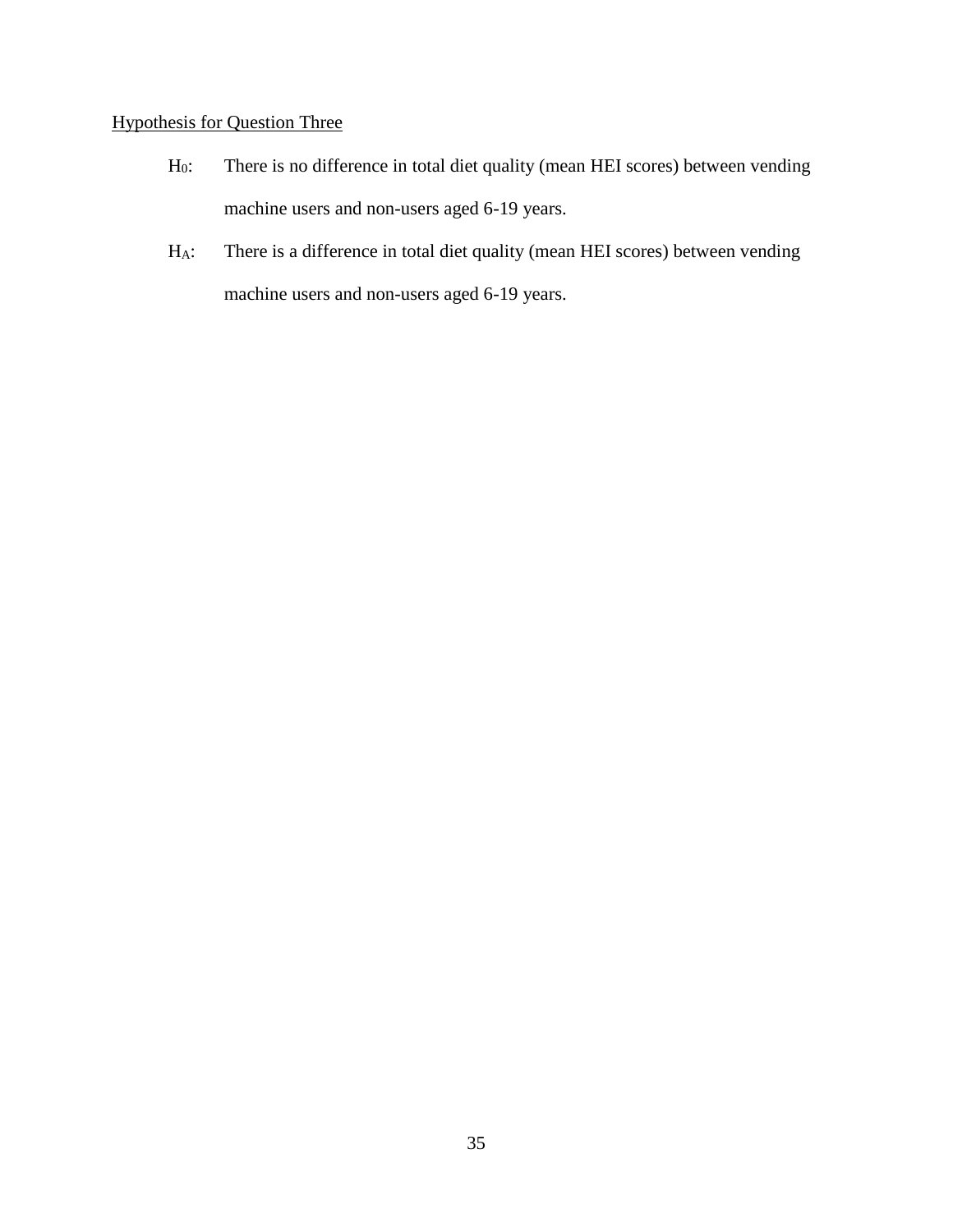## **Chapter 4**

# **Results**

# **Research Question One: Dietary Quality of Vended Foods and Beverages Over Time**

## *Descriptive information of vended foods and beverages*

The frequency of vending machine responses as a source of foods or beverages gradually decreased among school-aged children by 119 items, or 60%, between the 2003 and 2012 (Table 4.1). During that time period, the frequency of vended water increased gradually and became a larger proportion of the total vended items, such that in the 2003-2004 cycle there were zero children reporting consumption of water sourced from a vending machine compared to 2011- 2012, where 17 instances of water made up 21% of the sample of 80 items.

|           |                  | Including water  |                |                 | Calories from all |                  | Excluding water |      |  |
|-----------|------------------|------------------|----------------|-----------------|-------------------|------------------|-----------------|------|--|
|           |                  |                  | HEI-2010 score | food & beverage |                   |                  | HEI-2010 score  |      |  |
| Cycle     | $\boldsymbol{n}$ | $\boldsymbol{M}$ | SE             | M               | SE                | $\boldsymbol{n}$ | $\overline{M}$  | SE   |  |
| 2003-2004 | 199              | 27.84            | 1.46           | 194.52          | 12.42             | 199              | 27.84           | 1.46 |  |
| 2005-2006 | 175              | 25.34            | 1.35           | 170.28          | 12.83             | 159              | 28.13           | 0.87 |  |
| 2007-2008 | 108              | 24.48            | 1.33           | 143.86          | 11.05             | 96               | 27.33           | 0.91 |  |
| 2009-2010 | 76               | 26.14            | 2.25           | 164.53          | 14.63             | 64               | 29.86           | 2.72 |  |
| 2011-2012 | 80               | 19.45            | 3.89           | 83.02           | 12.01             | 63               | 28.66           | 2.00 |  |
| Total     | 638              | 25.11            | 0.87           | 157.84          | 6.59              | 581              | 28.16           | 0.67 |  |

Table 4.1. *Quantity, Dietary Quality and Caloric Content of Vended Foods and Beverages Consumed by Children Age 6-19 years by NHANES Cycle as Measured by HEI-2010* 

*Note.* The maximum HEI-2010 score is 100. Calories are the same including and excluding water. Data from NHANES 2003-2012 Demographic and Day 1 Individual Foods Files.

The types of foods and beverages obtained from vending machines varied. Items reported most often belonged to the USDA Food and Nutrient Database for Dietary Studies (FNDDS) defined food coding group number 9: *grain products and sugars, sweets, and beverages*. In all, 360 beverages and 278 foods made up the total vended foods consumed by children (Table 4.2).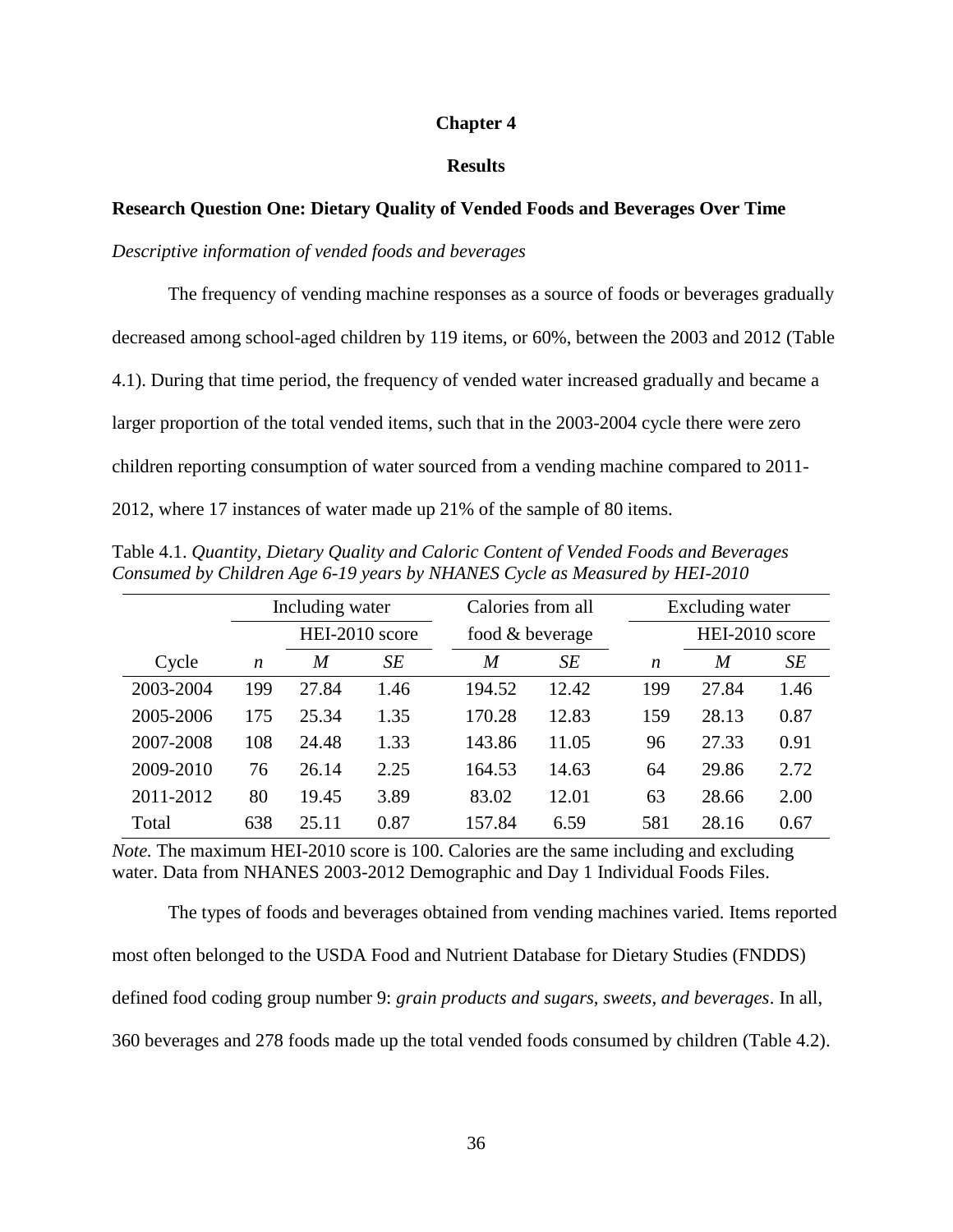|                                               |                  |                  | HEI-2010 score | Calories         |       |
|-----------------------------------------------|------------------|------------------|----------------|------------------|-------|
| <b>USDA Food Group or Sub-Group</b>           | $\boldsymbol{n}$ | $\boldsymbol{M}$ | SE             | $\boldsymbol{M}$ | SE    |
| Milks and milk beverages                      |                  |                  |                |                  |       |
| Milk and milk drinks                          | 3                | 28.89            |                | 179.25           |       |
| Creams and cream substitutes                  | $\overline{2}$   | 18.74            | --             | 172.35           |       |
| Milk desserts, frozen                         | $\mathbf{1}$     | 18.62            |                | 165.00           |       |
| <b>Natural Cheeses</b>                        | $\mathbf{1}$     | 25.07            | --             | 114.00           |       |
| Meat, Poultry, Fish, and Mixtures             |                  |                  |                |                  |       |
| Other beef items                              | $\overline{2}$   | 15               | 0.00           | 152.09           | 46.30 |
| Chicken                                       | $\mathbf{1}$     | 37.63            | $-\,-$         | 428.00           | $-$   |
| Sausages and lunchmeats                       | $\overline{4}$   | 24.37            | 5.84           | 87.89            | 5.19  |
| Dry Beans, Peas, Other Legumes, Nuts, & Seeds |                  |                  |                |                  |       |
| Nuts, nut butters, and nut mixtures           | 5                | 63.43            |                | 156.07           |       |
| <b>Grain Products</b>                         |                  |                  |                |                  |       |
| Yeast breads, rolls                           | 10               | 30.33            | 0.21           | 274.62           | 75.44 |
| Cakes, cookies, pies, pastries, bars          | 36               | 25.07            | 0.28           | 313.23           | 49.21 |
| Crackers and salty snacks from grain products | 92               | 37.99            | 1.57           | 171.62           | 8.96  |
| Waffles and French toast                      | $\overline{2}$   | 32.89            |                | 132.50           |       |
| Mixtures, mainly grain, pasta, or bread       | $\mathbf{1}$     | 23.14            | $-$            | 402.00           | $-$   |
| Fruits                                        |                  |                  |                |                  |       |
| Citrus fruit juices                           | 9                | 55.00            |                | 202.30           |       |
| Fruit juices ad nectars excluding citrus      | 9                | 49.36            | $-$            | 214.24           |       |
| Vegetables                                    |                  |                  |                |                  |       |
| White potatoes, chips and sticks              | 36               | 52.50            | 0.02           | 169.41           | 2.43  |
| Sugars, Sweets, and Beverages                 |                  |                  |                |                  |       |
| Sugars and sweets                             | 85               | 29.82            | 0.57           | 187.96           | 13.05 |
| Nonalcoholic beverages                        | 275              | 21.14            | 0.50           | 154.46           | 8.17  |
| Water, noncarbonated <sup>a</sup>             | 60               | 1.60             | 1.35           | 1.89             | 1.14  |
| Sports drinks                                 | $\overline{4}$   | 20.94            |                | 88.27            | $--$  |
| Total                                         | 638              | 25.11            | 0.87           | 157.84           | 6.59  |

Table 4.2. *HEI-2010 Scores and Caloric Content of Vended Foods and Beverages Consumed by Children Age 6-19 years according to USDA FNDDS Food Coding Sub-Groups* 

*Note.* <sup>a</sup> Glaceau water contains calories and is included in this category. The maximum HEI-2010 scores is 100. Data from NHANES 2003-2012 Demographic and Day 1 Individual Foods Files.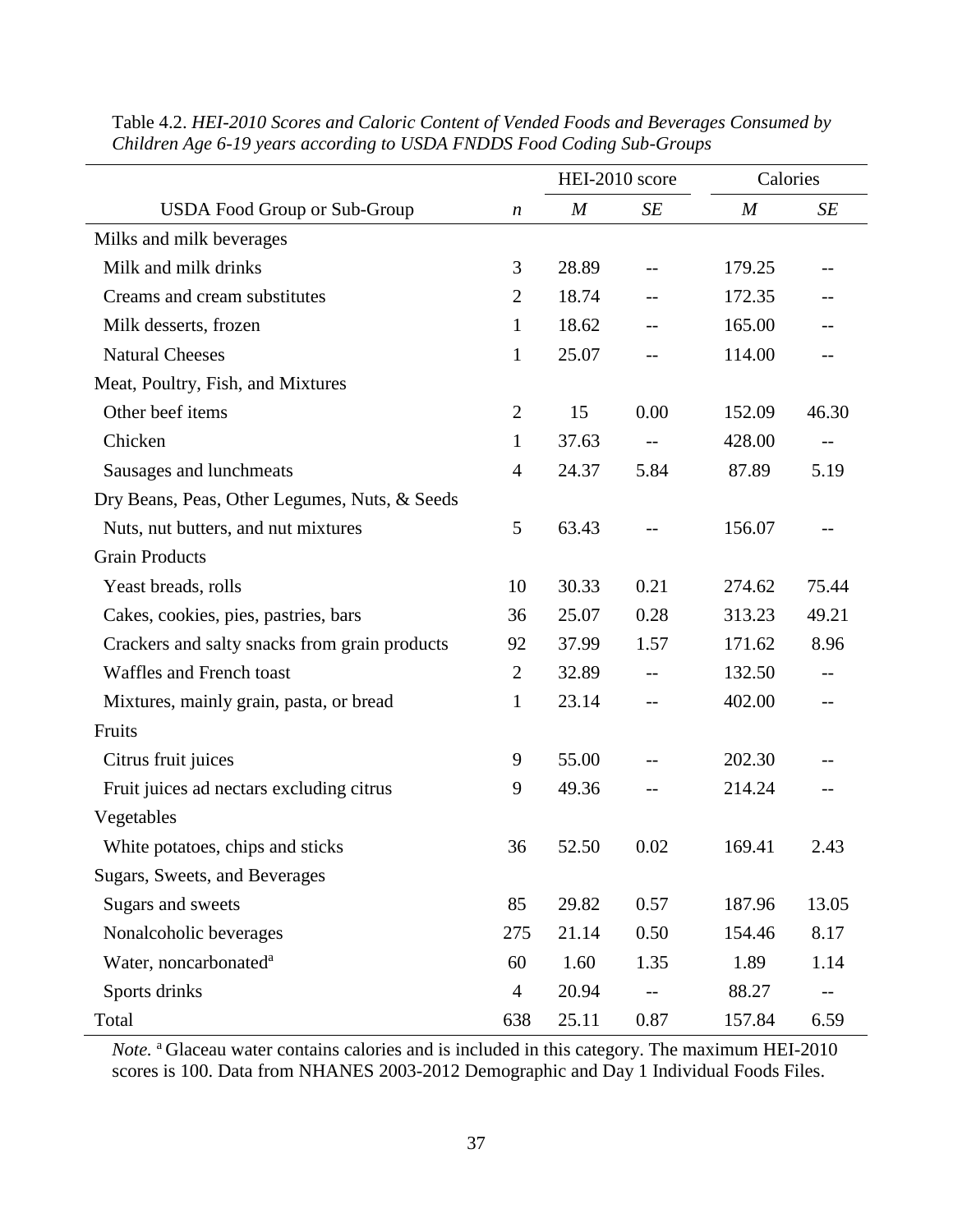# *Dietary quality of vended foods and beverages*

Mean total HEI-2010 scores for individual foods and beverages decreased by 8.39 points or 30% during the period spanning 2003-2012. With the exclusion of water, the mean HEI-2010 scores increased by 3%, or 0.82 points. The mean energy value consumed by school-aged children for vended foods and beverages decreased by 111.50 kcals, or 57% during that same period.

## *Results of statistical analysis for Question One using HEI-2010 as dependent variable*

A one-way between subjects Analysis of Variance (ANOVA) was conducted using the PROC SURVEYREG command to compare the mean HEI-2010 scores of vended food and beverages across the 5 levels of biennial NHANES cycles. The ANOVA results indicated there was not a significant difference among HEI-2010 scores due to NHANES cycle for the five biennial cycles  $[F(4, 633) = 1.30, p = 0.2797]$ .

### *Results of statistical analysis for Question One using HEI-2010 excluding water*

A second one-way between subjects ANOVA was conducted to compare the mean HEI-2010 scores of vended items, excluding water, across the 5 levels of biennial NHANES cycles. There was not a significant difference among HEI-2010 scores due to NHANES cycle for the five biennial cycles  $[F(4, 576) = 0.75, p = .5590]$ .

## *Additional testing using calories as dependent variable*

Mean kcal consumption from vended items decreased from the highest mean value of 195 kcals per vended item in 2003-2004, to the lowest mean value in 2011-2012 of just 83 kcals (Figure 4.1).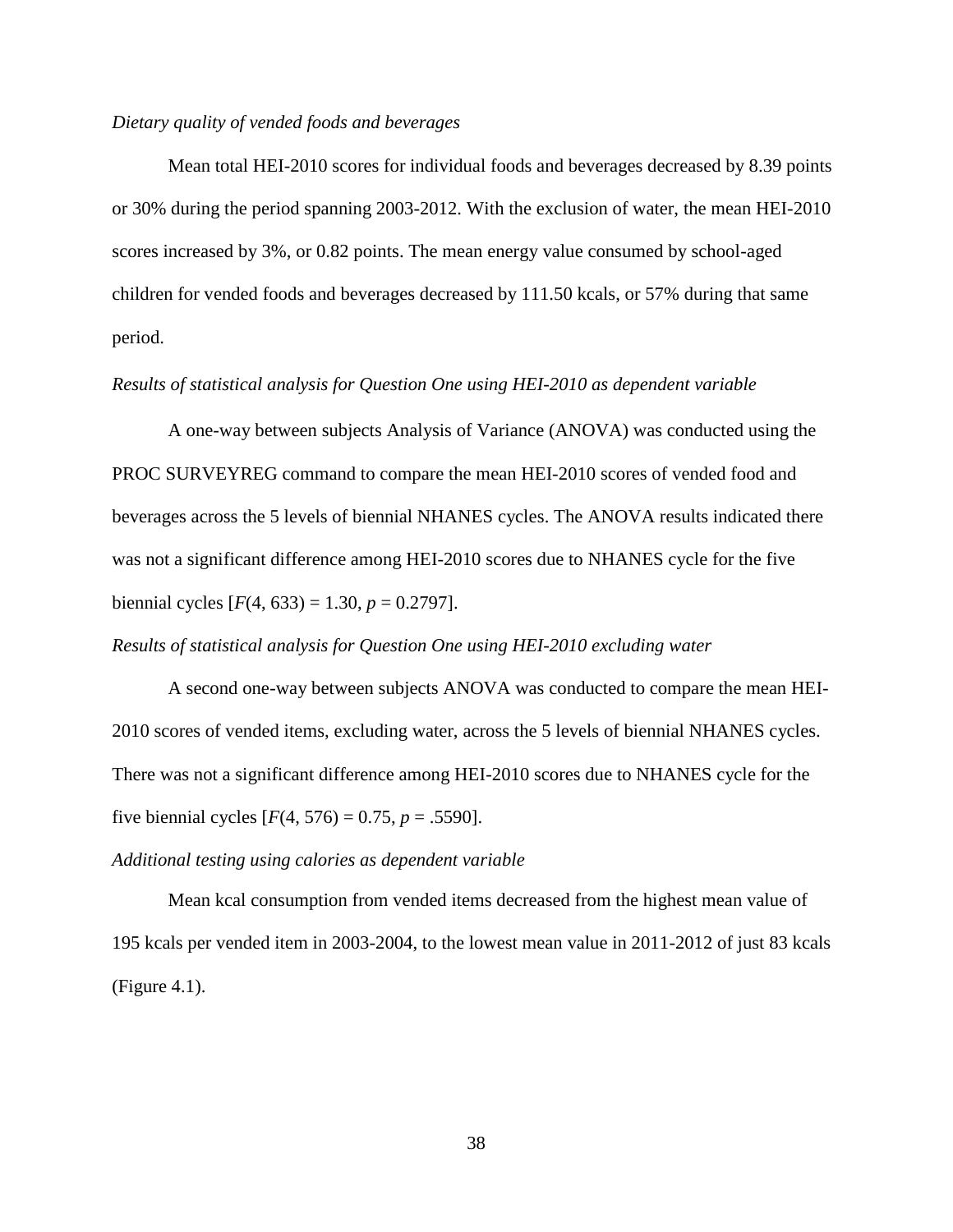

*Figure 4.1. Mean kcals for vended foods and beverages consumed by children, age 6-19 years, from NHANES day 1 individual dietary intake files.*

A final one-way between subjects ANOVA was conducted to compare the mean energy content of vended food and beverages across the 5 levels of biennial NHANES cycles. There was a significant difference among HEI-2010 scores due to NHANES cycle for the five biennial cycles  $[F(4, 633) = 10.43, p < .0001]$ . Post hoc comparisons (Table 4.3) using the Tukey-Kramer test indicated that the mean energy content of vended items in all cycles differed significantly.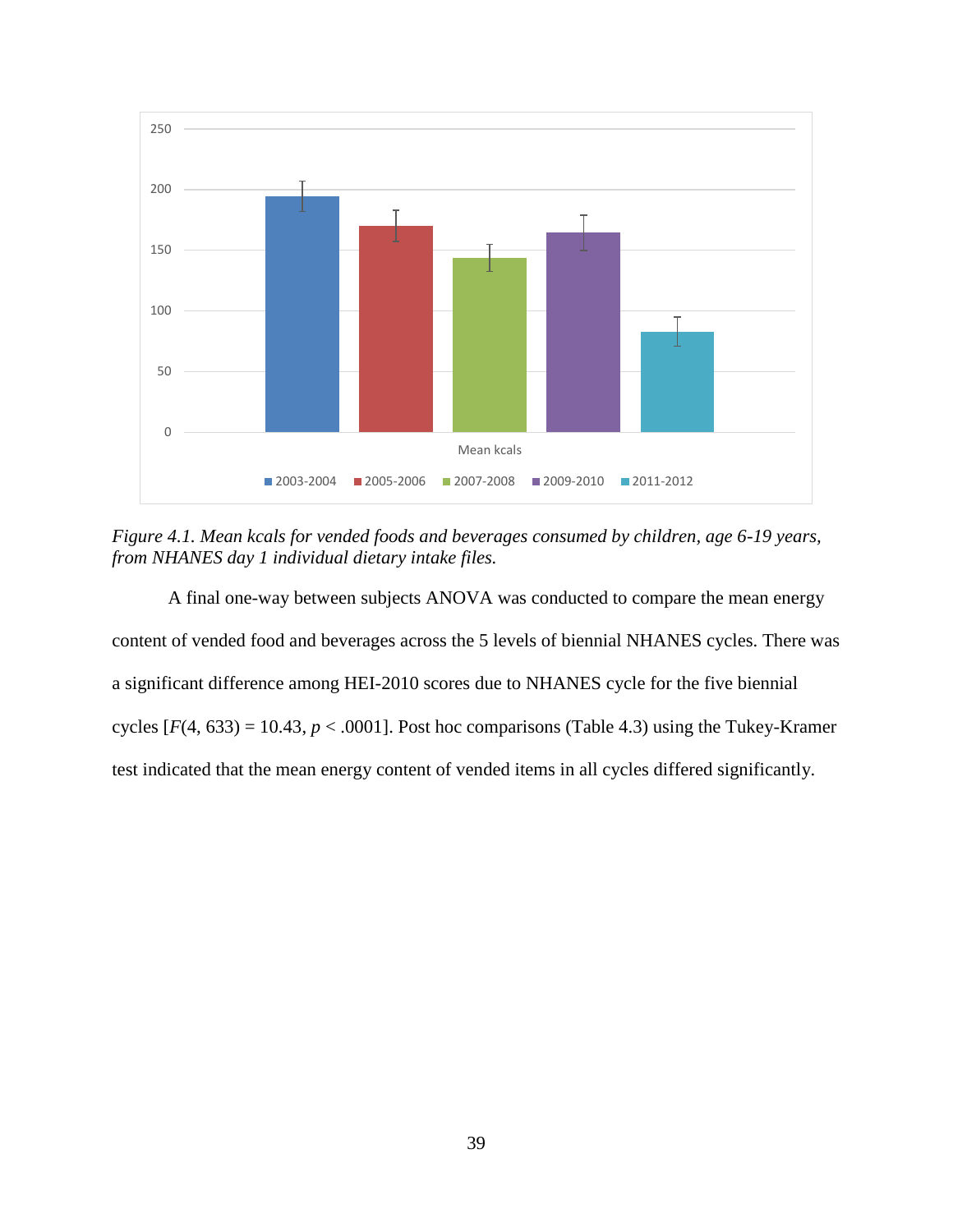|                                   |                                   |       | 95% CI         |                       |
|-----------------------------------|-----------------------------------|-------|----------------|-----------------------|
| Comparisons                       | Mean<br>Difference in<br>Calories | SE    | Lower<br>Bound | Upper<br><b>Bound</b> |
| 2003-2004 vs. 2005-2006           | 24.24                             | 17.92 | $-11.48$       | 59.97                 |
| 2003-2004 vs. 2007-2008*          | 50.66                             | 17.14 | 16.50          | 84.83                 |
| 2003-2004 vs. 2009-2010           | 29.99                             | 21.78 | $-13.42$       | 73.40                 |
| $2003 - 2004$ vs. $2011 - 2012**$ | 111.50                            | 18.18 | 75.27          | 147.74                |
| 2005-2006 vs. 2007-2008           | 26.42                             | 17.42 | $-8.31$        | 61.16                 |
| 2005-2006 vs. 2009-2010           | 5.75                              | 21.96 | $-38.03$       | 49.53                 |
| $2005 - 2006$ vs. $2011 - 2012**$ | 87.26                             | 18.44 | 50.50          | 124.03                |
| 2007-2008 vs. 2009-2010           | $-20.67$                          | 21.45 | $-63.44$       | 22.09                 |
| $2007 - 2008$ vs. $2011 - 2012**$ | 60.84                             | 17.70 | 25.56          | 96.12                 |
| 2009-2010 vs. 2011-2012**         | 81.51                             | 22.32 | 37.02          | 126.01                |

Table 4.3. *Tukey-Kramer Comparison for Energy in Calories of Vended Foods and Beverages Consumed by Children Age 6-19 years by NHANES Cycle*

*Note.*  $* p < 0.05$ ,  $* p < 0.01$ ; data from NHANES 2003-2012 Day 1 Individual Foods Files.

# **Research Question Two: Demographics Predictors in HEI-2010 Scores among Users**

*Descriptive characteristics of school-aged children who used vending machines*

Table 4.4 lists demographic characteristics for the children between the age of 6 - 19 years who reported consuming foods and/or beverages obtained from vending machines during the period ranging from 2003 - 2012. Male and female participation was similar, and the majority of the children belonged to the 12 - 19 year old group. Race/ethnicity was dichotomized, and 124 (27%) children were white, while 332 (73%) of the children in the raw sample reported being a race/ethnicity other than white.

# *Dietary quality among vending machine users*

Weighted mean HEI-2010 scores among demographic sub-groups of vending users varied between the lowest mean score of  $38.50$  (*SE* = 1.75) observed in males during the 2005-2006 cycle to the highest score of 49.04 (*SE* = 3.72) in 2009-2010 among 12-19 year-olds (Table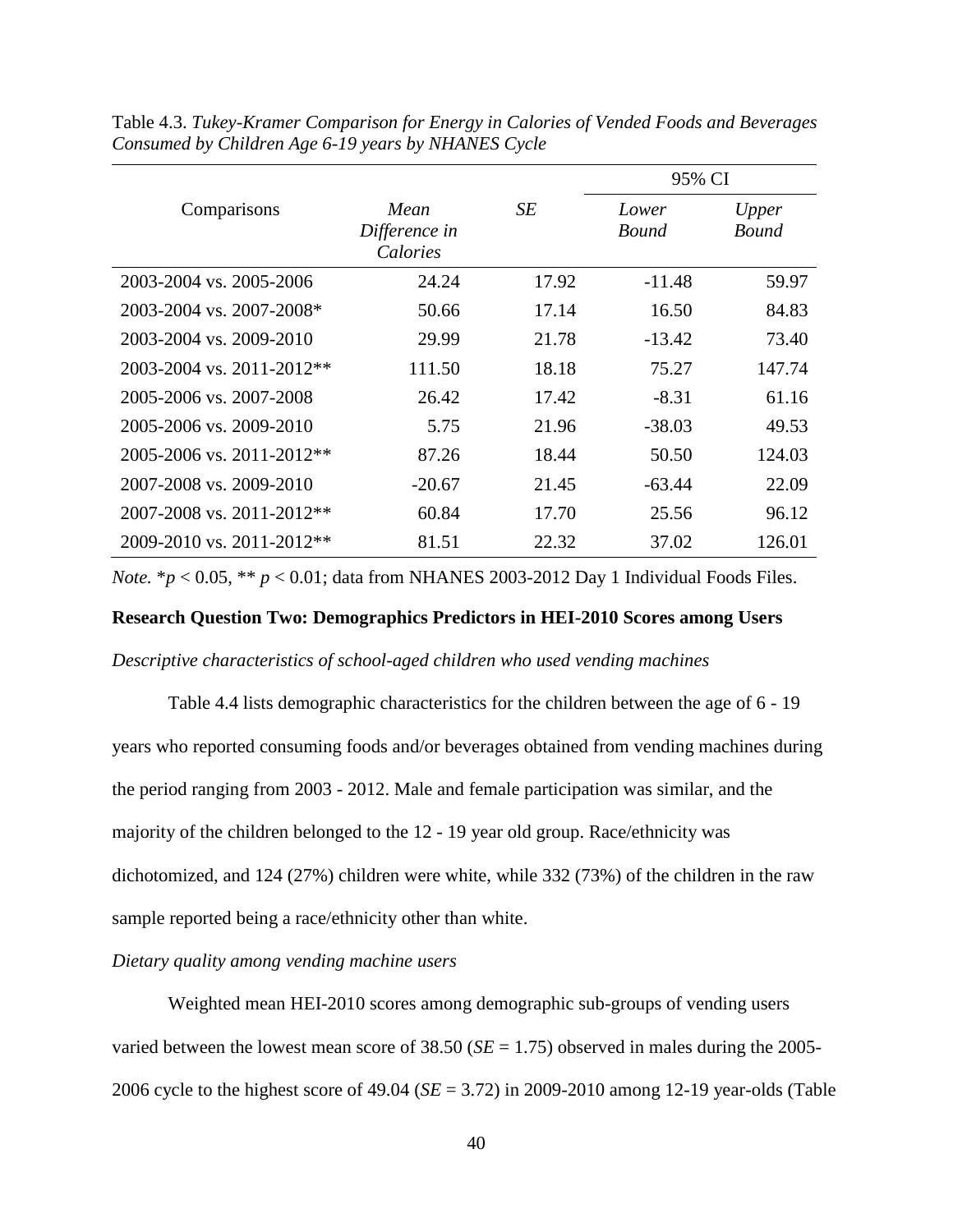|                             |                  | 2003-2004        |                  | 2005-2006        |     | 2007-2008        |                  | 2009-2010        |                  | 2011-2012        |                  | 2003-2012        |
|-----------------------------|------------------|------------------|------------------|------------------|-----|------------------|------------------|------------------|------------------|------------------|------------------|------------------|
|                             | Raw              | Weighted         | Raw              | Weighted         | Raw | Weighted         | Raw              | Weighted         | Raw              | Weighted         | Raw              | Weighted         |
|                             | $\boldsymbol{n}$ | $\boldsymbol{n}$ | $\boldsymbol{n}$ | $\boldsymbol{n}$ | n   | $\boldsymbol{n}$ | $\boldsymbol{n}$ | $\boldsymbol{n}$ | $\boldsymbol{n}$ | $\boldsymbol{n}$ | $\boldsymbol{n}$ | $\boldsymbol{n}$ |
| Gender                      |                  |                  |                  |                  |     |                  |                  |                  |                  |                  |                  |                  |
| Males                       | 82               | 1,397,773        | 63               | 1,064,830        | 34  | 1,089,369        | 22               | 479,564          | 33               | 1,095,047        | 234              | 5,126,583        |
| HEI(SE)                     |                  | 40.34(1.56)      |                  | 8.50(1.75)       |     | 44.25 (4.07)     |                  | 46.50(4.59)      |                  | 43.15(2.27)      |                  | 41.96(1.33)      |
| Females                     | 60               | 1,065,016        | 68               | 1,365,554        | 33  | 1,128,534        | 32               | 1,086,821        | 29               | 558,573          | 222              | 5,204,498        |
| HEI(SE)                     |                  | 40.45(3.56)      |                  | 42.97(2.12)      |     | 40.81(1.56)      |                  | 48.45(4.26)      |                  | 43.85(3.56)      |                  | 43.22(1.40)      |
| Age Group <sup>a</sup>      |                  |                  |                  |                  |     |                  |                  |                  |                  |                  |                  |                  |
| $6 - 11$                    | 6                | 190,987          | 14               | 408,356          | 16  | 546,679          | 10               | 206,551          | 18               | 313,925          | 64               | 1,666,498        |
| HEI(SE)                     |                  | 48.93 (3.38)     |                  | 44.44 (3.07)     |     | 44.42 (7.59)     |                  | 40.02(4.17)      |                  | 39.59 (3.44)     |                  | 43.49 (2.94)     |
| $12-19$                     | 136              | 2,271,802        | 117              | 2,022,028        | 51  | 1,671,225        | 44               | 1,359,833        | 44               | 1,339,696        | 392              | 8,664,584        |
| HEI(SE)                     |                  | 39.67(1.95)      |                  | 40.32(1.72)      |     | 41.87 (7.59)     |                  | 49.04 (3.72)     |                  | 44.28 (2.83)     |                  | 42.43(1.08)      |
| Race/Ethnicity <sup>b</sup> |                  |                  |                  |                  |     |                  |                  |                  |                  |                  |                  |                  |
| White                       | 40               | 921,377          | 34               | 1,405,839        | 25  | 1,592,351        | 15               | 881,696          | 10               | 603,228          | 124              | 5,404,491        |
| HEI(SE)                     |                  | 41.09(2.10)      |                  | 40.36(1.88)      |     | 42.27(2.95)      |                  | 47.81 (6.58)     |                  | 43.74 (3.31)     |                  | 42.48(1.46)      |
| Other                       | 102              | 1,541,412        | 97               | 1,024,545        | 42  | 625,553          | 39               | 684,688          | 52               | 1,050,393        | 332              | 4,926,591        |
| HEI(SE)                     |                  | 39.21 (2.00)     |                  | 41.90(2.02)      |     | 43.90(2.30)      |                  | 47.92 (2.86)     |                  | 43.18(2.13)      |                  | 42.77 (0.94)     |
| <b>Total</b>                | 142              | 2,462,789        | 131              | 2,430,384        | 67  | 2,217,904        | 54               | 1,566,384        | 62               | 1,653,621        | 456              | 10,331,082       |
| HEI(SE)                     |                  | 40.38(1.43)      |                  | 41.01(1.66)      |     | 42.50(2.30)      |                  | 47.85 (3.89)     |                  | 43.39(2.49)      |                  | 42.60(1.03)      |

Table 4.4. *Demographic Characteristics of NHANES 2003-2012 Participants, Age 6-19 year Who Consumed Items from Vending Machines, with Day 1 Reliable Diets, Unweighted and Weighted Frequencies*

Notes. <sup>a</sup>Age is in years. <sup>b</sup>The race/ethnicity categories used by NHANES (Mexican-American, Other Hispanic, Non-Hispanic Black, and Other Race including Multi-Racial) have been collapsed into the category "other." The maximum HEI-2010 score is 100. Data from NHANES 2003-2012 Demographic and Day 1 Total Nutrient Intakes Files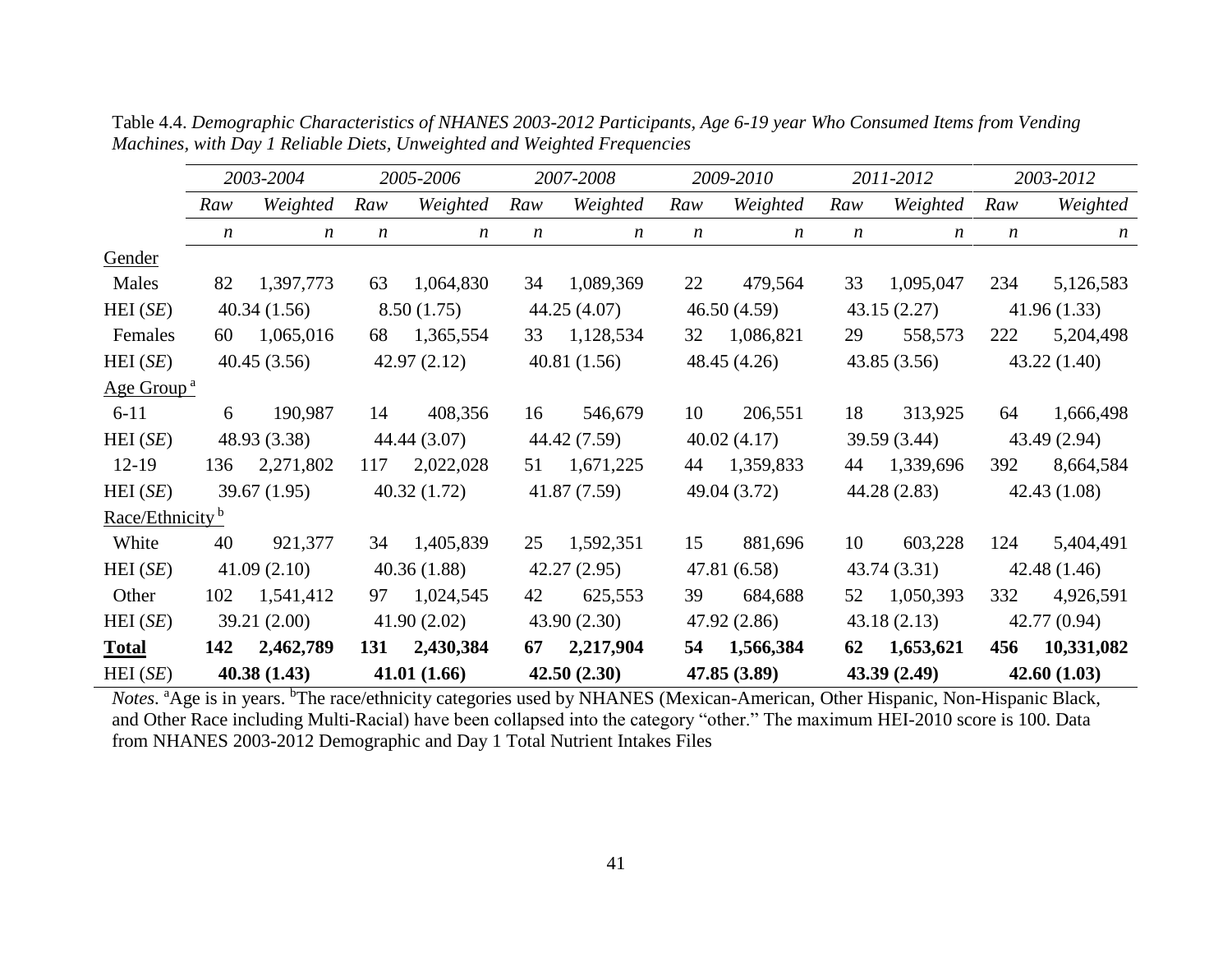4.4). Total mean energy intake was at least 150 kcals less in 2009-2010 than in other years, and

the breakdown of specific dietary component scores is presented in Table 4.5.

| HEI-2010 Dietary               | 2003  | 2005  | 2007  | 2009  | 2011  |
|--------------------------------|-------|-------|-------|-------|-------|
| Component (max score)          | 2004  | 2006  | 2008  | 2010  | 2012  |
| <b>Total kcals</b>             | 2678  | 2290  | 2402  | 1975  | 2126  |
| Total vegs (5)                 | 2.23  | 2.38  | 2.43  | 2.40  | 1.69  |
| Greens $\&$ beans (5)          | 0.34  | 0.56  | 0.63  | 0.98  | 0.27  |
| Total fruit (5)                | 1.93  | 1.96  | 1.81  | 2.51  | 1.30  |
| Whole fruit $(5)$              | 1.24  | 1.38  | 1.50  | 1.61  | 0.98  |
| Whole grains $(10)$            | 0.85  | 1.16  | 1.53  | 1.83  | 2.60  |
| Dairy $(10)$                   | 5.46  | 5.78  | 6.10  | 6.25  | 7.01  |
| Total protein foods (5)        | 3.62  | 3.61  | 3.43  | 3.41  | 3.41  |
| Seafood $\&$ plant protein (5) | 1.37  | 0.92  | 1.12  | 1.30  | 1.61  |
| Fatty acids (10)               | 4.71  | 4.24  | 4.25  | 5.07  | 4.14  |
| Sodium $(10)$                  | 5.70  | 5.38  | 4.82  | 5.17  | 4.18  |
| Refined grains (10)            | 4.78  | 4.99  | 5.27  | 4.80  | 3.97  |
| Empty calories (20)            | 6.63  | 8.53  | 9.07  | 11.40 | 11.34 |
| <b>Total HEI-2010 Score</b>    | 38.86 | 40.89 | 41.95 | 46.75 | 42.50 |

Table 4.5. *Comparison of Average Individual HEI-2010 Scores for Children Age 6-19 years Who Consumed Items from Vending Machines by NHANES Cycle.* 

Note: HEI-2010 possible scores are 0-100. HEI-2010 scores calculated for individuals. Data from NHANES 2003-2012 Demographic and Day 1 Total Nutrient Intakes Files.

# *Results of statistical analysis for Question Two*

A multiple linear regression was calculated using PROC SURVEYREG to predict mean HEI-2010 scores of children who reported consuming items from vending machines based on gender, dichotomized age group (6-11 years or 12-19 years), and dichotomized race/ethnicity of either white or other. The overall regression model was not significant  $[F(3,452) = 0.37, p =$ 0.7721], with an  $R^2$  of .004 accounting for less than 1% of the model's variability; none of the predictors had a significant value.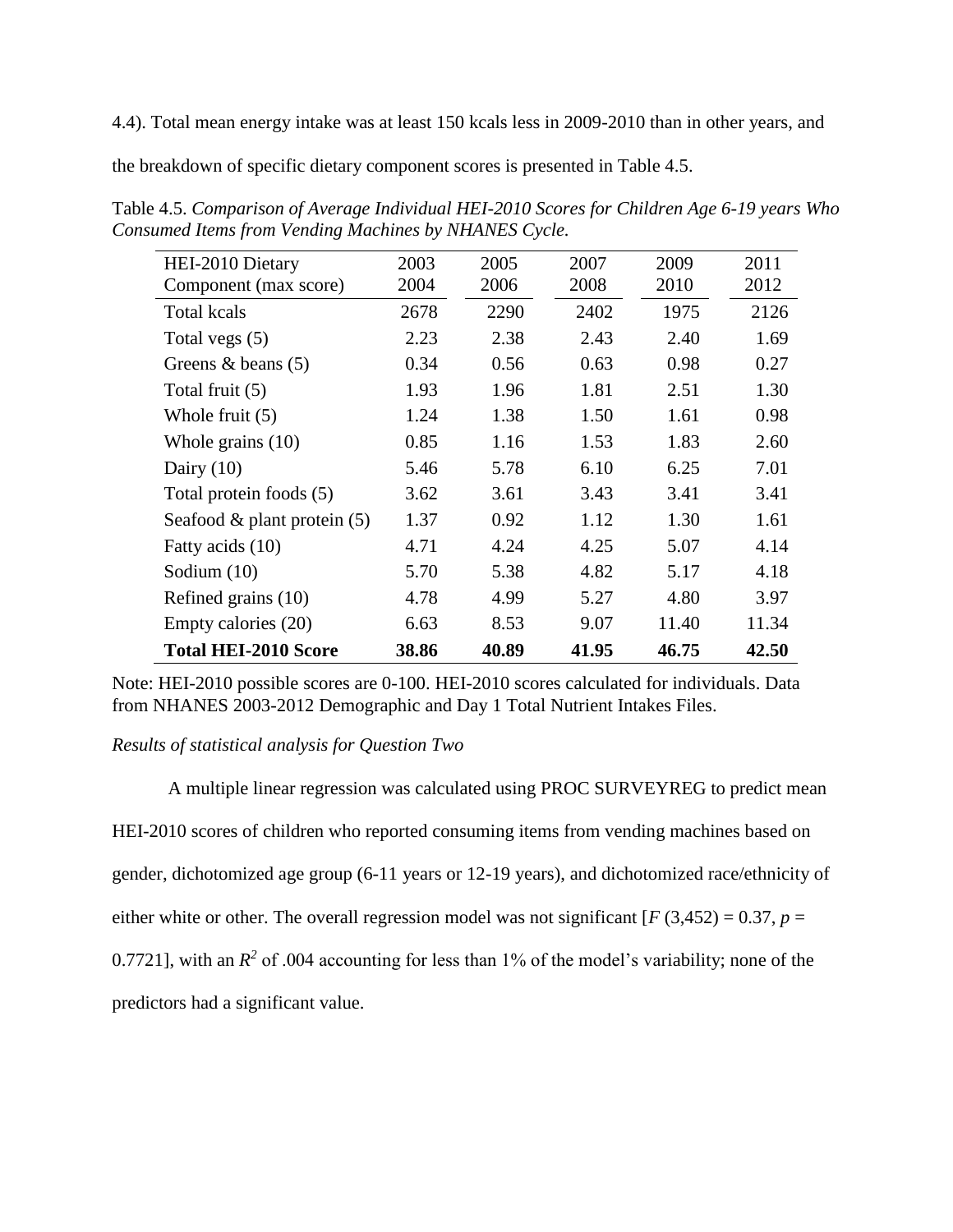## **Research Question Three: Mean HEI-2010 Scores between Users and Non-Users**

*Descriptive characteristics of NHANES participants included in study*

|                             | Unweighted       |      | Weighted         |      |
|-----------------------------|------------------|------|------------------|------|
|                             | $\boldsymbol{n}$ | $\%$ | $\boldsymbol{n}$ | $\%$ |
| Gender                      |                  |      |                  |      |
| Males                       | 6,660            | 50   | 145,439,280      | 51   |
| Females                     | 6,523            | 50   | 141,798,748      | 49   |
| Age Group <sup>a</sup>      |                  |      |                  |      |
| $6 - 11$                    | 5,333            | 41   | 123, 114, 735    | 42   |
| $12 - 19$                   | 7,850            | 59   | 164, 123, 293    | 58   |
| Race/Ethnicity <sup>b</sup> |                  |      |                  |      |
| White                       | 3,682            | 28   | 171,280,658      | 60   |
| Other                       | 9,502            | 72   | 115,957,370      | 40   |
| <b>NHANES</b> Cycle         |                  |      |                  |      |
| 2003-2004                   | 3,062            | 23   | 56,963,252       | 20   |
| 2005-2006                   | 3,127            | 24   | 56,974,125       | 20   |
| 2007-2008                   | 2,277            | 17   | 57, 357, 133     | 20   |
| 2009-2010                   | 2,419            | 18   | 57,450,306       | 20   |
| 2011-2012                   | 2,298            | 18   | 58,493,211       | 20   |
| Total                       | 13,184           | 100  | 287,238,028      | 100  |

Table 4.6. *Demographic Characteristics of NHANES 2003-2012 Participants, Age 6-19 years, with Day 1 Reliable Diets, Unweighted and Weighted Frequencies*

Notes. <sup>a</sup> Age is in years. <sup>b</sup> The race/ethnicity categories used by NHANES (Mexican-American, Other Hispanic, Non-Hispanic Black, and Other Race including Multi-Racial) have been collapsed into the category "non-White." Data from NHANES 2003-2012 Demographic Files.

# *Results of statistical analysis for Question Three*

Mean HEI-2010 scores for non-users were higher than for users of vending machines,

and the HEI-2010 scores increased with each cycle progression. Because the subpopulation of

vending users was small after 2007, it was necessary to combine several cycles of NHANES data

to properly execute the statistical analysis using the aforementioned codes.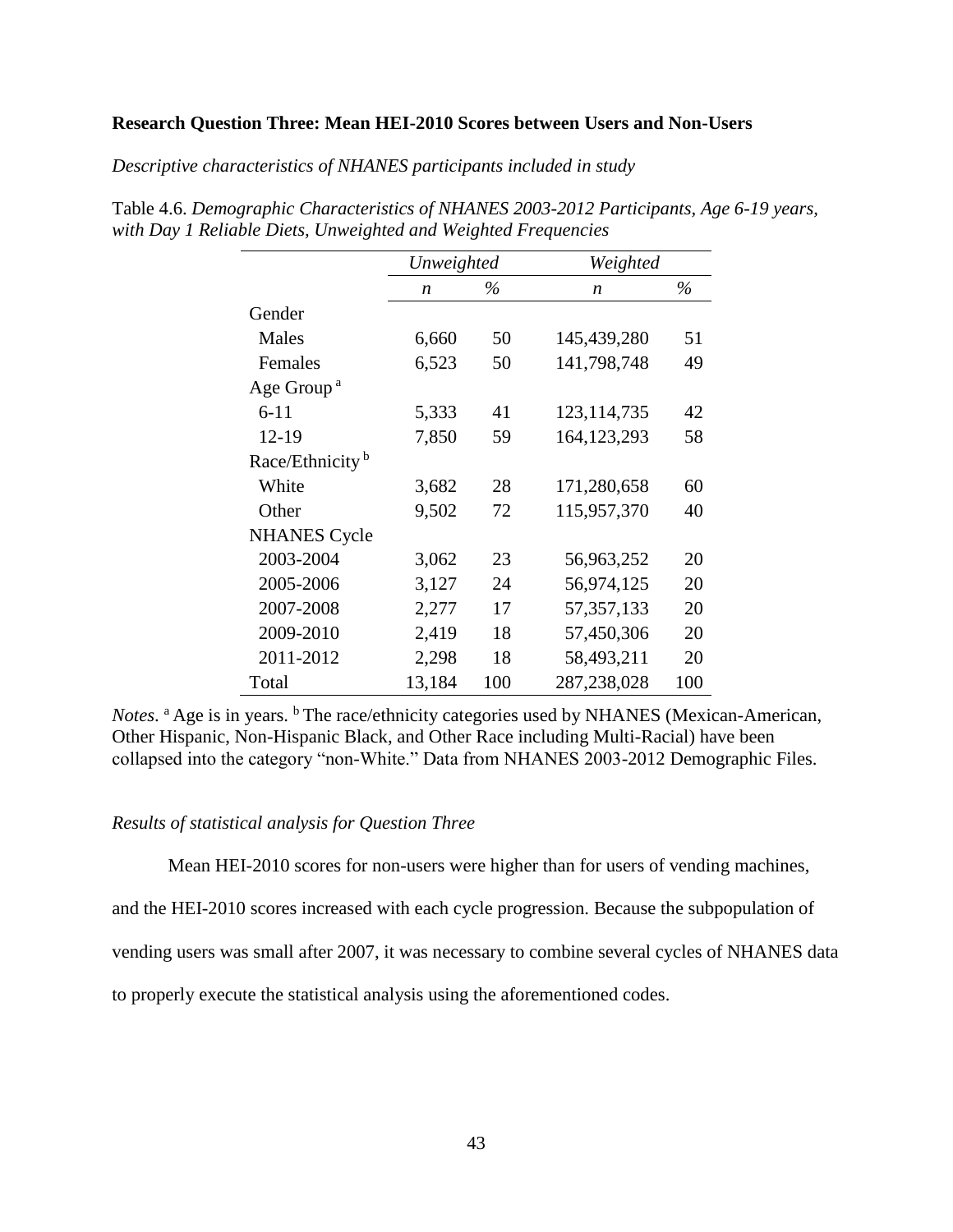|            | Did Not Use Vending |                 |      |        |       |  |  |
|------------|---------------------|-----------------|------|--------|-------|--|--|
|            |                     | <b>HEI-2010</b> |      | 95% CI |       |  |  |
| Cycle      | $\boldsymbol{n}$    | M               | SE   | Lower  | Upper |  |  |
| 2003-2004  | 2920                | 45.00           | .93  | 43.14  | 46.83 |  |  |
| 2005-2006  | 2996                | 46.82           | .62  | 45.59  | 48.06 |  |  |
| 2003-2006  | 5916                | 45.90           | .55  | 44.80  | 46.98 |  |  |
| 2007-2012  | 6811                | 50.82           | .57  | 49.70  | 51.92 |  |  |
| 2003-2012* | 12,727              | 48.81           | .42  | 47.97  | 49.62 |  |  |
|            | Used Vending        |                 |      |        |       |  |  |
|            |                     |                 |      |        |       |  |  |
|            |                     | <b>HEI-2010</b> |      | 95% CI |       |  |  |
| Cycle      | n                   | M               | SЕ   | Lower  | Upper |  |  |
| 2003-2004  | 142                 | 43.61           | 1.71 | 40.47  | 47.13 |  |  |
| 2005-2006  | 131                 | 42.99           | 2.16 | 39.15  | 47.67 |  |  |
| 2003-2006  | 273                 | 43.27           | 1.34 | 40.72  | 46.01 |  |  |
| 2007-2012  | 183                 | 47.15           | 2.30 | 42.58  | 51.62 |  |  |

Table 4.7. *Weighted HEI-2010 scores using NCI Population Method for NHANES 2003-2012 Day 1, Children Age 6-19 years with Reliable Diets, Complex Survey Design* 

*Note.* The maximum HEI-2010 score is 100. Data from NHANES 2003-2012 Demographic and Day 1 Total Nutrient Intakes Files.

Non-user and vending user mean HEI-2010 scores did not differ significantly between each other for the first 4 time periods listed in Table 4.7. However, in a comparison for the entire period of 2003-2012 between users and non-users, non-user scores were 3.66 points higher than user scores; this was a significant difference as observed by the non-overlapping 95% confidence intervals.

Table 4.8 presents the breakdown of the 12 dietary component scores and difference in kcals between vending machine users and non-users. Vending users consumed an average of 233 kcals more than their counterparts, and scored significantly lower in the following individual dietary component scores: total fruit, whole fruit and sodium.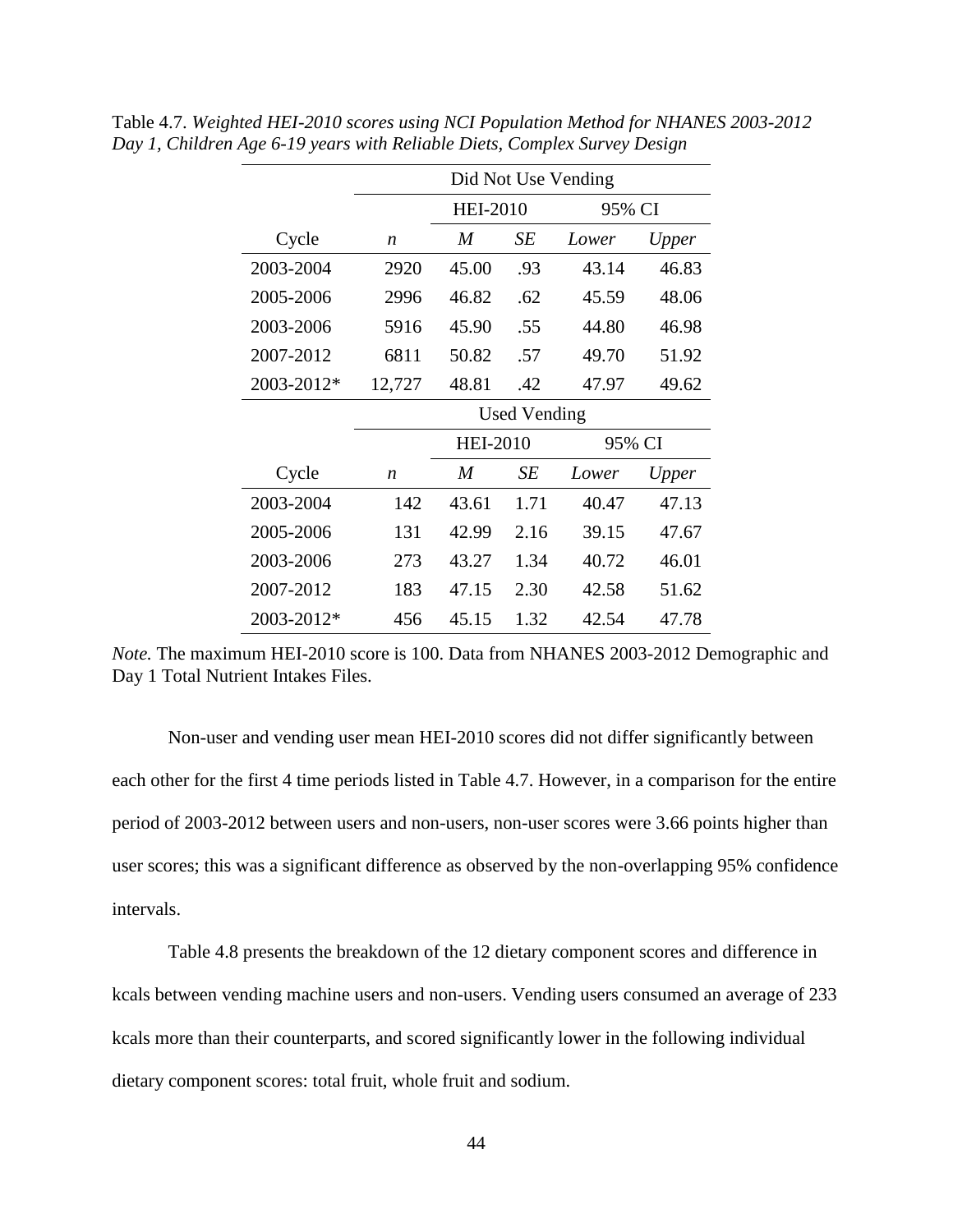| <b>HEI-2010 Dietary Component</b><br>(maximum score) | <b>Vending Machine Users</b><br>$(n=456)$ | Non-Users<br>$(n=12,727)$      |
|------------------------------------------------------|-------------------------------------------|--------------------------------|
|                                                      |                                           | Mean Score (SE) [95% CI]       |
| <b>Total kcals</b>                                   | 2,349                                     | 2,116                          |
| Total vegetables (5)                                 | $2.20(0.13) [1.95 - 2.46]$                | $2.23(0.03)[2.16-2.29]$        |
| Greens and beans (5)                                 | $0.41(0.11)[0.20-0.63]$                   | $0.59(0.04)[0.50 - 0.67]$      |
| Total fruit $(5)^*$                                  | $2.18(0.20)$ [1.79 – 2.59]                | $2.98(0.08)[2.81-3.14]$        |
| Whole fruit $(5)^*$                                  | $1.98(0.22)[1.55 - 2.43]$                 | $3.47(0.12)[3.22-3.71]$        |
| Whole grains $(10)$                                  | $1.50(0.24)[1.03 - 1.96]$                 | 1.81 $(0.05)$ [1.71 - 1.91]    |
| Dairy $(10)$                                         | $7.34(0.37)[6.63-8.09]$                   | 7.91 (0.11) $[7.70 - 8.12]$    |
| Total protein foods (5)                              | $4.37(0.21)[3.97-4.79]$                   | 4.67 (0.06) $[4.55 - 4.78]$    |
| Seafood and plant proteins (5)                       | $2.96(0.37)[2.24-3.67]$                   | $2.89(0.10)$ [2.69 – 3.10]     |
| Fatty acids (10)                                     | $3.96(0.30)[3.38 - 4.56]$                 | $3.38(0.08)$ [3.23 – 3.54]     |
| Sodium $(10)*$                                       | $5.49(0.24)[5.02 - 5.95]$                 | 4.65 (0.10) $[4.46 - 4.85]$    |
| Refined grains (10)                                  | $3.90(0.51)[2.92 - 4.92]$                 | 4.49 (0.11) $[4.27 - 4.69]$    |
| Empty calories (20)                                  | $8.85(0.47)[7.91-9.76]$                   | $9.75(0.14)[9.48-10.02]$       |
| Total HEI score (100)*                               | $45.15(1.32)[42.53 - 47.78]$              | 48.81 $(0.42)$ [47.97 - 49.62] |

Table 4.8. *Mean Kcals and HEI-2010 Total and Component Scores for Children Age 6-19 Years During 2003-2012*

Note: HEI-2010 score calculated using the population ratio method. Data from NHANES 2003- 2012 Demographic and Day 1 Total Nutrient Intakes Files. \*Significantly different 95% confidence intervals.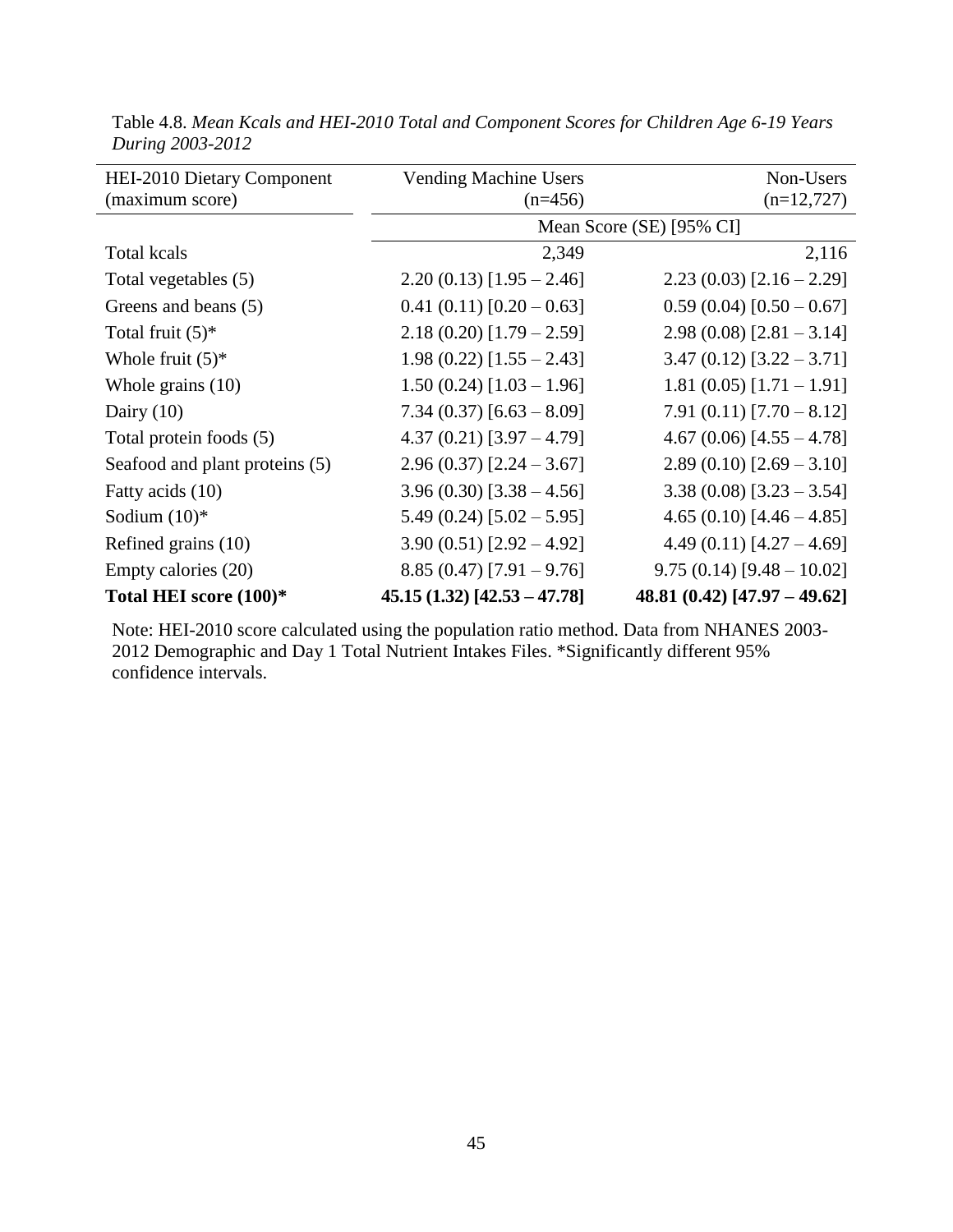## **Chapter 5**

# **Discussion**

## **Summary of Study**

The principal aim of this study was to explore the contribution of vended foods and beverages to the overall dietary quality of vending machine users between the age of 6 - 19 years using dietary intake data collected through the National Health and Nutrition Examination Survey (NHANES) What We Eat in America dietary interview. The second aim of this study was to determine if vending machine selections had improved over the span of 10 years from 2003 - 2012 relative to dietary quality. The third aim was to see if a difference in overall diet quality existed between school-aged users and non-users of vending machines, and among different demographic sub-groups within the group of school-aged children who used vending machines.

## **Research Question One Discussion**

The null hypothesis that there was no difference among mean HEI-2010 scores of food and beverage selections made from vending machines across the 5 biennial NHANES cycles between 2003 and 2012 was not rejected as Tukey post-hoc comparisons confirmed no statistical differences among HEI-2010 scores. Additional ANOVA testing omitting HEI-2010 scores for water further justified a failure to reject the null hypothesis with non-significant differences. However, a final analysis substituting kcals as the dependent variable instead of the HEI-2010 score yielded significant results, indicating that mean energy in kcals from vended foods and beverages decreased over time for all NHANES cycles.

*Decrease in frequency of vended items*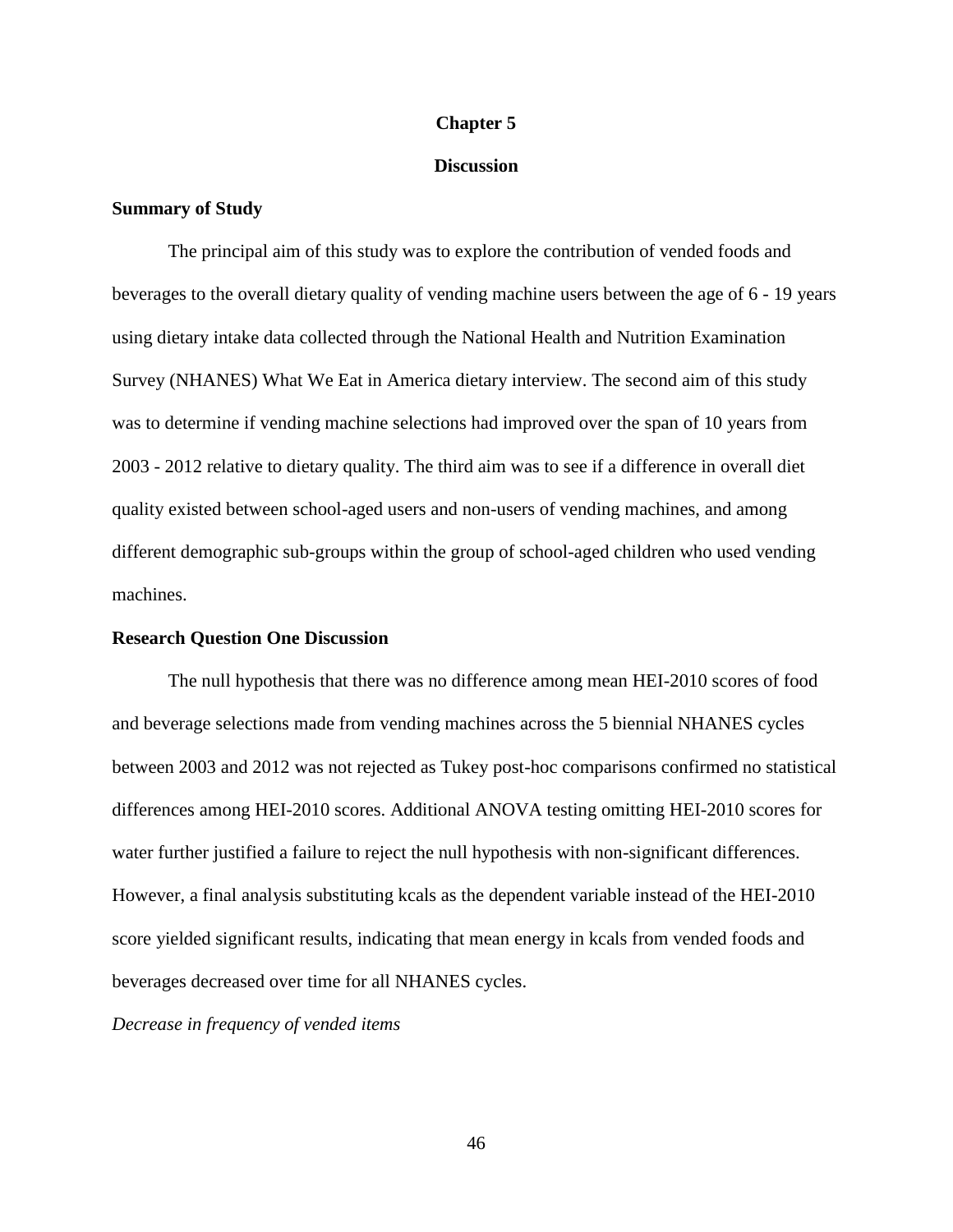The frequency of vending machine use as a source of foods or beverages steadily decreased from 2003 through 2012, both in the raw data presented on Table 4.1 on page 36 and when weighted as in Figure 5.1. The sharpest drop of nearly 40% occurred during the 2009-2010 NHANES cycle – well after implementation of the first School Wellness Policy was required during the fall semester of the 2006-2007 school year for schools participating in federal child nutrition programs.



*Figure 5.1. Number of vended items consumed by children age 6-19 years in day 1 NHANES individual dietary intake files, weighted data, US census nationally representative estimate.*

The drop in vending machine use by children may be attributed to decreased access in the school environment. A sharp decrease in student exposure to vending machines on school campuses was noted by several authors, beginning with a slight decrease in 2004 and becoming more pronounced beyond 2008 (Kubik et al., 2015; Phillips et al., 2011; Turner and Chaloupka, 2011; Terry-McElrath, O'Malley, and Johnston, 2011). Figure 5.1 shows similar trends as the number of children using vending machines and the amount of vended items they consumed decreased sharply between 2008 and 2009. The ratio of vended items consumed by children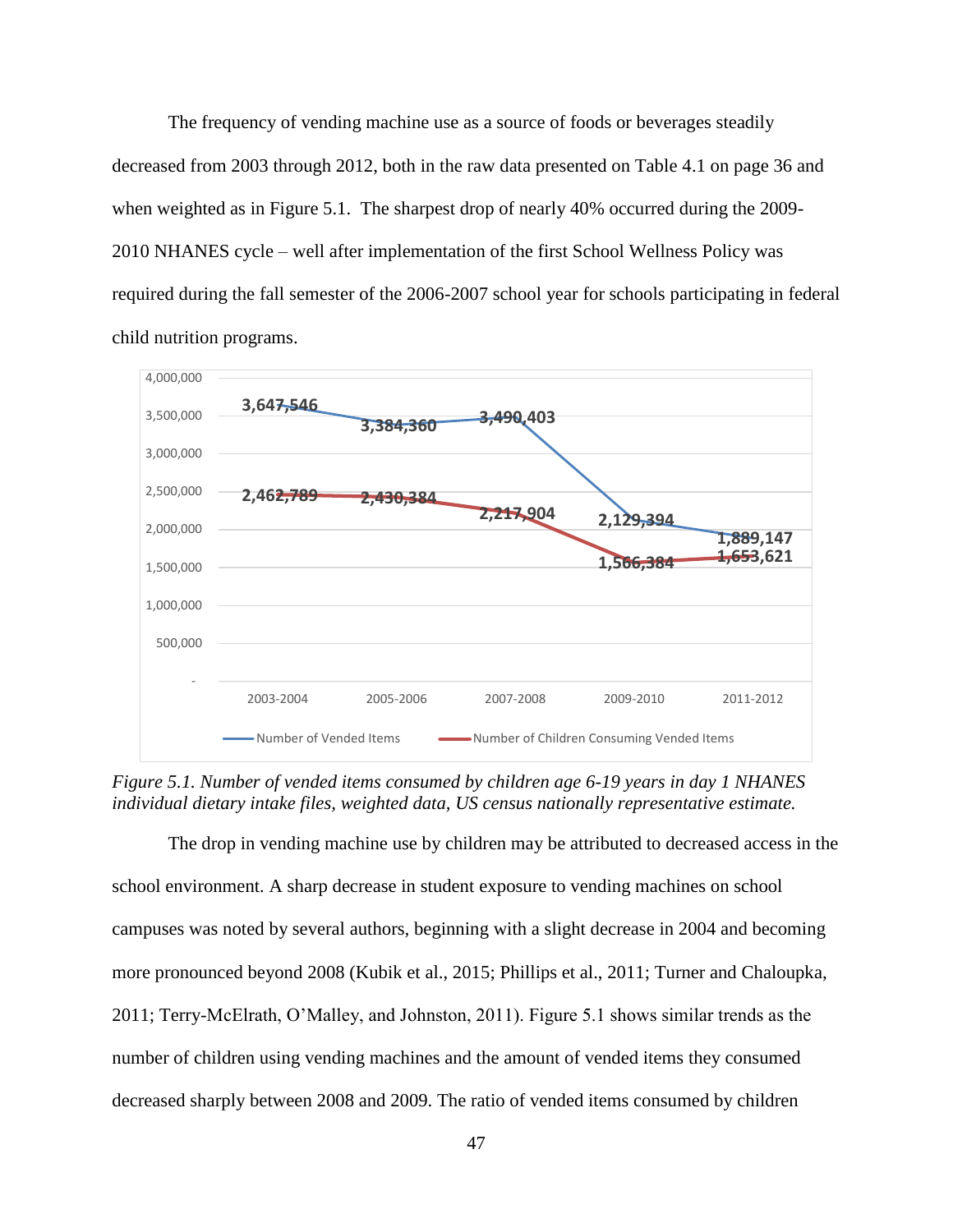decreased from an average 1.5 items in 2003-2004 to 1.1 items in 2011-2012, reducing the amount of mostly empty kcals that children obtained from vending machines.

# *Changes in beverage consumption*

More water and less sugary beverages were selected by children with the progression of each cycle during this same period, most likely due to decreased access to sugary beverages and increased access to bottled water in vending machines (Figure 5.2). This is consistent with research conducted by Turner and Chaloupka who noted a significant decrease in access to beverages not allowed by national guidelines from elementary school vending machines between the 2006 -2007 and the 2008 - 2009 school years (2011). Research conducted in orthodontic patients between January 2010 and March 2013 found that water, considered a "healthy item" by the study authors, was frequently reported by these child patients as being more accessible in school vending machines and school stores than sodas (Cisse-Egbuonye et al., 2016).



*Figure 5.2. Weighted percentages and type of vended items consumed by children age 6-19 years in NHANES day 1 individual dietary intake files.*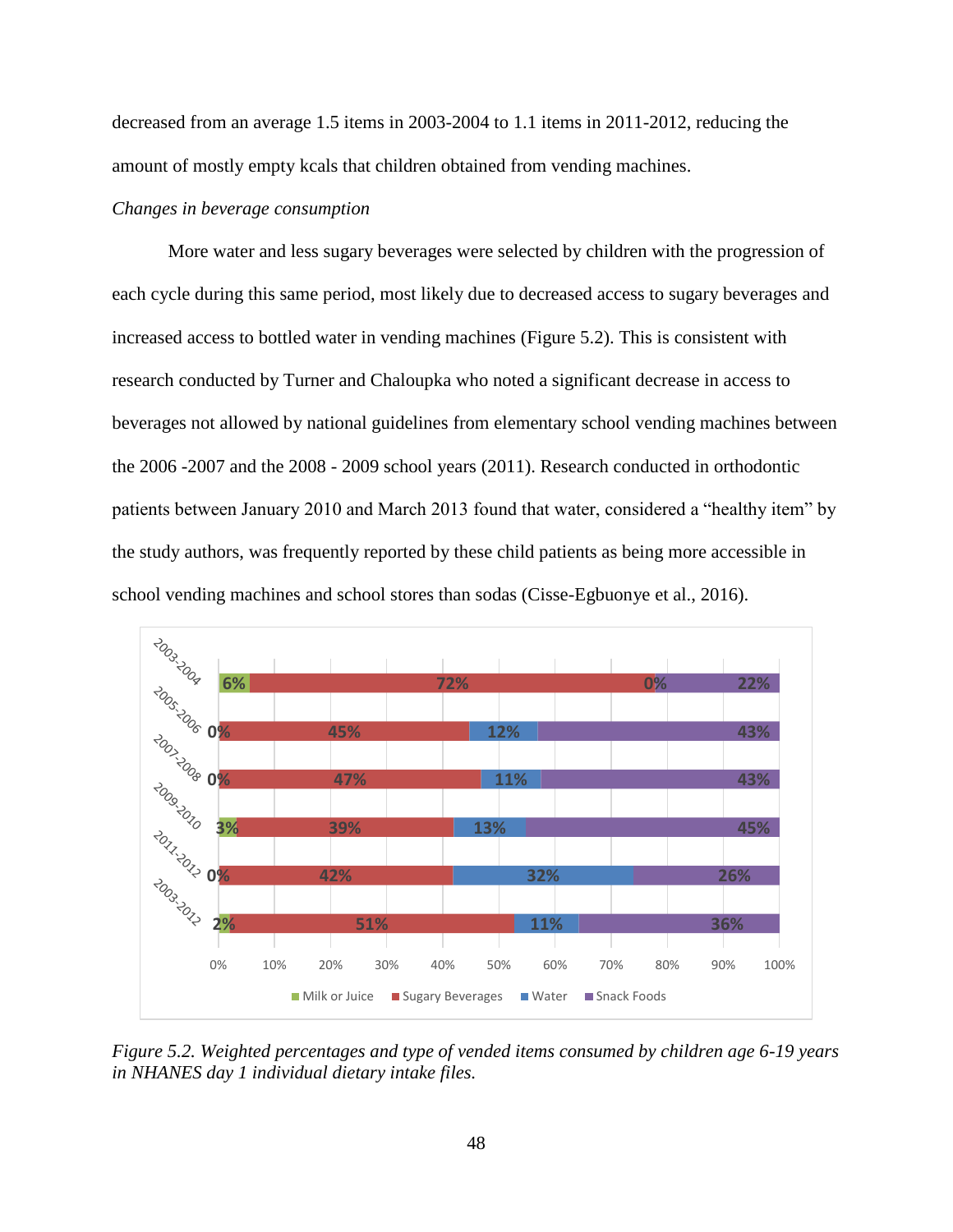This change in beverage selections was claimed as an accomplishment by the American Beverage Association (ABA) in its *Alliance School Beverage Guidelines Final Progress Report* (2010). The Alliance for a Healthier Generation was able to secure the commitment of major soft drink manufacturers and the ABA to voluntarily comply with its beverage guidelines designed to reduce both portion sizes and kcals of beverages sold in schools. Among the accomplishments claimed by the ABA in the report:

- an 88% decrease in kcals shipped to schools between 2004 and 2009;
- a shift away from full calorie soft drinks to "healthier" beverages such as 100% juice, sports drinks and waters;
- and nearly 99% compliance to voluntary beverage guidelines in assessed schools (ABA, 2010).

Although the sugary beverage industry took the credit in this report for the drastic change in beverage mix in the school food environment, the reality is that SWPs addressing competitive food venues were required to be in place by the fall of 2006 because of the 2004 Child Nutrition and Special Supplemental Nutrition Program for Women, Infants and Children (WIC) Reauthorization Act. The voluntary agreement may have helped facilitate that change, but was done most likely to preserve the interests of beverage manufacturers by allowing them to gradually make changes through different beverage lines that would meet stricter guidelines and thus be able to remain as part of the school food environment.

Offering water to drink more often than other beverages containing empty calories is a recommended strategy to lower consumption of sugary beverages by agencies such as the CDC, USDA and the US DHHS. Water consumption is strongly encouraged by the 2015-2020 US Dietary Guidelines, which note that beverages accounted for nearly 20% of the average kcals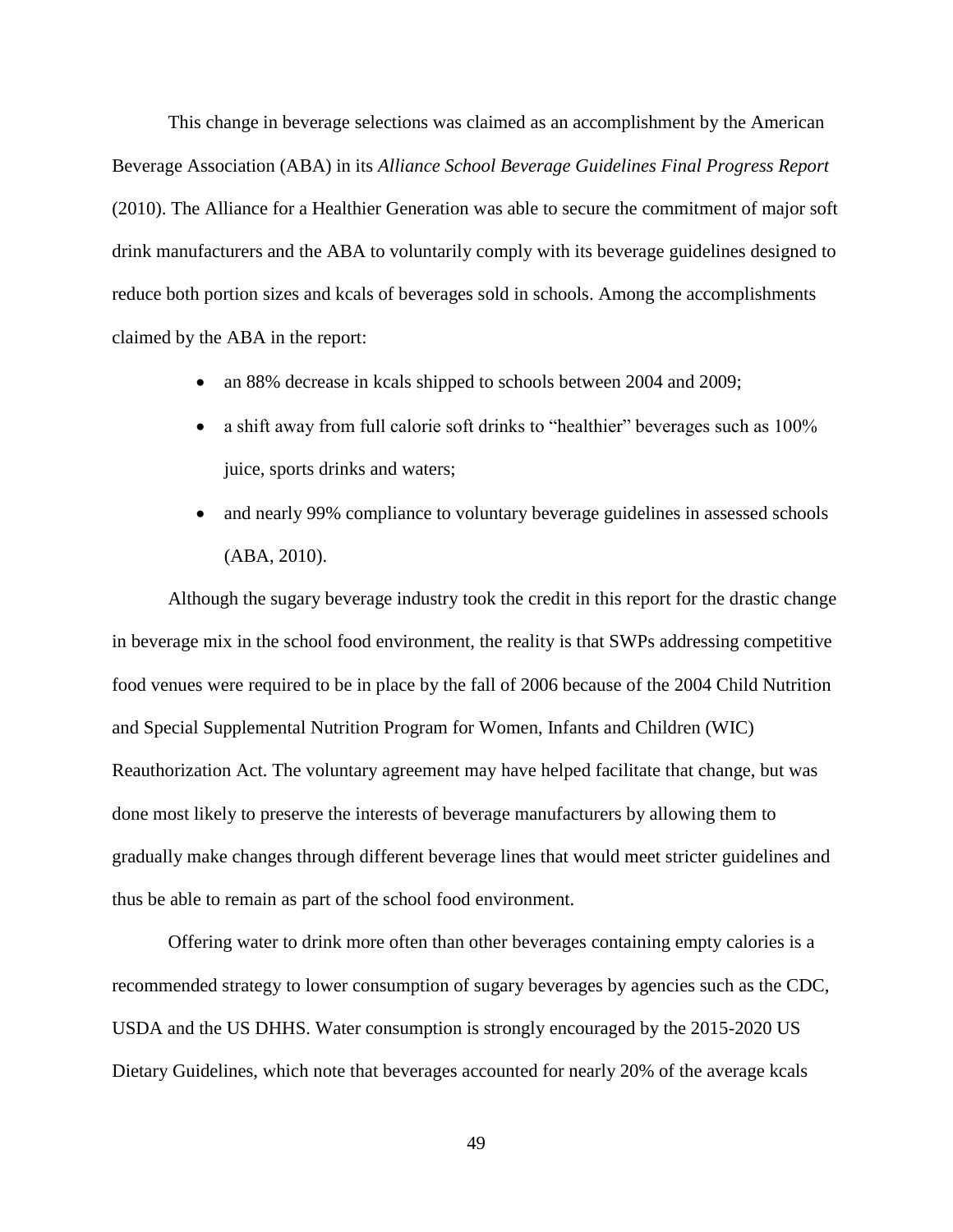consumed in the US –the largest source coming from empty kcals in sugary beverages (US DHHS & USDA, 2015a). The shift to water in school vending machines follows those recommendations and has resulted in a lower mean kcal intake by children who use them. *Changes in mean HEI-2010 scores of vended foods and beverages*

Statistical testing comparing HEI-2010 scores for all vended items resulted in nonsignificant results due to large 95% confidence intervals. This could be attributed to small sample sizes and large standard errors caused by large variations in HEI-2010 scores due to water scores equaling zero. However, the second ANOVA excluding water scores was not significant because excluding the water scores increased the mean HEI-2010 scores enough to bring them closer together, reducing the difference among means (Figure 5.3).



*Figure 5.3. HEI-2010 scores for vended foods consumed by children, age 6-19 years, using NHANES day 1 individual dietary intake files.* 

The HEI-2010 tool is meant to assess total diet, not individual foods or beverages. It has been successfully used to measure the quality of a food environment, but researchers had to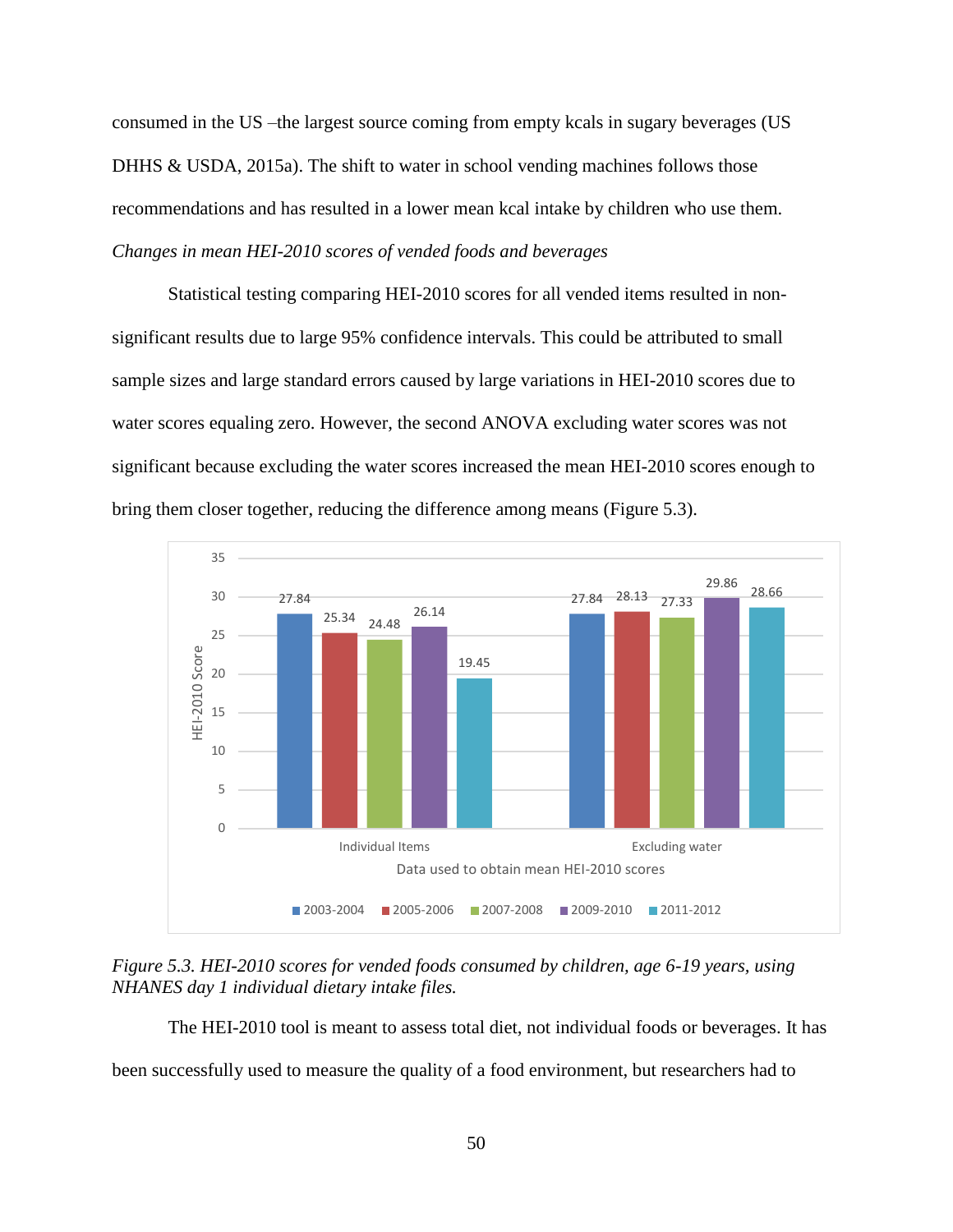modify the tool to measure all of the foods and beverages available in the assessed environment pooled together, not by single item (Reedy, Krebs-Smith, and Bosire, 2010). In retrospect, the HEI-2010 does not appear to be an appropriate tool to examine the dietary contribution of individual foods or beverages, nor has the tool been validated for use in that manner.

# *Changes in mean kcal consumption*

Mean kcal consumption from vended items decreased between 2003 and 2012. Although manufacturers made formulation changes to their snack products in order to improve nutrition profiles through the use of different types and amounts of fats and oils, reductions in sodium, and the incorporation of more whole grains, it appeared that the greatest change to vending items resulted from a decrease in mean kcals (Figure 4.1, page 39), most notably because water consumption became more prevalent. Decreased access likely played a role as well, and it is unlikely that less energy dense food offerings played a large part in reducing the total mean kcals as HEI-2010 scores did not change drastically among NHANES cycles.

The observation that zero kcals beverages were consumed in greater proportions from vending machines with each NHANES cycle, combined with the problems encountered from the individually derived HEI-2010 scores placing a low value on their results prompted a third ANOVA using kcals as a dependent variable instead of the HEI-2010 score. Since sugary beverages and snack foods had made up such a large proportion of the vended items consumed by children in 2003-2004, their gradual reduction and replacement with non-caloric waters consequentially reduced the mean energy value for each NHANES cycle.

#### **Research Question Two Discussion**

The null hypothesis that there was no relation to explain or predict mean HEI-2010 scores among the demographic variables of gender, age group or race/ethnicity among school-aged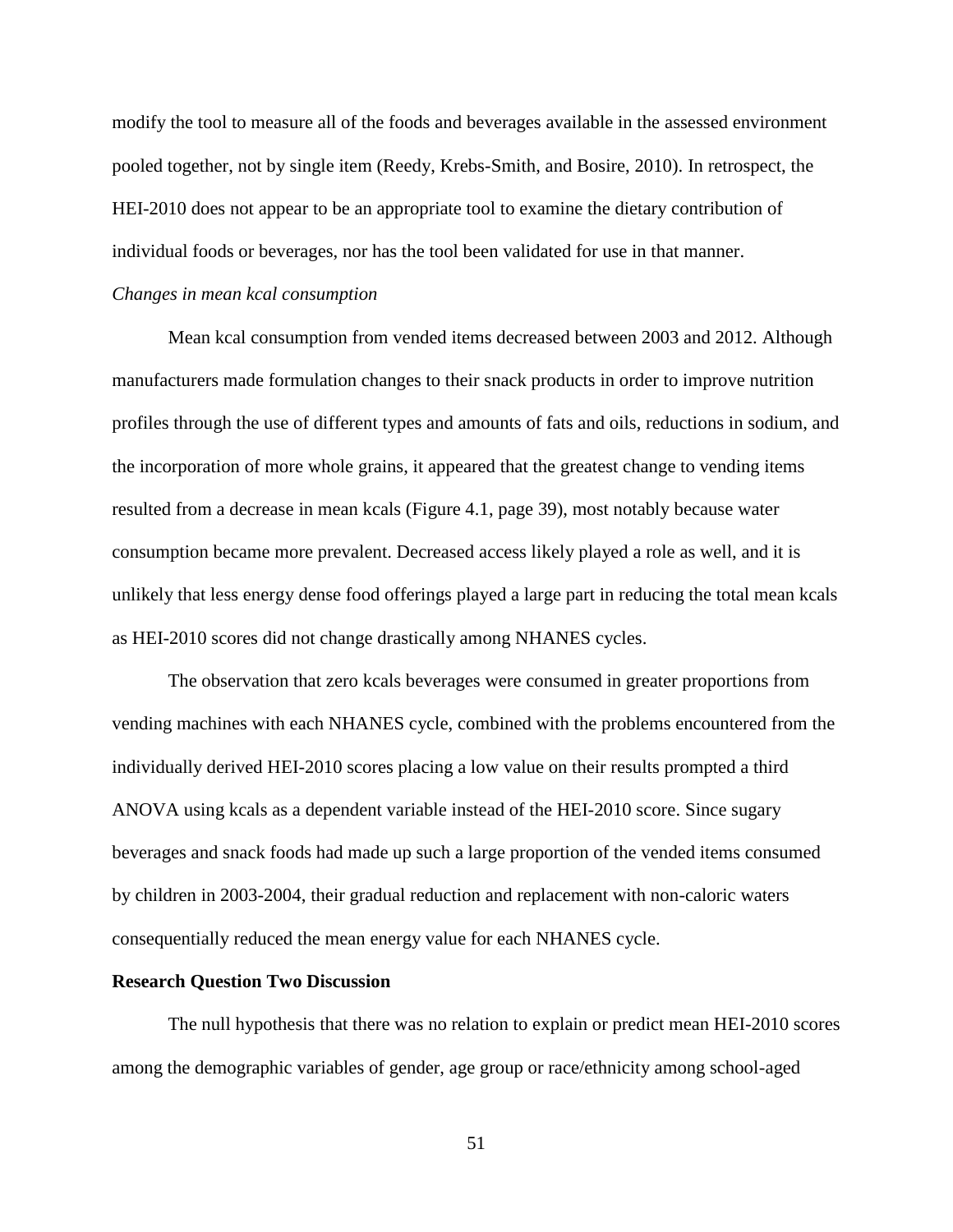children between the age of 6-19 years that used vending machines was not rejected since the variability in the multiple regression model was not explained by any of these predictors. *Demographic data*

Raw data shown side by side with weighted data on Table 4.5, page 41, showed that 73% of the non-white children as compared to 27% of the white children reported using vending machines on day 1 of their dietary intake interview during the 2003-2012 NHANES cycles. Although this is disproportionately high, it is important to understand that specific populations were oversampled to ensure more accurate estimates related to health conditions of interest. For example, during the period from 2007-2010, certain ethnic and racial groups over the age of 80 years and those with an income less than 130% of the federal poverty rate were oversampled, as well as Hispanics that were not Mexican (Mirel et al., 2013). When the NHANES sample for this study is weighted, 48% of the vending machine users are non-white and 52% are white. Children that consumed items from vending machines more often came from the older age group of 12-19 years which tend to represent children in middle or high school, often referred to as secondary school. This is consistent with studies including different age groups as they show that older children and those in secondary school have higher exposure to vending machines than younger children or elementary school students (Park et al., 2003; Terry-McElrath et al., 2014; O'Hara & Haynes-Maslow, 2015). Gender was distributed fairly equally, while race/ethnicity varied widely among the different NHANES cycles.

## *Use of demographic data to predict HEI-2010 scores*

The literature review cited the existence of disparities in the use of vending machines due to race/ethnicity (Thompson et al., 2010; Wiecha et al., 2006), among other non-demographic characteristics having to do with type or location of school (Nanney et al., 2013; Adachi-Mejia,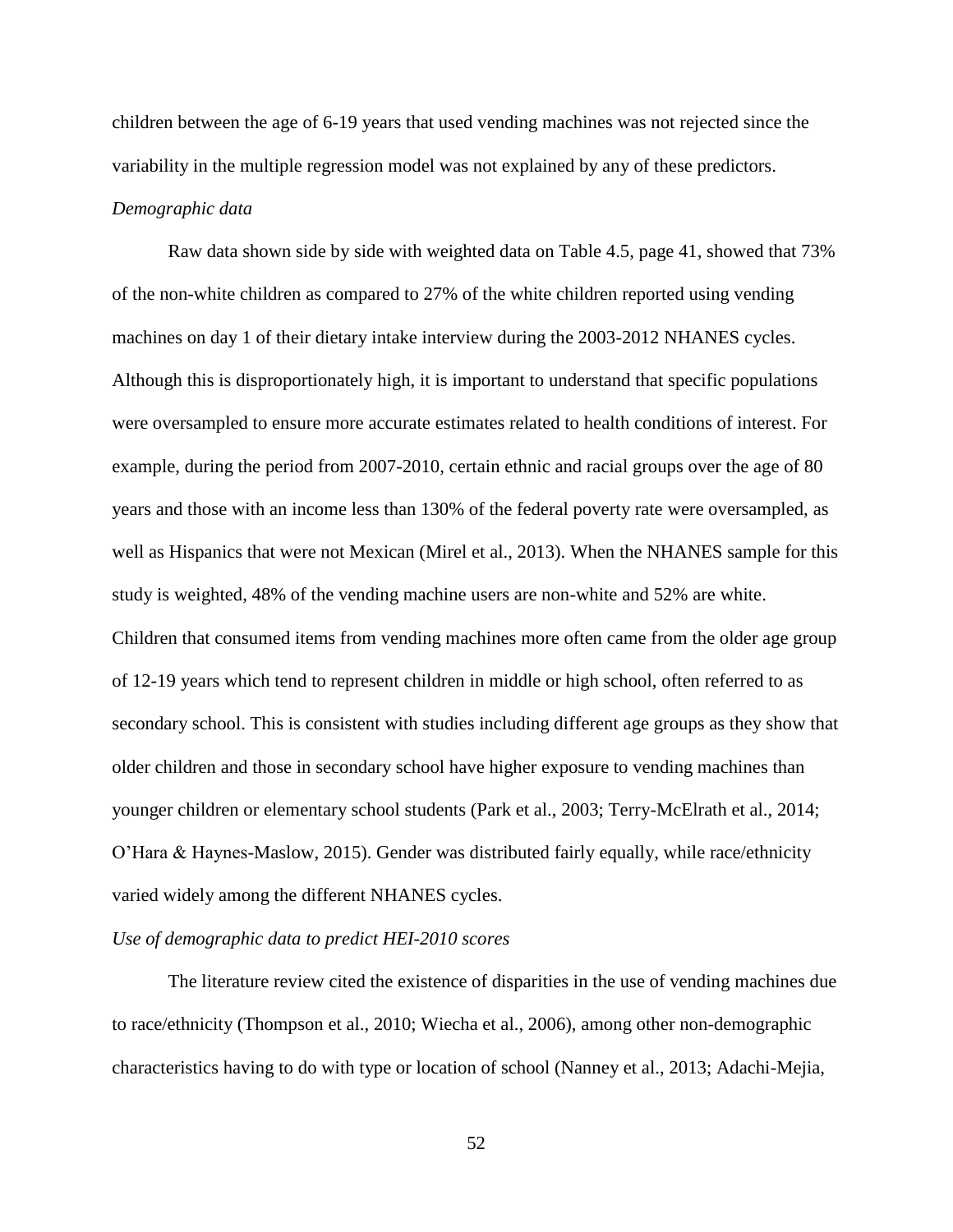2013). Thus, research question two used a multiple regression analysis to determine if gender, age group, or race/ethnicity had a linear relationship with HEI-2010 scores and could be used to predict dietary quality. Although a great deal of variability existed in the regression model, it was not explained by the three independent variables which accounted for less than 1% of the model's variability. Gender has been shown to make a difference in the diet quality of adults, and females tend to score higher in adherence to the dietary guidelines recommendations than males (Lutz et al., 2013), however gender did not make a difference in this group of children.

Overall dietary quality did not appear to be affected by demographic variables and may be due to other factors not examined in this study. This finding may be an indication that changes to the food environment may help blur the distinction between higher and lower dietary quality scores among children of different genders, races/ethnicities, or age groups by mitigating disparities related to healthy food environment. Comparably, disparities in weight status among students who received subsidized school meals and students who did not were greatly reduced in states with strict nutrition standards (Taber et al., 2013). Thus to not be able to predict HEI-2010 scores using demographic variables could be viewed as a positive effect of school wellness policies and child nutrition program regulations.

### **Research Question Three Discussion**

The null hypothesis that there was no difference in total diet quality (mean HEI scores) between vending machine users and non-users age 6-19 years was not rejected when mean scores were compared between the 2003-2006 and 2007-2012 NHANES cycles. Small sample sizes for vending machine users required aggregating NHANES cycles, so the original comparison among the 5 individual NHANES cycles was not possible. When the entire NHANES cycle period from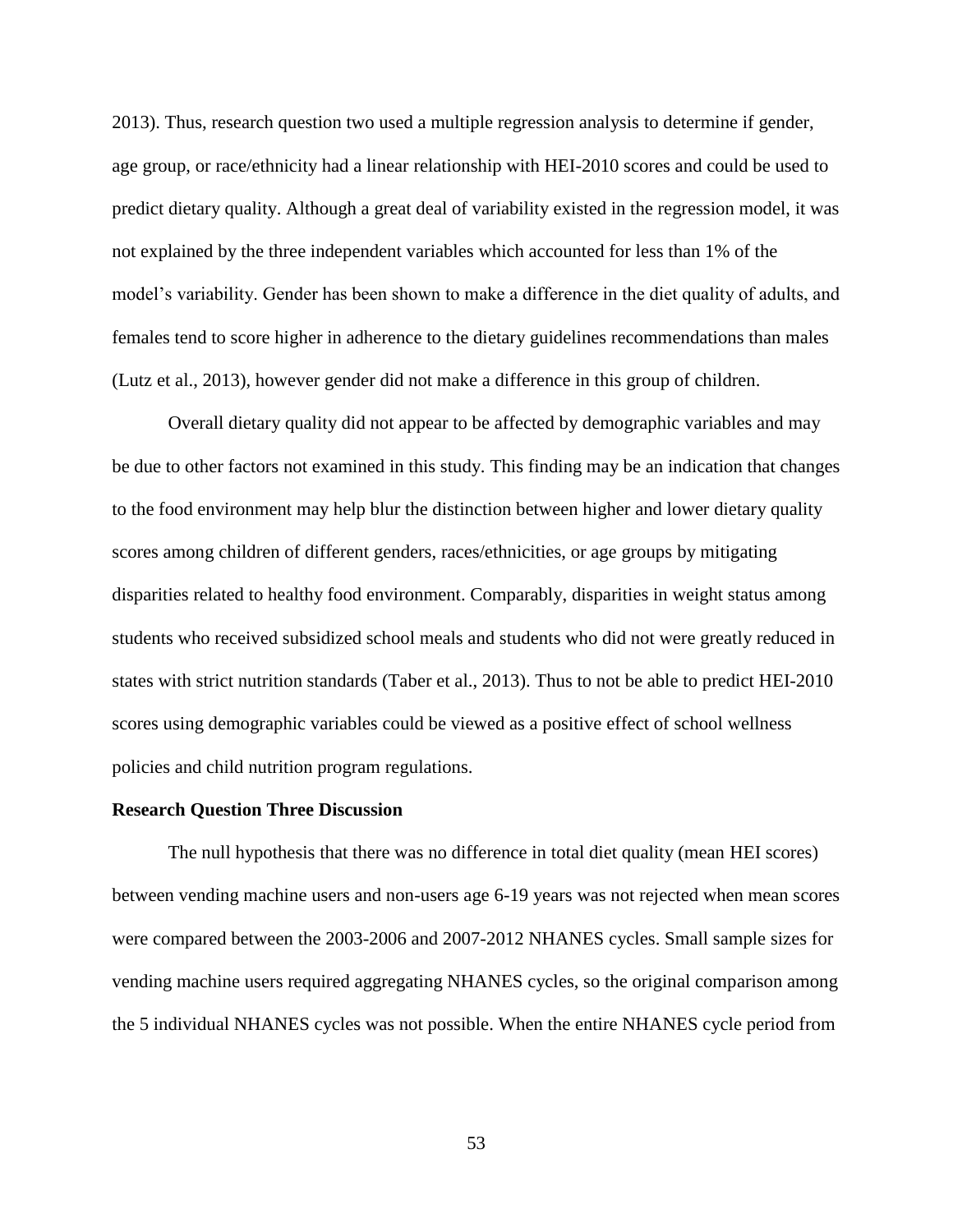2003-2012 was aggregated, there was a significant difference between mean HEI-2010 scores of vending machine users and non-users.

Less than 3% of the 13,184 child participants, or 456 children, reported eating or drinking foods and/or beverages from vending machines in the 2003-2012 NHANES. When examining demographic data weighted to represent US census population figures, this percentage increased slightly to represent nearly 4% of the national population age 6-19 years. Of note is that 456 children consumed 638 vended items, an average of 1.4 vended items per consumer, because many children consumed more than one item from a vending machine. Drewnoski and Rehm determined that less than 1% of the energy in the average American diet came from vending machines (2013a), and as such would seem an inconsequential source of kcals or nutrients for most people in the United States. However, the average energy content of vended foods in the 2003-2012 NHANES sample was 158 kcals, and multiplied by 1.4 becomes 221 mostly empty kcals that contribute little nutritional value to the overall diet.

#### *Difference in HEI-2010 scores between vending machine users and non-users*

Question three inquired whether a difference existed in HEI-2010 scores over time between children who used vending machines and children who did not. Both groups reported diets that resulted in higher HEI-2010 scores between the comparison periods of 2003-2006 and 2007-2012, with non-user HEI-2010 scores experiencing a gain of 4.92 points and vending machine users showing an improvement of 3.88 points. Despite this difference, the 95% confidence intervals between mean HEI-2010 scores for users and non-users overlapped, indicating they were not significantly different from each other for those comparison periods.

A problem with the vending machine user data was that it consisted of a small sample making it impossible to properly calculate the HEI-2010 scores using the population ratio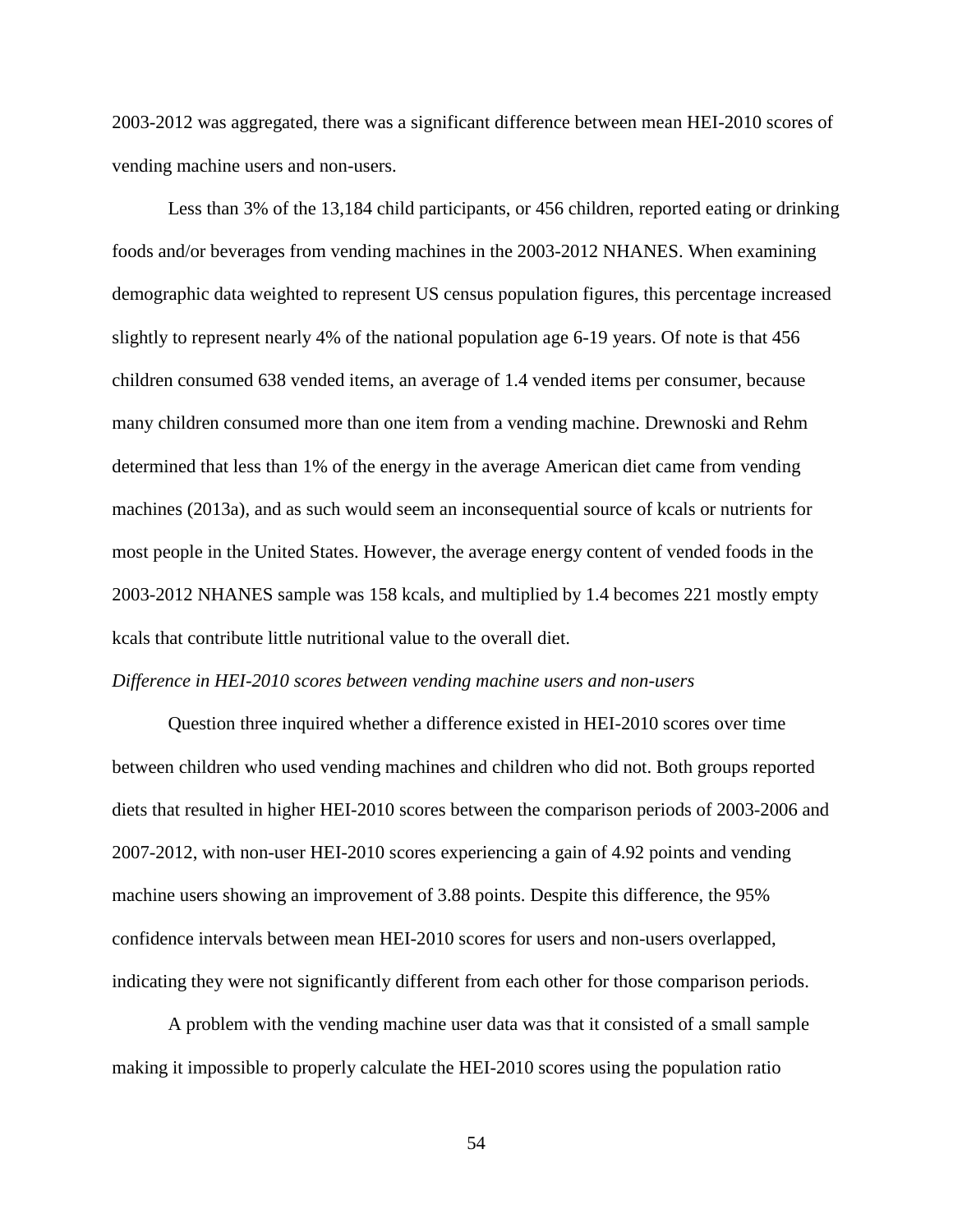method. To overcome this problem, the sample size was increased by combining NHANES cycles instead of comparing them individually as originally intended. The two cycles from 2003- 2006 were combined along with the three cycles from 2007-2012 (Figure 5.4). These years were selected for comparison periods as policy changes in federal child nutrition programs did not require the implementation of school wellness policies until after the 2005-2006 school year. Thus, school vending machine offerings were unlikely to be noticeably different in nutrient quality until the policy implementation incited their change.



*Figure 5.4. HEI-2010 scores for children, age 6-19 years, 2003-2012 NHANES demographic and day 1 total nutrient intakes files. HEI-2010 score calculated using the population ratio method.*

While mean HEI-2010 scores between vending machine users and non-users were not statistically different, vending machine user scores were consistently lower than non-users. The larger standard errors and confidence intervals for vending machine users increased the probability of a type I error, and larger sample sizes could help reduce this problem. Both of these observations prompted a comparison of the HEI-2010 scores for users and non-users over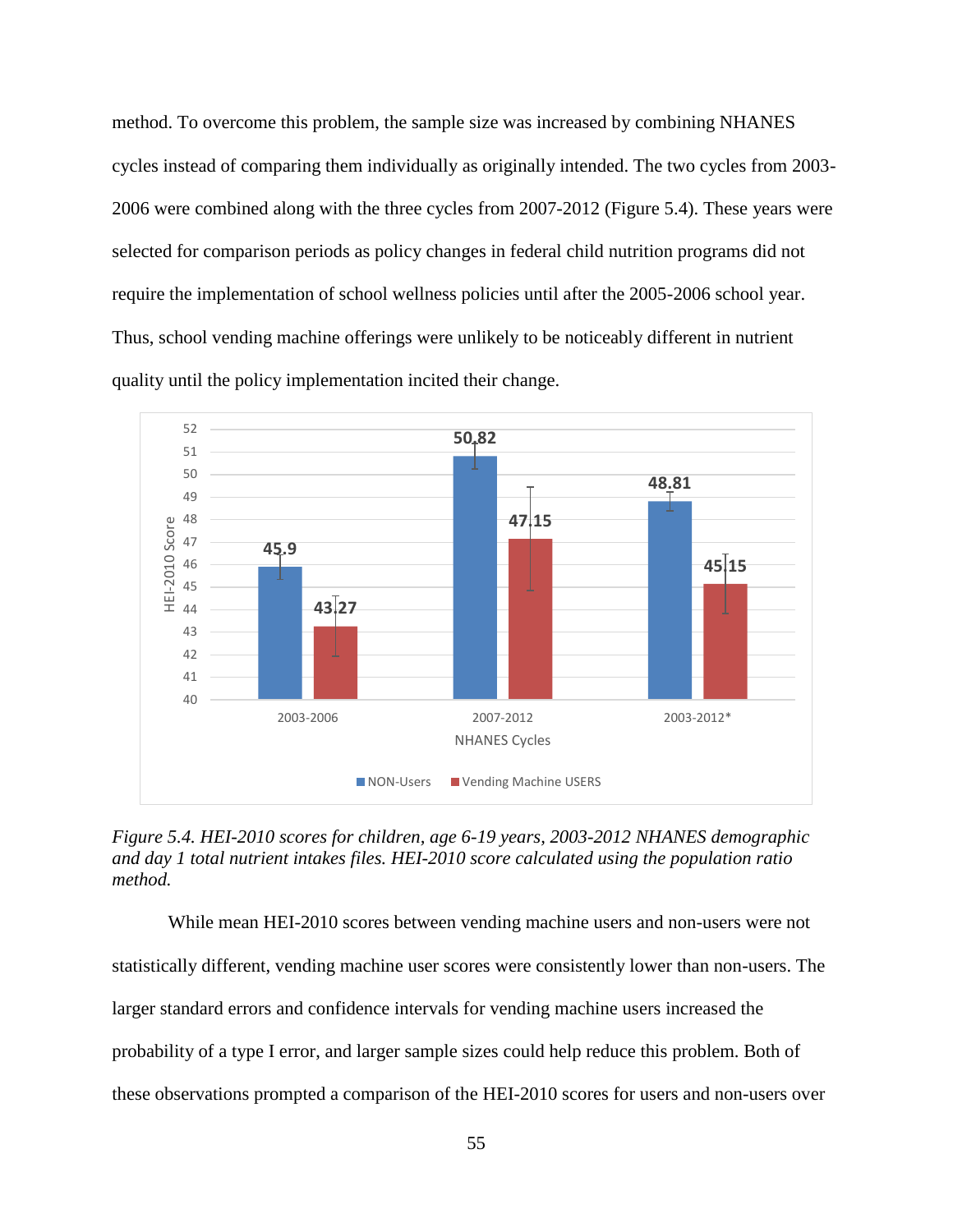the entire NHANES period between 2003 and 2012. The increase in vending machine user sample size helped decrease variability and reduce the standard error, yielding smaller confidence intervals and improving the overall accuracy of the estimate. The tighter confidence intervals were such that when the means were compared between users and non-users for the entire period between 2003 and 2012, the difference of 3.66 points was significant. *Differences in specific dietary components and kcals*

A visual inspection of Table 4.9 on page 45 showing the individual HEI-2010 dietary components provides specific clues as to why children who used vending machine had a significantly lower HEI-2010 score than children who did not use vending machines. Firstly, they consumed an average of 233 kcals more than their counterparts. As stated previously, the average amount of energy consumed from vending machines per user was 221 kcals, so it is plausible that the higher mean kcals is related to the use of vending machines. This could have also been the reason that the empty calories HEI-2010 dietary component score was significantly lower in vending machine users. Vending machines have consistently been sources of low nutrient energy dense foods, as documented in the literature (Phillips et al., 2010; Rovner et al., 2011; Pasch et al., 2011), hence children's diets are almost certain to be negatively impacted by most foods and beverages dispensed out of vending machines.

Secondly, the total fruit and the whole fruit dietary components were significantly lower in the vending machine users' scores, and this is consistent with findings by Kubik at al. that fruit intake was negatively associated with vending machine use in teens (2003). Most of the fruit scores for vended items in this study came from processed fruits with longer shelf lives, not whole fruits or vegetables as they are perishable items. One-hundred percent fruit juice in 8 oz. portions for elementary schools and 12 oz. portions for secondary schools is permitted by the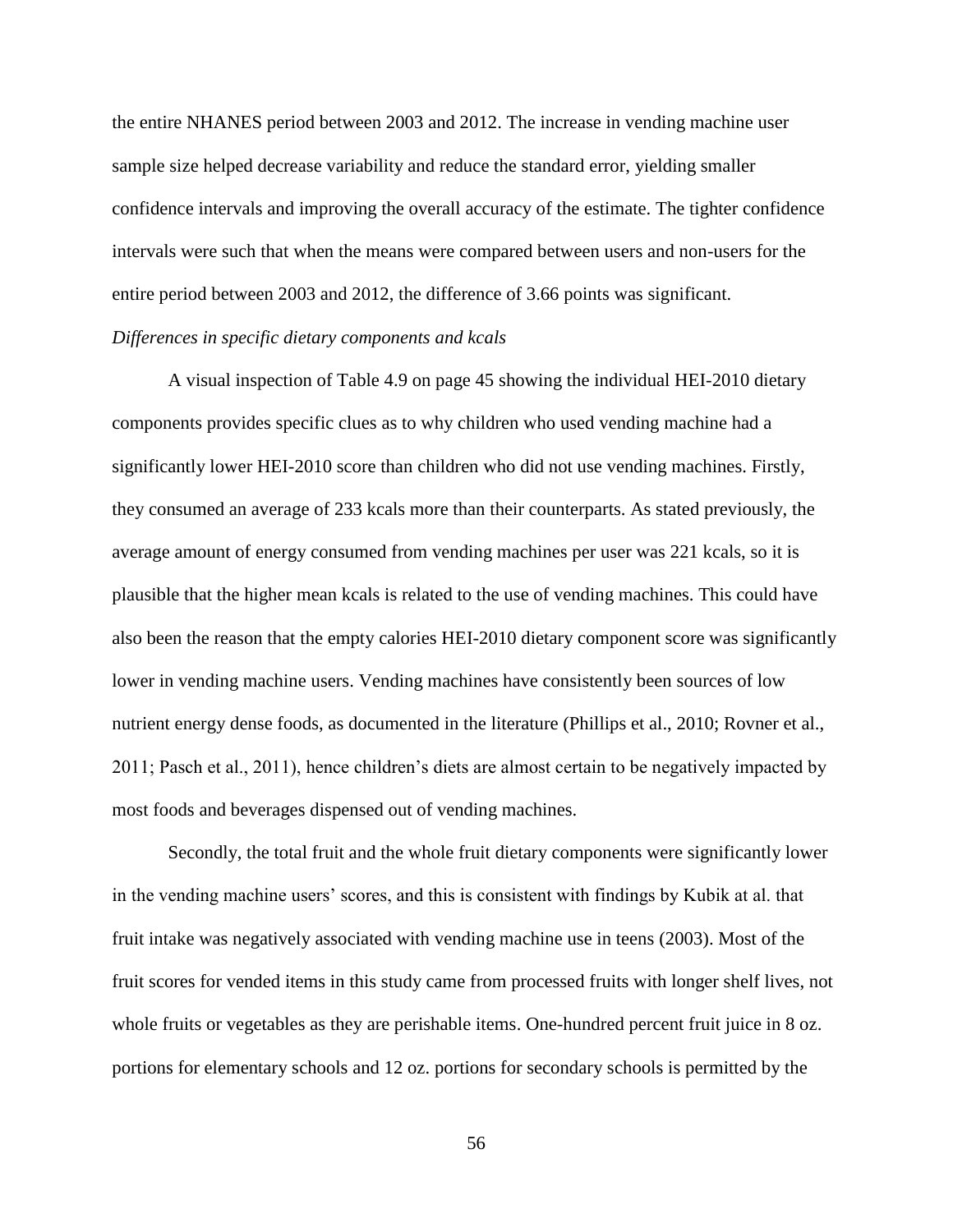USDA's Smart Snacks regulation, and is often included in meals and snacks served as part of the federal child nutrition program both during and after school (USDA, 2016b). Despite being considered a "healthy" beverage, juice typically does not contain all of the beneficial nutrients found in its whole counterparts such as fiber, and it is a source of concentrated sugar and kcals which are easily consumed, quickly impact blood sugar levels, and are detrimental to oral health. As such, the American Academy of Pediatrics has recommended limiting 100% juice intake to no more than half of the overall fruit intake recommendation – for children 7-18 years of age that is no more than 8-12 ounces per day (2017).

The sodium dietary component was significantly higher in children who used vending machines than in children who did not, indicating a more favorable sodium to kcals ratio. This is most likely due to the higher amount of mean kcals consumed since the HEI-2010 tool uses density ratios based on total kcal intake. But it could also be a reflection of the commitment that snack food manufacturers have made to lower sodium in salty snacks often found in vending machines. For example, Frito Lay lowered the sodium in their flavored chips by an average of 25% (Frito-Lay, 2017). This effort by the snack food industry is an important one as it positions its snack foods as a mainstay in the school food environment by allowing their snacks to meet Smart Snack standards for sodium, currently set at < 200 mg per snack item (USDA, 2016b).

#### **Discussion Summary**

In summary, though vended foods and beverages are only consumed by about 4% of the population between the age of 6 - 19 years on any given day, their consumption is associated with a significantly lower diet quality as measured by the HEI-2010. The consumption of these foods decreased substantially between 2003 and 2012, during a time when access to vending machines in the school food environment decreased according to other studies. This decrease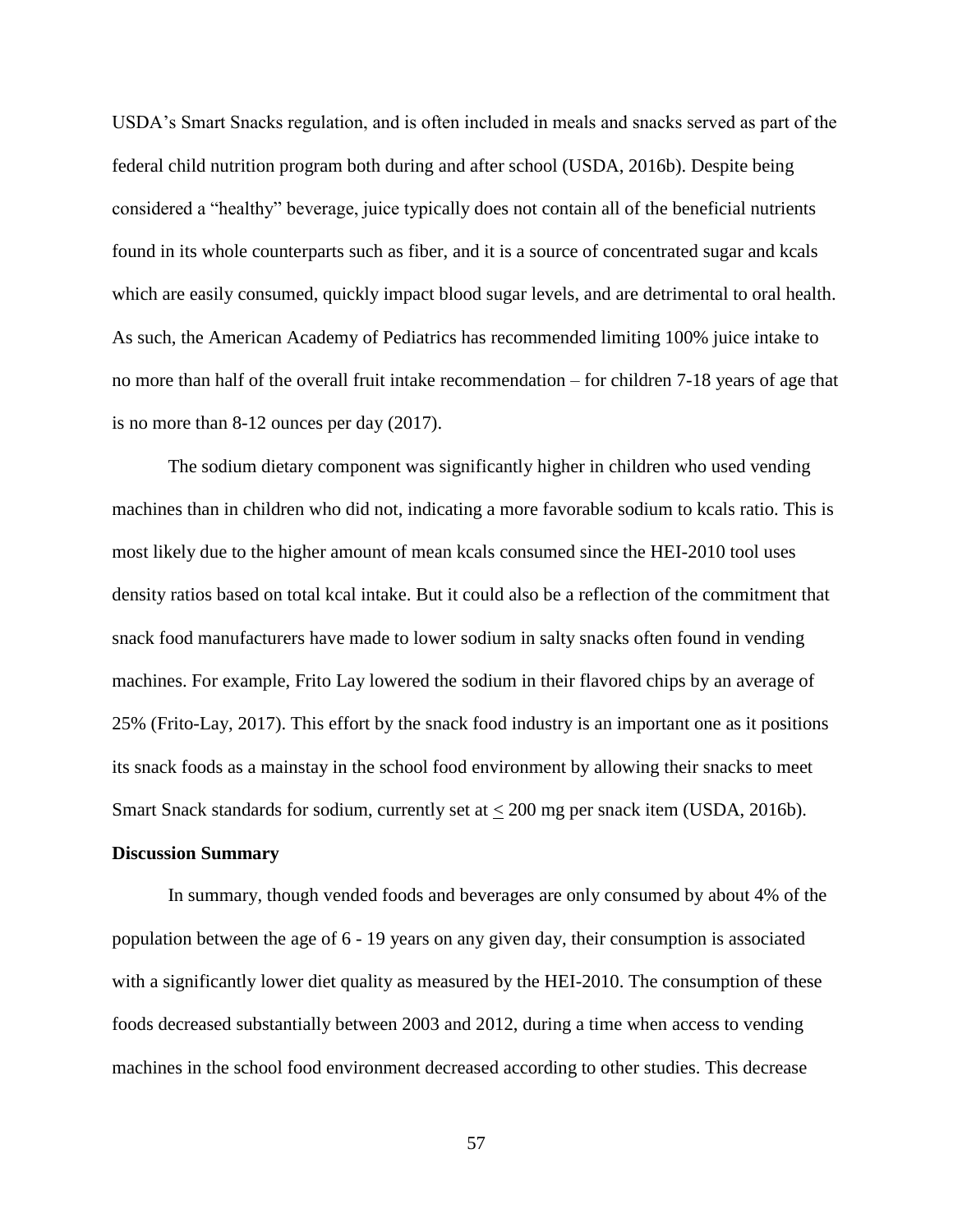coincided with the implementation of school wellness policies that were required by the Healthy Hunger Free Kids Act legislation for federal child nutrition programs. Total kcals consumed from vending machines also decreased significantly, most likely due to increased water consumption, as water replaced sugary beverages due to policy requirements and industry cooperation and commitment to reduce kcals shipped to schools. Child vending consumers overwhelmingly belonged to the secondary school-age group between 12-19 years, and had a near equal representation of both genders as well as white and non-white children.

## **Implications**

This study set out to reveal the effects of a national food policy on food environment and population health risk factors by asking three research questions having to do with diet and food environment. The most important findings include the following:

- vended food and beverage consumption in children decreased by 48% between 2003 and 2012
- vended water became a larger proportion of vended items, experiencing a 1.5 fold increase between 2009 and 2012
- mean kcal consumption from vended items decreased by 57% between 2003 and 2012
- gender, race/ethnicity, and age group did not predict dietary quality as measured by HEI-2010 scores among vending machine users
- HEI-2010 scores improved across the NHANES cycles for all children, and
- children who used vending machines had significantly lower HEI-2010 scores than children who did not use them.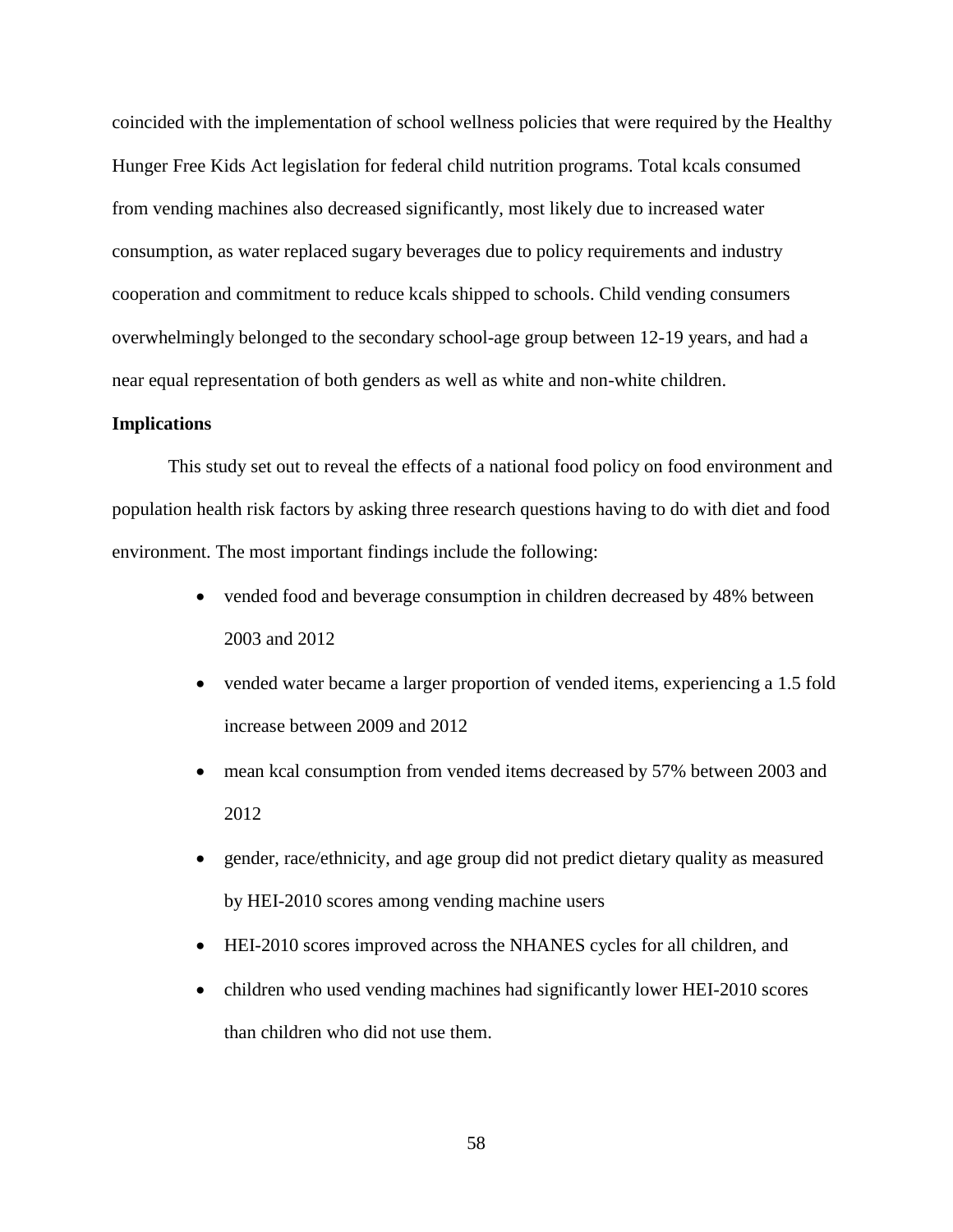These findings should help show that national food policy can effectively be used to shape food environment and population level health behaviors such as diet. Though one cannot directly attribute the change in vending consumption to federal food policy, a reasonable assumption may be made that the two are related, given the present and supporting research consistently demonstrating that policy has been used successfully to decrease access to vending machines in schools, among other health-promoting changes. The effects of policy on the food environment are easy to measure with physical inventories or assessments at a local level, but these methods are resource intensive and the food environment so vast, that measurement of food environment at the national level requires the use of creative alternative methods.

The use of the HEI-2010 tool to measure the dietary quality of children who consume foods out of vending machines provides an indirect method of assessing the impact of food policy on dietary behavior. Changes in population diet over time should be detectable using national food consumption data, and paired with related research findings and statistics may help assess policy effectiveness. A successful food policy or intervention should be able to show an impact on dietary, and eventually population health, however long range effects on health may not be seen for years or even decades.

Federal child nutrition program regulations are the implementing rules of federal legislation and have a wide reach and potential to mold food environments into healthier ones, especially in our nation's schools where children spend a good third of their day. These policies affect the neediest children the most, but the HHFKA expanded that reach to the entire student body by mandating changes in the availability and nutrient content of all foods and beverages offered in all school food venues during the entire school day. The HHFKA illustrates an intervention designed to influence population health by working on the first two levels at the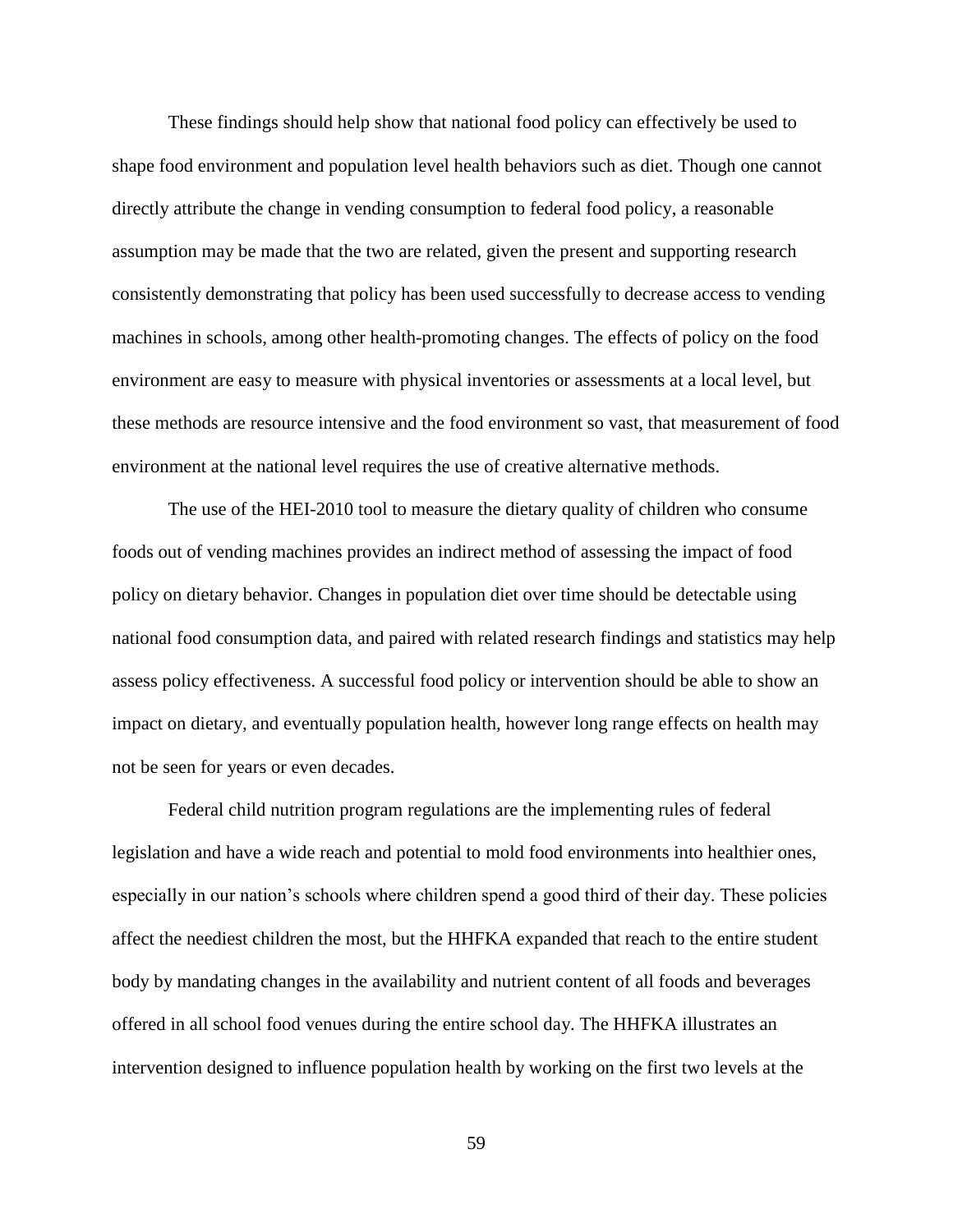base of the Health Impact Pyramid: socioeconomic factors such as access to food, and changing the context to make the healthy choice the easy choice.

Food and beverage manufacturers also responded to policy by making favorable changes to the nutrient profile of their products or by proactively making commitments to self-regulate. Whether those changes were spurred by updated consumer norms, government health recommendations, industry integrity, program regulations, or national food policy, the result has been improved dietary intake, and the end result may be improved population health. It is imperative to give policy a chance to manifest positive results when those improvements are ones that take a lot of time and are multi-faceted. Such is the case with the HHFKA which seeks to "*reduce childhood obesity and improve the diets of children*". With continued implementation of the current nutrition guidelines, one may expect to see changes in childhood obesity levels which take a long time to become evident at the population level. This study shows however, that dietary quality has improved among children over the years, and reinforces the importance of policy and industry cooperation to help make positive changes to the food environment.

# **Limitations**

This research is subject to limitations related to recall bias, affecting the quality of food recall data by adding the potential to inaccurately report food consumption due to the inability to remember all foods and beverages consumed. NHANES is a cross-sectional study, and only one day of dietary interviews was used for this study, providing only a single point of reference which may not be reflective of an individual's usual food intake. To minimize the effect of recall bias, NHANES employs a standardized dietary interview technique known as the Automated Multiple-Pass Method. Additionally, the SAS software code provided by the NCI to calculate the HEI-2010 score using the population ratio method, takes into account the complex survey design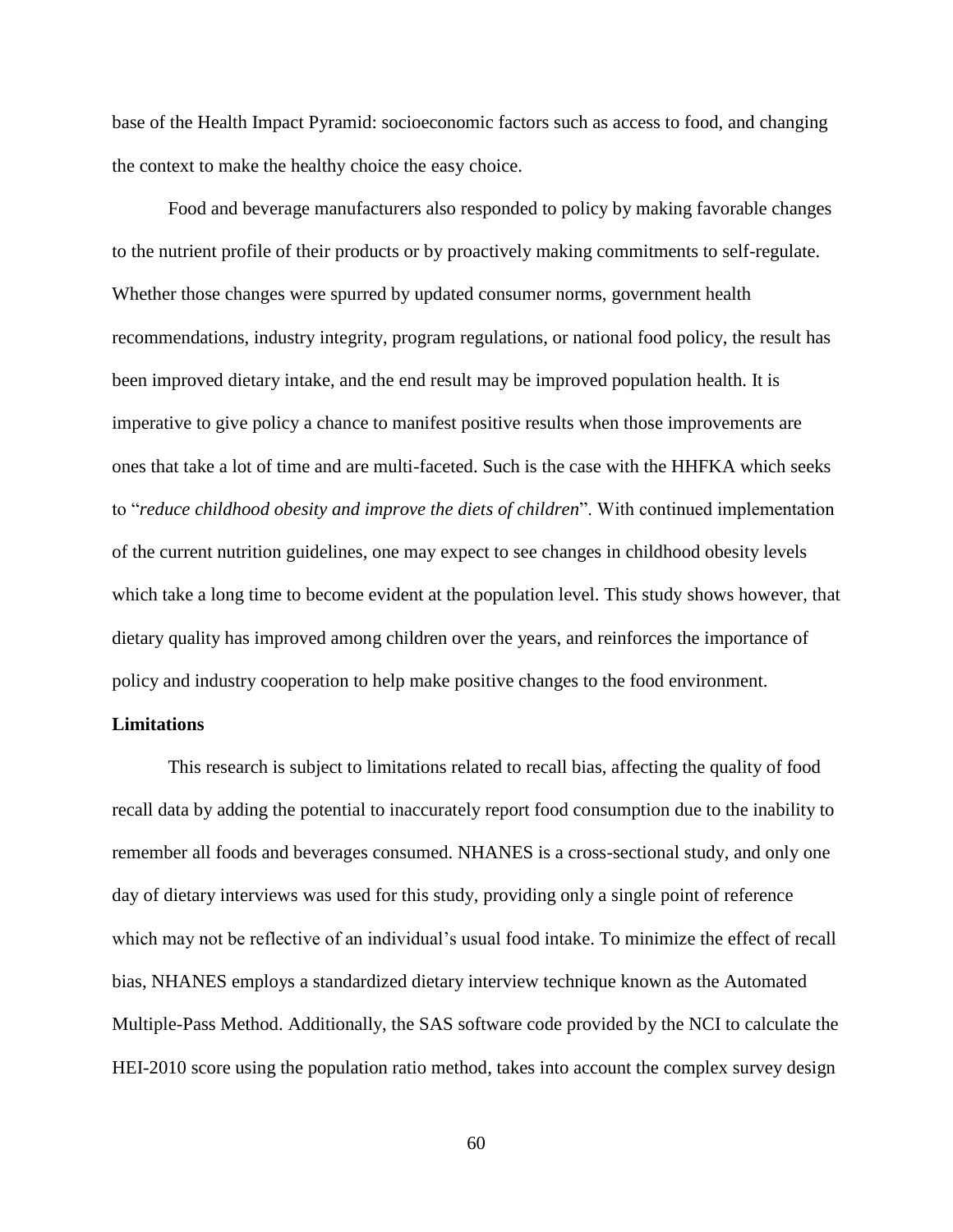of NHANES to help improve the tool's ability to provide nationally representative estimates of dietary quality.

The HEI-2010 tool was used to measure dietary quality at the individual vending item level – a method not validated nor recommended by any of the prior research. Although the mean kcals and frequency data was useful, the value of the HEI-2010 scores themselves may be debatable. This method was only used for research question one, and no two mean HEI-2010 scores were significantly different from each other in the ANOVA testing so the findings may err on the conservative side. But because research is a way to convey methods that often result from trial and error, it was deemed important to share the method and results with all of their limitations rather than omit the question altogether.

Water consumption was recommended in the 2010 guidelines (US DHHS & USDA, 2010), however water was not included as a dietary component nor considered in the algorithm for the HEI-2010 tool. This is a limitation of the HEI-2010 tool's application for this study as water was increasingly consumed by the children who participated in NHANES. Since consumption of water is encouraged as a strategy to keep consumption of empty kcals within individual kcal needs, it would be beneficial to find a way to acknowledge its consumption as part of the HEI score in the future. The release of an updated tool designed to align with the recently updated 2015-2020 US Dietary Guidelines is expected soon, although it is not known if water consumption will be accounted for in the updated tool.

## **Conclusion**

The purpose of this study was to explore how food and/or beverages obtained from vending machines impact dietary quality among the NHANES subpopulation of vending machine users. It showed that kcal consumption has decreased and diet quality has modestly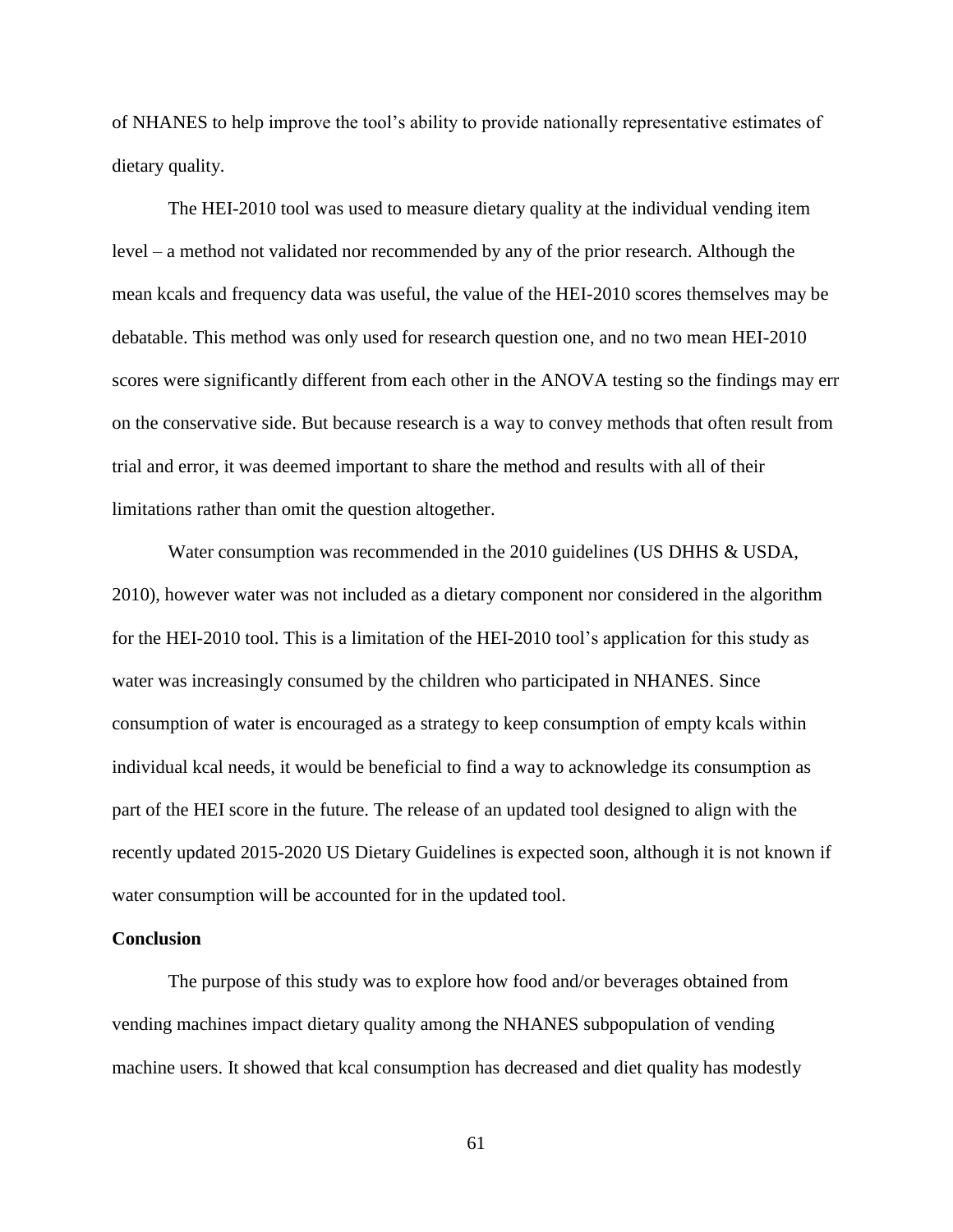improved over the years among children who use vending machines, though vending machine use is negatively associated with dietary quality among children. This research indirectly supports the affirmation that national policy to improve dietary intake in children through modification of the food environment has been successful, and its author recommends that current school food nutrition regulations with respect to nutrition guidelines continue so improved dietary behaviors and health may be seen in the next generation of children.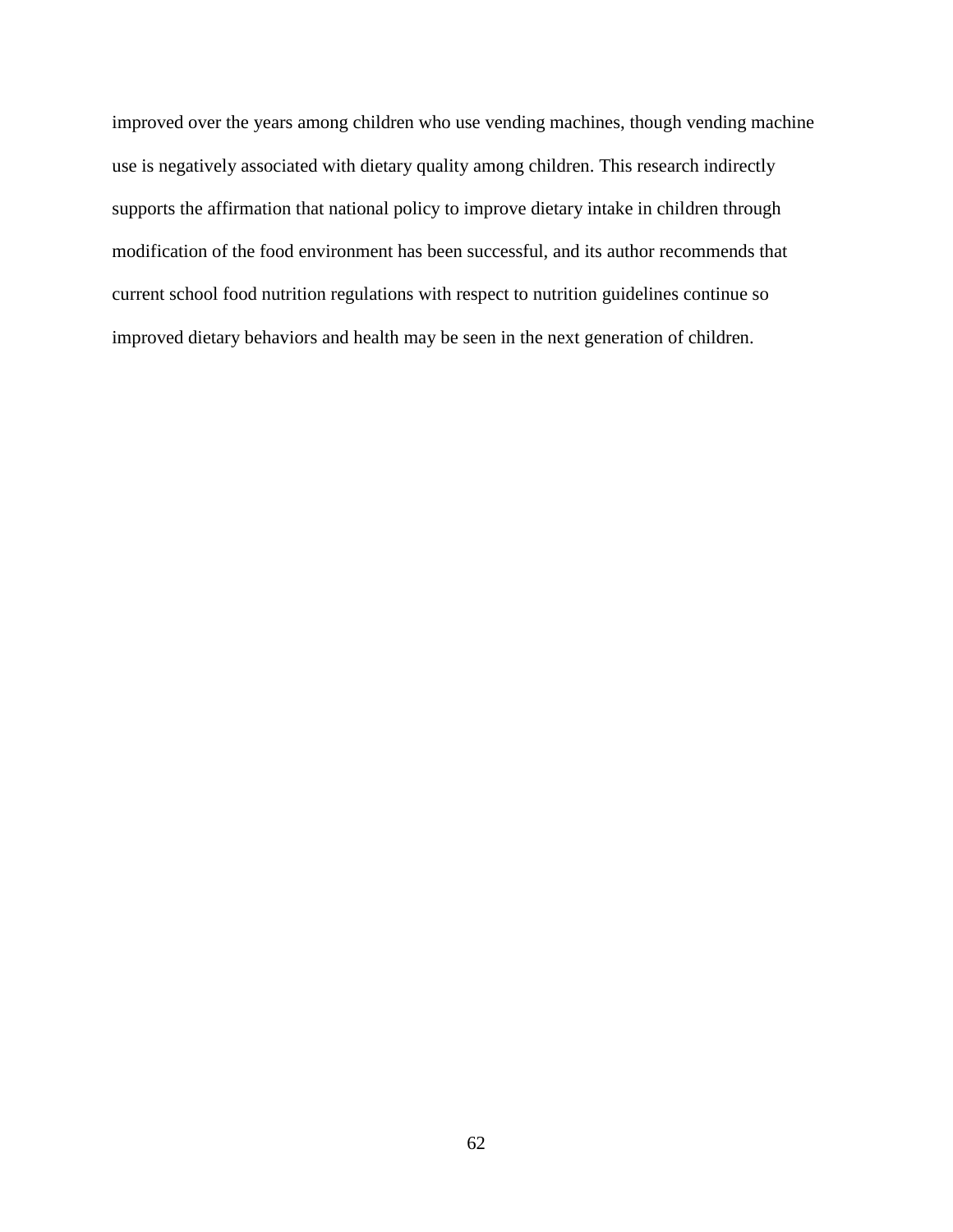# **Appendix 1: Data Required to Compute Healthy Eating Index (HEI) Scores**

| Data Source             | райстеритей ю сотране пейнну шинку пися (пол дебя св<br>File Name(s) | Format     | <b>Estimated</b> |
|-------------------------|----------------------------------------------------------------------|------------|------------------|
|                         |                                                                      |            | Size             |
| <b>CDC NCHS</b>         | Demographic Variables & Sample Weights                               | <b>SAS</b> | 3.6 MB           |
| <b>NHANES 2011-2012</b> | Dietary Interview, Individual Foods, Day 1                           |            | 82 MB            |
|                         | Dietary Interview, Total Nutrient Intakes, Day 1                     |            | 11.8 MB          |
| <b>CDC NCHS</b>         | Demographic Variables & Sample Weights                               | <b>SAS</b> | 3.5 MB           |
| <b>NHANES 2009-2010</b> | Dietary Interview, Individual Foods, Day 1                           |            | 97.9 MB          |
|                         | Dietary Interview, Total Nutrient Intakes, Day 1                     |            | 13 MB            |
| <b>CDC NCHS</b>         | Demographic Variables & Sample Weights                               | <b>SAS</b> | 3.3 MB           |
| <b>NHANES 2007-2008</b> | Dietary Interview, Individual Foods, Day 1                           |            | 94.5 MB          |
|                         | Dietary Interview, Total Nutrient Intakes, Day 1                     |            | 12.2 MB          |
| <b>CDC NCHS</b>         | Demographic Variables & Sample Weights                               | <b>SAS</b> | 3.4 MB           |
| <b>NHANES 2005-2006</b> | Dietary Interview, Individual Foods, Day 1                           |            | 93.1 MB          |
|                         | Dietary Interview, Total Nutrient Intakes, Day 1                     |            | 12.2 MB          |
| <b>CDC NCHS</b>         | Demographic Variables & Sample Weights                               | <b>SAS</b> | 3.4 MB           |
| <b>NHANES 2003-2004</b> | Dietary Interview, Individual Foods, Day 1                           |            | 82.1 MB          |
|                         | Dietary Interview, Total Nutrient Intakes, Day 1                     |            | 11.8 MB          |
| <b>USDA ARS FPED</b>    | Food Patterns equivalents for foods in the                           | <b>SAS</b> |                  |
| 2011-2012               | WWEIA, NHANES 2011-12 Day 1                                          |            |                  |
| <b>USDA ARS FPED</b>    | Food Patterns equivalents for foods in the                           | <b>SAS</b> |                  |
| 2009-2010               | WWEIA, NHANES 2009-10 Day 1                                          |            |                  |
| <b>USDA ARS FPED</b>    | Food Patterns equivalents for foods in the                           | <b>SAS</b> |                  |
| 2007-2008               | WWEIA, NHANES 2007-08 Day 1                                          |            |                  |
| <b>USDA ARS FPED</b>    | Food Patterns equivalents for foods in the                           | <b>SAS</b> |                  |
| 2005-2006               | WWEIA, NHANES 2005-06 Day 1                                          |            |                  |
| <b>USDA ARS MPED</b>    | MyPyramid equivalents for foods in the                               | <b>SAS</b> | 67 MB            |
| 2.0                     | WWEIA, NHANES 2003-04                                                |            |                  |

*Data Required to Compute Healthy Eating Index (HEI) Scores*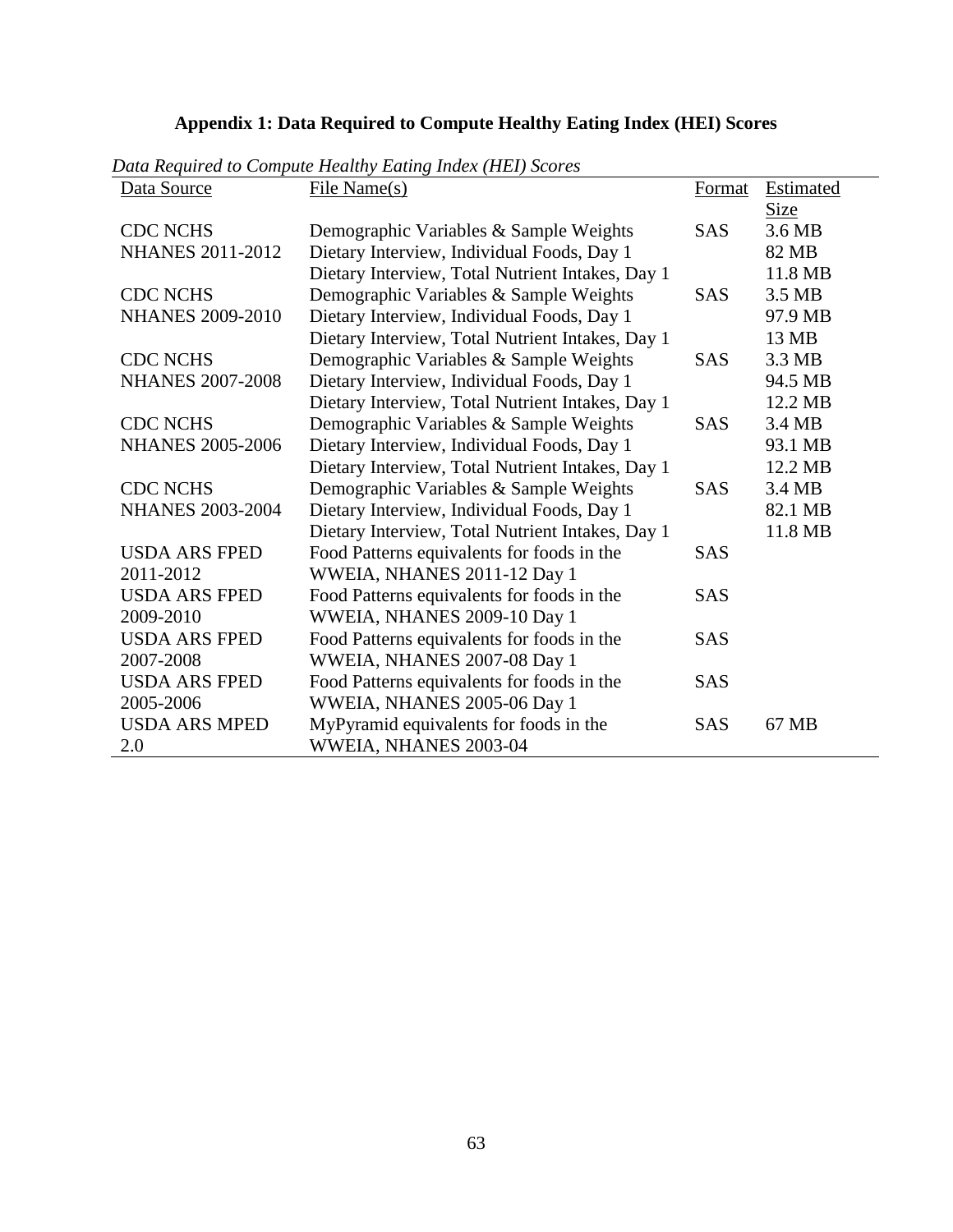## **Appendix 2: UNLV Biomedical IRB – Administrative Review**



## **UNLV Biomedical IRB - Administrative Review Notice of Excluded Activity**

| DATE:                   | November 7, 2016                                                                                                                                                                |  |
|-------------------------|---------------------------------------------------------------------------------------------------------------------------------------------------------------------------------|--|
| TO:                     | Timothy Bungum, DrPH                                                                                                                                                            |  |
| FROM:                   | UNLV Biomedical IRB                                                                                                                                                             |  |
| <b>PROTOCOL TITLE:</b>  | [978883-1] Are vending machine selections healthier? Trends in dietary<br>quality of vending machine food and beverage selections among NHANES<br>participants aged 6-19 years. |  |
| <b>SUBMISSION TYPE:</b> | New Project                                                                                                                                                                     |  |
| <b>ACTION:</b>          | EXCLUDED - NOT HUMAN SUBJECTS RESEARCH                                                                                                                                          |  |
| <b>REVIEW DATE:</b>     | November 7, 2016                                                                                                                                                                |  |
| <b>REVIEW TYPE:</b>     | Administrative Review                                                                                                                                                           |  |

Thank you for your submission of New Project materials for this protocol. This memorandum is notification that the protocol referenced above has been reviewed as indicated in Federal regulatory statutes 45CFR46.

The UNLV Biomedical IRB has determined this protocol does not meet the definition of human subjects research under the purview of the IRB according to federal regulations. It is not in need of further review or approval by the IRB.

We will retain a copy of this correspondence with our records.

Any changes to the excluded activity may cause this protocol to require a different level of IRB review. Should any changes need to be made, please submit a Modification Form.

If you have questions, please contact the Office of Research Integrity - Human Subjects at IRB@unly.edu or call 702-895-2794. Please include your protocol title and IRBNet ID in all correspondence.

> Office of Research Integrity - Human Subjects 4505 Maryland Parkway . Box 451047 . Las Vegas, Nevada 89154-1047<br>(702) 895-2794 . FAX: (702) 895-0805 . IRB@unlv.edu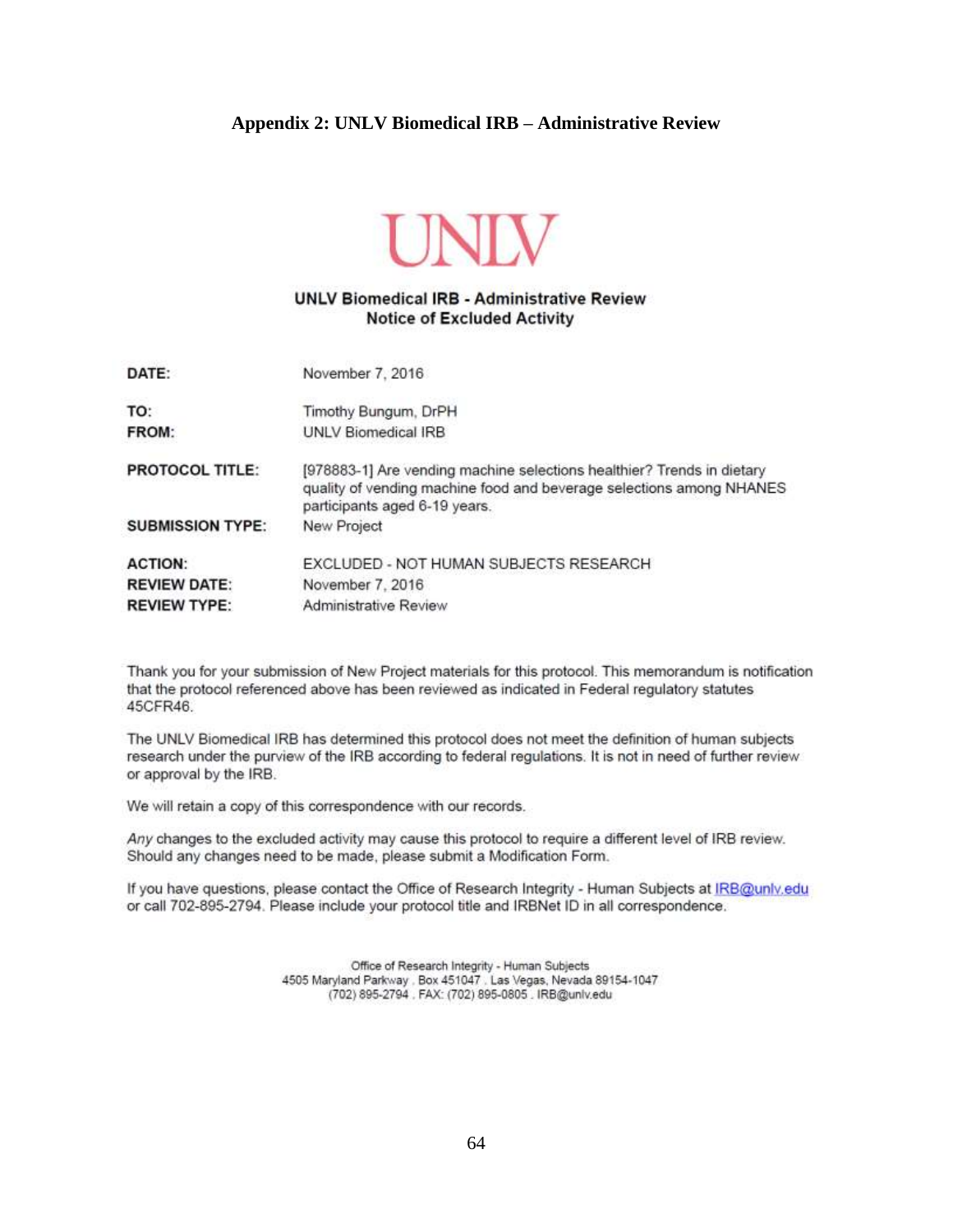#### **References**

- Adachi-Mejia, A., Longacre, M., Skatrud-Mickelson, M., Li, Z., Purvis, L. Titus, L. … Dalton, M. (2013). Variation in access to sugar-sweetened beverages in vending machines across rural, town and urban high schools. *Public Health, 127*(5), 85-491.
- Alaimo, K., Oleksyk, S., Drzal, N., Golzynski, D., Lucarelli, J., Wen, Y., & Velie, E. (2013). Effects of changes in lunch-time competitive foods, nutrition practices, and nutrition policies on low-income middle-school children's diets. *Childhood obesity, 9*(6), 2153- 2168.
- American Academy of Pediatrics. (2017). Fruit juice and your child's diet. *Healthy children.org*  Retrieved from [https://www.healthychildren.org/English/healthy](https://www.healthychildren.org/English/healthy-living/nutrition/Pages/Fruit-Juice-and-Your-Childs-Diet.aspx)[living/nutrition/Pages/Fruit-Juice-and-Your-Childs-Diet.aspx](https://www.healthychildren.org/English/healthy-living/nutrition/Pages/Fruit-Juice-and-Your-Childs-Diet.aspx)
- American Beverage Association. (2010). *Alliance School Beverage Guidelines Final Progress Report.* Retrieved from [https://www.healthiergeneration.org/\\_asset/qm41p9/SBG-](https://www.healthiergeneration.org/_asset/qm41p9/SBG-FINAL-PROGRESS-REPORT-March-2010.pdf)[FINAL-PROGRESS-REPORT-March-2010.pdf](https://www.healthiergeneration.org/_asset/qm41p9/SBG-FINAL-PROGRESS-REPORT-March-2010.pdf)
- Belansky, E., Cutforth, N., Delong, E., Litt, J., Gilbert, L., Scrabro, S., … Marshall, J. (2010). Early effects of the federally mandated local wellness policy on school nutrition environments appear modest in Colorado's rural, low-income elementary schools. *Journal of the American Dietetic Association, 110*, 1712-1717.
- Centers for Disease Control and Prevention (CDC). (2010). *Healthy food environment.* Retrieved from

[http://www.cdc.gov/healthyplaces/healthtopics/healthyfood\\_environment.htmhttp://www.](http://www.cdc.gov/healthyplaces/healthtopics/healthyfood_environment.htm) [cdc.gov/healthyplaces/healthtopics/healthyfood\\_environment.htm](http://www.cdc.gov/healthyplaces/healthtopics/healthyfood_environment.htm)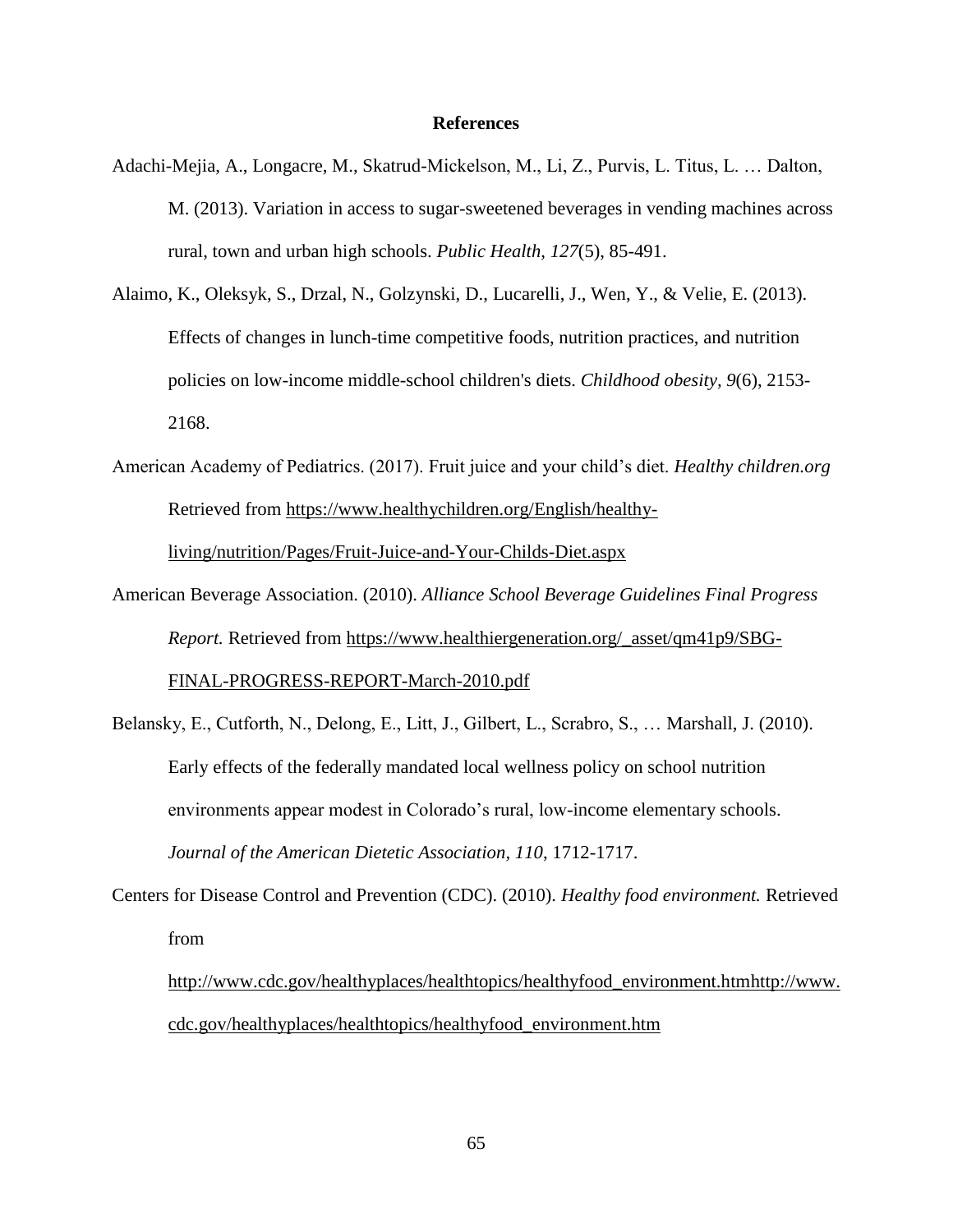CDC National Center for Health Statistics (NCHS). (2013). *Fast Stats: Deaths and mortality.* Retrieved from

[http://www.cdc.gov/nchs/fastats/deaths.htmhttp://www.cdc.gov/nchs/fastats/deaths.htm](http://www.cdc.gov/nchs/fastats/deaths.htm)

- CDC NCHS. (2015a). About the National Health and Nutrition Examination Survey. Retrieved from http://www.cdc.gov/nchs/nhanes/about\_nhanes.htm
- CDC NCHS. (2015b). NCHS Research Ethics Review Board (ERB) Approval. Retrieved from http://www.cdc.gov/nchs/nhanes/irba98.htm
- Center for Science in the Public Interest (CSPI). (2006). Raw Deal: School Beverage Contracts Less Lucrative Than They Seem. Washington, D.C. Retrieved from https://cspinet.org/beveragecontracts.pdf
- Chen, H., & Wang, Y. (2013). Influence of school beverage environment on the association of beverage consumption with physical education participation among US adolescents. *American Journal of Public Health, 103*(11), e63-e70.
- Cisse-Egbuonye, N., Liles, S., Schmitz, K., Kassem, N., Irvin, V. and Hovell, M. (2016). Availability of vending machines and school stores in California schools. *Journal of School Health, 86*: 48-53.
- CSPI. (2014). *Vending Contradictions: Snack and Beverage Options on Public Property.* Retrieved from

[http://cspinet.org/vendingcontradictions.pdfhttp://cspinet.org/vendingcontradictions.pdf](http://cspinet.org/vendingcontradictions.pdf)

Community Preventive Services Task Force. (2013). Obesity prevention and control: worksite programs. *Guide to Community Preventive Services.* Retrieved from [http://www.thecommunityguide.org/obesity/workprograms.htmlhttp://www.thecommunit](http://www.thecommunityguide.org/obesity/workprograms.html) [yguide.org/obesity/workprograms.html](http://www.thecommunityguide.org/obesity/workprograms.html)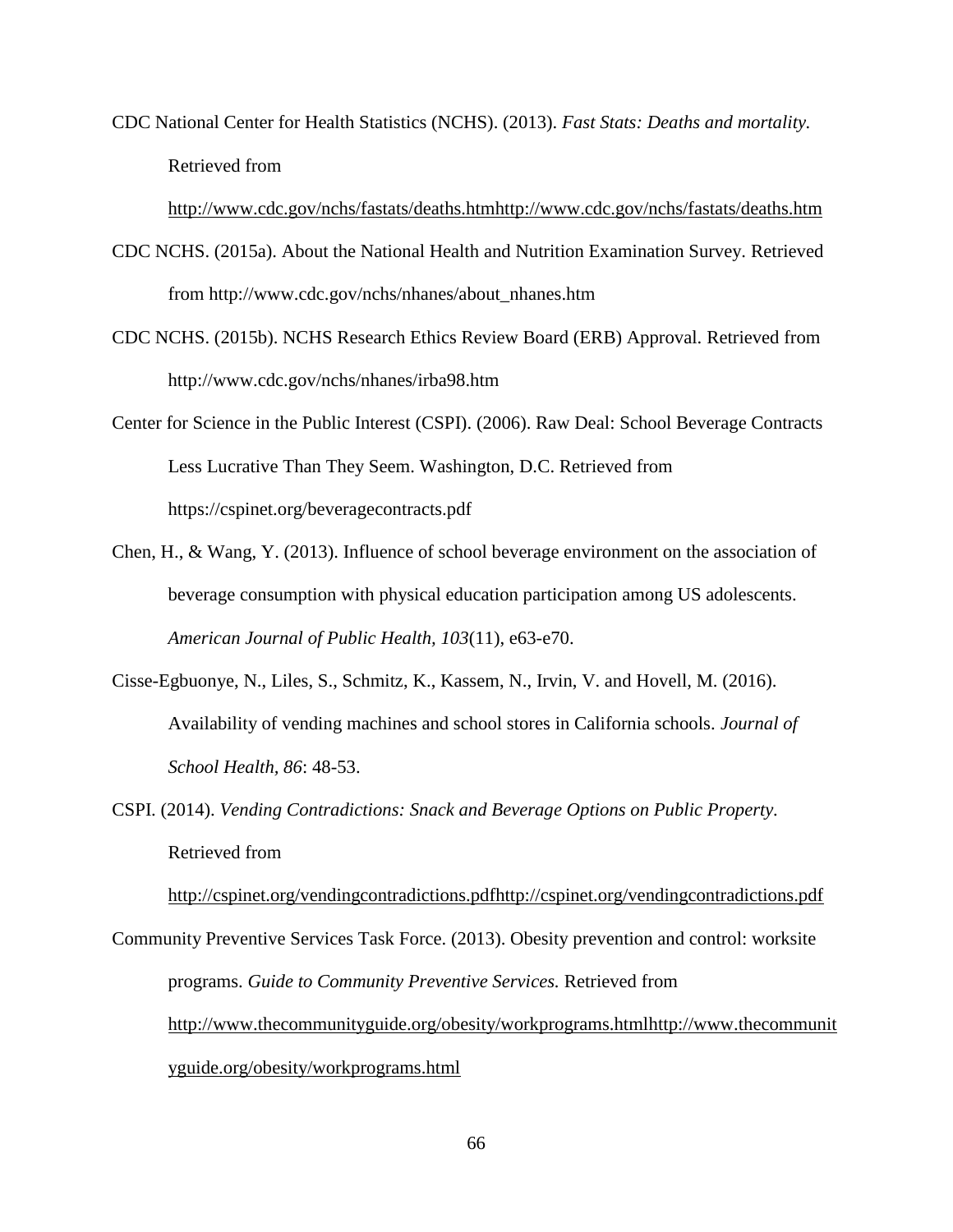- Davy, B., You, W., Almeida, F., Wall, S., Harden, S., Comber, D. & Estabrooks, P. (2014). Impact of individual and worksite environmental factors on water and sugar-sweetened beverage consumption among overweight employees. *Preventing Chronic Disease*, *11*:E71.
- Drewnoski, A., & Rehm, C. (2013a). Energy intakes of US children and adults by food purchase location and by specific food source. *Nutrition Journal, 12*:59. Retrieved from https://nutritionj.biomedcentral.com/articles/10.1186/1475-2891-12-59
- Drewnoski, A., & Rehm, C. (2013b). Sodium Intakes of US Children and Adults from Foods and Beverages by Location of Origin and by Specific Food Source. *Nutrients, 5*(6):1840- 1855. Retrieved from http://www.ncbi.nlm.nih.gov/pmc/articles/PMC3725480/
- Frieden, T. (2010). A framework for public health action: the health impact pyramid. *American Journal of Public Health, 100*(4), 590-595.
- Frito-Lay North America, Inc. (2017). Our commitment to you. *Nutrition.* Retrieved from <http://www.fritolay.com/nutrition>
- Han-Markey, T., Wang, L., Schlotterbeck, S., Jackson, E., Gurm, R., Leidal, A., & Eagle, K. (2012). A public school district's vending machine policy and changes over a 4-year period: implementation of a national wellness policy. *Public Health, 126*(4), 335-337.
- Honeycutt, S., Leeman, J., McCarthy, W., Bastani, R., Carter-Edwards, L., Clark, H., et al. (2015). Evaluating Policy, Systems, and Environmental Change Interventions: Lessons Learned From CDC's Prevention Research Centers. *Preventing Chronic Disease, 12*:150281. Retrieved from https://www.cdc.gov/pcd/issues/2015/15\_0281.htm
- Huth, P., Fulgoni, V., Keast, D., Park, K. & Auestad, N. (2013). Major food sources of calories, added sugars, and saturated fat and their contribution to essential nutrient intakes in the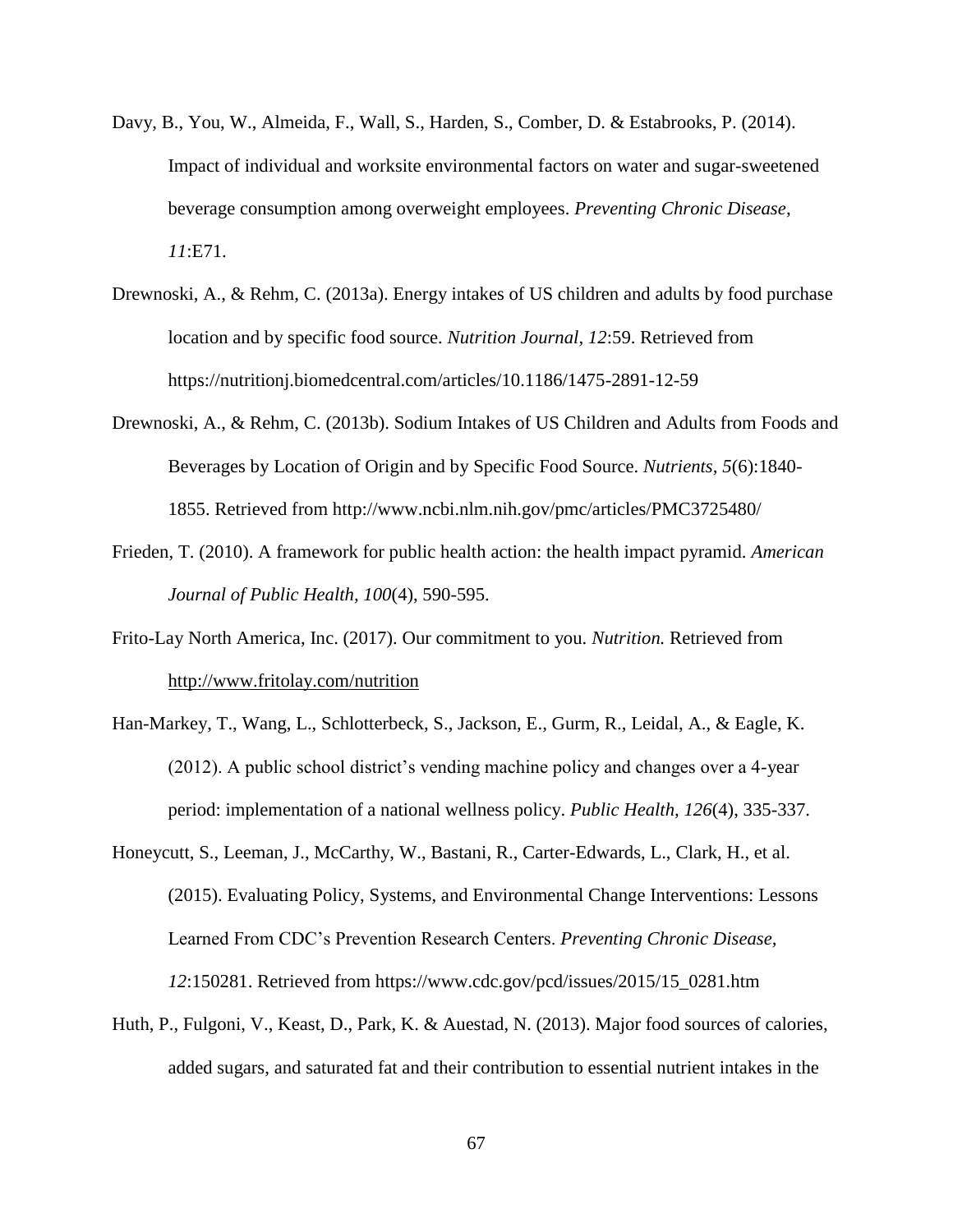U.S. diet: data from the national health and nutrition examination survey (2003–2006). *Nutrition Journal, 12*: 116.

- Johnson, D., Bruemmer, B., Lund, A., Evens, C., & Mar., C. (2009). Impact of school district sugar-sweetened beverage policies on student beverage exposure and consumption in middle schools. *Journal of Adolescent Health, 45*, S30-S37.
- Jones, S., Gonzales, & Frongillo, E. (2009). Policies that restrict sweetened beverage availability may reduce consumption in elementary-school children. *Public Health Nutrition, 13*(4), 589-595.
- Kahle, L., Buckman, D., & Dodd, K. (2013). Calculation of mean Healthy Eating Index-2010 component and total scores and corresponding standard errors and confidence intervals for a population, subpopulation, or group. Retrieved from http://www.cnpp.usda.gov/sites/default/files/healthy\_eating\_index/Readme\_HEI2010\_N HANES0708\_PopulationScore.pdf
- Kakarala, M., Keast, D., & Hoerr, S. (2010). Schoolchildren's consumption of competitive foods and beverages, excluding a la carte. *Journal of School Health, 80*(9), 429-435.
- Kubik, M., Davey, C., MacLehose, R., Coombes, B., & Nanney, M. (2015). Snacks, beverages, vending machines, and school stores: a comparison of alternative and regular schools in Minnesota, 2002 to 2008. *Journal of the Academy of Nutrition and Dietetics, 115*, 101- 105.
- Kubik, M., Lytle, L., Hannan, P., Perry, C., & Story, M. (2003). The association of the school food environment with dietary behaviors of young adolescents. *American Journal of Public Health, 93*(7), 1168-1173.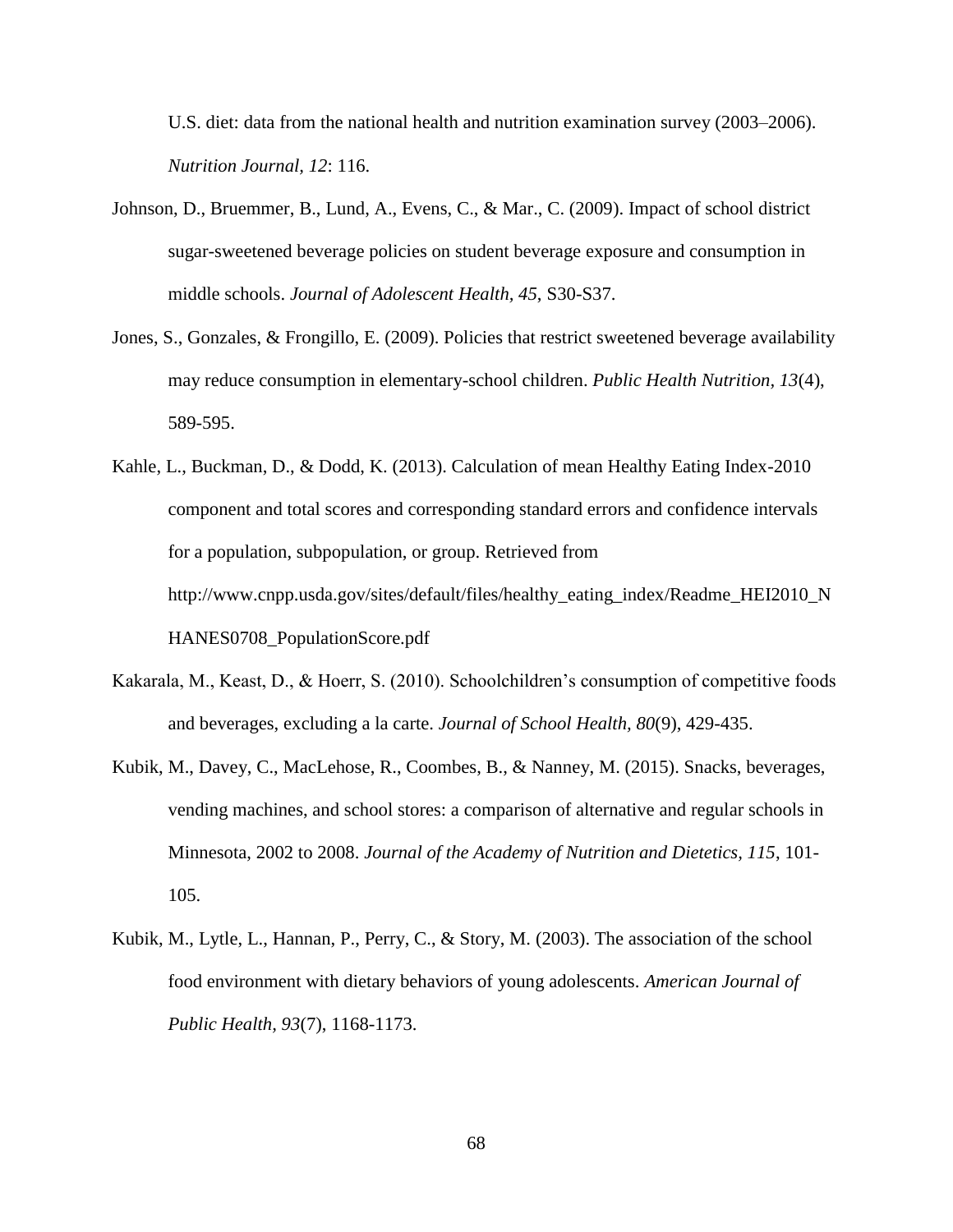- Kubik, M., Lytle, L., & Farbakhsh, K. (2011). School and district wellness councils and availability of low-nutrient, energy-dense vending fare in Minnesota middle and high schools. *Journal of the American Dietetic Association, 111*, 150-155.
- Kubik, M., Lytle, L., & Story, M. (2005). Soft drinks, candy, and fast food: what parents and teachers think about the middle school food environment. *Journal of the American Dietetic Association, 105*, 233-239.
- Kubik, M., Wall, M., Shen, L., Nanney, M., Nelson, T., Laska, M., & Story, M. (2010). State but not district nutrition policies are associated with less junk food in vending machines and school stores in US public schools. *Journal of the American Dietetic Association, 110*, 1043-1048.
- Lee, R., Hallett, A., Parker, N., Kudia, G., Kao, D., Modeiska, M., … O'Connor, D. Development of the policy indicator checklist: a tool to identify and measure policies for calorie-dense foods and sugar-sweetened beverages across multiple settings. *American Journal of Public Health, 105*(5), 1036-1043.
- Lin, B. and Morrison, R. (2012). Food and Nutrient Intake Data: Taking a Look at the Nutritional Quality of Foods Eaten at Home and Away From Home. *Amber Waves.*  Retrieved from http://www.ers.usda.gov/amber-waves/2012-june/data-feature-food-andnutrient-intake-data.aspx#.V1OPuDc\_vZF
- Longley, C., & Sneed, J. (2009). Effects of federal legislation on wellness policy formation in school districts in the United States. *Journal of the American Dietetic Association, 109*, 95-101.
- Lutz, L., Gaffney-Stomberg, E., Scisco, J., Pasiakos, S., McGraw, S., Cable, S., … McClung, J. (2013). Sex differences in diet quality and health measures in US Soldiers entering initial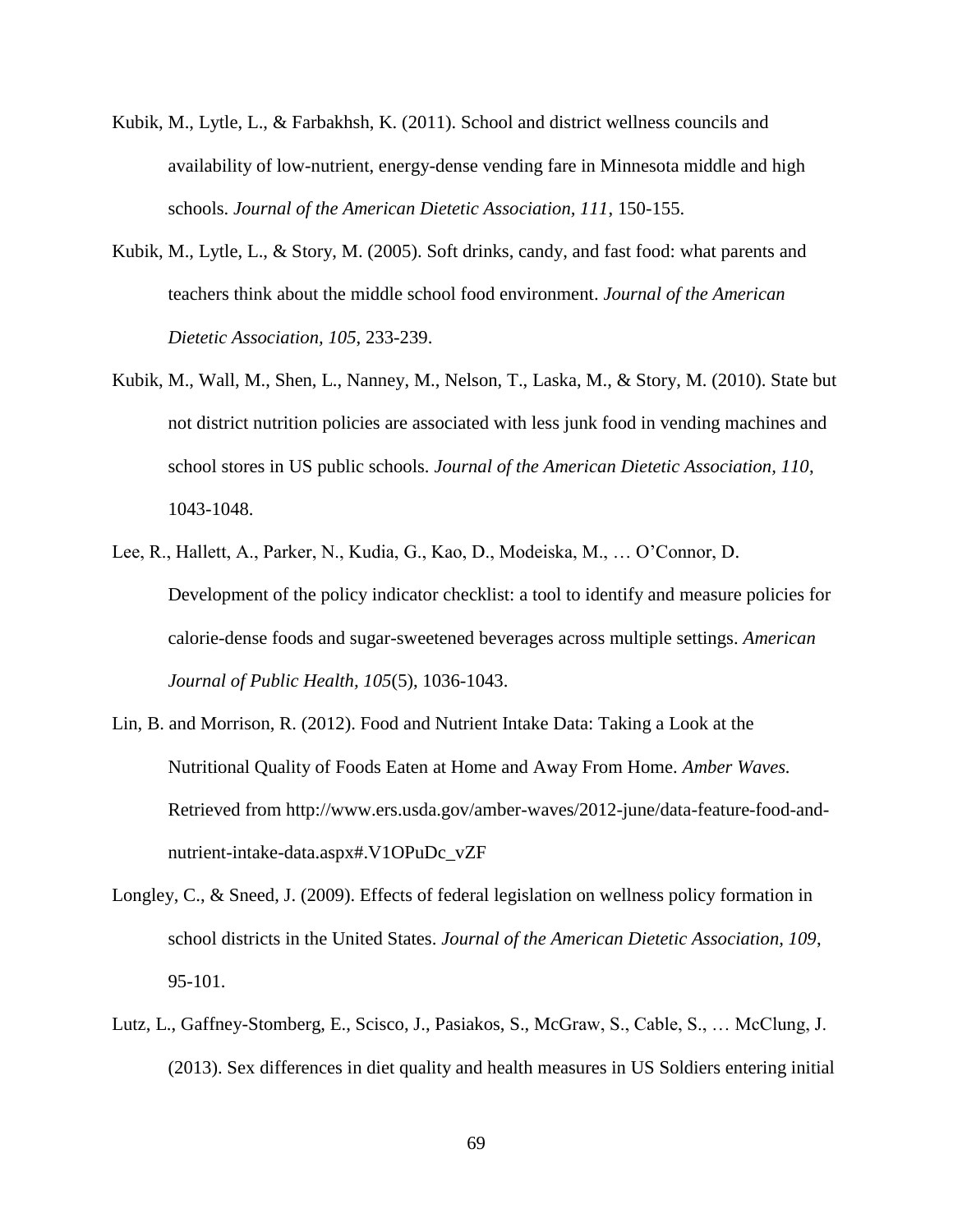military training. *The FASEB Journal, 27*(1) Suppl. 621.3. Retrieved from [http://www.fasebj.org/content/27/1\\_Supplement/621.3.short](http://www.fasebj.org/content/27/1_Supplement/621.3.short)

- Mancino, L., Todd, J., Guthrie, J., & Lin, B. (2010). *How Food Away From Home Affects Children's Diet Quality*. ERR-104. U.S. Dept. of Agriculture, Econ. Res. Serv. Retrieved from http://www.ers.usda.gov/media/136261/err104\_3\_.pdf
- Mann, G., Kraak, V., & Serrano, E. (2015). The availability of competitive foods and beverages to middle school students in Appalachian Virginia before implementation of the 2014 Smart Snacks in School standards. *Preventing Chronic Disease, 12*, E153.
- Mason, M., Zaganjor, H., Bozlak, C., Lammel-Harmon, C., Gomez-Feliciano, L., & Becker, A. (2014). Working with community partners to implement and evaluate the Chicago Park District's 100% healthier snack vending initiative. *Preventing Chronic Disease, 11*, 140141.
- Mirel, L., Mohadjer, L., Dohrmann, S., Clark, J., Burt, V., Johnson, C., & Curtin, L. (2013). National Health and Nutrition Examination Survey: Estimation procedures, 2007–2010. National Center for Health Statistics. *Vital and Health Statistics, 2*(159).
- Mozaffarian, R., Gortmaker, S., Kenney, E., Carter, J., Westfall, C., Reiner, J., & Cradock, A. (2016). Assessment of a districtwide policy on availability of competitive beverages in Boston public schools, Massachusetts, 2013. *Preventing Chronic Disease, 13*, 150483.
- Nanney, M., Davey, C., & Kubik., M. (20130. Rural disparities in the distribution of policies that support healthy eating is US secondary schools. *Journal of the Academy of Nutrition and Dietetics, 113*, 1062-1068.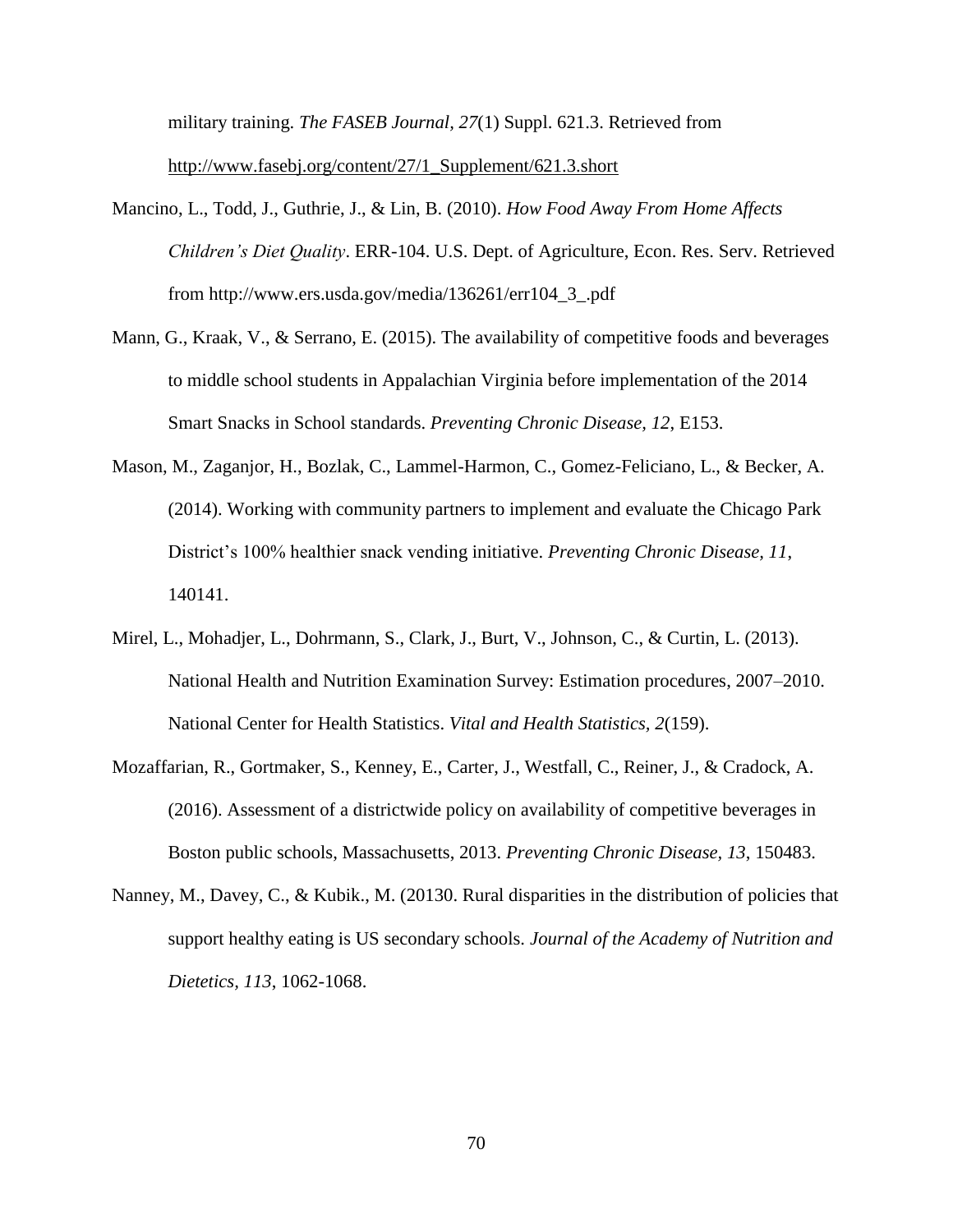National Food Service Management Institute. (2011). History of Child Nutrition Programs, Participant's Workbook. *Orientation to School Nutrition Management Seminar.*  Retrieved from http://www.nfsmi.org/documentlibraryfiles/pdf/20111215034856.pdf

- National Institutes of Health (NIH) National Cancer Institute. (2016). HEI Tools for Researchers. Retrieved from http://epi.grants.cancer.gov/hei/tools.html
- NIH Office of Dietary Supplements. (2016). Folate Dietary Supplement Fact Sheets. Retrieved from https://ods.od.nih.gov/factsheets/Folate-HealthProfessional/
- National Recreation and Park Association. (2016). *Health and Wellness.* Retrieved from http://www.nrpa.org/About-NRPA/Impacting-Communities/Health-and-Wellness/
- Nemours Foundation (2010). *Healthy Vending Guide.* Nemours Health and Prevention Services. Retrieved from

http://www.nemours.org/content/dam/nemours/www/filebox/service/preventive/nhps/res ource/healthyvending.pdf

- Neumark-Sztainer, D., French, S., Hannan, P., Story, M., & Fulkerson, J. (2005). School lunch and snacking patterns among high school students: associations with school food environment and policies. *International Journal of Behavioral Nutrition and Physical Activity, 2*, 14.
- Newman, C., Guthrie, J., Mancino, L., Ralston, K., & Musiker, M. (2009). Meeting Total Fat Requirements for School Lunches: Influence of School Policies and Characteristics. *Economic Research Report:* 87, U.S. Dept. of Agriculture, Economic Research Service. Retrieved from: http://www.ers.usda.gov/media/136732/err87\_1\_.pdf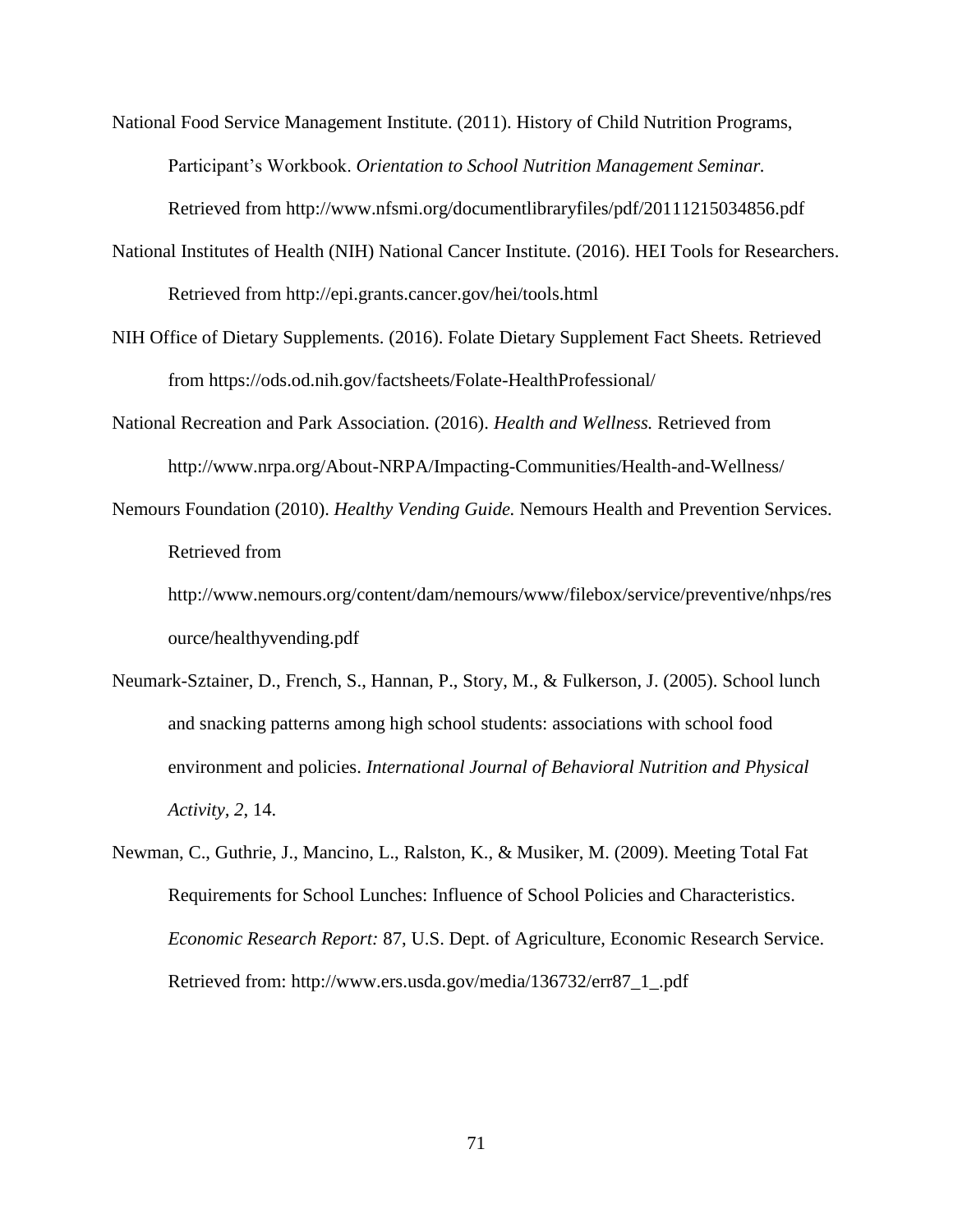- Pasch, K., Lytle, L., Samuelson, A., Farbakhsh, K., Kubik, M., & Patnode, C. (2011). Are school vending machines loaded with calories and fat: an assessment of 106 middle and high schools. *Journal of School Health, 81*(4), 212-218.
- Pelletier, J. & Laska, M. (2013). Campus food and beverage purchases are associated with indicators of diet quality in college students living off campus. *American Journal of Health Promotion, 28*(2), 80-87.
- Phillips, M., Raczynski, J., West, D., Pulley, L., Bursac, Z., Gauss, C., & Walker, J. (2010). Changes in school environments with implementation of Arkansas Act 1220 of 2003. *Obesity, 18*(S1), S54-D61.
- Phillips, M., Ryan, K., & Raczynski, J. (2011). Public policy versus individual rights in childhood obesity interventions: perspectives from the Arkansas experience with Act 1220 of 2003. *Preventing Chronic Disease, 8*(5), A96.
- Reedy, J., Krebs-Smith, S., & Bosire, C. (2010). Evaluating the Food Environment: Application of the Healthy Eating Index-2005. *American Journal of Preventive Medicine. 38*(5):465- 471. Retrieved from: [http://www.ajpmonline.org/article/S0749-3797\(10\)00063-2/pdf](http://www.ajpmonline.org/article/S0749-3797(10)00063-2/pdf)
- Rovner, A., Nansel, T., Wang, J. & Iannotti, R. (2011). Food sold in school vending machines is associated with overall student dietary intake. *Journal of Adolescent Health, 48*(1), 13- 19.
- Samuels, S., Hutchinson, K., Craypo, L., Barry, J., & Bullock, S. (2010). Implementation of California state school competitive food and beverage standards. *Journal of School Health, 80*(12), 581-587.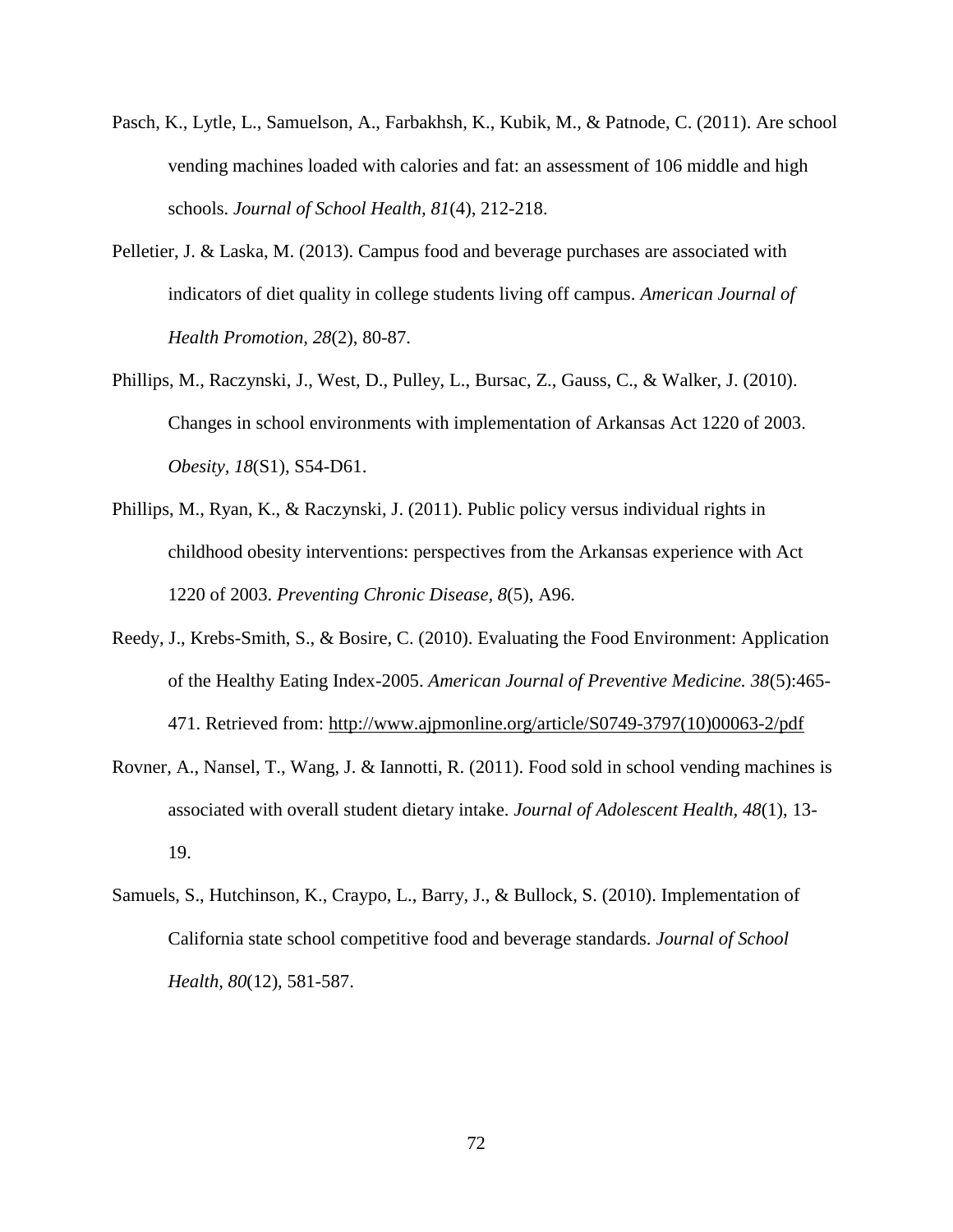- Silberfarb, L, Savre, S., & Geber, G. (2014). An approach to assessing multicity implementation of healthful food access policy, systems, and environmental changes. *Preventing Chronic Disease, 11*, 130233.
- Statistic Brain Research Institute. (2016). *Vending Machine Industry Statistics.* Retrieved from <http://www.statisticbrain.com/vending-machine-industry-statistics/>
- Stevens, C., Stelmach, J., & Davis-Street, J. (2014). Creating a healthy foodservice. *Society of Petroleum Engineers International Conference on Health, Safety, and Environment.*
- Taber, D., Chriqui, J., & Chaloupka, F. (2012). Differences in nutrient intake associated with state laws regarding fat, sugar, and caloric content of competitive foods. *Archives of Pediatric and Adolescent Medicine, 166*(5), 452-458.
- Taber, D., Chriqui, J., Powell, L. & Chaloupka, F. (2013). Association between state laws governing school meal nutrition content and student weight status: implications for new USDA school meal standards. *Pediatrics, 167*(6), 513-519.
- Taber, D., Chriqui, J., Vuillaume, R., & Chaloupka, F. (2014). How state taxes and policies targeting soda consumption modify the association between school vending machines and student dietary behaviors: a cross-sectional analysis. *PLoS ONE, 9*(8), e98249.
- Taber, D., Stevens, J., Evenson, K., Ward, D., Poole, C., Maciejewski, M., … Brownson, R. (2011). State policies targeting junk food in schools: racial/ethnic differences in the effect of policy change on soda consumption. *American Journal of Public Health, 101*(9), 1769-1775.
- Terry-McElrath, Y., Hood, N., Colabianchi, N., O'Malley, P., & Johnston, L. (2014). Profits, commercial food supplier involvement, and school vending machine snack food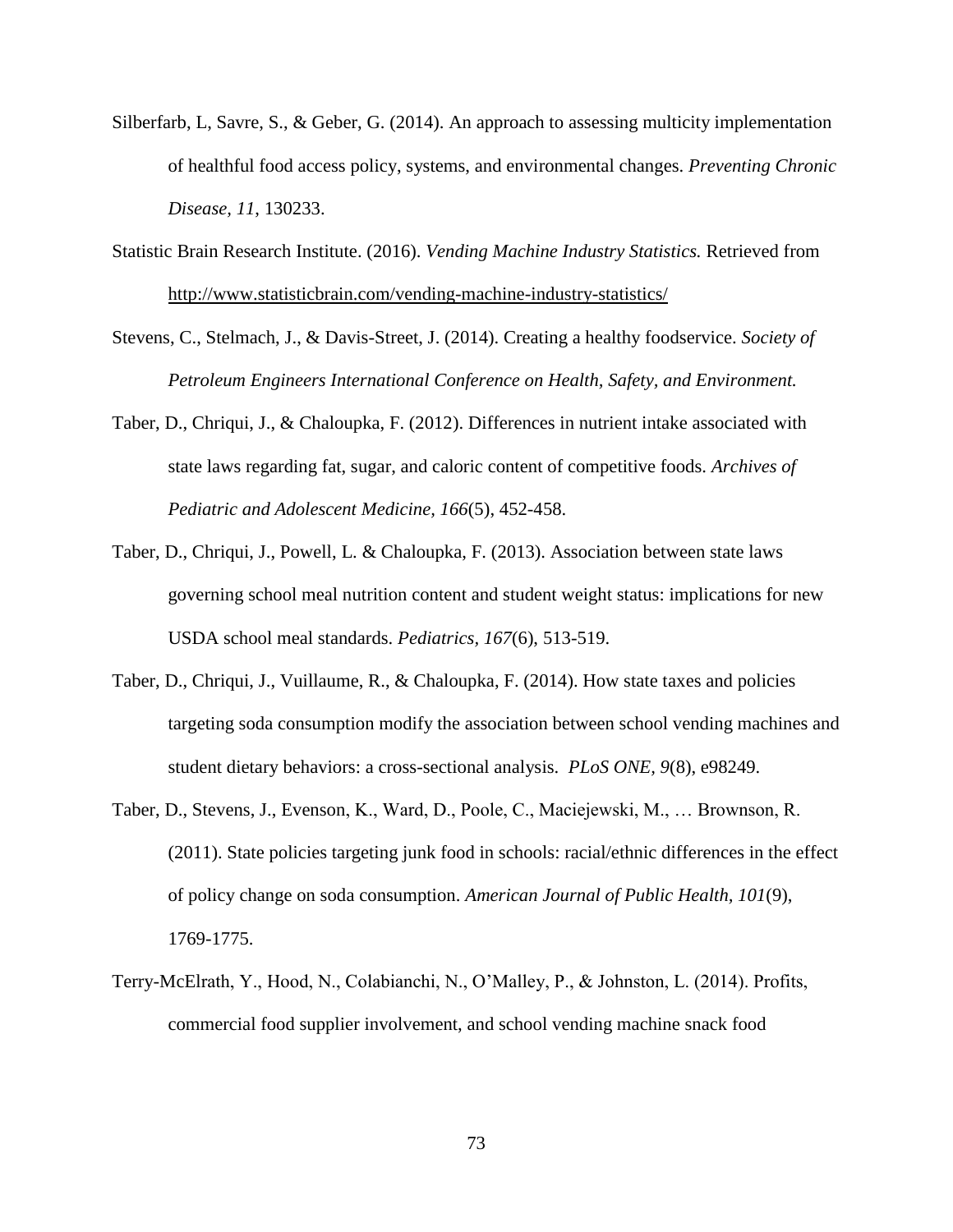availability: implications for implementing the new competitive foods rule\*. *Journal of School Health, 84*(7), 451-458.

- Terry-McElrath, Y., O'Malley, P., & Johnston, L. (2012). Factors affecting sugar-sweetened beverage availability in competitive venues of US secondary schools. *Journal of School Health, 82*(1), 44-55.
- Tester, J., Yen, I., & Laraia, B. (2010). Mobile food vending and the after-school food environment. *American Journal of Preventive Medicine, 38*(1), 70-73.
- Thompson, O., Yaroch, A., Moser, R., Finney Rutten, L., & Agurs-Collins, T. (2010). School vending machine purchasing behavior: results from the 2005 YouthStyles survey. *Journal of School Health, 80*(5), 225-232.
- Todd, J., Mancino, L., & Lin, B. (2010). The Impact of Food Away From Home on Adult Diet Quality, *Economic Research Report:* 90, U.S. Department of Agriculture, Economic Research Service. Retrieved from: [http://www.ers.usda.gov/media/136609/err90\\_1\\_.pdf](http://www.ers.usda.gov/media/136609/err90_1_.pdf)
- Turner, L. & Chaloupka, F. (2011). Wide availability of high-calorie beverages in US elementary schools. *Archives of Pediatrics and Adolescent Medicine Journal, 165*(3): 223-228.
- US Department of Agriculture, Agricultural Research Service. (2016). *Overview of Food Patterns Equivalents Database.* Retrieved from https://www.ars.usda.gov/northeastarea/beltsville-md/beltsville-human-nutrition-research-center/food-surveys-researchgroup/docs/fped-overview/
- USDA Food and Nutrition Service (FNS). (2015). Questions and Answers Related to the "Smart Snacks" Interim Final Rule. Memo SP 23-2014 (V.3) *Healthier School Day.* Retrieved from http://www.fns.usda.gov/sites/default/files/cn/SP23-2014v3os.pdf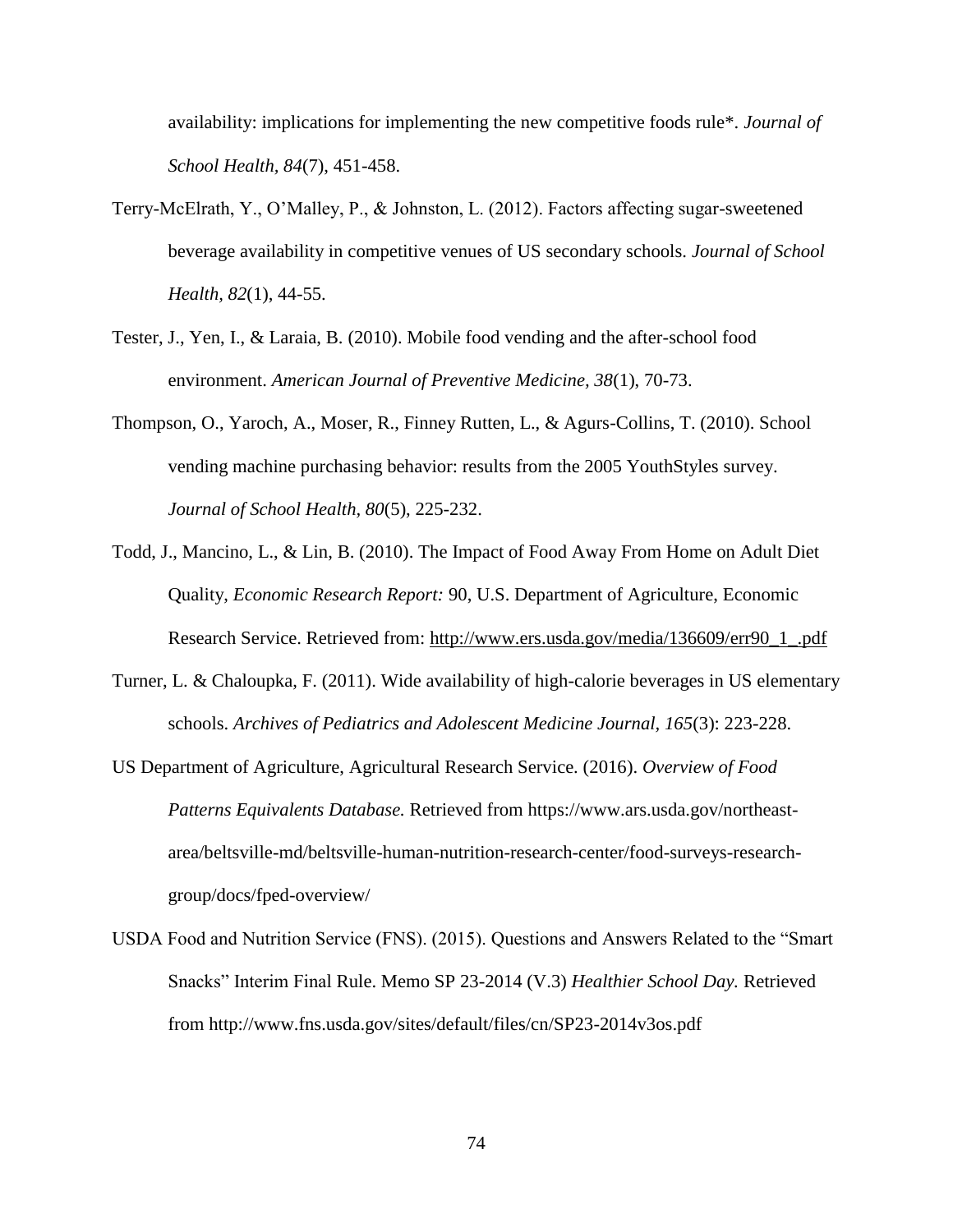- USDA FNS. (2016a). Nutrition Standards for School Meals. *School Meals Home.* Retrieved from http://www.fns.usda.gov/school-meals/nutrition-standards-school-meals
- USDA FNS. (2016b). *A Guide to Smart Snacks in Schools.* Retrieved from https://www.fns.usda.gov/sites/default/files/tn/USDASmartSnacks.pdf
- US Department of Education. (2015). *Programs: Improving basic programs operated by local educational agencies (Title 1, Part A).* Retrieved from http://www2.ed.gov/programs/titleiparta/index.html
- US DHHS & USDA. (2015a). *Scientific Report of the 2015 Dietary Guidelines Advisory Committee*. Washington, DC: U.S. Government Printing Office. Retrieved from http://health.gov/dietaryguidelines/2015-scientific-report/PDFs/Scientific-Report-of-the-2015-Dietary-Guidelines-Advisory-Committee.pdf
- US Department of Health and Human Services (DHHS) & USDA. (2015b). *2015 – 2020 Dietary Guidelines for Americans*. 8th Edition. Retrieved from [http://health.gov/dietaryguidelines/2015/guidelines/.](http://health.gov/dietaryguidelines/2015/guidelines/)
- Vecchiarelli, S., Takayanagi, S., & Neumann, C. (2006). Students' perceptions of the impact of nutrition policies on dietary behaviors. *Journal of School Health, 76*(10), 525-531.
- Vending Times. (2011). *Vending Times 2011 Census of the Industry.* Retrieved from <http://www.vendingtimes.com/Media/MediaManager/VTcensus11.pdf>
- Watts, A., Lovato, C., Barr, S., & Hanning, R. (2015). A qualitative study exploring how school and community environments shape the food choices of adolescents with overweight/obesity. *Appetite, 95*, 360-367.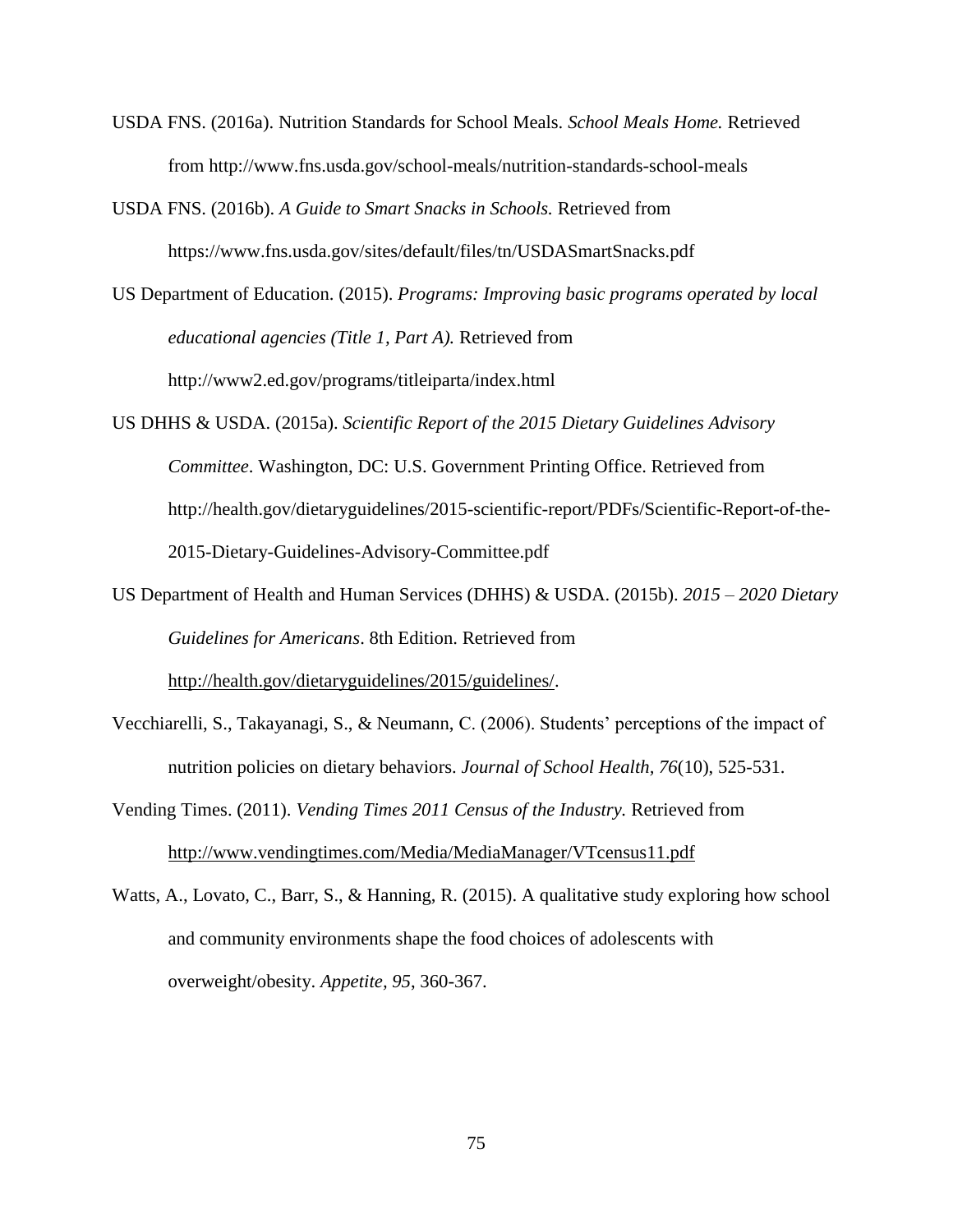- Weicha, J., Finkelstein, D., Troped, P., Fragala, M., & Peterson, K. (2006). School vending machine use and fast-food restaurant use are associated with sugar-sweetened beverage intake in youth. *Journal of the American Dietetic Association,* 106*, 1624-1630.*
- Whatley Blum, J., Davee, A., Devore, R., Beaudoin, C., Jenkins, P., Kaley, L., & Wigand, D. (2007). Implementation of low-fat, low-sugar, and portion-controlled nutrition guidelines in competitive food venues of Main public high schools. *Journal of School Health, 77*(10), 687-691.
- Wordell, D., Daratha, K., Mandal B., Bindler, R., & Nicholson Butkus, S. (2012). Changes in a middle school food environment affect food behavior and food choices. *Journal of the Academy of Nutrition and Dietetics, 112*, 137-141.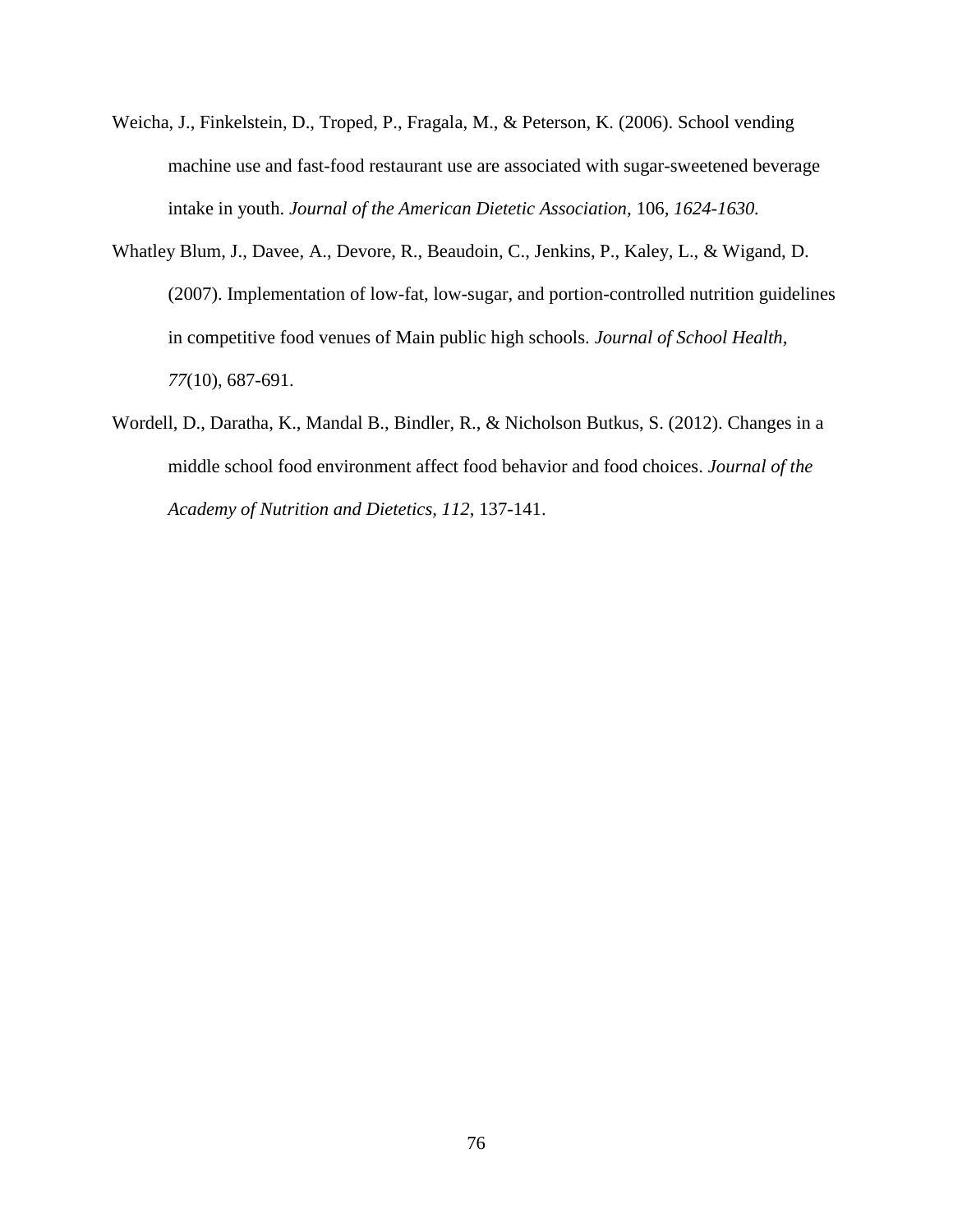#### **Curriculum Vitae**

#### **Aurora M. Buffington**

Faculty Instructor University of Nevada, Reno Cooperative Ext - Clark (702)-222-3130 Email: buffingtona@unce.unr.edu

## **Education**

PhD Candidate, University of Nevada, Las Vegas, 2017. Major: Public Health, Social & Behavioral Health Concentration Dissertation Title: Are vending machine selections healthier? Trends in dietary quality of vending machine food & beverage selections among NHANES participants age 6-19 years between 2003-2012.

MS, University of Nevada, Las Vegas, 2008. Major: Exercise Physiology Thesis Title: Knowledge of Personal Energy Requirements in College Students

BS, University of Nevada, Las Vegas, 2005. Major: Nutrition Science Supporting Areas of Emphasis: Minor in Psychology

## **Professional Licenses and Certifications**

- Licensed Dietitian, Nevada Division of Public and Behavioral Health Dietitian Licensing Unit. (May 31, 2013).
- Physical Activity in Public Health Specialist Certification, ACSM/National Physical Activity Society. (November 11, 2008).
- Registered Dietitian Nutritionist, Commission on Dietetic Registration. (August 4, 2006).
- Exercise Physiologist Certification, American College of Sports Medicine. (November 10, 2005).

#### **Honors and Awards**

Outstanding Dietitian of the Year, Nevada Dietetic Association. (2015).

Jessie C. Obert Memorial Scholarship, Academy of Nutrition and Dietetics Foundation. (2013).

Emerging Dietetics Leader Award, Nevada Dietetic Association. (2012).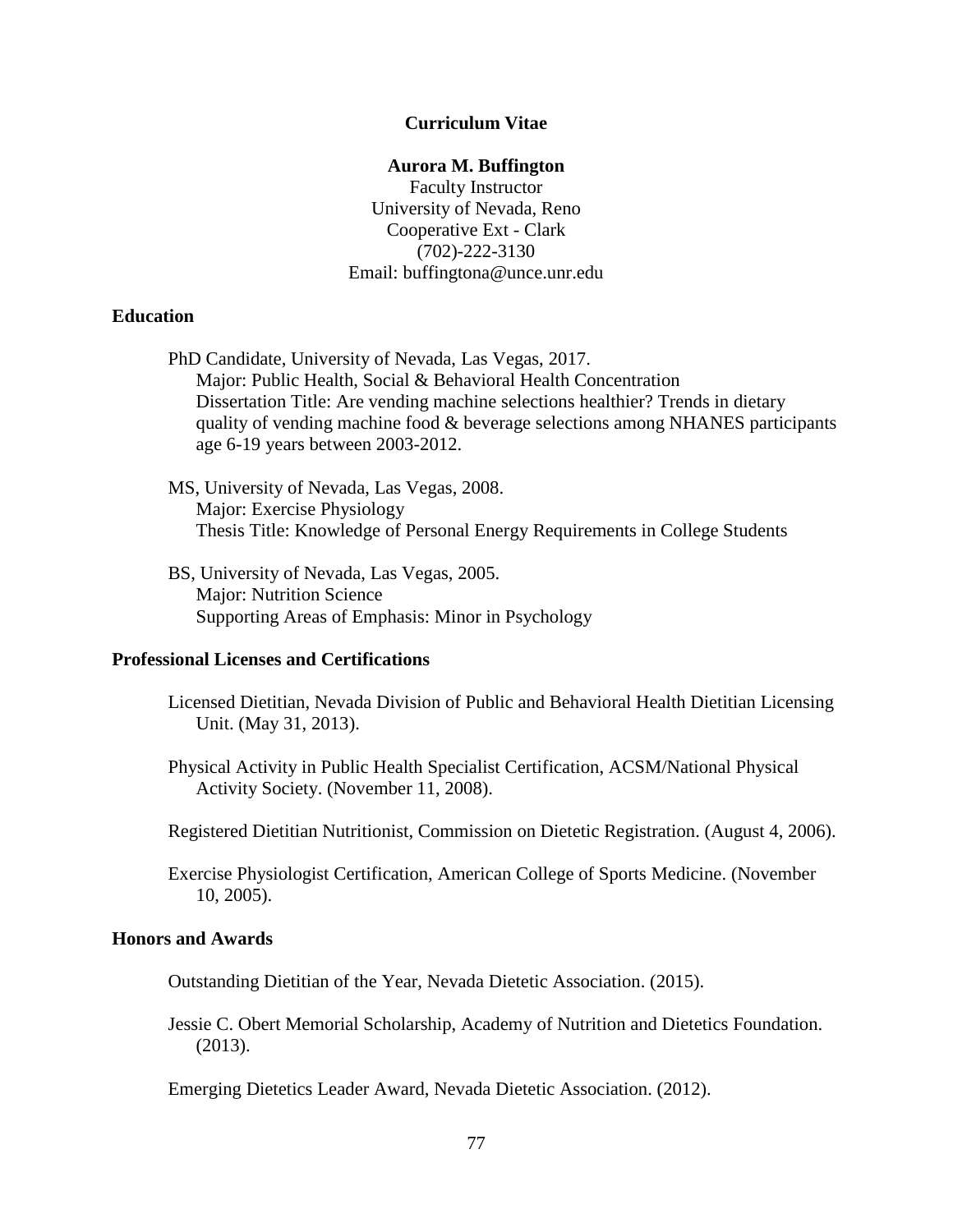Outstanding Dietetic Intern of the Year, Nevada Dietetic Association. (2006).

## **Work Experience**

#### **Military**

Aerospace Ground Equipment Mechanic / SSGT (E5), United States Air Force. (January 7, 1985 - January 6, 1995).

## **Professional**

- Group Fitness Instructor, Clark County Parks & Recreation. (January 2004 Present).
- Health Educator II, Southern Nevada Health District. (November 2008 March 31, 2016).
- Nutrition Education Contractor, Southern Nevada Health District. (January 2008 October 2008).
- Nutrition Educator, Family to Family Connection ISD#13. (June 2005 December 2005).
- Nutrition Education Facilitator, Health Plan of Nevada, Health, Education & Wellness Division. (May 2005 – March 2006).

## **Teaching Experience**

NUTR 121 Part Time Instructor, University of Nevada, Las Vegas. (August 2006 - May 2010).

### **Oral Presentations**

- Buffington, A. M., Meacham, M., Reichert, A., National CACFP Sponsors Association Conference, "Improving Community Health through Policy, Systems and Environmental Change in Southern Nevada," Child, Flamingo Las Vegas, Las Vegas, NV. (April 22, 2015).
- Buffington, A. M., Go Red Por Tu Corazon Luncheon, "El Trio Que Rompe Corazones," American Heart Association, Aliante Casino and Hotel, Las Vegas, NV. (February 28, 2015).
- Buffington, A. M., Meacham, M., Ahlo, M., NRPS Annual Conference, "Public Health Partnerships That Enhance Current Programming," Nevada Recreation & Park Society, Whitney Ranch Recreation Center, Las Vegas, NV. (April 16, 2014).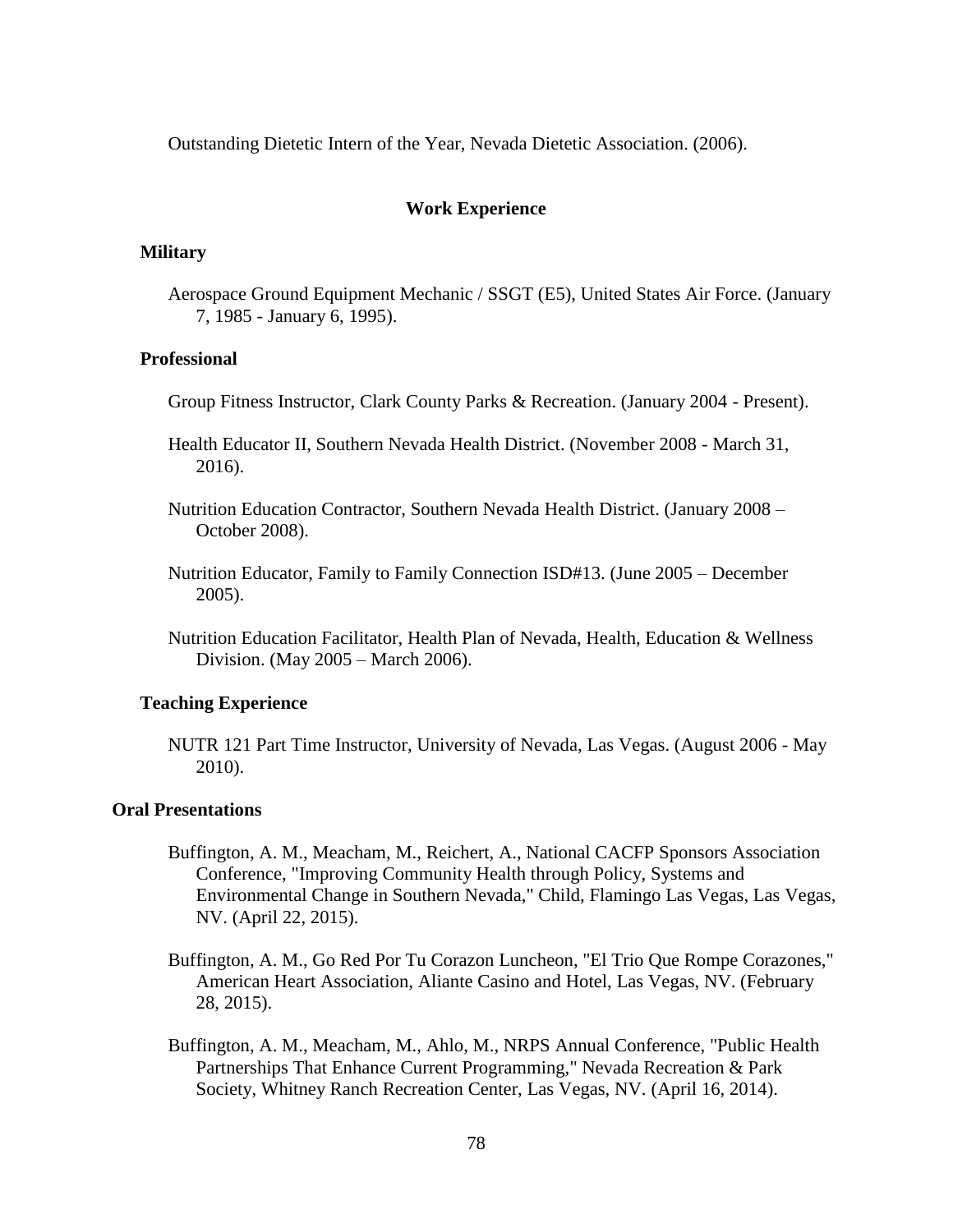- Buffington, A. M., Earney, R., WIC Staff Professional Development, "Meal Planning Tools for Diabetes Management," Nevada Health Centers, WIC North Las Vegas, North Las Vegas, NV. (April 11, 2014).
- Buffington, A. M., NRPS South Chapter Meeting, "Resolutions to Reality…Get Healthy with the 10 in 10 Challenge," Nevada Recreation & Park Society, Paradise Recreation Center, Las Vegas, NV. (January 29, 2014).
- Buffington, A. M., Olivares, L., Food and Nutrition Conference and Expo, "Recruitment and Retention - Lessons from the Field," Academy of Nutrition and Dietetics, George R. Brown Convention Center, Houston, TX. (October 20, 2013).
- Buffington, A. M., 4th Annual Salud America! Scientific Summit, "Change-Makers Tell Their Stories," Robert Wood Johnson Foundation & IHPR UT Health Science Center, San Antonio Marriott Riverwalk, San Antonio, TX. (May 16, 2013).
- Buffington, A. M., Earney, R., NRPS South Chapter Meeting, "Taking Care of Your Heart," Nevada Recreation & Park Society, Paradise Recreation Center, Las Vegas, NV. (February 28, 2013).
- Buffington, A. M., Kessler, L. (Presenter Only), Food and Nutrition Conference and Expo, "Missing: Minorities in the Nutrition Profession, Using Mentoring to Retain Latino Students," Academy of Nutrition and Dietetics, Pennsylvania Convention Center, Philadelphia, PA. (October 9, 2012).
- Buffington, A. M., NPHA Annual Conference: Blazing New Trails in Nevada's Public Health, "Lessons from Nevada's First SNAP/EBT project at the Las Vegas Farmers' Markets," Nevada Public Health Association, UNLV, Las Vegas, NV, United States. (October 4, 2012).
- Buffington, A. M., NDA Annual Conference, "Locally Grown: Public Health Nutrition at Work in Southern Nevada," Nevada Dietetic Association, UNLV Stan Fulton Bldg., Las Vegas, NV. (April 27, 2012).
- Buffington, A. M., Quarterly Chapter Meeting, "The Role of Nutrition in Health Promotion and Disease Prevention," Southern Nevada Chapter NPHA, UNLV BHS, Las Vegas, NV. (March 16, 2012).
- Buffington, A. M., Nevada Diabetes Council Professional Education Conference: Fundamentals in Diabetes, "Meal Planning Tools for Diabetes Management," Nevada Diabetes Council, UNCE Clark County, Las Vegas, NV. (February 23, 2012).
- Buffington, A. M., Social Justice: Narrowing Nevada's Health Equity Gap, "Making Fruits and Vegetables Fun in the Classroom," Nevada Public Health Association, UNLV Stan Fulton Bldg., Las Vegas, NV, United States. (October 1, 2010).